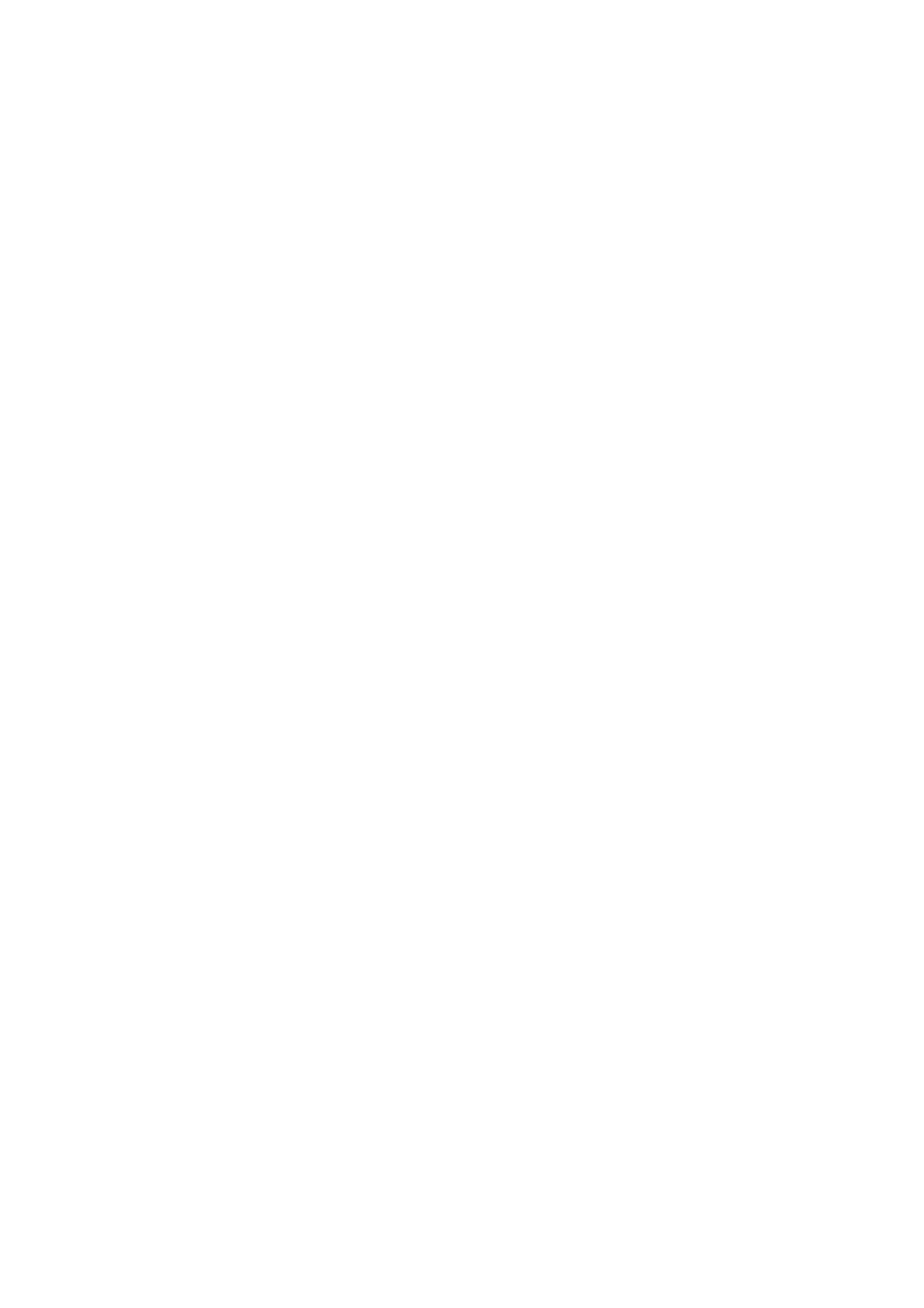بسمرائكه الرحيمر

*In the Name of God Most Compassionate, Most Merciful*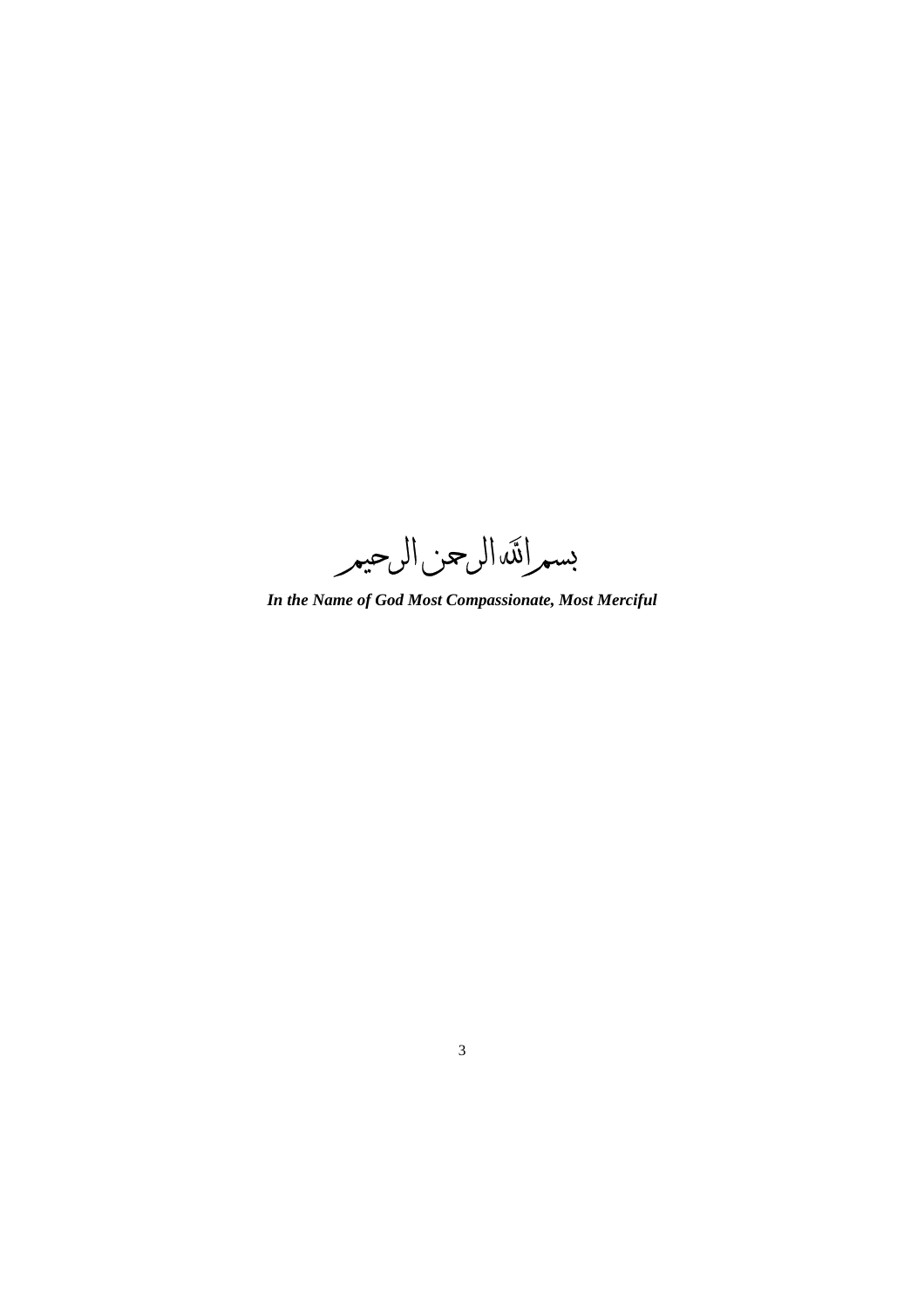| <b>TABLE OF CONTENTS</b>                                                     |    |  |
|------------------------------------------------------------------------------|----|--|
| <b>PREFACE</b>                                                               | 7  |  |
| <b>INTRODUCTION</b>                                                          | 9  |  |
|                                                                              |    |  |
| Compatibility of Reason and Revelation                                       | 9  |  |
| Universality and Pervasiveness of Shari'a                                    | 11 |  |
| <i>Qiyas</i> as a Pillar of the Universality and Pervasiveness<br>of Shari'a | 12 |  |
| DEFINITION AND MEANING OF QIYAS                                              | 17 |  |
| Juristic Attitudes Towards Qiyas                                             | 18 |  |
| Qiyas according to the Sunni Schools                                         | 19 |  |
| Theory and Practice of <i>Qiyas</i> in the Sunni Schools                     | 21 |  |
| Effects of Extensive use of <i>Qiyas</i> on Juristic<br>Development          | 28 |  |
| THE PILLARS (ARKAN) OF QIYAS                                                 | 31 |  |
| The Original Case(al-Asl)                                                    | 31 |  |
| The Parallel Case (al-Far')                                                  | 33 |  |
| The Effective Cause ('Illah)                                                 | 33 |  |
| Conditions of the Effective Cause                                            | 35 |  |
| Methods of Identification of the Effective Cause<br>$(Masalik Al - 'Illah)$  | 42 |  |
| The First Method: Textually Identified 'Illah                                | 44 |  |
| 1. The Explicit Text (Sarih)                                                 | 44 |  |
| 2. Allusion (al-Ima')                                                        | 48 |  |
| The Second Method: Consensus Ijma'                                           | 51 |  |
| The Third Method: Inference (al-Istinbat)                                    | 56 |  |
| Probing and Classification al-Sabr wa'l-Taqsim<br>1.                         | 56 |  |
| 2.<br>Suitability al-Munasabah                                               | 58 |  |
| 3.<br>Resemblance (al-Shabah)                                                | 61 |  |
| - The First Cause of Confusion                                               | 62 |  |
| - Argument of the Opponents of Resemblance                                   | 68 |  |
| - The Second Cause of Confusion                                              | 69 |  |
| Inference from the Manifest Test, Not from the                               | 74 |  |
| 5                                                                            |    |  |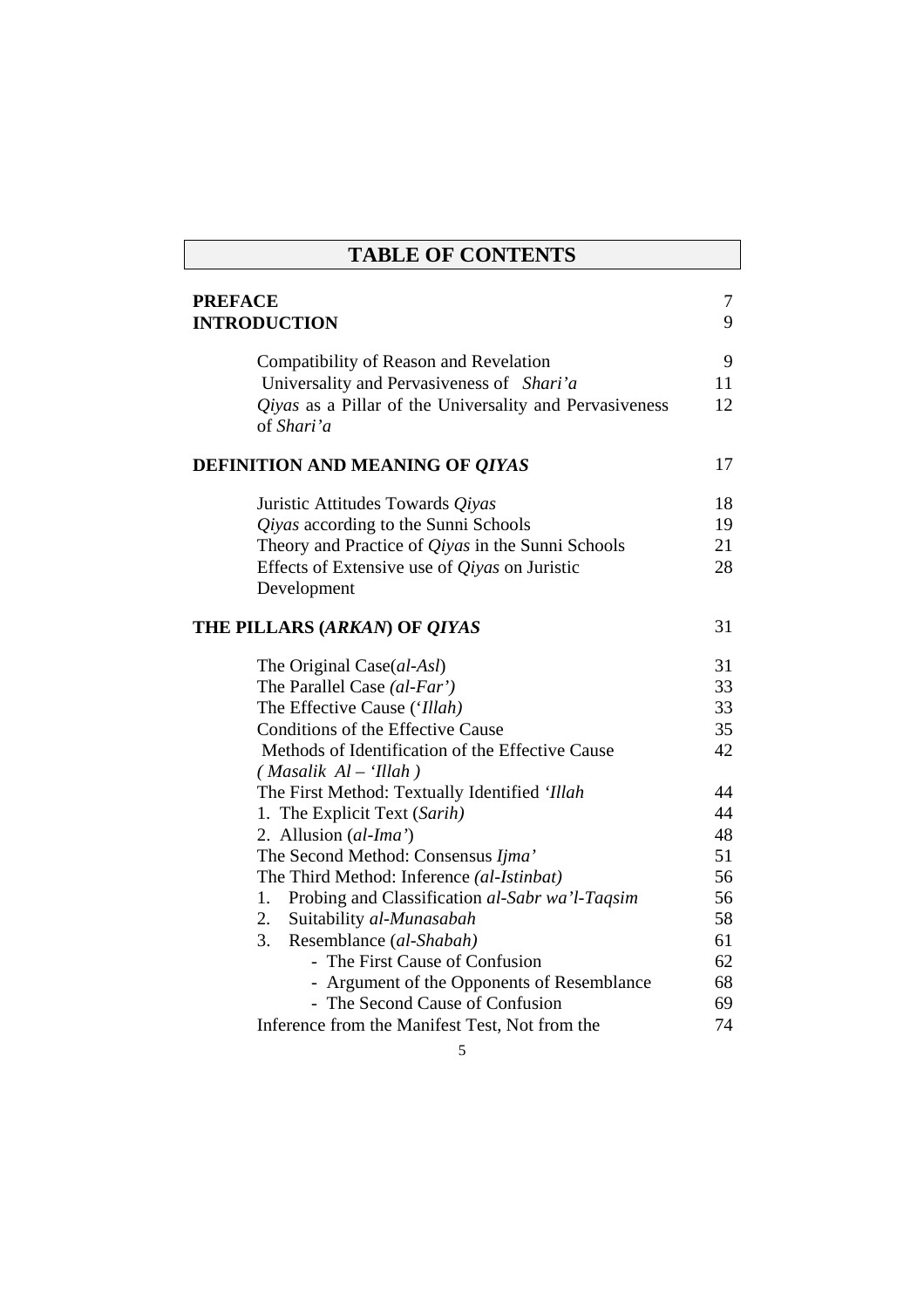| Meaning                                                      |     |
|--------------------------------------------------------------|-----|
| 1. Rotation (al-Dawran)                                      | 74  |
| 2. Coextensiveness (al-Tard)                                 | 78  |
| Unrestricted Interests (Al-Masalih Al-Mursalah)              | 79  |
| The Ulema Definition of <i>Maslahah</i>                      | 80  |
| <i>Maslahah</i> and its Reference to Sound Nature (al-Fitra) | 85  |
| <i>Maslahah</i> and Human Reason                             | 85  |
| The Criterion of Public Interest (Dabit al-Maslahah)         | 89  |
| Ranks of <i>Maslahah</i>                                     | 90  |
| Methods of Determining the Unrestricted and Restricted       | 99  |
| <b>Public Interest</b>                                       |     |
| Unrestricted Interests and <i>Qiyas</i>                      | 110 |
| <b>CONTEMPORARY APPLICATIONS OF QIYAS</b>                    | 114 |
| The Current Problems                                         | 114 |
| - Banknotes                                                  |     |
| Securing a Pledge (Rahn) from a Partner                      | 121 |
| Credibility of Al-Masalih Al-Mursala                         | 121 |
| REFERENCES                                                   | 129 |
|                                                              |     |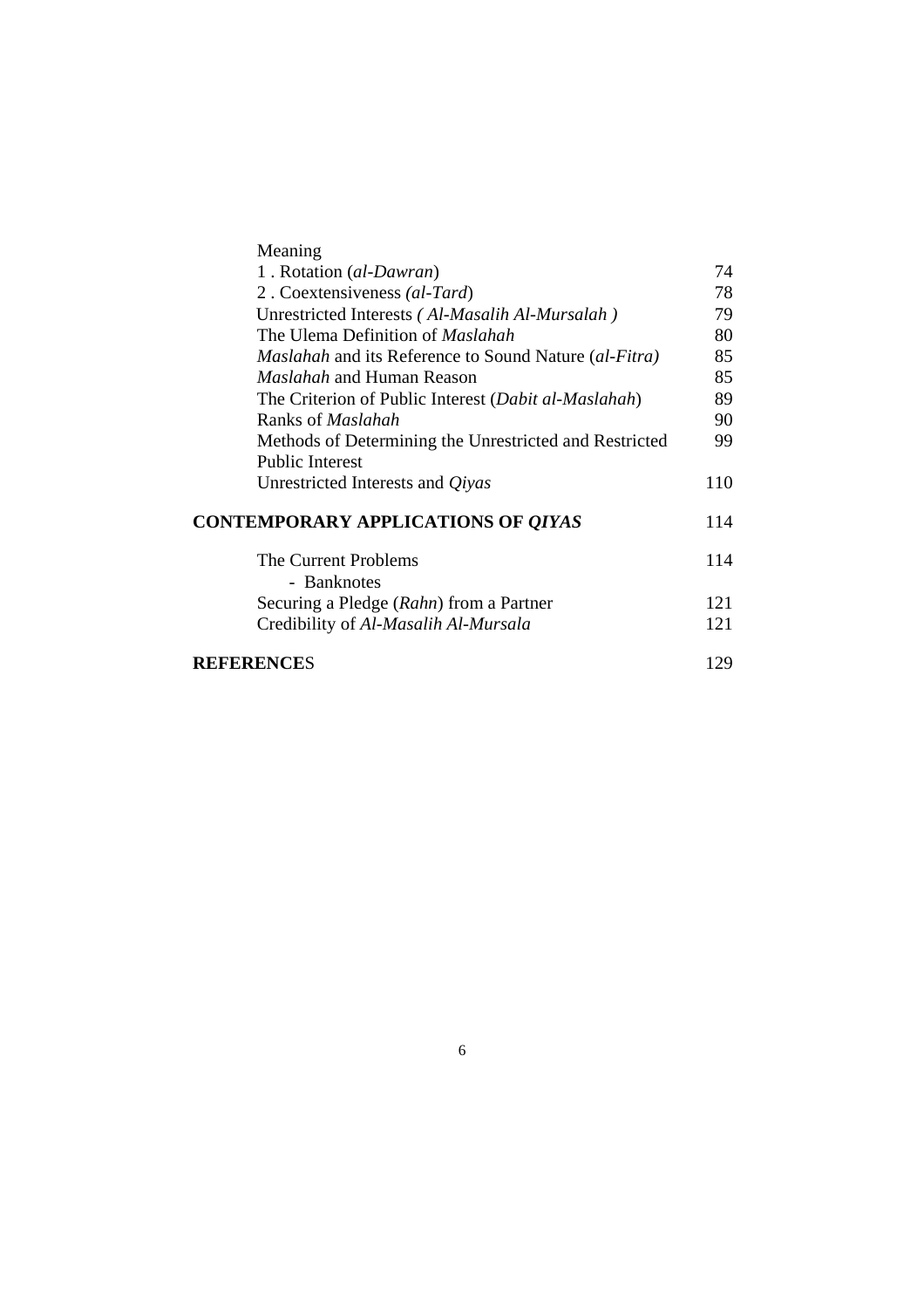# **PREFACE**

It is one of the principal objectives of the Islamic Development Bank (IDB) to promote research in Islamic economics and to explore both the theoretical and practical dimensions of the question as to how this discipline can relate to, and utilise the resources of the *Shari'a* sciences, especially those of the *fiqh*, *usul al-fiqh* and the goals, or *maqasid*, of the *Shari'a*. This is in fact the subject of the original charter which laid down the basic concept and framework of the IDB. The Bank is thus enjoined, in Article (2) of that charter, to assist and facilitate the advancement of studies and research in economics, fiscal and banking activities in accordance with the principles of the *Shari'a* of Islam.

It was in pursuance of this purpose that the Islamic Research and Training Institute (IRTI) was established and the Institute has, ever since its inception, been active in the enhancement of Islamic literature and research in general, and in carrying out theoretical and applied economic research in particular areas that help to introduce and solidify information on Islamic economics.

The holy Ramadan lecture series programme is yet another step in the direction of fulfilling the noble mission that IRTI has undertaken. The Ramadan lectures of the year 1415H was blessed with a series of important discussions that included a lecture by His Eminence Shaykh Muhammad Mukhtar al-Salami, the Grand Mufti of the Tunisian Republic, bearing the title "*Qiyas* and its Modern Applications". The eminent presenter is an accomplished jurist of reputation and credentials in Islamic law and jurisprudence. In the present essay, the author has addressed one of the well-known proofs of *Shari'a* and a familiar theme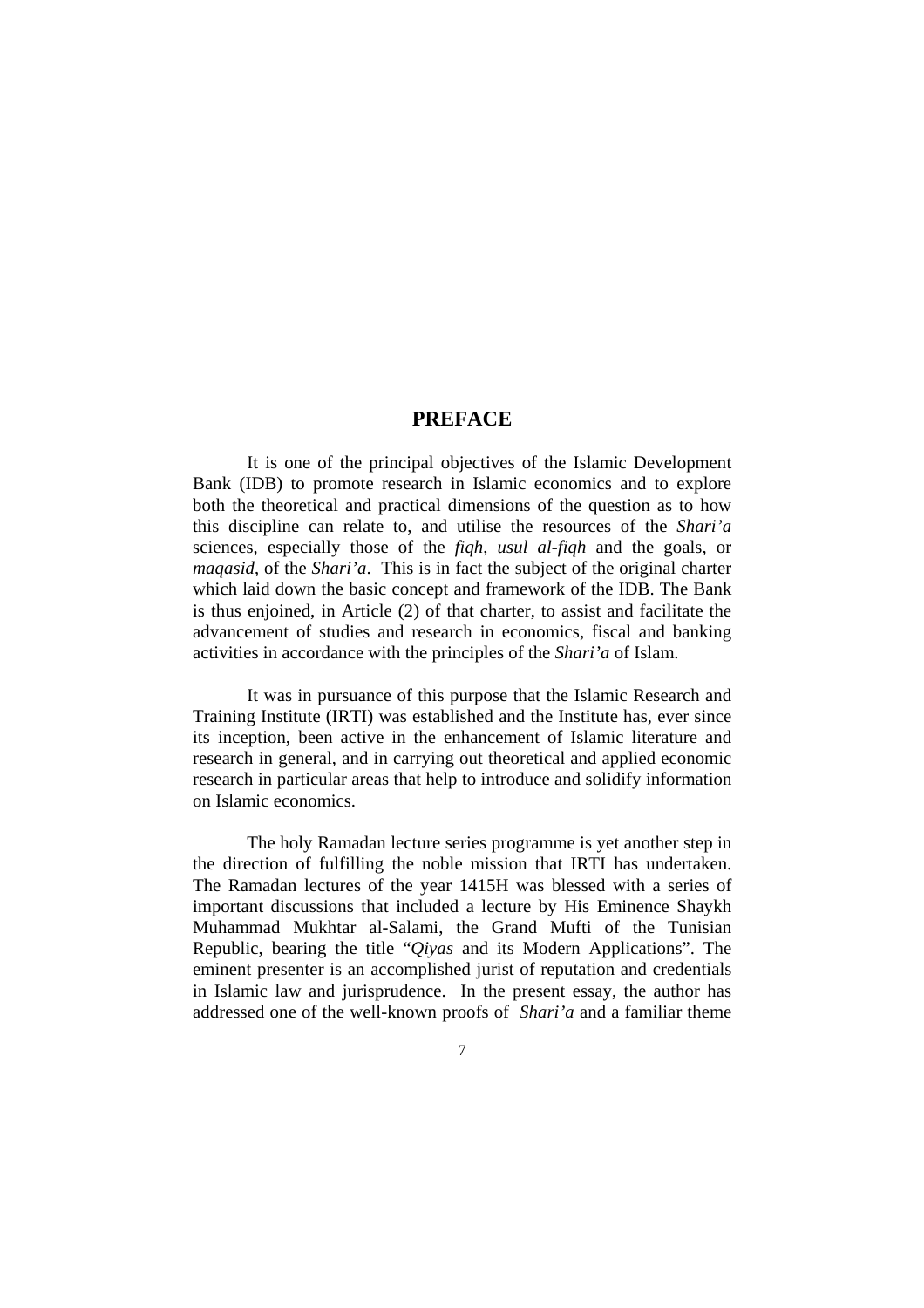of *usul al-fiqh*, namely analogical reasoning or *Qiyas*, which is an accepted basis of legislation and judgment in all the Sunni schools. We read to this effect in a statement of Ibn al-Qayyim who has in turn quoted Imam al-Muzani to say that "Muslim jurists, ever since the days of the Prophet (s.a.w) down to our own times have resorted to analogical reasoning in all areas of religion and have reached consensus to the effect that what resembles the truth is truth and what resembles falsehood is falsehood. No one may therefore deny the validity of *Qiyas*, for it is based on nothing other than credible similitude and resemblance".<sup>1</sup>

 The eminent writer of the present work has presented the juridical theory of *Qiyas* in which he has also included some instances of the application of *Qiyas* to contemporary issues. The product of his work shall remain like a benevolent tree with strong roots and bountiful fruit.

 May Allah (s.w.t) shower His blessings on the author and make this benevolent act a firm foundation for the burgeoning of Islamic economics so as to bring benefit to the Muslim community the world over.

 God knows the true intentions of His servants and He is our guide to the straight path.

> *Dr. Omar Zuhair Hafiz Deputy Director, IRTI*

 $\overline{a}$ 1

Ibn Qayyim, I'lam al-Muwaqqi'in (Dar al-jil edn), Vol. 1, p. 205.

<sup>8</sup>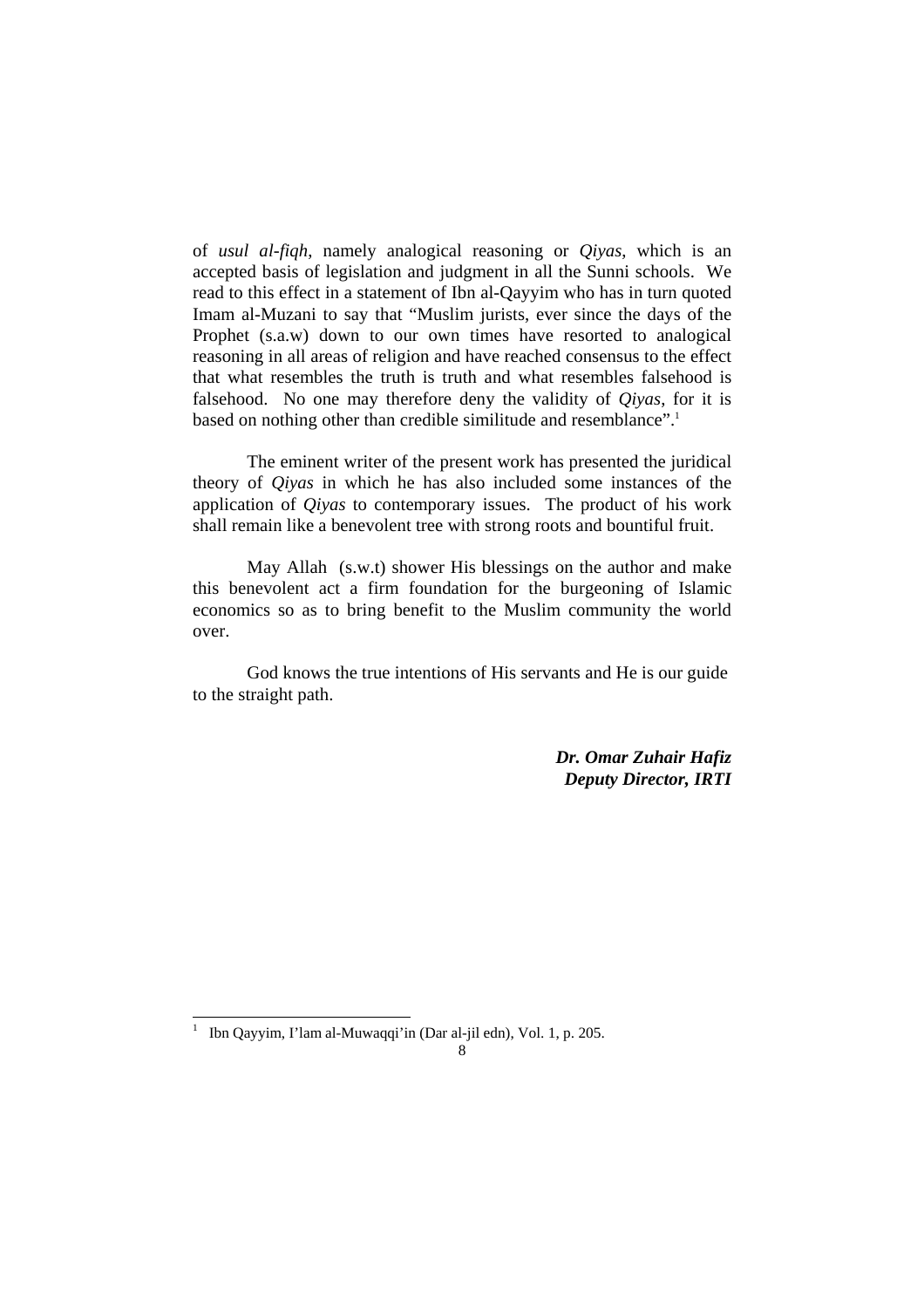## **INTRODUCTION**

#### **COMPATIBILITY OF REASON AND REVELATION**

 Man's eagerness to acquire knowledge is a divine endowment in him, which is testified by a reference in the Torah to the story of Adam and Eve and how they ate from the tree of knowledge. The Qur'an has on the other hand tied up knowledge to the best use man can make of the faculties God has endowed in him. Starting from Adam, the father of mankind, God taught Adam what he learnt; and then made him the audience of the revelation and he accepted the revelation and proclaimed it.

 Human knowledge was then split into two branches, both reflecting man's interest in the quest for knowledge. The first branch of this knowledge is characterised by research in pure human knowledge, as in mathematics and its related fields, where man attempts to understand the laws of the universe, discover its secrets, and utilise them for his own welfare. This also includes the domains of art, its principles and laws, together with man's efforts at the sublimation and refinement of taste. These are the proper fields for man's independent activity, and the responsibility that goes hand in hand with his vicegerency on earth. Research in these areas also manifest the fruits of man's efforts; for he can determine the limits of these fields, and may from time to time return to them for correction, amendment, or invalidation.

 So the spheres of human knowledge that are associated with discovery include all of his mental, material and aesthetic activities. Since man as an individual and as a species is in a state of change and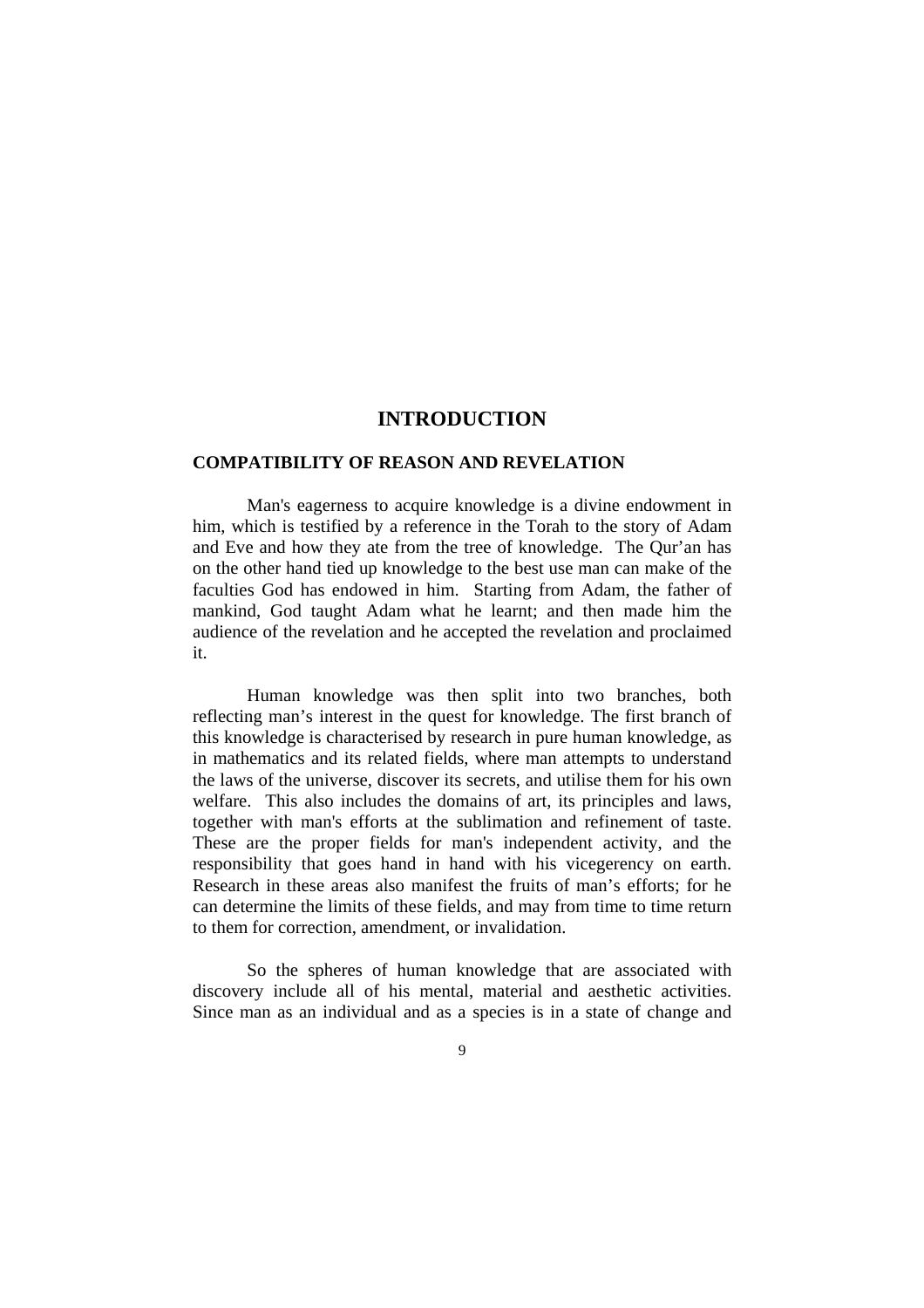evolution, then all that springs from him is necessarily influenced by his nature and the stages of his development. Passivity in this sense stands in opposition to his natural inclination for progress that God has decreed for the human race. In this case, there are no established facts enshrined in sacredness in a way that would prevent man from examining them, and criticising them, with a view to their correction and amendment.

 Islam has thus declared its basic premise about man's release from the fetters that hindered his progress; for Islam as a religion has acknowledged man's competence in the fields under his control and within the circle of his activities. Here we have the mind interacting with the senses and feelings, singly or coordinated in the different fields of human endeavor. Thus, by close contact with nature through observation and experience, both affective and effective, human knowledge can be advanced and verified.

 The second branch includes fields of research where human reason and revelation are engaged in a way that makes them an integral whole, with the view of attaining man's happiness in this life, in his personal and social relations as well as in his life Hereafter. In this respect, rationality cannot operate independently of revelation, nor can revelation ignore reason. As for revelation which is contained in the Qur'an and the *Sunna,* it cannot be understood and no ruling can be extracted from it without examining the text, and applying methodological rules to ascertain its meaning through recourse to insightful *ijtihad*. This will lead to the correct formulation of legal decisions within the general framework of the five values of obligatory, recommendable, permissible, reprehensible, and forbidden. Methodological guidelines also ensure accuracy in particularisation of the general, qualification of the absolute, and the correct application of abrogation. Then, after arriving from the most reliable conjecture to a firm legal ruling, comes the application of these rulings to specific situations.

 The succession of events and the occurrence of new legal cases do not mean repetition of the same situation that were encountered at the time when the text was revealed. For every new case has its own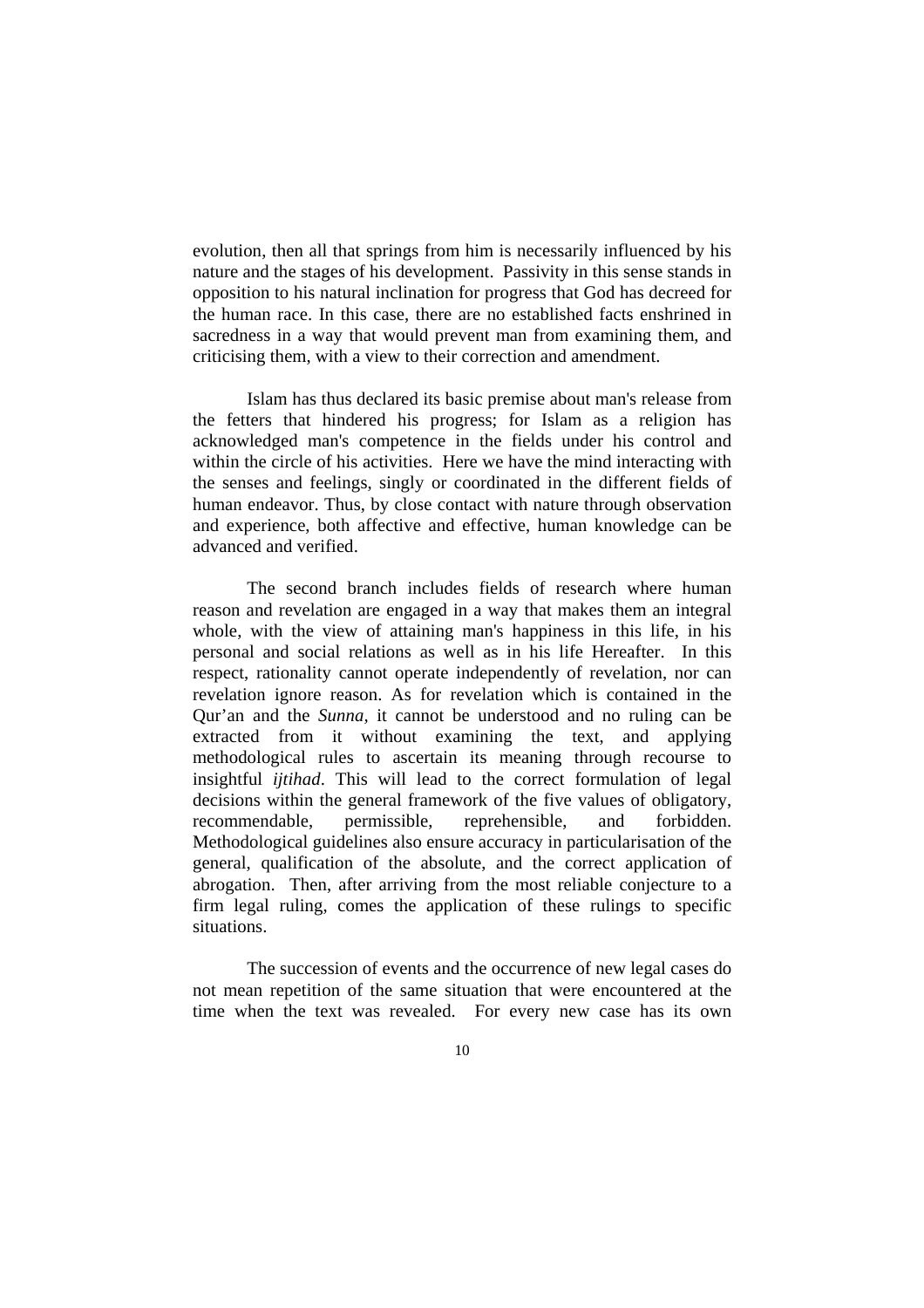specifications in place and time as well as in environmental circumstances that make it unique. So the *mujtahid* examines each case to see how far a legal rule might apply to a new situation and ascertain the method of its implementation. This has been expressed by Imam Ash-Shatibi under verification of the effective cause *(tahqiq al-manat*) as he wrote: "It is enough to point out that the *Shari'a* did not insist on regulating every detail of specific cases. It has instead come up with the general rules and unrestricted statements that can cover innumerable cases. Yet every case manifests certain peculiarities that are not shared by other cases in the same category; and what is commanded in general does not include every case nor does it preclude all cases, but each case has its own specific features. There is also a third and an intermediate category of cases that share both these ends. What this all means is that there is, in almost all these three categories of cases, room for the jurist to investigate further. But he has to examine under which evidence it comes; if it partakes of similarities at both ends, then it is really a difficult task.2

 The same methodology applies when the jurist tries to seek guidance over the ruling of an issue, when he does not find a text in the Qur'an or *Sunna* to regulate a particular case, be it in the domain of worship, commercial transactions, or social relations. Here Islam, as the word indicates, means man's surrender to God and submission to His commands, which submission brings the believer out of the sphere of caprice to the realm of commitment to the rule that pleases his Lord and Creator. This is the purport of the following *ayah* of the Qur'an: "If they argue with you, then say: I have surrendered myself to God and whosoever that follows me; and say to those to whom the Book was brought and to the common folk. Have you (too) surrendered? If they have surrendered, then they are (rightly) guided."<sup>3</sup>

#### **UNIVERSALITY AND PERVASIVENESS OF** *SHARI'A*

 Islam is a universal religion for all humanity with all its different races, colors, nations, tribes, communities and individuals, at the time of

 $\overline{2}$  $\frac{2}{3}$  Al-Muwafaqat, Vol. 4, p. 92.<br>Surat Al-'Imran, Ayah 20.

<sup>11</sup>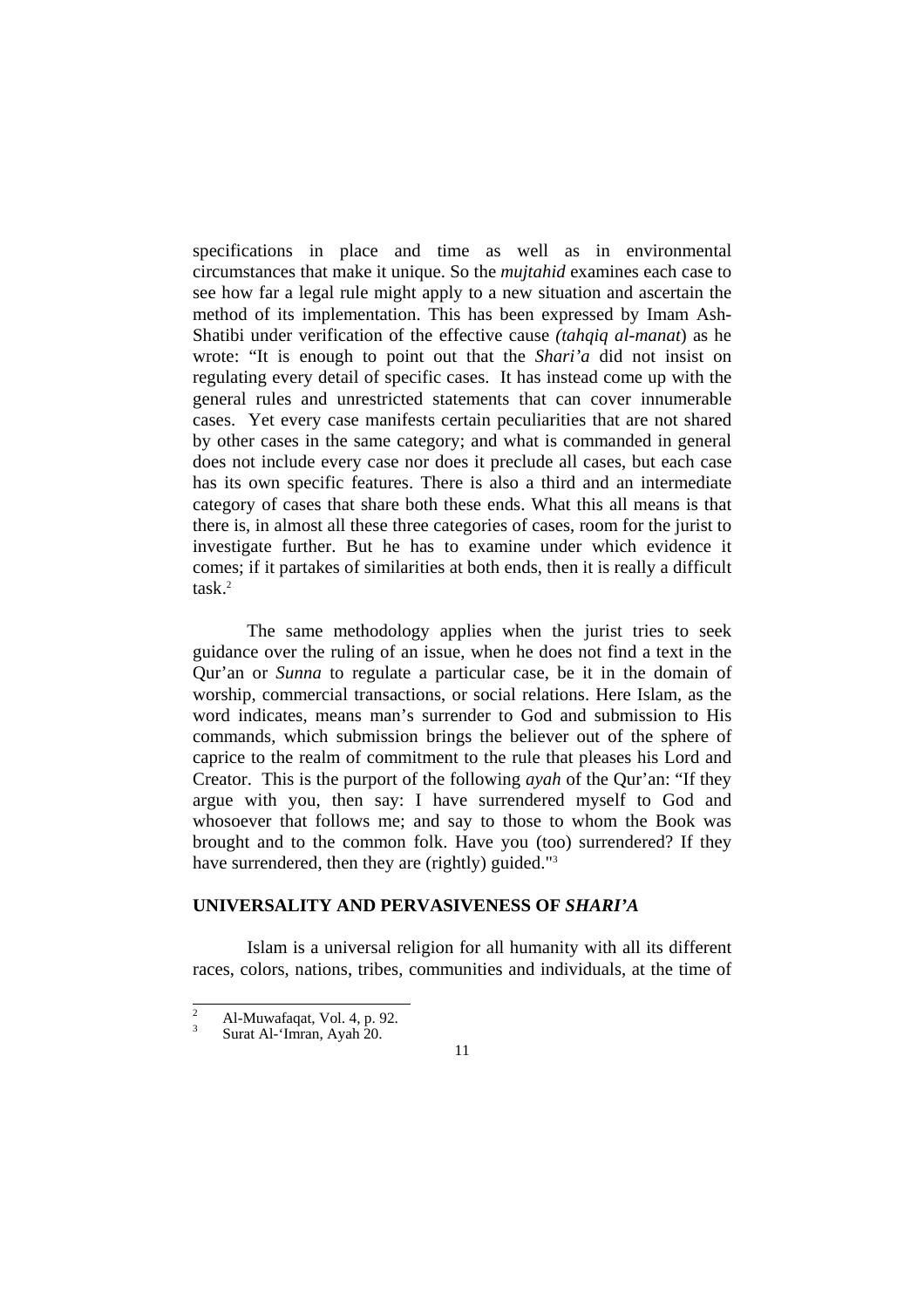the Prophet's Message and ever since for all living generations on earth. God Most High directed the Prophet as follows: "Say, O mankind! Surely I am the Messenger of God to all of you".4

 This call to humanity in the words : "O mankind!" occurs in the Qur'an 18 times. On another occasion the Qur'an expounds the universality of the Prophetic mission as follows: "And We have not sent you but a mercy to the worlds".5

 The university of *Shari'a* that Islam has proclaimed implies the pervaisiveness of Divine grace and care for the whole of mankind, and it relates to every act performed by every competent individual just as it relates to all human values, norms, and laws. So for every act performed by an individual ever since attaining legal capacity until the moment of death, the *Shari'a* has prescribed a *hukm* that bears legal consequences. Thus religion means commitment: commitment to acquiring knowledge of the Divine law on all aspects of the individual and social life, for the basic norm here is that a legally competent individual should not embark on a course of action until he has known God's ruling about it. The other commitment is more practical, in the sense that the individual is committed to lead his life according to his beliefs, so that he would not be torn between his beliefs and convictions and his outward behavior. For such inconsistency leads to disrupting the attitudes of both the individual and society, and would lead in turn to tension that uproots man's composure and serenity, and ultimately his happiness.

## *QIYAS* **AS A PILLAR OF THE UNIVERSALITY AND PERVASIVENESS OF** *SHARI'A*

 The universality of *Shari'a* as regards time, place, and human nature is an incentive to the individual's choice, in what he does and what he chooses not to do. This is not compromised by the assertion that the *Shari'a* derives its authority from the injunctions of the Our'an and *Sunna* revealed to the Messenger of God, Muhammad (s.a.w). These Divine messages came to an end with the death of the Messenger of God,

<sup>-&</sup>lt;br>4 Surat Al-A'raf, ayah 158.

<sup>5</sup> Surat Al-Anbiya, ayah 107.

<sup>12</sup>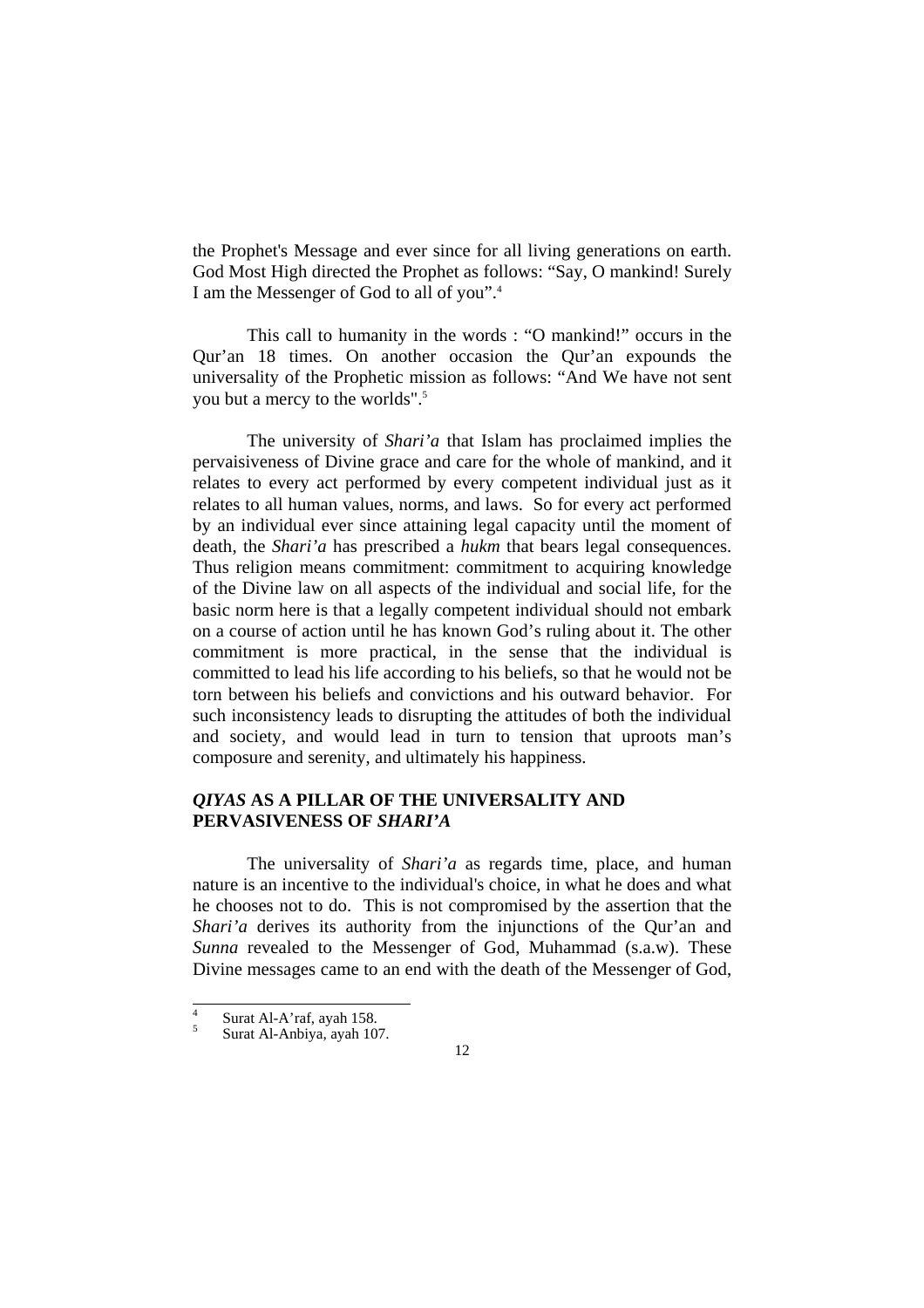yet life is evolving and does not come to a standstill; it is indeed ever changing.

 It is through its universality and all-inclusiveness that the *Shari'a* is capable of offering ideal solutions to man's problems in this life. For the Divine texts are otherwise finite, accepting neither addition nor elimination, and human life is incessant and ever changing. These three factors should be compatible with each other, and we need to look deeper into the revelation (*wahy)* in order to understand the universality and pervasiveness of the *Shari'a*.

 With the demise of the Prophet Muhammad (s.a.w), the jurists among the Companions and their followers in the next generation were faced with new legal issues which they referred to the sources of the *Shari'a*. With an inquestioning commitment to the clear principles of the *Shari'a*, they did not even feel the need to explain the methodology they followed in their analogical formulations, except in some cases perhaps, where debate took place between some of the leading scholars of the time. A debate of this kind took place between the two great Imams, Malik Ibn Anas, and Al-Layth Ibn Sa'd, who debated the issue over following the practice of the people of Madinah as well as over some legal references in Malik's book, Al Muwatta. Apart from these debates, no important formulations were introduced until the time of Imam al-Shafi'i in the second half of the second century A.H. Thanks to his outstanding intelligence, eloquence, knowledge and piety, al-Shafi'i articulated many of the important principles that existed only in the minds of the previous legal scholars. He laid down the legal precepts, and codified the methodology of legal judgements for those who ventured to tread the ripe gardens of jurisprudence, now within easy reach of those interested in these studies. Al-Shafi'i wrote in Ar-Risala : "Whatever befalls a Muslim is regulated either by a binding rule, or by a positive inference. So if there is a specific ruling, then it has to be followed. But in case there is no such ruling available, the jurist has to deduce it by exercising his *ijtihad*, and *ijtihad* is *Qiyas*"6 So here al-Shafi'i makes analogy as the last resort if the jurist does not find a clear injunction in the Qur'an or *hadith* dealing with the case he is trying to

l 6 Ar-Risala, p. 477.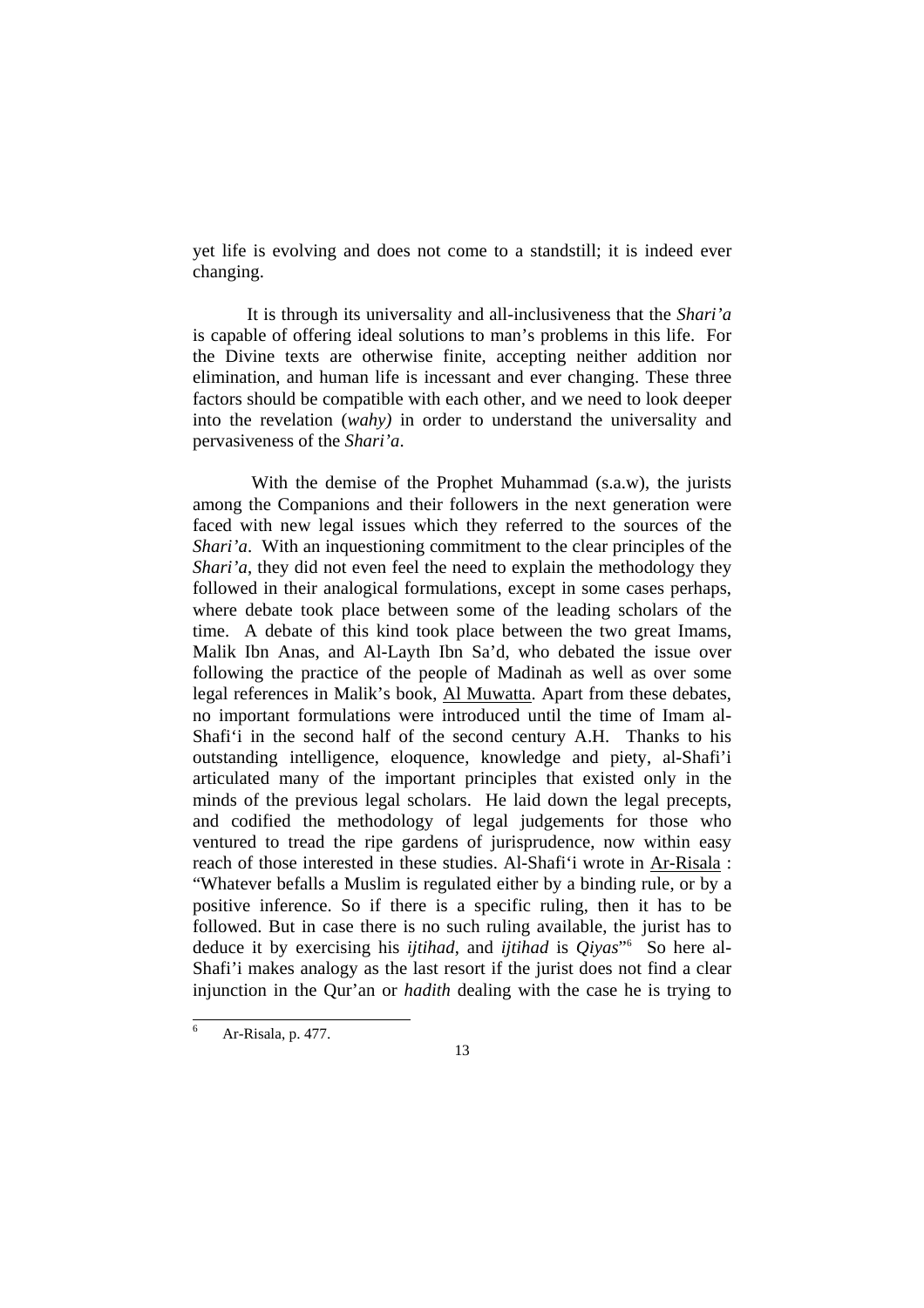determine. In fact al-Shafi'i clearly stated this at the end of Ar-Risalah, saying: "Analogy is not permissible wherever there is a text from the Qur'an or *Sunna*; as in the case of *tayammum* (dry ablution), for it is a permissible form of ablution when journeying for lack of water; but in case there is water, then *tayammum* is not permissible".7

 As a branch of human knowledge, analogy is guided by divine revelation and sound reasoning in the formulation of its basic principles and methodology, and has consequently attained a prominent position, gaining respect for its adherents. Here Imam al-Ghazali says : "the noblest of human knowledge is one wherein both reason and revelation are merged together, where opinion and *Shari'a* go hand in hand. The science of jurisprudence, together with its main principles, is of this type, because it partakes of pure revelation, together with sound reasoning for its valid conclusions. Thus it is neither pure rational endeavor of the kind unacceptable to *Shari'a* nor is it based on pure conformity and imitation unattested by reason to support it.<sup>8</sup>

 Thus it becomes clear that we have here another basic principle, which is that the *Shari'a* is the embodiment of the final religion that God has revealed to man but it is not final in the sense that God has neglected or abandoned the humanity, and has left it to the vagaries of its desires and prejudices, for God's mercy and grace is above all this. But the *Shari'a* is final in the sense that the human mind has become rightlyguided, worthy of the *Shari'a* as a trust, laid down by the Lord of humanity, that man should make it the basis of his judgements. This is a guarantee that human judgements could gain reliability and trust for as long as the believer is guided by the divine light of the Lord.

 This strikes a note with the ideas expressed by the philosopher of Islam in the 14th Hijri century Muhammad Iqbal. In Reconstruction of Religious Thought in Islam he said:"Surely it is in Islam that Prophethood has reached its final consummation, with the realization that the need for prophethood has come to an end , with the implication that humanity will not remain for ever in need of a halter by which to be

l

<sup>7</sup> Ar-Risala, p. 600.

<sup>8</sup> Al-Mustasfa, Vol. 1, 1, p. 3.

<sup>14</sup>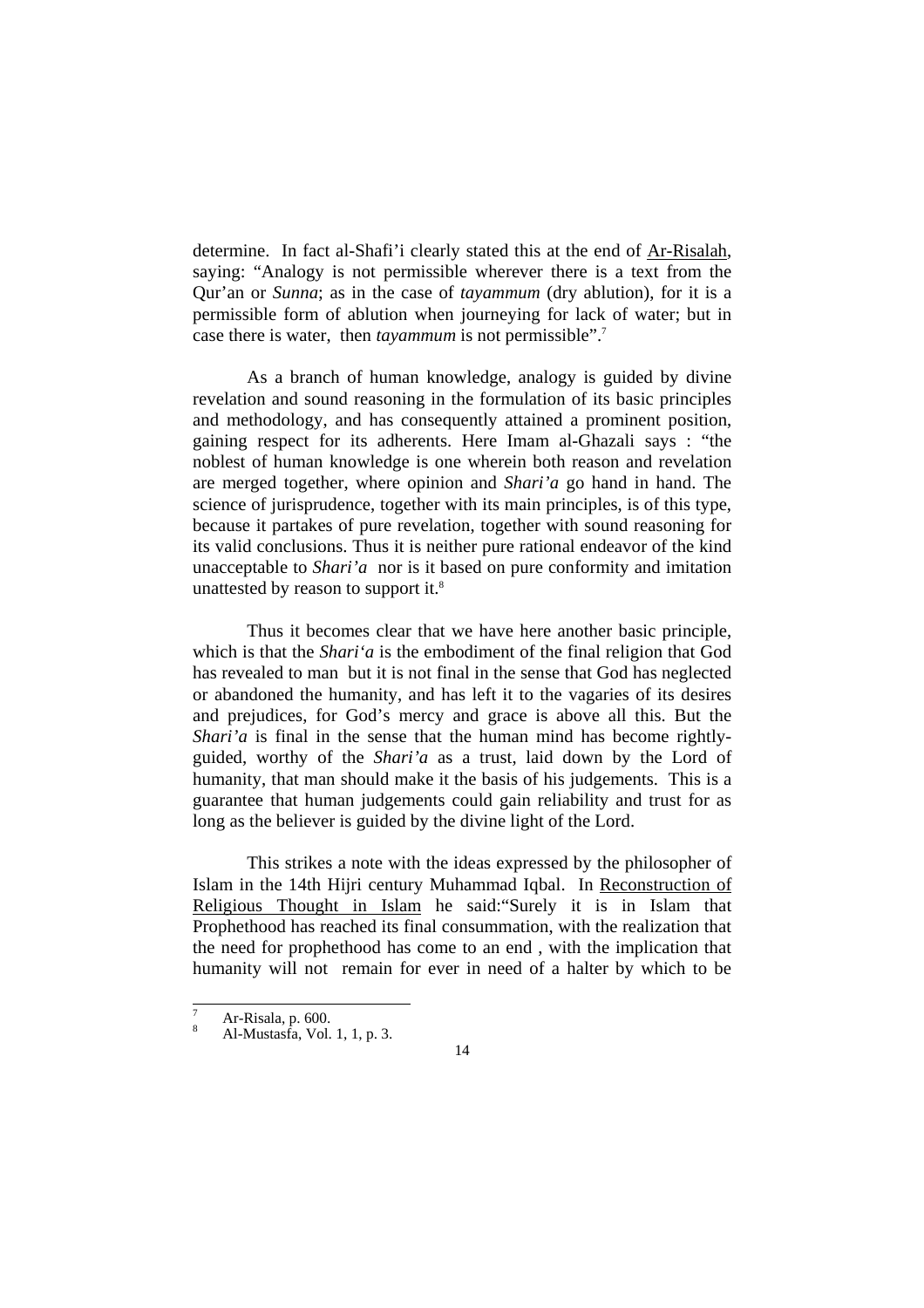led".<sup>9</sup> The expression "consummation (seal) of Prophethood" means that the Divine Message has gone above the limitations of time and place and that its significance is for eternity; it cannot be abrogated by any other *Shari'a*, and no revelation can ever come to reshape it or diminish its hidden potential for offering the best solutions to man's private and social problems at all levels. God Most High said, "Muhammad is in no way the father of any of your men, but the Messenger of God and the seal of prophets; and God is Ever-Knowing of all things".10

 The leading scholars of the Muslim nation play a role similar to those of the prophets in the previous nations, who took upon themselves the task of indicating legal judgements (*ahkam*), in the interval between two successive Messengers on new cases where no clear injunctions were available.

.

 $\overline{9}$  $^{9}$  Reconstruction of Religious Thought in Islam, p. 144.

Al-Ahzab, ayah 40.

<sup>15</sup>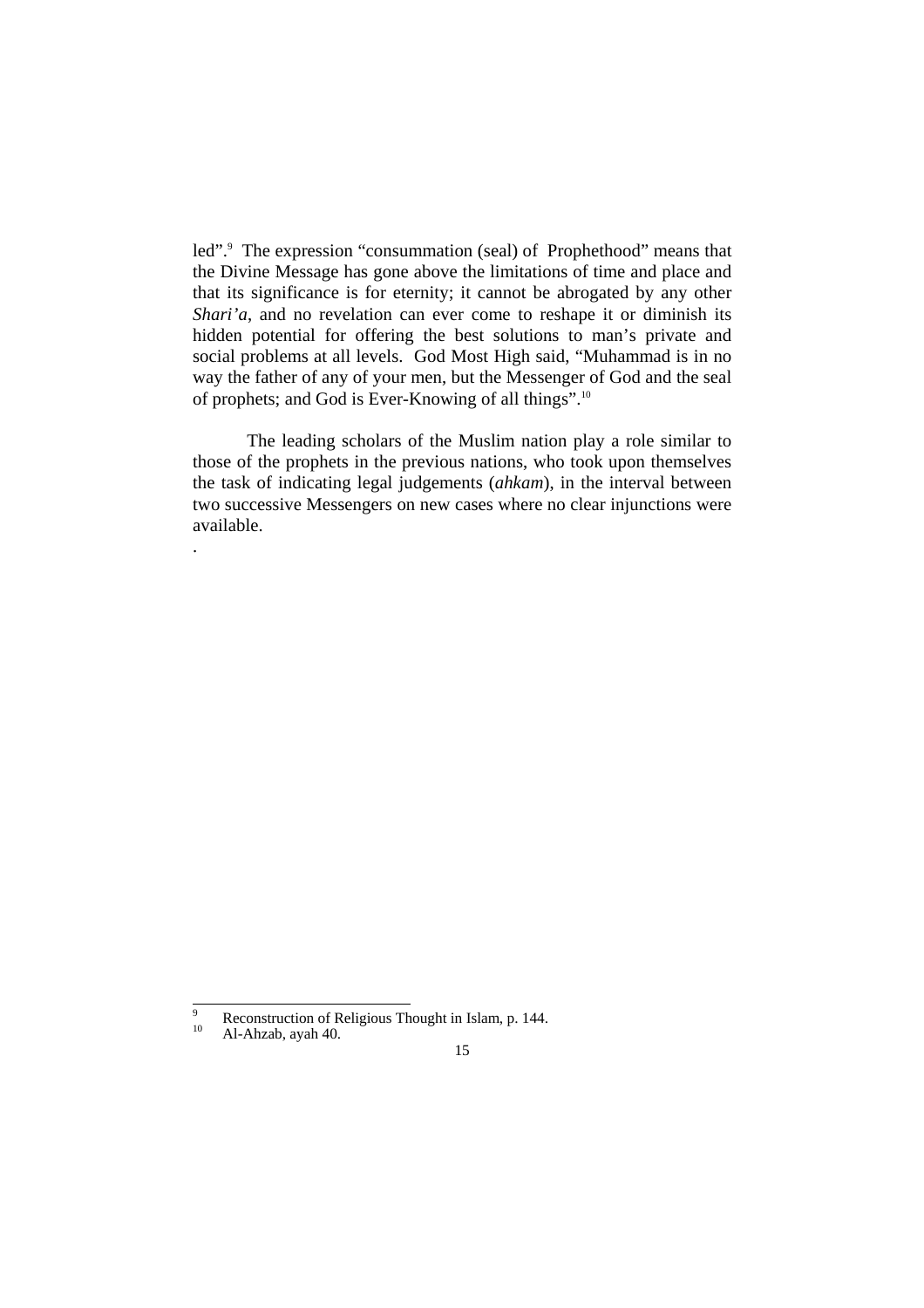## **DEFINITION AND MEANING OF** *QIYAS*

 What we mean by *Qiyas* here is juridical analogy, as distinct from logical syllogism which means a body of statements based on a number of cases, which in turn has to be based on another body of statements, one exceptional and the other conjunctive.<sup>11</sup>

 Juridical analogy, as distinguished from logical analogy is one of the sources according to which the jurist perceives and identifies a legal ruling. Many definitions have been given to analogy; one of the earliest being that Abul-Husayn Al-Basri in his book entitled, Al-Mu'tamad where he wrote: "Analogy is establishing a law concerning an incident based on a clear injunction passed on another previous incident, so long as they share the same effective cause".12

 Another definition by Al-Ghazali runs thus, "*Qiyas* is to accord a known case with a known case in establishing a law for (both of) them or negating it from them on the basis of a common link (between them), which link causes the establishment of the rule or the quality relating to them, or negating it from them".

 Both of these, however, fail to meet the criteria of an acceptable definition. Abu Al-Husayn's definition insists on the dependence of knowledge of analogy on our knowledge of the original case and the new case. His definition runs, in other words, into a vicious circle. Again, al-Ghazali states that judgment in one of the two cases is valid before applying analogy. This means that establishing a judgment in both cases, whether affirmative or negative introduces into the full definition

 $\overline{11}$ 

<sup>&</sup>lt;sup>11</sup> At-Tajrid ash-Shafi, p. 211.<br><sup>12</sup> Abu Al-Husayn Al-Basri, Al-Mu'tamad, Vol. 2, p. 103.

<sup>17</sup>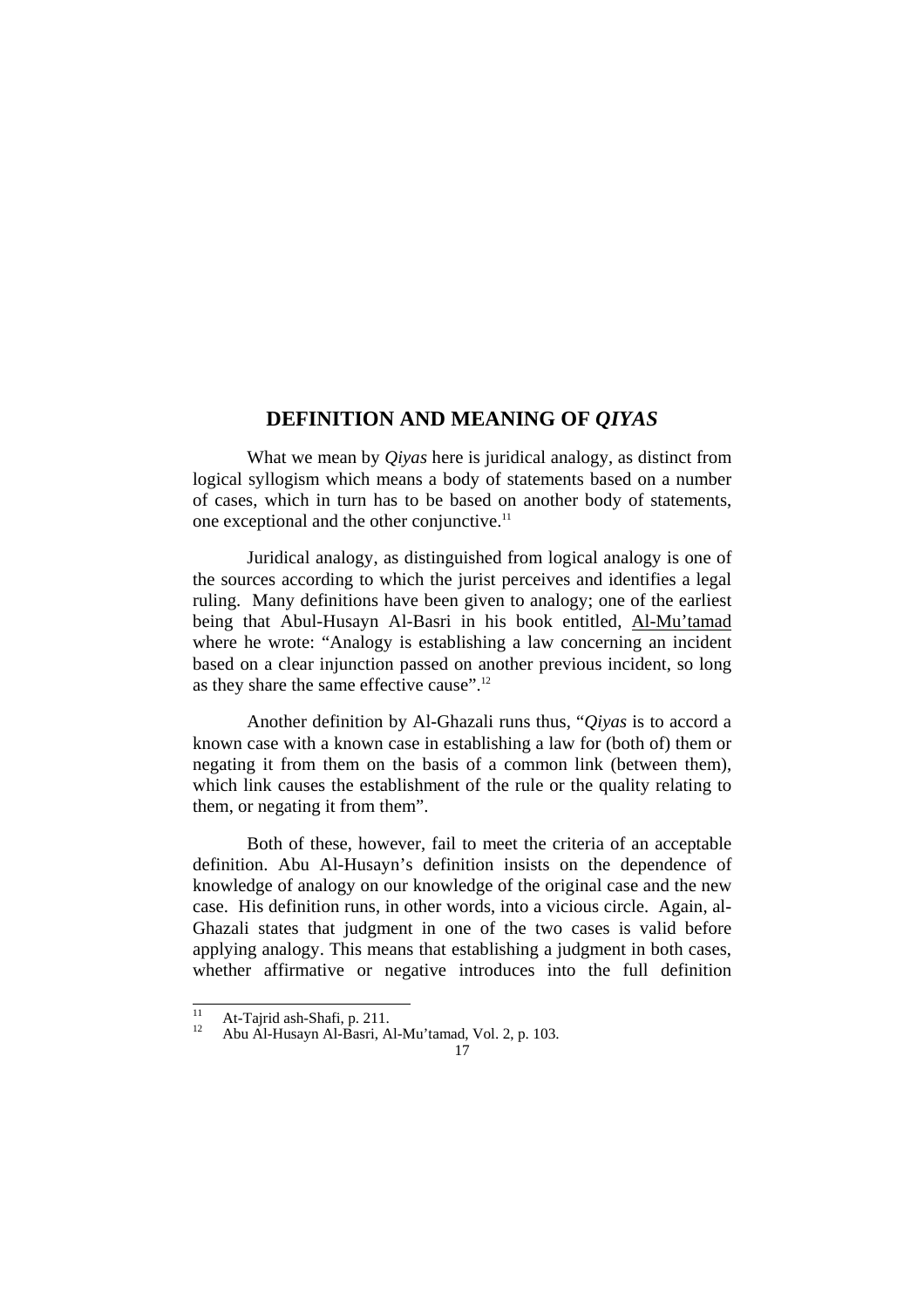elements that do not inherently pertain to it; and it is well known that the application of the conditions of a full definition is a hard task indeed. That is why jurists have veered away from full definition to definition by description.<sup>13</sup>

 To understand the origin of analogy and the steps necessary for its correct application, the following procedure should be adopted:

 The jurist may encounter a specific case for which he has to search for a legal ruling in the event there be no text, explicit or implicit, in the Qur'an and *Sunna*, nor does he find a consensus of opinion on the matter; but may come across a similar case for which a ruling has already been given. The jurist thus establishes his judgment on the basis of similarity so long as the effective cause justifies that *Qiyas* thus comprises four essential elements:

- (a) original case
- (b) legal injunction
- (c) parallel case, and
- (d) effective cause.

 So, *Qiyas* is not, as sometimes thought, a procedure based on reason alone. This is because any rule based on *Qiyas* is a *Shari'a*'s rule which the jurist reaches on the basis of his belief that it is divinely enjoined, and not based merely on the jurist's reflection. *Qiyas* thus consists of relating an unknown rule to an already established one by the *mujtahid* who ascertains that they share the same effective cause.

## **JURISTIC ATTITUDES TOWARD** *QIYAS*

 Imam Razi surveyed the attitudes of the jurists towards *Qiyas* in Al-Mahsul, with a view to specifying the main trends, and the theories that are derived from them. He indicated firstly whether it is reasonable to base our judgements on analogy. Here he stated that the jurists fall into two main categories: the first category maintaining that it is

<sup>13</sup> At-Tajrid ash-Shafi, pp. 110-112.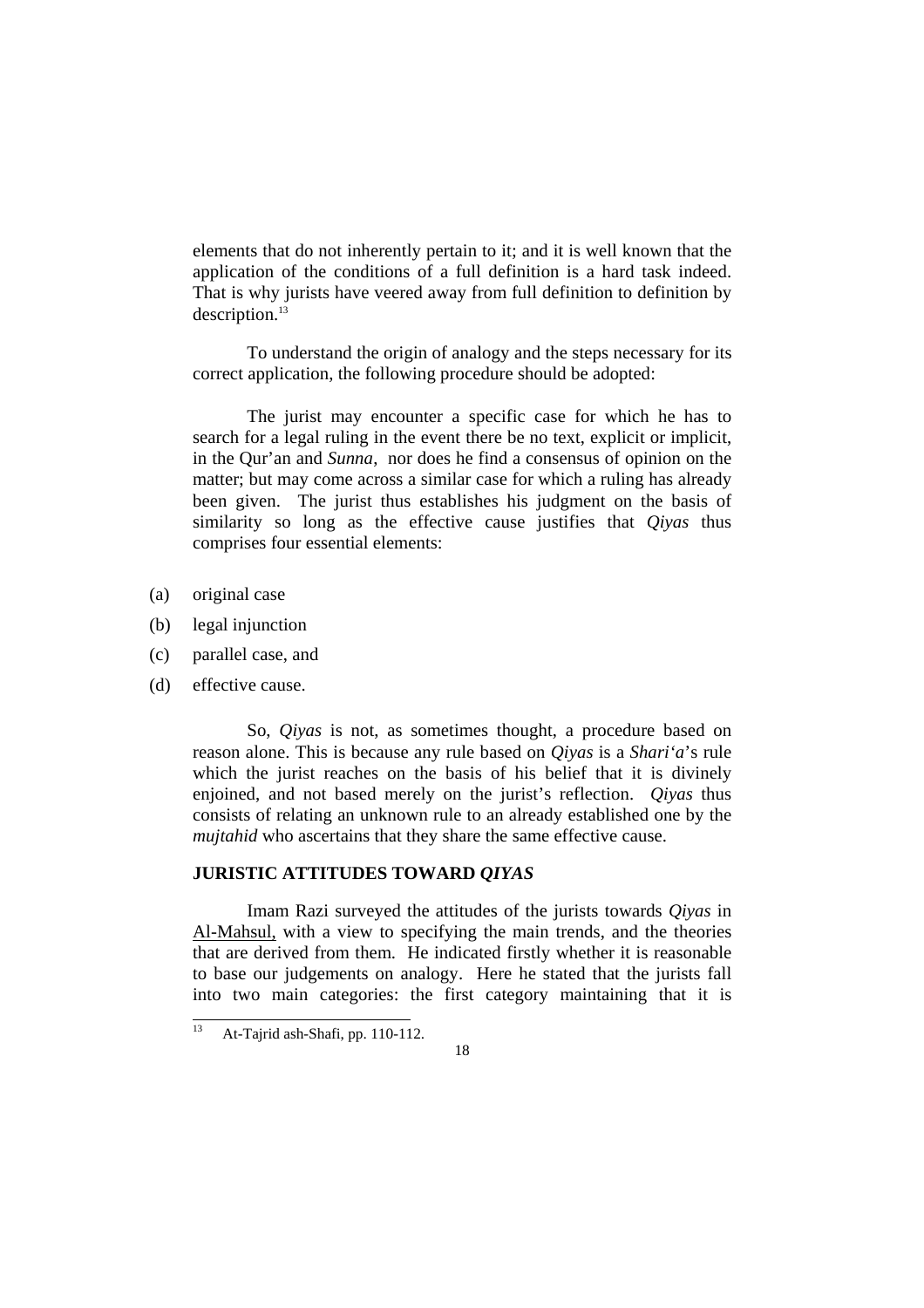reasonable to say that *Qiyas* is a religiously binding ordinance. The other category maintains that it is unacceptable to think of it as religiously binding. Then those of the first category differed among themselves; some of them adopted the attitude that although *Qiyas* is a sound indication for legal judgements, it is not a religiously binding ordinance. The second category rebutted that the others have actually taken it as a basis of religiously binding obligations. Then Ar-Razi went on to investigate minutely the methodology of each group of jurists.

 The Mu'tazilah and the Zahiriyyah are of the view that *Qiyas* does not provide the basis of a religiously binding ordinance.

### *QIYAS* **ACCORDING TO THE SUNNI SCHOOLS**

 The leaders of the Sunni schools and Ibadiyyah unanimously agree that *Qiyas* is an authoritative source and proof of legal injunctions. No one disagreed with this except Dawud Az-Zahiri, who maintained that the Lawgiver has forbidden dependence on *Qiyas* unless it be an obvious *Qiyas*, *Qiyas jali*. It was also attributed to him that he accepted *Qiyas* in which the effective cause is specifically stated or alluded in the text and this he called inference *istinbat.*<sup>14</sup>

 Ibn Hazm, the jurist traditionist of the Zahiri school and a literary figure, prohibited the use of *Qiyas* and considered it a deviation from the precedent of the Companions, and the textual framework of the *Shari'a*. 15 He often speaks in rebuttal of the leading schools in such terms that this is analogy and all analogy is invalid.

 Among the Innovators (*mubtadi'ah*) who prohibited reliance on analogy were the Khawarij (dissenters), and the first *muhakkimah*, 16 while the Baghdadi Mu'tazilah like Al-Nazzam, Yahya Al-Iskafi, Ja'afar Ibn Mubashshir, and the Shi'ah in general maintained that it is rationally impossible to consider *Qiyas* as a source of *Shari'a*. 17

 $\overline{14}$ 14 Ibn Hazm, Al-Ahkam fi Usul Al-Ahkam, Vol. 4, p. 31. Commentary by Al-Attar on Jam'Al Jawami', Vol. 2, p. 242.<br>
<sup>15</sup> Ibn Hazm, Al-Muhalla, The Hundredth Question.<br>
<sup>16</sup> Qamus al-Shari'a, Vol. p. 285; and Al-Milal, Vol. 2, p. 175.<br>
<sup>17</sup> Al-Ihkam fi Usul Al-Ahkam, Vol. 4, p. 6, and after.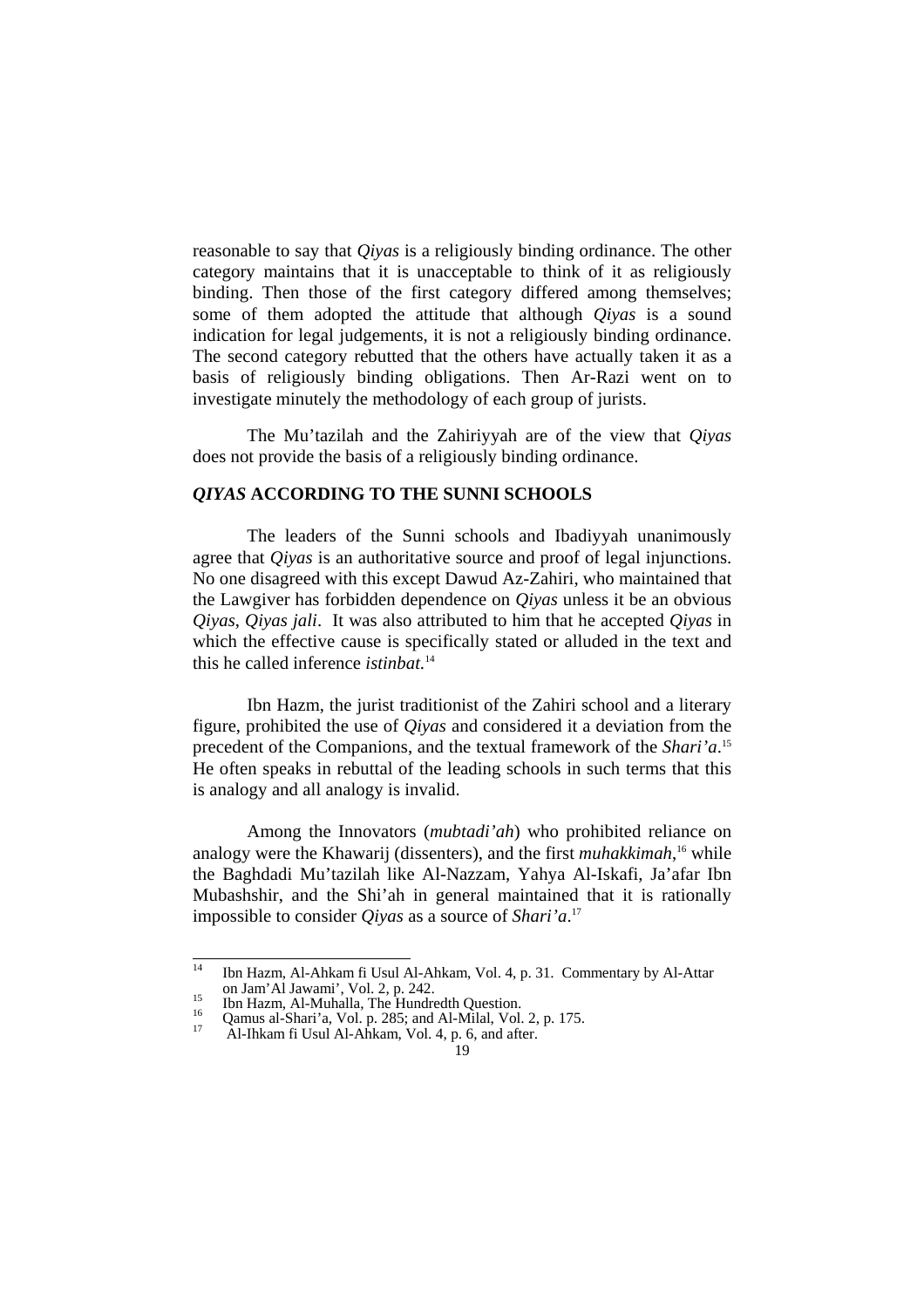The negators of *Qiyas* fall into different groups. Some of them did not document their teachings, nor has there been any report of their detailed legal rulings on cases where the Lawgiver has given no injunction. Such is the situation with the Mu'tazilah. As for the Shi'ah, they depended for the pervasiveness of *Shari'a* on the views of the Infaillible Imam, and they very often resorted to customary rules. But Ibn Hazm took a literalist stand, and considered whatever is not determined by the text falls under exoneration and original permissibility. This led him into inconsistencies which look strange to those who examine his jurisprudence, inspite of his vast knowledge, his brilliant mind, and quick-wittedness. One of these inconsistencies is clear when he narrated in three different ways the Prophet's *Hadith*, "Let not anyone of you urinate in the standing water and then wash himself with it". His commentary on this *Hadith* runs thus: "So, if the Prophet (s.a.w) intended to forbid anyone washing himself, other than the urinating person, he would not have kept silent on that, because of inability, or forgetfullness; and it does not concern us to go into the trouble of trying to know what he has not disclosed to us of the Unseen".<sup>18</sup> Thus he considers water impure for the urinating person, but pure for everyone else. He also says that if any of the contractors stipulate in the body of the contract any stipulation, then that invalidates the contract, and the stipulation is void, except for such stipulations as are declared permissible by the Prophet  $(s.a.w)$  himself. <sup>19</sup> Another statement by Ibn Hazm has it that "selling" raisins for grapes, by quantitative disparity, is prohibited by measurement, but permissible in any way by weight".<sup>20</sup> Then he also said: "It is not permissible to conclude a transaction for wheat before taking possession of it, regardless as to whether it has come to the buyer's possession through sale, gift, or dower. If wheat is purchased in lump sum, then it has to be transported away and then measured or weighed as the case may be. But if the merchandise is barley or rice or similar foodstuffs or other materials, then it is permissible to sell them as soon as they are in the buyer's possession, even if they are not yet measured or weighed. If these are not intended for sale, the buyer has the right to dispense with them even before they are in his possession. $21$ 

 $\overline{18}$ <sup>18</sup> Al-Muhalla, Vol. 1, p. 140.<br><sup>19</sup> Ibid., Vol. 8, p. 412.<br><sup>20</sup> Ibid., Vol. 8, p. 502.<br><sup>21</sup> Ibid., Vol. 8, p. 518.

<sup>20</sup>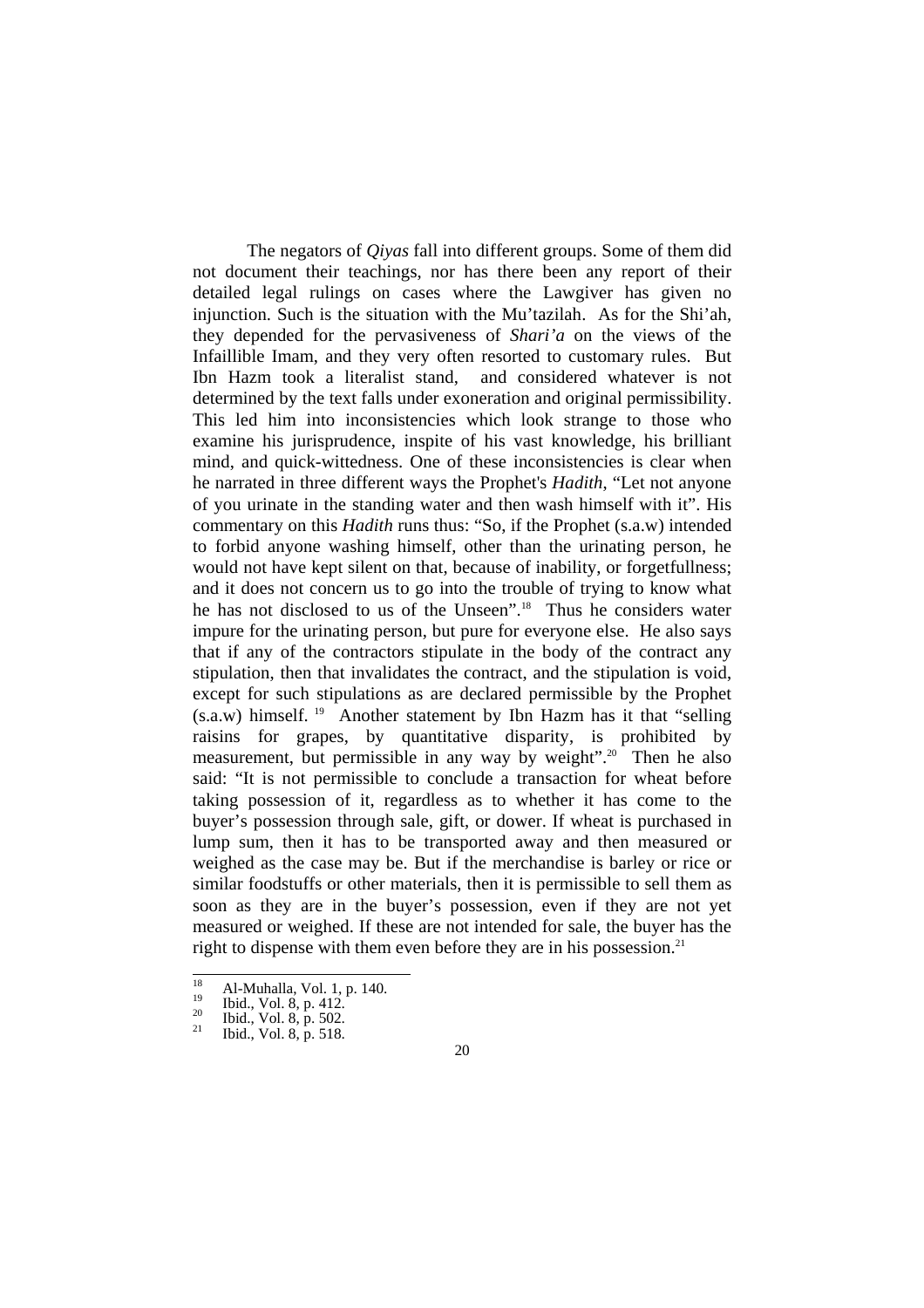In the final analysis, the stand taken by the negators of *Qiyas* may be interpreted as a call upon the believers to apply the *Shari'a* rules that God Most High has prescribed but to suspend their faculty of reason beyond that. But when they (the Zahiris) reach contradictory judgements, they submit and give up. Here they are taking an inconsistent stand on one of the main principles upon which the *Shari'a* is founded, since it is a *Shari'a* that advocates the use of reason by those who are qualified to do so. God has made intellectual capacity as the criterion of understanding the perfection of the *Shari'a*, as can be seen in His words, "And if it had been from any source other than God, indeed they would have found in it many discrepancies".<sup>22</sup> So these negators in their argument and applications have adopted the principle that rules and injunctions may differ even when the acts to which they are applied are equal or nearly equal.

#### **THEORY AND PRACTICE OF** *QIYAS* **IN THE SUNNI SCHOOLS**

 Although the four Sunni leading schools have agreed on the validity of *Qiyas* and its reliability as a proof, they differ over issues both in theory and practice. I have found that all scholars who investigated the Sunni schools have held that the school of Abu Hanifah relies on *Qiyas* on the widest scale. Ibn Khaldun stated in the Muqaddimah that "two different approaches have been taken toward *fiqh*: One being of those who adopt *Qiyas* and personal opinion, and those are the scholars of Iraq, also known as the Ahl al-Ra'y, and the school of Ahl al-*Hadith*, whose followers mainly resided in the Hijaz. Since there were few scholars of *Hadith* in Iraq, they made much more use of *Qiyas* and became competent therein,which is why they have been called Ahl al-Ra'y. Foremost among them was Abu Hanifah and his disciples among whom this discipline became firmly established. In Hijaz, Malik and his successor al-Shafi'i led the Ahl al-*Hadith*. 23 According to Shaykh Al-Hajaw: "The Hanafi school has the broadest outlook and thus the most liberal on the whole; offering to the competent jurist an easy method of analogical inference. This is because the Hanafi School pays greater attention to the philosophy and rationale of the injunctions, especially in

 $\overline{22}$  $\frac{22}{23}$  Surat An-Nisa, ayah 82.<br>Al-Muqaddimah, p. 446.

<sup>21</sup>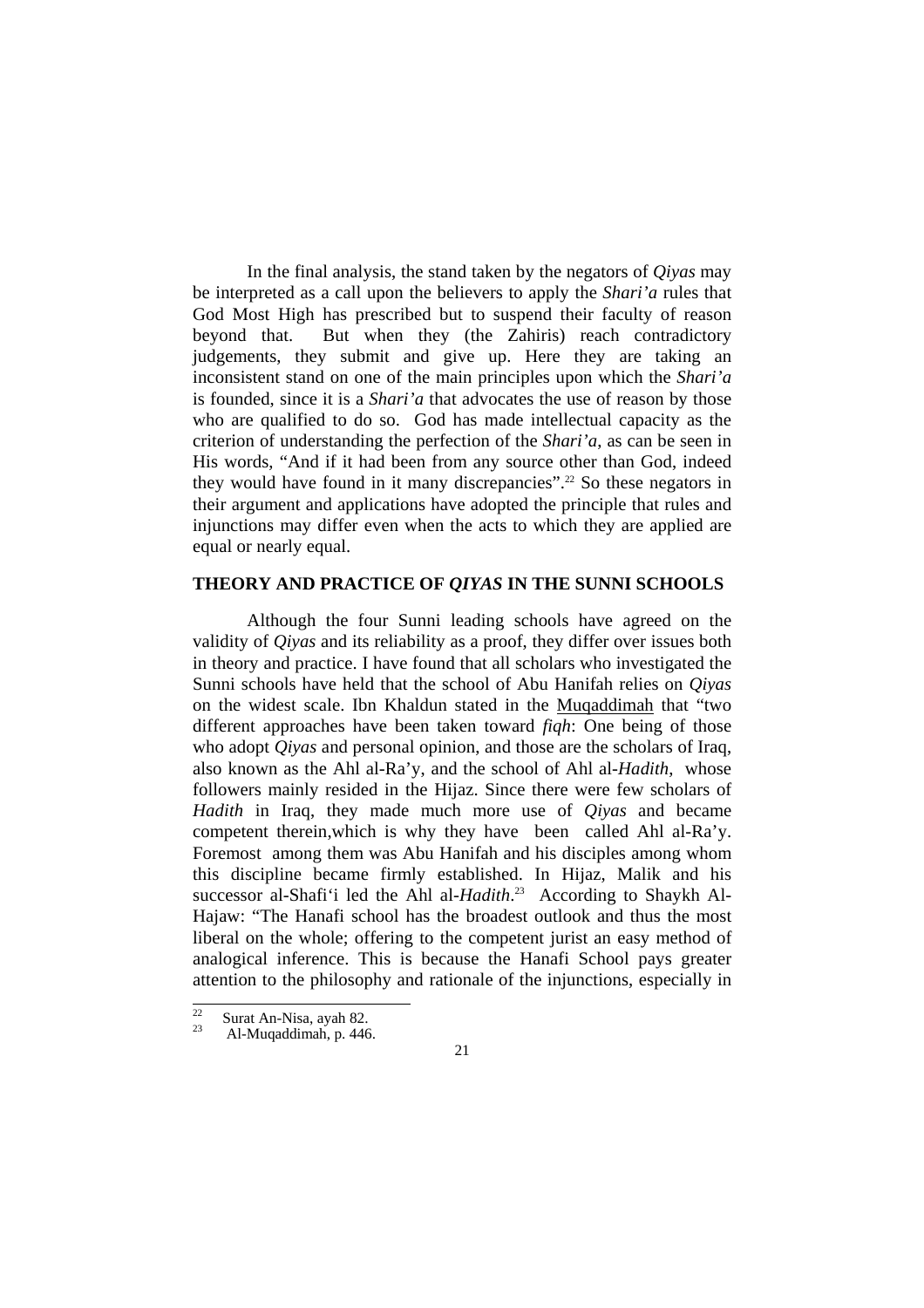regard to transactions intended for the welfare and prosperity of the people. *Qiyas* became one of the fundamental principles of this school, which was able to develop *Qiyas* more than most.<sup>24</sup>

Yet after further investigation into the legal doctrines of these schools, I have found that the school of Imam Malik (may God be pleased with him) represents the broadest of all in its reliance on *Qiyas* for the deduction of rules. This is because Imam Malik gives priority to *Qiyas* over the report of a single narrator of *hadith*. To this effect Al Qarafi says in At-Tanqih: "To Malik *Qiyas* takes priority over the report of a single narrator, because solitary report is only a conveyor of a rule, whereas *Qiyas* includes the inherent wisdom, so *Qiyas* takes priority over such reports". He also mentioned in a commentary the divergent report that Imam Malik has also said that *Qiyas* does not take priority over solitary report".<sup>25</sup>

 Again, after reviewing Malik's competence in *ijtihad*, we confirm that he gives priority to *Qiyas* over solitary *hadith*. Thus in a *hadith* reported by Malik through regular informants in his Muwatt'a the Prophet (s.a.w) said: "When a dog licks someone's vessel, then let him wash it seven times".<sup>26</sup> This *Hadith* is authentic, reported on the authority of Malik and narrated by Ash-Shafi'i, Ahmad Ibn Hanbal, Al-Bukhari and Muslim as well as others. Here a disciple of Malik, Ibn Al-Qasim states: "Malik said: "In case a dog licks someone's vessel (full of milk), then there is no harm for this milk to be consumed". In his commentary Sahnun says, "Was it the case that Malik intended to say that the vessel had to be washed seven times when the dog licks the vessel containing milk and also containing water"? Malik's reply was that "the *Hadith* has reached me but I do not know the truth about it". Then Ibn Al Qasim says: It seems that he looks upon the dog as a domestic pet, and different therefore from other predatory animals. He also said that washing the vessel is understood to be only in the case of water. Stating also that he considered it a weak *Hadith*; he also said that the vessel need not to be washed in case it contains butter or milk, and

 $\overline{24}$ 

<sup>&</sup>lt;sup>24</sup> Al-Fikr As-Sami, Vol. 2, p. 135.<br><sup>25</sup> Al-Tanqih, Vol. 2, p. 156.<br><sup>26</sup> Az-Zurqani, Al-Muwatta', Vol.2, 1, p. 67.

<sup>22</sup>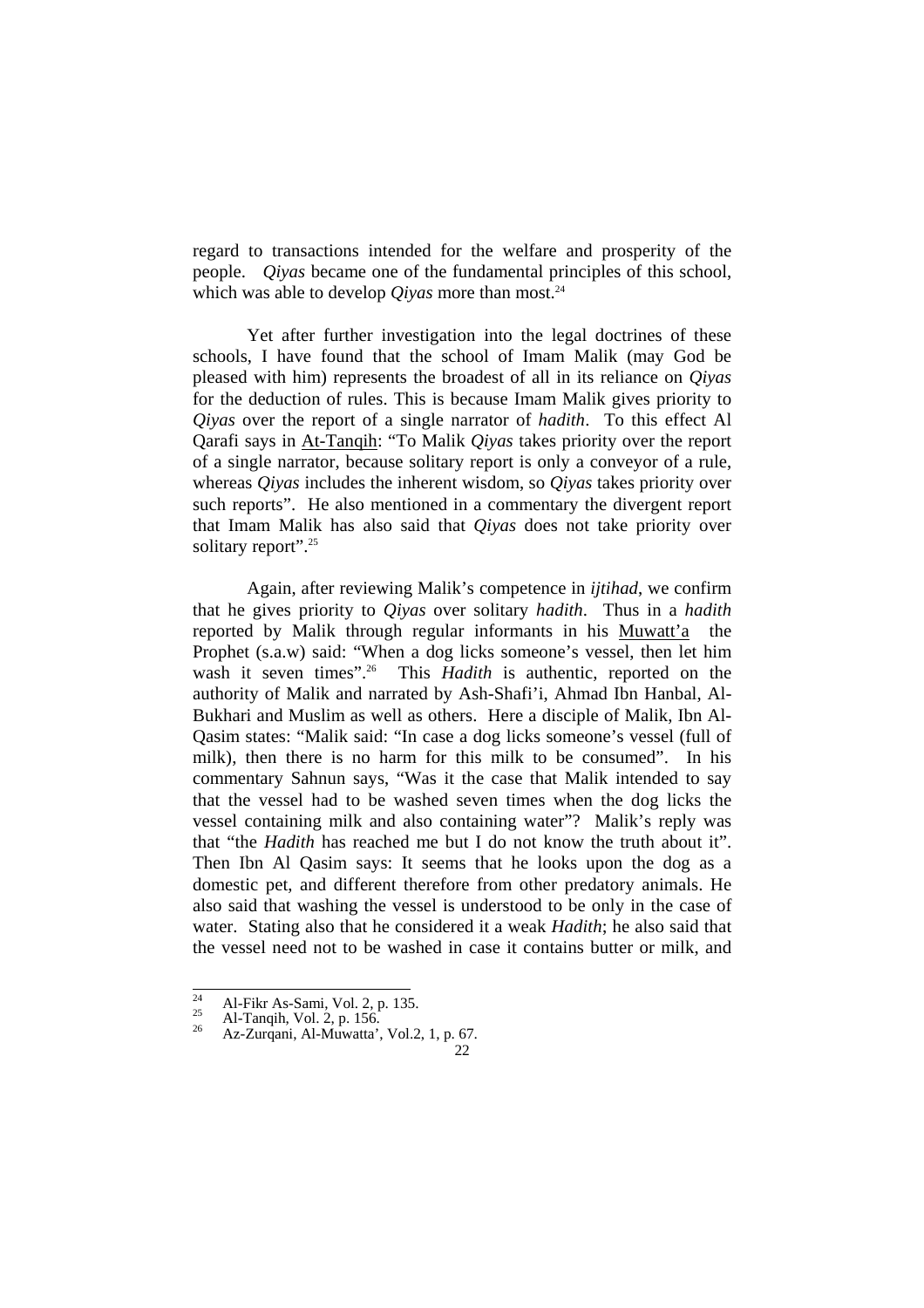the leftover may be eaten. As he says. "It seems to me a grave mistake to deliberately throw away the sustenance that God has provided, merely because a dog licked in it". He goes on to say: "We do actually eat what the dog hunts so how can we hate its saliva<sup>"?27</sup> Thus Malik considers the *hadith* as authentic as he narrated it in Al-Muwatta; and actually Ibn Al-Qasim, who speaks of its weakness, rejects its generalizations to all aspects covered by its wording, and limits its application to water, contrary to what Ibn Rushd has asserted.<sup>28</sup> Here Ibn Rushd draws an analogy between the dog's leftover of milk or food, and the Quranic text on the lawfulness of eating of what a dog has actually bitten in the hunt: "What you have taught the beasts and birds of prey, training them to hunt and teach them of what God has taught you; so eat of what they catch for you".29 Ibn Rushd also refers here to a definite principle regarding the preservation of property; for he holds that food, part of which was eaten by the dog, so long as it has not become impure, is analogous to other forms of property which we are ordered to preserve. Again Imam Malik draws an analogy between this *hadith* and the other *hadith* narrated by him to the effect that a cat's leftover is also pure. Here he adopted the effective cause, indicated in the text that it is not impure. For the cat is declared to be a domestic animal, that is *tawwafin*, or *tawwa*fa*t*".30 The only doubt in the narration of this *hadith*, as in Muhammad Ibn al-Hassan's narration, is over the conjunctive '*waw*'.

 Similar to this is the *hadith* narrated in Al-Muwatta ascribed to Abdullah Ibn Umar, that the Messenger of God (s.a.w) said: "Both parties to a sale have an option of revokation so long as they do not part company, except in an option sale - *bay' al-khiyar*". Here Malik says, "And for this we do not have a precedent or a customary rule to be implemented".<sup>31</sup>

 So Malik maintains that the time of Majlis (session of contract) is indeterminate; it may be long or short; and this may lead to the

 $27$ 

<sup>27</sup> Al-Mudawwana, Vol. 1, pp. 5&6.<br>
<sup>28</sup> Al-Muqaddimat, Vol. p. 92.<br>
<sup>29</sup> Al-Ma'idah, ayah 4.<br>
<sup>30</sup> See Az-Zurqani's Commentary on Muwatt'a, Vol. 1, p. 51. See also Mukhtasar of<br>
Abu Dawud, and Ma'alim As-Sunan, Vol. 1, p.

 $A<sup>31</sup>$  Az-Zurqani's Commentary on Muwatta', Vol. 3, pp. 139-140.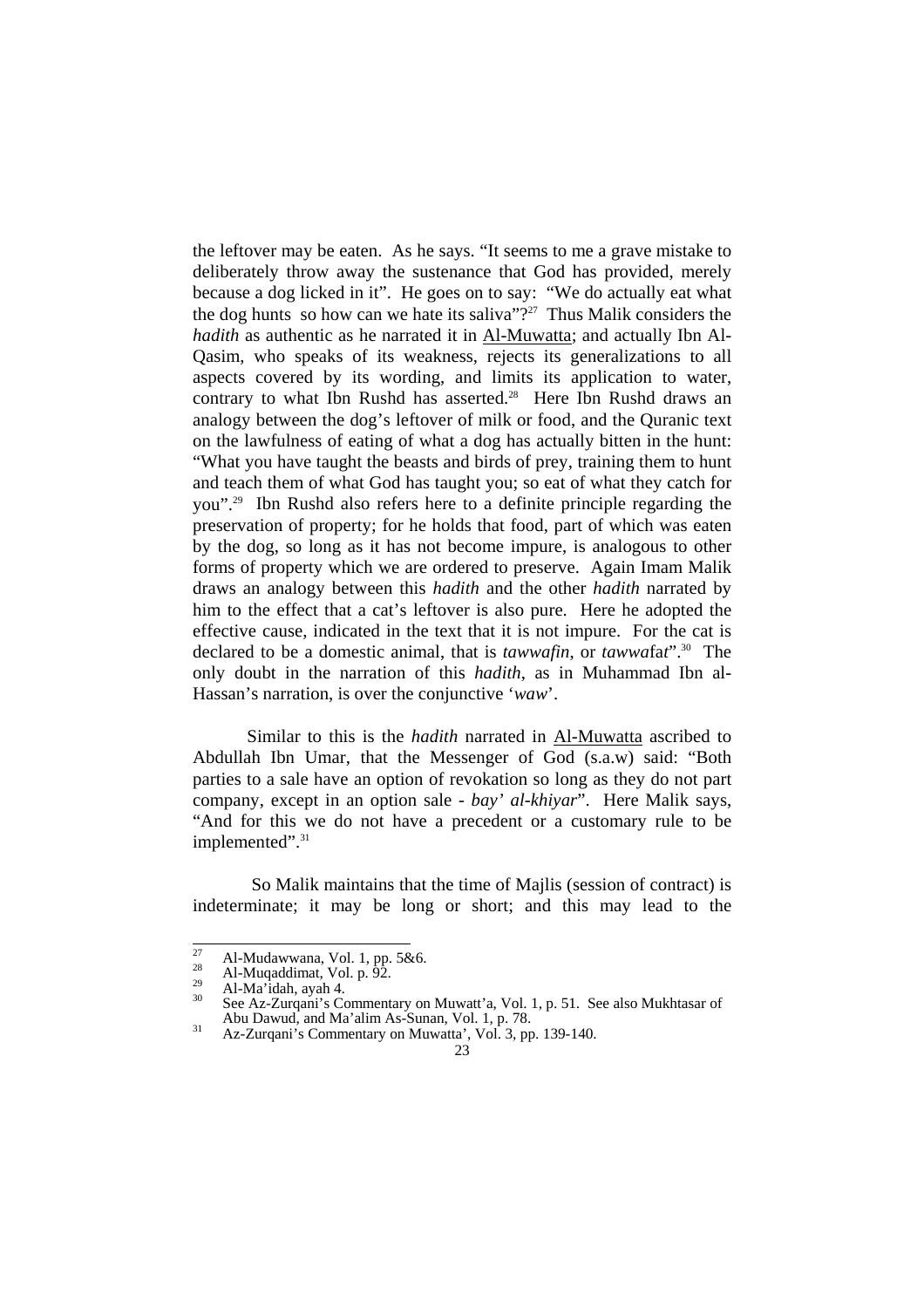indefiniteness of the time of option. He based this on the analogy of the sale by option for an unknown period of time. Since selling by option for an unknown period is unanimously rejected, so is option of *session (khiyar al-majlis)*. This is what he meant when he said : "and for this we have no precedent" and then added that : "the practice of the people of Madinah is different in this respect". Thus we find many instances in Imam Malik's juridical *ijtihad* to the effect that solitary *hadith* and *Qiyas* are about equal. He gives preference to *Qiyas* if it is stronger than solitary *hadith*. 32 So, the Malikis differ with Ash-Shafi'i and Ahmad Ibn Hanbal who do not recognize *Qiyas* in the face of authentic solitary *hadith*.

 While Malik maintains that the original case is used as a basis from which to derive rules for a parallel case, and the latter may then be used as a new original case, a position which is, however, rejected by the Hanafi School. Thus the author of Fawatih Ar-Rahamut (The Openings of Limitless Mercy), says: "One of the conditions of *Qiyas* is that the original case *(asl)* of one *Qiyas* should not be a parallel case in another *Qiyas* if the effective cause is different".<sup>33</sup> Here, Abul-Walid Ibn Rushd, a prominent jurist of the Maliki school says in defence of the Maliki position: "So long as we know the rule of a parallel case, then it becomes an original case in its own right, which could then be a basis for *Qiyas* and another effective cause may be inferred from it. The second parallel case in turn also becomes an original case after its ruling has become known". Then he says: "And know that this is an agreed upon position of Malik and his disciples; and they do not differ over this in principle although there may be some disagreement on details".<sup>34</sup>

 Ibn Al-Qassar, one of the leaders of the Maliki school says: "*Qiyas* is applied in quantified *(muqaddarat*) ordinances, punishments (*hudud)* and expiations that are perceptible to the human mind, because analogy can proceed over them. The Hanafi school has adopted the stand that *Qiyas* does not apply to any of these. Thus we read in Al-Muhalla: "Abu Hanifa rejected *Qiyas* in prescribed punishments, expiations and

 $\overline{32}$ 

<sup>&</sup>lt;sup>32</sup> Al-Muwafaqat, Vol. 3, the Second Problem.<br><sup>33</sup> Fawatih Al-Rahamut, Vol. 2, p. 253.<br><sup>34</sup> Al-Muqaddimat (Introduction), Vol. 1, pp. 38-39.

 $24$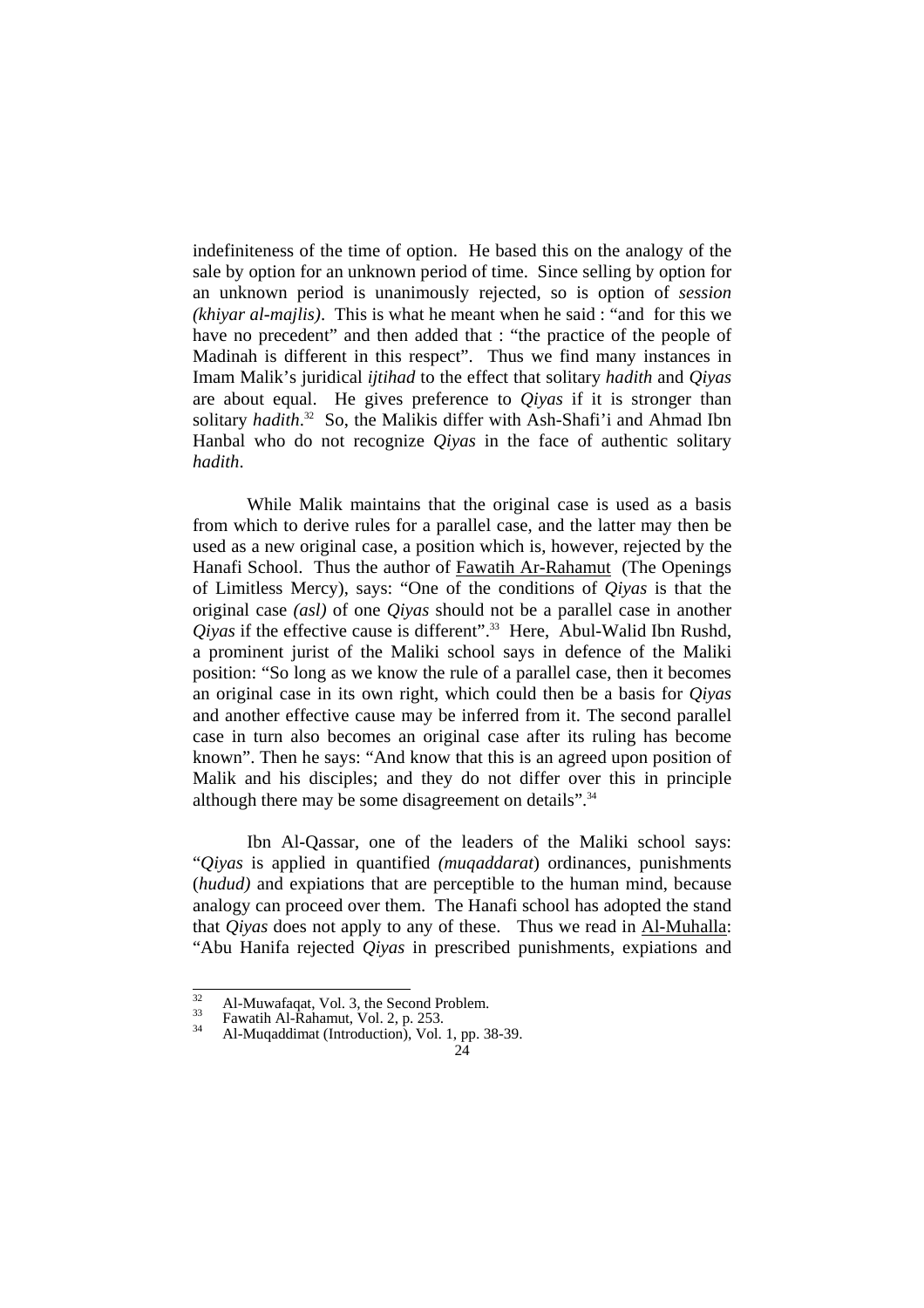quantified ordinances, because their inner reason is not known. To this I respond that the inner reason is understood in some of them, wherein *Qiyas* applies as in the case of analogy between the thief and one who steals from the dead (*al-nabbash*)".35

 It seems valid to say that Malik does not preclude concessionary rules (*al-rukhas*) from the scope of *Qiyas*, but applies *Qiyas* to them, although the Hanafis abstain from applying *Qiyas* to concessions, on the analysis that concessions represent a departure from normal rules, so applying *Qiyas* to them is likely to lead to frequent deviations from evidence, which is why it should not be attempted. But the Malikis maintain that the Lawgiver may choose to depart from normal evidence for a benefit superior to the benefit of that evidence. This is confirmed through induction; and giving priority to the more probable is more becoming of the All-Wise Lawgiver; it then become normal evidence. So when securing a benefit requires deviation from a certain evidence then this may be done as a matter of preference. By doing so, one would have in effect supported conformity with the evidence, not deviating from it.<sup>36</sup>

 From what has been said so far, it becomes evident firstly that the Malikis give priority to *Qiyas* over solitary *hadith* if it seems preferable to them, and do not reject considering *Qiyas* in principle in such cases as the Shafi'is do. Secondly, the Malikis accept the parallel case (*far'*) of one *Qiyas* as the original case (*asl*) of another after the rule has been transmitted to the latter. This runs counter to the opinions of the Hanafis and Shafi'is.

 Thirdly, the Malikis adopt *Qiyas* in expiations, prescribed punishments and quantified ordinances, and they also apply it to concessions as different from the Hanafis. This clarifies and emphasizes what I maintained about theoretical originality and the fact that the Maliki school gives the widest scope to the implementation of *Qiyas* and their reliance upon it for the inference of *Shari'a* injunctions.

 $\overline{35}$ <sup>35</sup> Al-Tanqih, Vol. 2, p. 177, and Al-Banani, Hashiya, Vol. 2, pp. 22-23.<br><sup>36</sup> Al-Tanqih, Vol. 2, p. 177.

<sup>25</sup>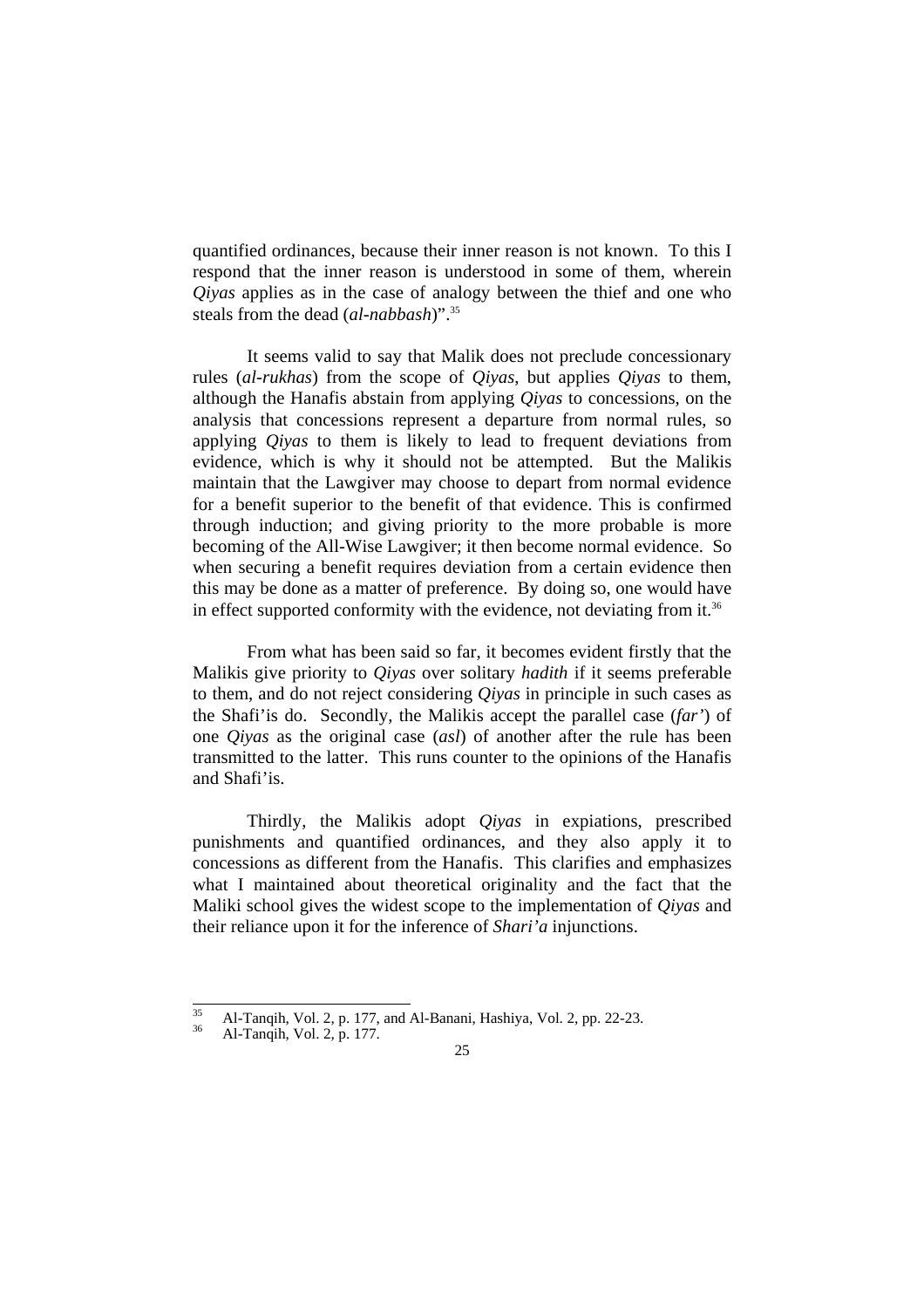Still, there remains an unanswered question, which is that both classical and modern investigators who studied the legal history of Islam are unanimous that the Hanafi school gives the widest scope for the implementation of, and reliance on, *Qiyas*, and that the Malikis have taken a middle path between the pro-*Qiyas* rationalists and the traditionists. But what we have put forward and documented from the books of the different schools may be taken to prove the opposite.

 In answer to such a problem, we would say, "Surely the Maliki relies most extensively on *Qiyas* theoretically as a source and methodology, but in regard to detailed formulation of rules on particular cases, we find Abu Hanifa's school is the broadest in the frequent implementation of *Qiyas*, for the following reasons:

- (1) The Hanafi school started in Iraq, which was the center of the Sassanid civilization with all what it entailed in the complexity of living conditions and multiplicity of concepts which usually lead to indulgence in comfort and luxurious living. In this sense, it was an environment different from that of Hijaz, which was still simple and far from being complex, although it may still have been touched by civilization and comfort.
- (2) The Companions, who settled in Iraq and propagated there, whatever they heard and received from the Messenger of God, were in no way as numerous as those who did not move from their *Hijazi* environment. So the Prophet's traditions had more narrators and were more easily accessable in *Hijaz*.
- (3) The methodology followed by Abu-Hanifah in teaching *Fiqh* to his students was based on research in issues and concepts actually presented to them as well as issues that had yet to occur. So, the Imam did not find it enough
	- 26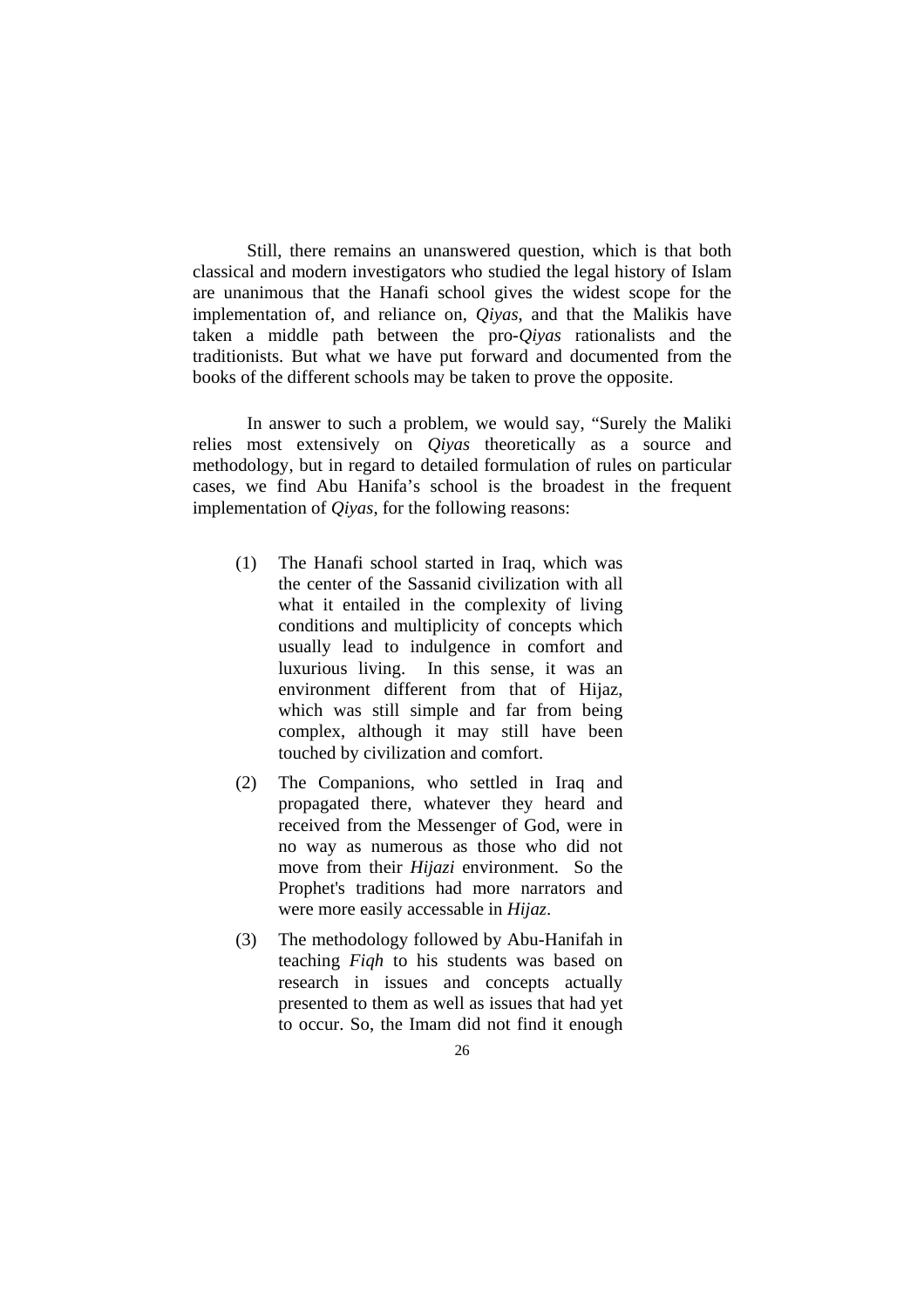to rule on actual cases, but went on to assume postulates and lay theoretical groundwork for future eventualities with different concepts, conditions or causes. Then he took up every individual case and derived its ruling according to the methodological guidelines that he followed".

 Shaykh Al-Hajawi said, after an extensive treatment of the issue where a jurist works on theoretical cases that exceeds the limitations of existing facts that Abu Hanifa was the first to postulate non-existing cases and rule upon them on the understanding that if such a case takes place, then the ruling would be there. Thus he made extensive strides in theoretical jurisprudence and greatly expanded its scope.<sup>37</sup>

 These three reasons forced Abu Hanifa to rely extensively on *Qiyas*, and thus, broaden the scope of establishing rules. But this does not mean, as often misconceived by conjecturers that Abu Hanifa relied on his own individual judgment in the issuance of *fatwa.* Such a misconception is no less than a dangerous accusation of Abu Hanifa and his religious devoutness. This is because reliance on one's arbitrary judgment is tantamount to committing lies against God and adherence to a methodology other than what the Messenger of God has advocated. The meaning of *Qiyas*, as already mentioned, is search for the effective cause of a *Shari'a* ruling in the first place. So, if the effective cause is given in the text, then the question is settled; otherwise, the user of *Qiyas* has to delve deep to understand the *Shari'a* ruling so as to infer the legal cause for it. In this respect, Abu Hanifa, in his accurate theorizing and brilliant thinking has been a towering figure who was able to see how some cases were similar and some others were different in their implications something that could easily escape others. Then he ascertained the existence of the effective cause, which is a proper attribute o the ruling *hukm* and is found to be in common between the original case and the parallel case, for which a ruling is being sought. So

<sup>37</sup> 37 Al-Fikr As-Sami (The Sublime Thought), Vol. 2, p. 134.

<sup>27</sup>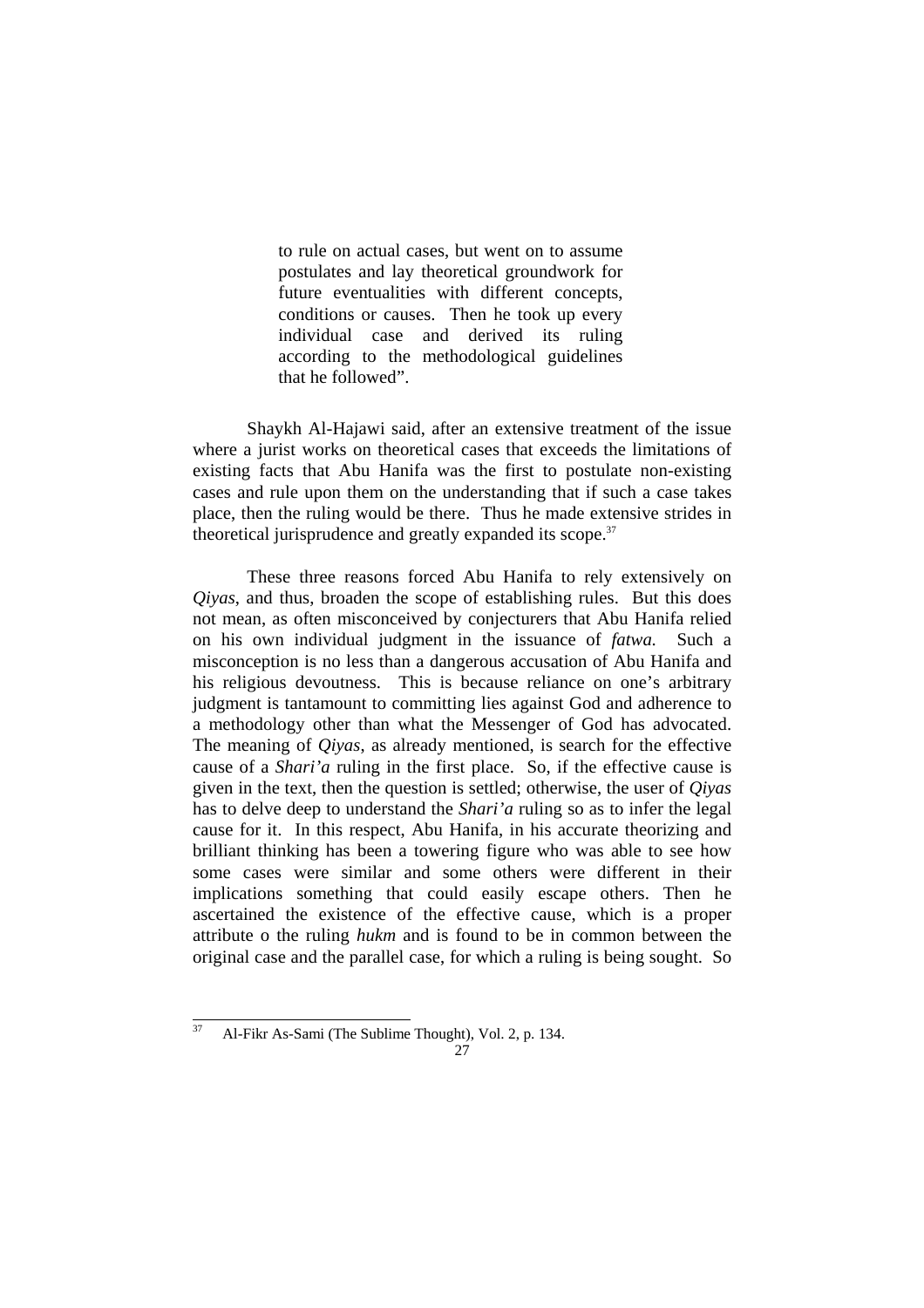he extended the ruling from the original case to the parallel one, since they both partake of the same effective cause.

#### **EFFECTS OF THE EXTENSIVE USE OF** *QIYAS* **ON JURISTIC DEVELOPMENT**

 Thus the method adopted by Abu Hanifa, following the example of Ibrahim Al-Nakha'i, is the same method that became the dominant trend of jurisprudence in the third century A.H. and ever since. So all schools of jurisprudence eventually adopted the extensive preoccupation of jurists in the deduction of rules and the pursuit practically of all rational concepts and postulates and their methodical application to individual cases. Thus *figh*<sup>38</sup> accumulated as a result and its scope became extensive; so this methodology was highly commended and adopted by researchers.

 But this methodology, although it brought a huge wealth of detailed rules and set rational thinking in motion, also turned Islamic jurisprudence to a different direction. Since our religion is a practical religion, it does not stray into abstract postulations, and does not give priority to theoretical rationalisation at the expense of ignoring the tangible. But it is a religion based on a realistic approach that ties up reality with reason. So in establishing legal judgements it is bound by the methodology instituted by the Messenger of God in the *hadith* reported by Al-Bukhari and Muslim through their chains of narrators that he has forbidden idle talk, too much questioning and squandering of wealth. Qadi Iyàd commented on the "excessive questioning" that it is about what does not occur and no need has arisen for it. Other authentic *hadith* also forbade excessive questioning, and so did our worthy ancestors. They also considered it indulgence in exaggeration.<sup>39</sup>

 This negative attitude of engagement in too many subtleties and unrealistic postulations attracted the attention of Muhammad Iqbal, the Muslim philosopher, May Allah have mercy upon him. In his lecture entitled "The Principle of Movement in the Structure of Islam", he said : "The intricate behavior of life cannot be subjected to hard and fast rules logically deducible from certain general notions. Yet, looked at through the spectacles of Aristotle's logic, it appears to be a mechanism pure and simple with no internal principle of movement. Thus, the school of Abu-

 $\overline{38}$ <sup>38</sup> Fiqh is the term used for Muslim Law by Muslim jurists (The translators).<br><sup>39</sup> Ikmal Al-Ikmal, Vol. 5, p. 14.

<sup>28</sup>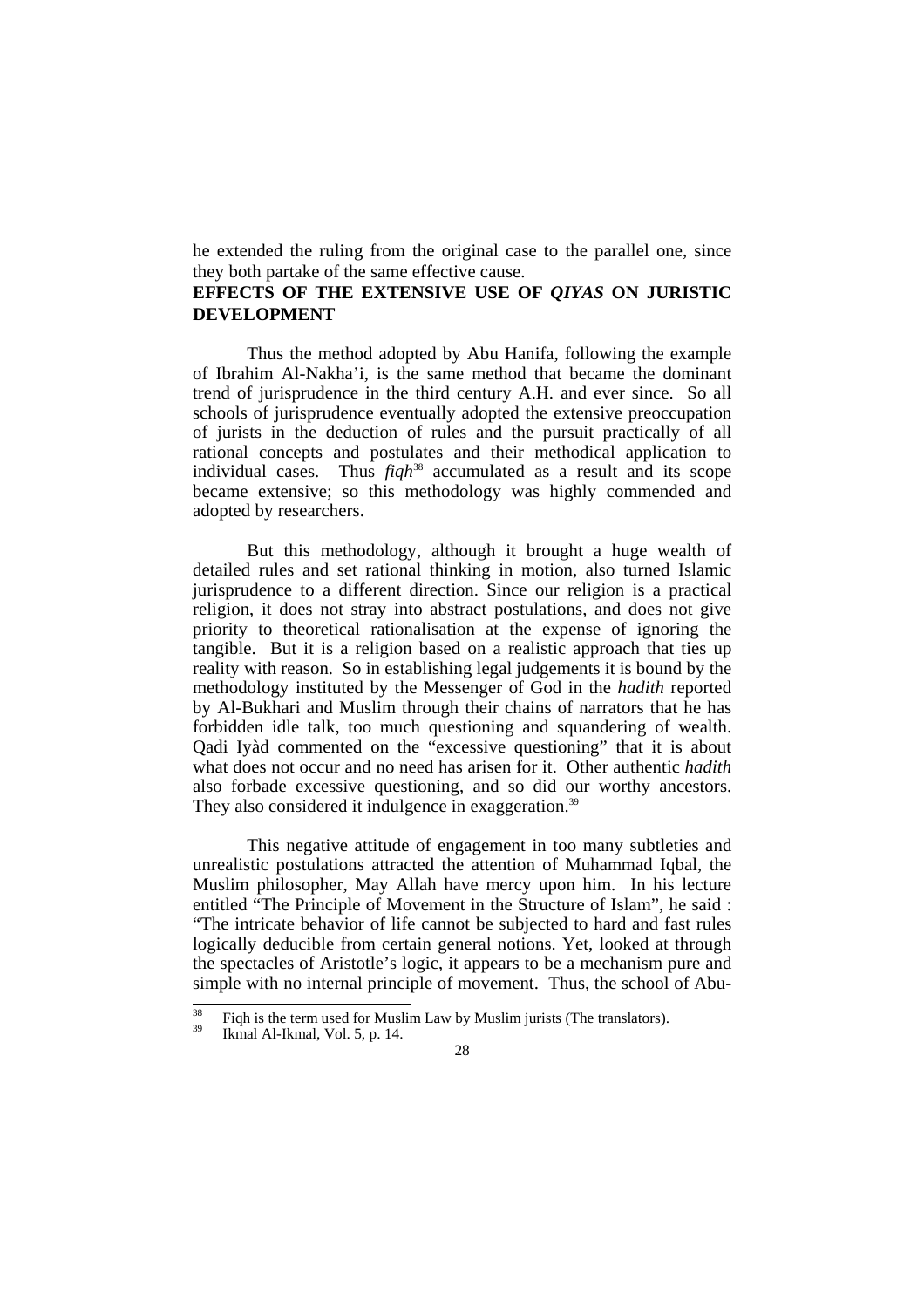Hanifa tended to ignore the creative freedom and arbitrariness of life, and hoped to build a logically perfect legal system on the line of pure reason. The legists of Hijaz, however, true to the practical genius of their race, raised strong protests against the scholastic subtleties of the legists of Iraq, and their tendency to imagine unreal cases which they rightly thought would turn the law of Islam into a kind of lifeless mechanism".40

 Thus the development of *fiqh* was fast, and yet the jurists were careful to check the sayings of the scholars of the past who gave legal opinions about what actually occurred and about what was expected to occur, and whether it was actually rare, or even impossible. So Islamic law went beyond realistic and carefully measured jurisprudence along the lines of an imaginary discipline. Shaykh Muhammad Al-Hajawi had this to say : "lives expire while none of these imaginary incidents occur; and it is only the lives of scholars that are expended. So jurisprudence entered the stage of maturity, then of senility. No wonder that excess in anything leads to decay". 41

 In my opinion, there is no doubt that the jurists of the Hanafi methodology became so skilled in the inference of rules that these skills became talents and made difficult deductions easy. On the other hand, this has also had negative aspects. All of this may be seen as an unfolding of the story of this life, vacillating between imperfection and perfection, and between incompetence and competence. Then one can only say with confidence that God alone has unparalleled perfection, there is no god except He, The Magnificent, The Exalted.

 $\overline{40}$ 40 Muhammad Iqbal, The Reconstruction of Religious Thought in Islam, p. 140.<br>41 Al-Fikr As-Sami, Vol. 2, p. 132.

<sup>29</sup>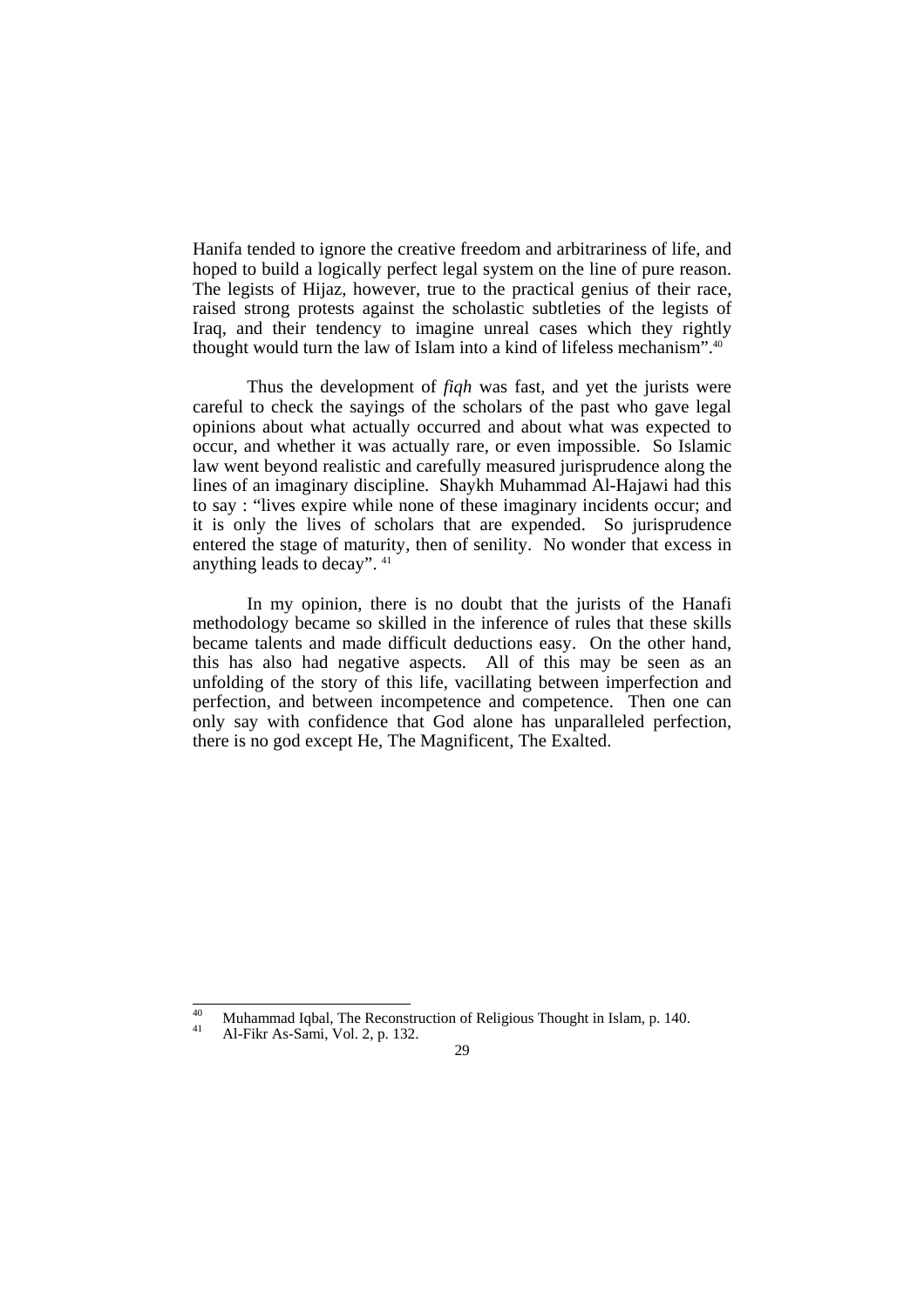## **THE PILLARS (***ARKAN***) OF** *QIYAS*

*Qiyas* has four pillars: *asl* (original case); *far'* (parallel case); *hukm al asl* (the rule of the original case) and *'illah* (effective cause).

### **1. THE ORIGINAL CASE (***AL-ASL***)**

The jurists have held different opinions about the original case. It has been said that the original case is the legal rule, or that it is the evidence of the rule, or it is the subject matter of the rule. Thus, if we draw an analogy between pledge (*al-rahn*) among sedentary population with pledge among travellers, the original case could be one of three things. According to the first interpretation, it is the permissibility of the pledge. According to the second, the reference is to the Word of God, Exalted be He that "If you are on a journey, and cannot find a scribe, a pledge with possession (may serve the purpose)" (al-Baqara, 2:283). According to the third, it is the taking of pledge when on a journey. These different interpretations do not have any practical consequences. The majority of the jurists take the original case as the subject-matter, such as pledge on a journey, and wine as the original case of *Nabidh* (date beverage) in prohibition. Among the conditions the original case must fulfil are the following : it should be a *shar'i* ruling, it should be permanent not abrogated, and it should be rational and not contrary to the norms of analogy.

 For example, Khuzaymah's testimony (narrated by Abu Dawud) is considered an exceptional case which is incompatible with the norms. 'Imarah Ibn Khuzaymah has said that his uncle, who was one of the Companions of the Prophet (s.a.w) told him that the Prophet bought a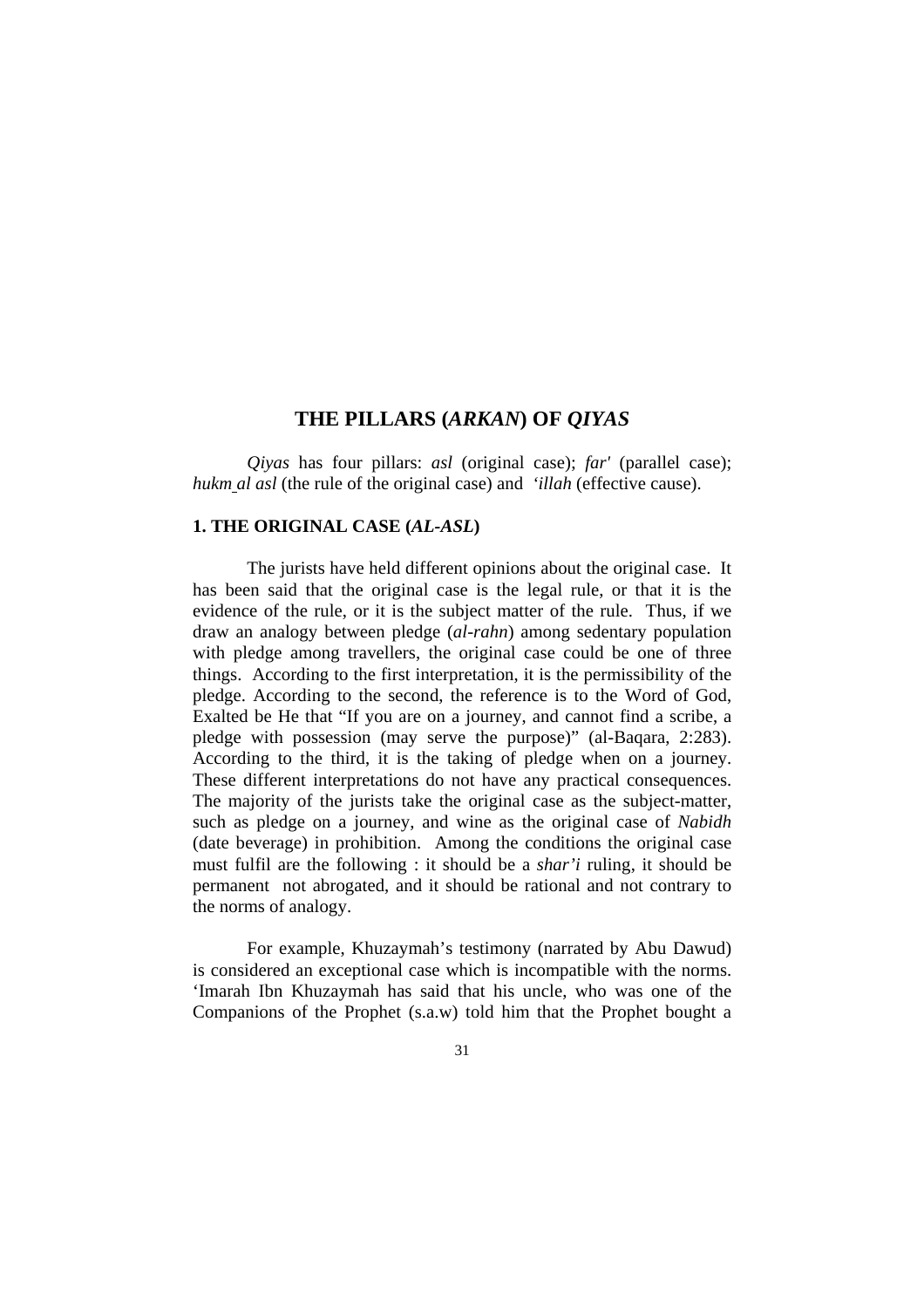horse from a bedouin. The Prophet then asked the bedouin to follow him for payment of the price of the horse. The Prophet quickened his pace while the bedouin was too slow. A group of men tried to stop the bedouin, unaware that the Prophet had already bought the horse and they started bargaining with him about it. Then, he called and asked the Messenger of Allah: "Are you really going to buy this horse, or should I sell it"? Having heard the bedouin's call, the Prophet asked him: "Haven't I already bought it from you?" The bedouin answered: "No, I swear by Allah that I have not sold it to you". The Prophet then said "But I have bought it from you". The Arab went on saying : "Bring a witness". Having heard that, Khuzaymah Ibn Thabit said: "I bear witness that you have already sold it" The Prophet (s.a.w) then came up to Khuzaymah saying : "What are you testifying to?" He answered "O Messenger of Allah, I confirm the truth of what you said". Thus, the Messenger of Allah accepted the testimony of Khuzaymah as the testimony of two men.<sup>42</sup> Al Khattabi commented on this and said: "Pernicious innovators take the narrated *Hadith* as a pretext for accepting the testimony of whoever is known for his truthfulness on whatever they claim". This interpretation indicates that the analogy is invalid, if the original case lacks the necessary conditions. Therefore it is not permissible to draw an analogy to the testimony of Khuzaymah neither in Prophet's time nor in the times that followed. This is because Khuzaymah's case was an exception to the norm.

 Drawing analogy on the number of units in prayer, and the quantities of expiations is, on the other hand, not contrary to the accepted norms of analogy.

 Among the conditions on which there is disagreement one is that the original case itself should not have been established by analogy. This is the opinion of the Hanafi and Shaf'i Schools. As for the Maliki and Hanbali Schools, they allowed drawing analogy to the original case whose rule was established by a previous analogy.

<sup>32</sup>  $42$ 42 Mukhtassar Sunnan Abu Dawud, Vol. 5, p. 224.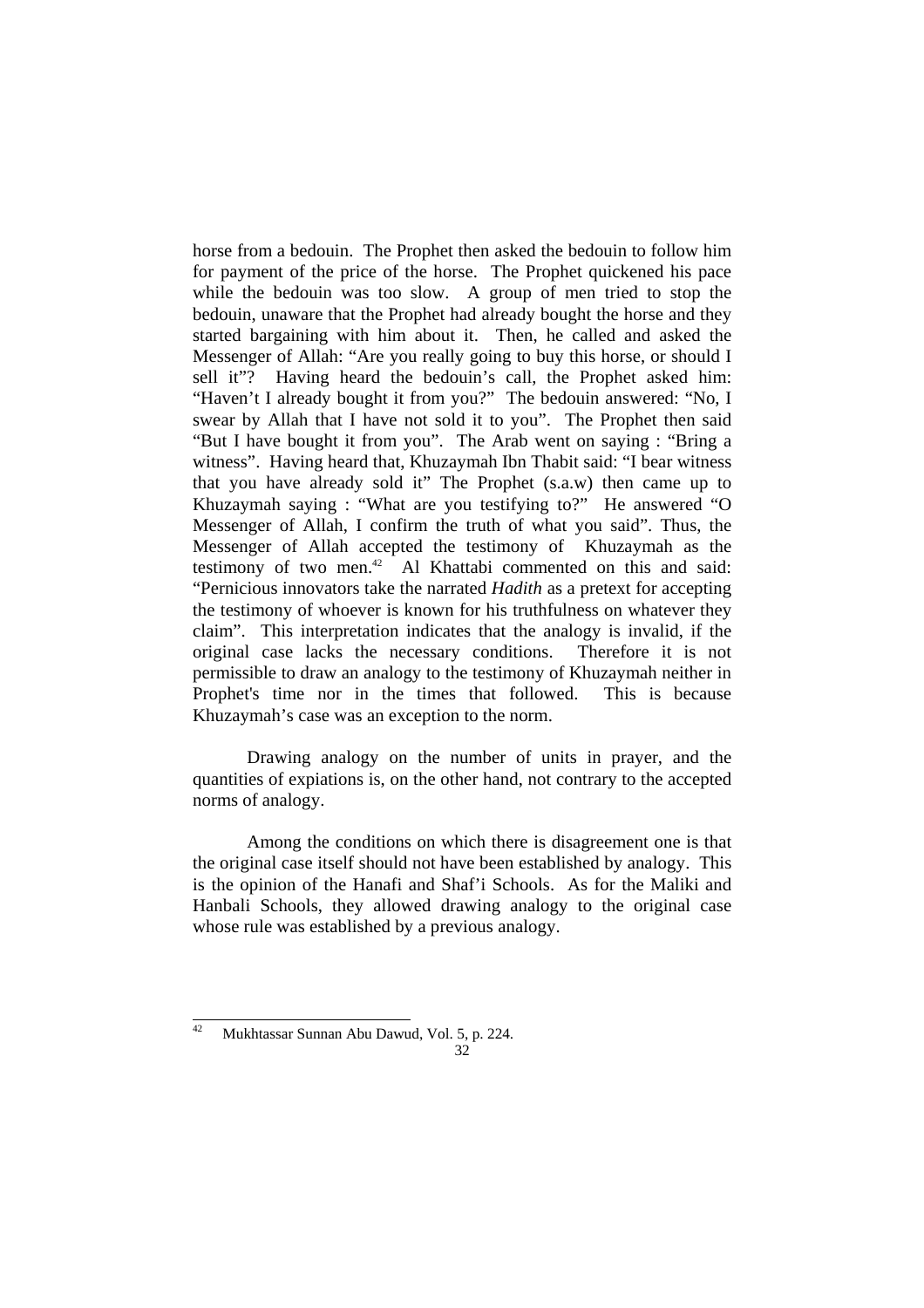The jurists have added other conditions which basically relate to the rules of debate and what they consider to be acceptable or otherwise in *Qiyas*.

## **2. THE PARALLEL CASE (***AL-FAR'***)**

 The parallel case is the subject-matter of analogy, like *pledge (alrahn*) in a sedentary community, and date beverage (*al-nabidh*), being parallel cases respectively to pledge-taking among travellers, and winedrinking.

# **3. THE EFFECTIVE CAUSE ('***ILLAH***)**

 The effective cause is the main pillar of analogy. Imam Razi thus explains : "You have realized that *Qiyas* stems from two sources :

- (a) the legal rule (*hukm*) of the subject-matter as it occurs in the text which is qualified by a certain quality;
- (b) this particular quality, which also exists in the parallel case (to which the legal rule is extended); this quality is all the more important, and therefore commands priority in our investigation.<sup>43</sup> Certainly, justification and enquiry into the qualities and attributes of legal rules is a field of jurisprudence where the talents of jurists found greatest scope for expression. Thanks to their intellectual exertion they have managed to develop an accurate methodology that attests to their acumen. Thus, they have demonstrated their ability to project the *Shari'a* to be compatible with reason and contain comprehensive resources to address the needs of human beings at all times.

 $43$ 43 Al-Mahsul, Vol. 2, part 2, p. 177.

<sup>33</sup>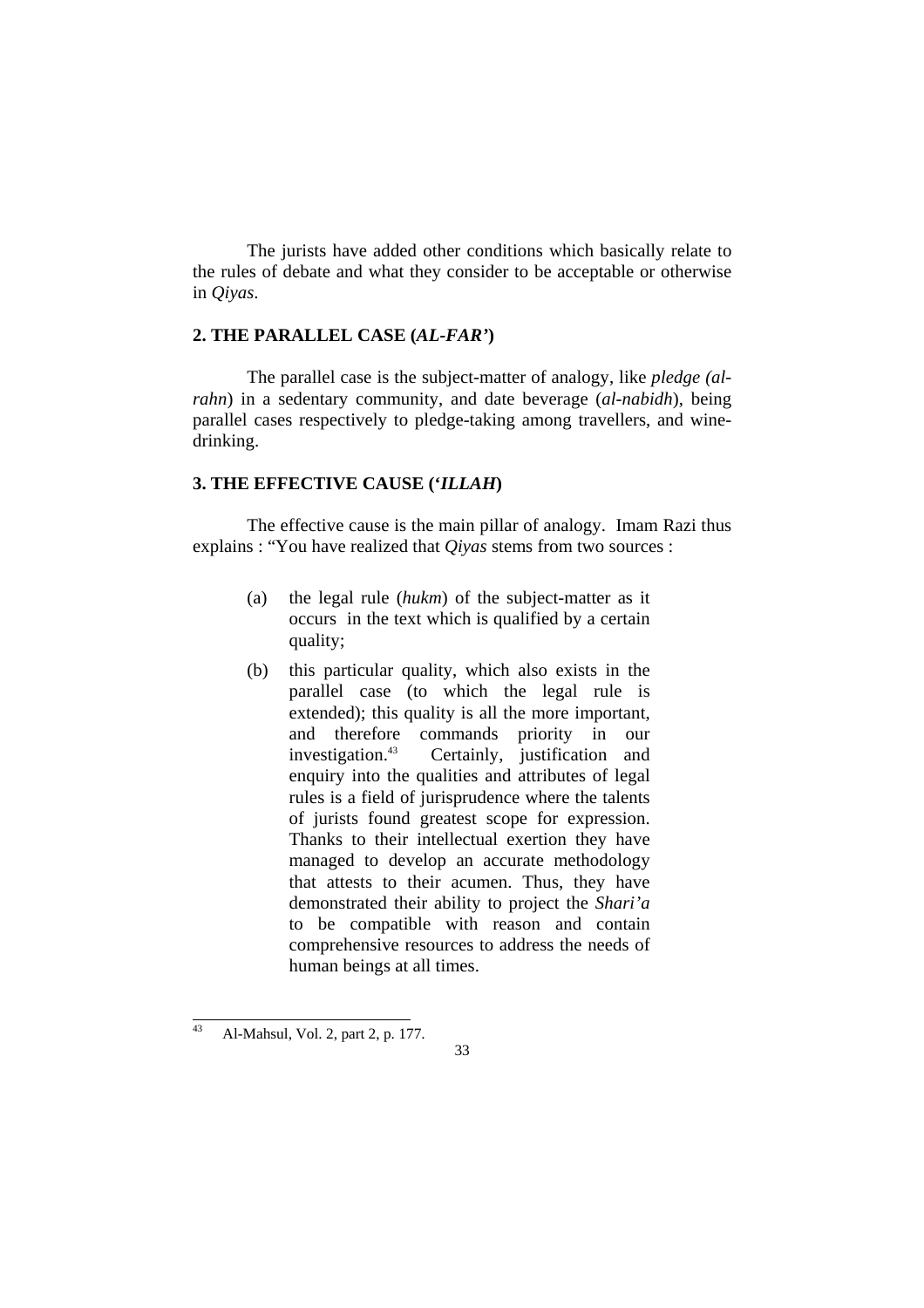When we talk about this essential element of *Qiyas*, the first step we should take into consideration is to define the technical meaning of the effective cause in the legal expositions of the ulema.

 The ulema of *usul* disagreed over the definition of the effective cause. This is not due to any technical differences of opinion. Rather, the disagreement stems from their differences over the principles of theology *(usul al-din)* as I shall presently explain.

**Firstly**, the effective cause *('illah*) is an indicator of the legal rule (*hukm*). Ibn Rushd has explained this by saying: "The effective cause does not inherently necessitate the legal rule. But when the Lawgiver assigns a certain quality as an effective cause, then that is an indication of the appropriate rule. For instance, intoxication is an inherent quality of wine. Yet the prohibition of wine drinking is due to the command of the Lawgiver and not to its intoxicant quality. For this quality had existed in wine and this did not necessitate its prohibition until the Lawgiver made a ruling on it. In other words, intoxication is not the real cause. Rather, it is only a sign and indicator to the legal rule.<sup>44</sup> Whether the legal rule of the original case is established and proven by the effective cause or not is a controversial issue. The Hanafi School argues that the legal rule is established by the text, not by the effective cause. Ibn Amir Al-Hajj supports this view by saying: "Because the defining quality of the legal rule exists even without the textually prescribed ruling on a particular subject-matter".<sup>45</sup>

 The Maliki and Shafi'i schools are of the opinion that the defining quality is a sign of the legal rule of the *Asl* (original case) on the analysis that the defining quality is considered as the original indicator of analogy. Further to explain this, if we consider the legal rule of wine, independently of any analogy, then the Word of God in the Qur'an : "Eschew it." is a sign of the legal rule. Thus if we aim at establishing this ruling to its subject-matter (in the appropriate context), the legal cause would guide us in this regard. Furthermore, if we realize that the effective cause which makes wine forbidden depends on the defining quality of wine as being a fermented liquid, hurling froth; then

 $\overline{44}$ 

<sup>&</sup>lt;sup>44</sup> Al-Muqaddimat, Vol. 1, pp. 39-40.<br>
<sup>45</sup> At-Taqrir wa at-Tahbir, Vol. 3, p. 141.

<sup>34</sup>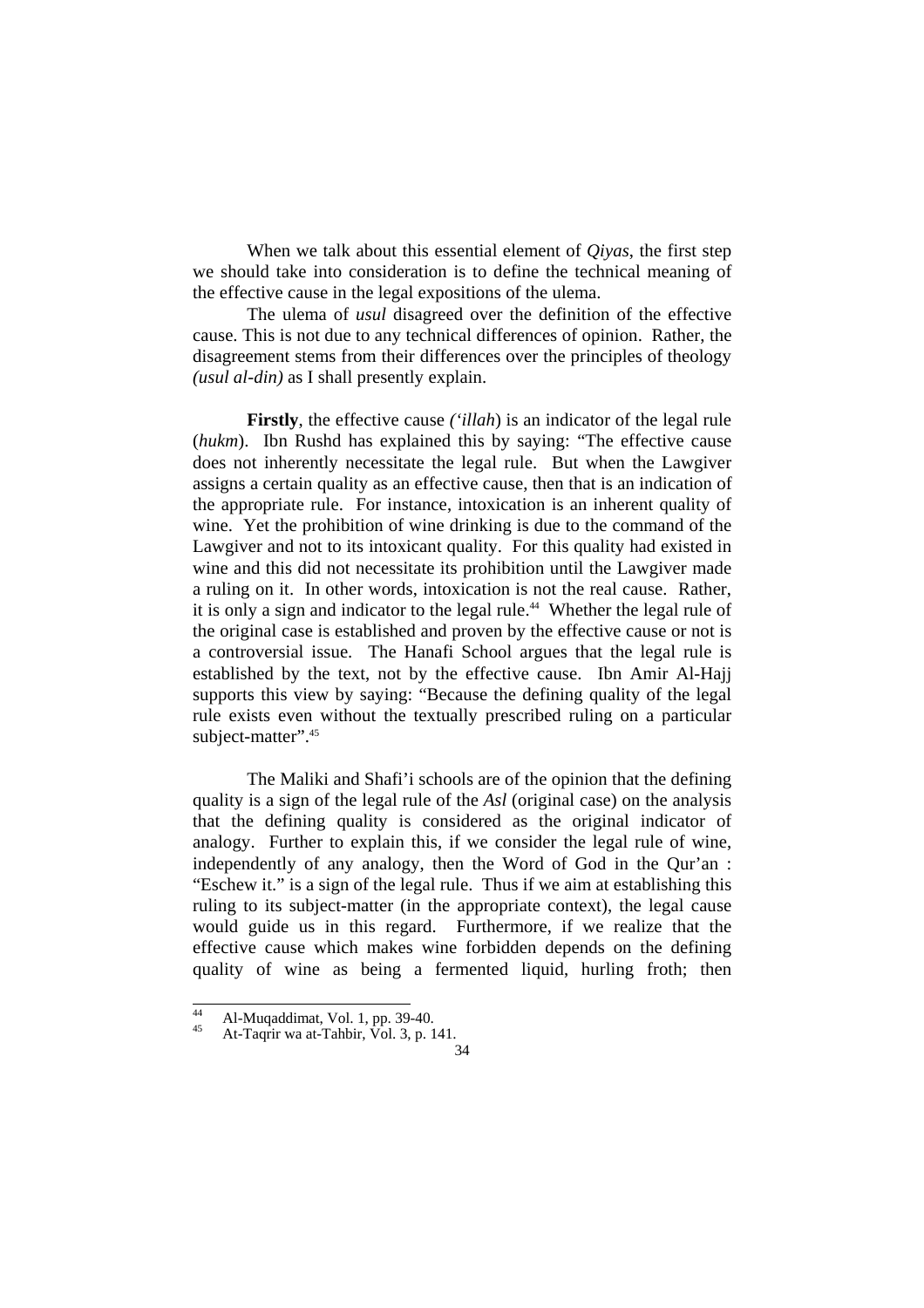prohibiting any part of the liquid depends on the presence of the defining quality in it. Likewise, establishing the legal rule of the *asl* for the mere fact that it is the original case is improper; unless the effective cause is also present in both the original and the parallel case.<sup>46</sup> But the difference of opinion on this is only in theory without having any empirical consequences.

**Secondly,** The Mu'tazila school of thought believes that the effective cause itself leads to the legal rule, which is to say that the effective cause requires the legal rule and the process resembles rational causation. Thus, if the effective cause exists, the legal rule should also follow. This method is a consequence of belief in rationality as being the determinant of good and evil.

**Thirdly,** Al-Ghazali maintains that the effective cause requires the legal rule by the ordinance of Allah. There is no difference between Al-Ghazali's opinion and the first opinion except in the way by which they arrive at that conclusion. In both opinions, there is a linkage between the effective cause and the legal rule. According to Al-Ghazali, the effective cause is the effective indicator of the legal rule. According to the first opinion, however, knowing the effective cause is necessary for knowing the legal rule.

 These are the most important features of the debate over the definition of the effective cause. Al-Shawkani has, in fact, enumerated seven definitions for the *'illah* and also used several terms for it such as, *al-manat, al-sabab, al-mawjib, al-amara, al-da'i, al-mu'athir* (the cause, prerequisites, the sign, the motive, and the effective quality). $47$ 

# **4. CONDITIONS OF THE EFFECTIVE CAUSE**

 To form the valid basis of an analogy, the effective cause must fulfil the following conditions:

 $46$ <sup>46</sup> Hashiyat al-'Attar 'ala Jalal Al Muhalla, Vol. 2, pp. 272-273.<br><sup>47</sup> Irshad Al Fuhul, p. 207.

<sup>35</sup>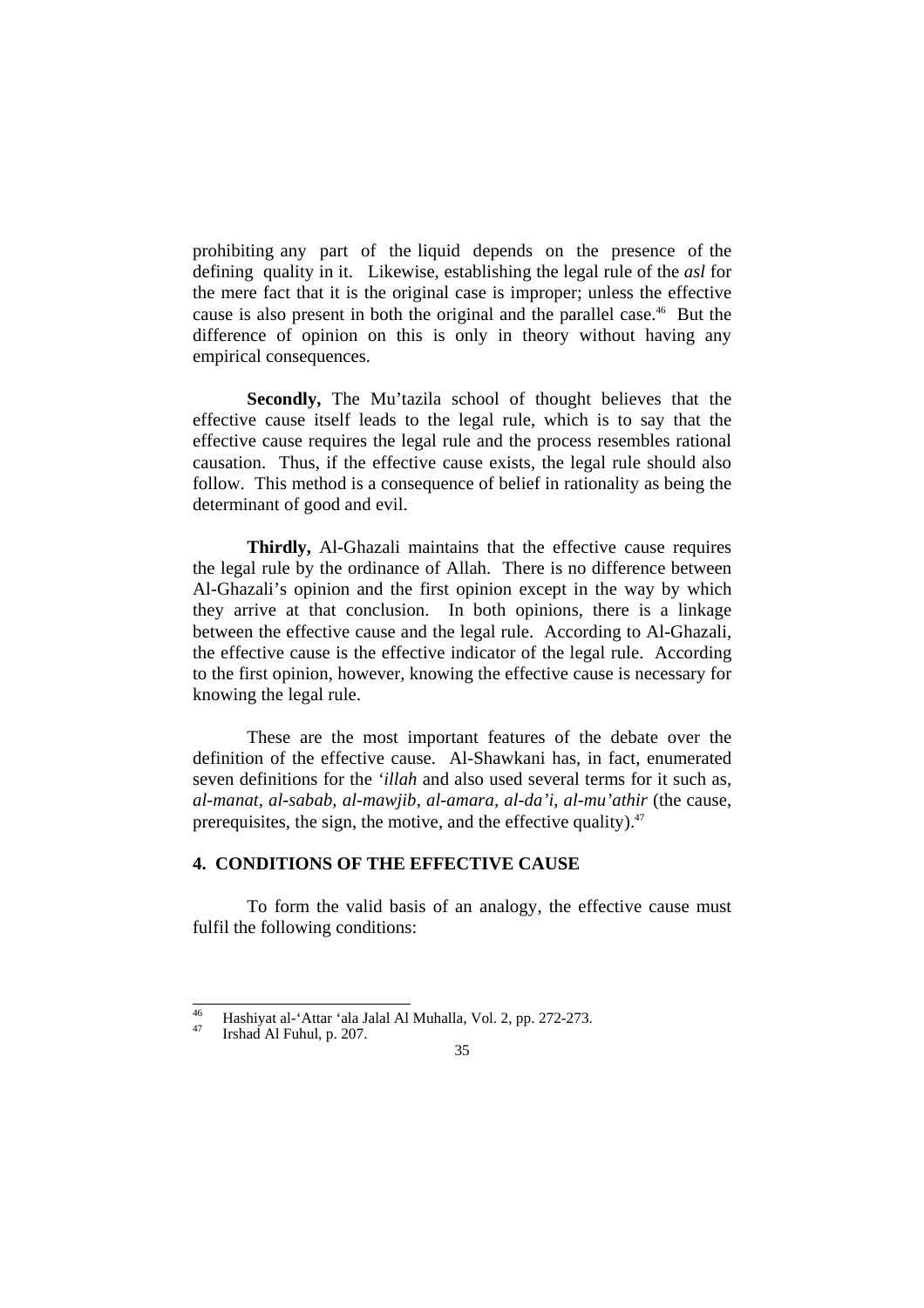**Firstly,** It should pursue the proper objective of the legal rule, which is to obtain *Maslahah* (public interest) or implement it, or to avoid *mafsada* (evil) or minimize it.

 This condition is the principal guide of the jurist in his search for the most proper quality among the qualities of the original case, and this necessitates that the jurist should be well versed in the main objectives of the *Shari'a*. In this regard, Ibn 'Ashour has said: "When the jurist is to draw analogy between a parallel case that does not have a text and an original case that does have a text, he needs to know the methods for the identification of the effective cause (i.e. *masalik al-'illah*). This is because analogy depends on the effective cause. In establishing the effective cause, he needs to know the main objectives of the *Shari'a* as by knowing the relationship of the effective cause with the *hukm*. He must also know how to extract the effective (*takhrij al-manat*), to isolate the effective cause (*tanqih al-manat*) and to eliminate any discrepancy in its application to the original case and the new case (*ilgha' al-fariq*). Don't you see that when they stipulated that the effective cause *('illah*) should be a criterion for the underlying reason *(hikmah*), they have relied on the induction of reason and rationale that partakes in the higher objectives (*maqasid*) of *Shari'a*. 48 This may be explained by the prohibition of usury in wheat. The definite legal rule here is the prohibition of usury. The original case is the wheat, which has its own characteristics: colour, solidity, and storability. It is a food shared by human beings and some animals. It is also a staple food and not a luxury. It does not rot quickly, hence it is storable, and it is grown in the soil. Which one of these features is the effective cause of the prohibition? The Maliki school takes nourishment and sustenance relied upon for feeding people and satisfying their need in the present as well as in the future as the quality or reason for the prohibition of usury in wheat. In this situation, justice and equality should prevail so that the Lawgiver down principles that protect people's transactions against all types of deceitful acts. Nourishment and storability are thus considered to be the appropriate qualities for prohibition. The Shafi'i School considers nourishment a sufficient quality for prohibition. The Lawgiver's concern is not likely to be affected by the attribute of storability. Hence edibility is a sufficient basis for prohibition. The Hanafi school maintains that the

l Maqasid al-Shari'a, pp. 15-17.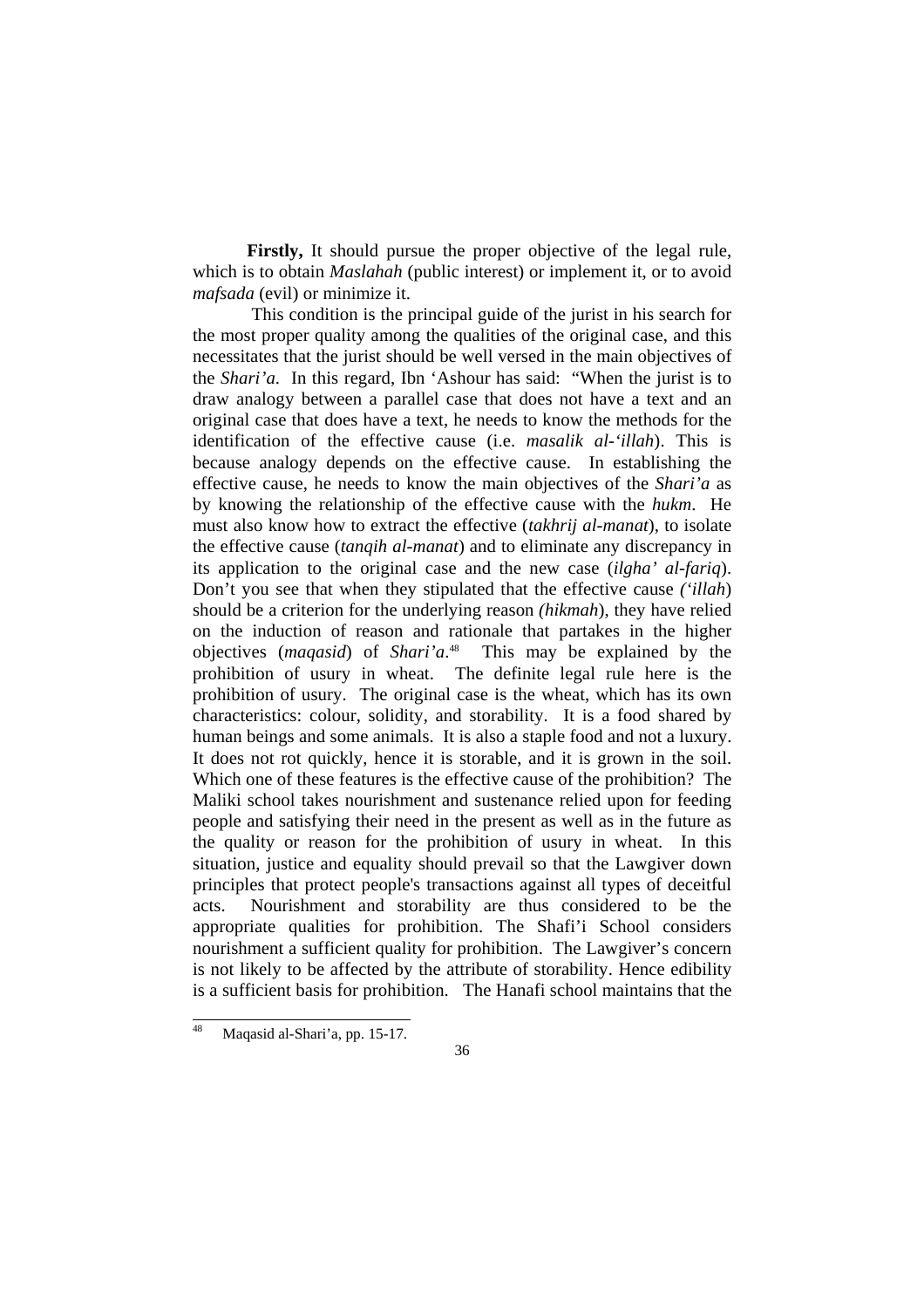reason for the prohibition of usury is the realization of justice and equality. Quantitative justice may be manifested in anything that could be measured or weighed. The Lawgiver ordains rules to obtain justice, which is why usury is prohibited in whatever may be measured or weighed, and wheat is definitely sold by measurement.

**Secondly**, The effective cause should be an evident quality which is certain, so that it may be accepted as a criterion for the real cause; it should not be an abstract or hidden quality.<sup>49</sup>

 A group of jurists maintained that if the rationale (*hikmah*) is obvious and regular, it would be a valid criterion for legal causation. This opinion has been chosen by the Maliki jurist Ibn Al-Hajib as he said : "If it is possible to ascertain (the *hikmah*) it would be a valid substitute for '*illah*". Another Maliki jurist Al-'Adud al-Iji has noted : "If an abstract rationale (*hikmah*) exists and it is self-evident and so regular that we could identify it and take it into consideration, it would be valid to do that and base the legal rule upon it, because we definitely know that rationale (*hikmah*) is the ultimate objective of the Lawgiver. On the other hand, it would be uncertain if it is indefinite and irregular. Once the obstacle against it is removed, the *hikmah* would be definitely taken into consideration".50 Ibn Al-Hàjib apparently gives preference to *hikmah* as the criterion of ratiocination (*ta'lil*) only if the latter is self-evident and constant, not an abstract quality; contrary to what Abd al-Rahim Al-Asnawi attributed to him in his commentary on Al-Minhài.<sup>51</sup>

 A third group of jurists maintain that rationale (*hikmah*) is an absolutely valid criterion for legal causation. Imam Fakhr Al-Din al-Razi has said : "If the real quality is self-evident and constant, it is a valid criterion of ratiocination; otherwise as in the case of the need to attract a *maslahah* or avoid an evil (*mafsada)* which is called rationale (*hikmah*) by the jurists, then they differed among themselves regarding its validity as a criterion of ratiocination, but its validity is more probable in my opinion".52

 $\overline{49}$ 49 Sharh Al-'Adud, Vol. 2, p. 213.<br>
<sup>50</sup> Ibid., Vol. 2, p. 214.<br>
<sup>51</sup> Ibid., Vol. 4, p. 261.<br>
Al-Mahsul, Vol. 2, p. 389.

<sup>37</sup>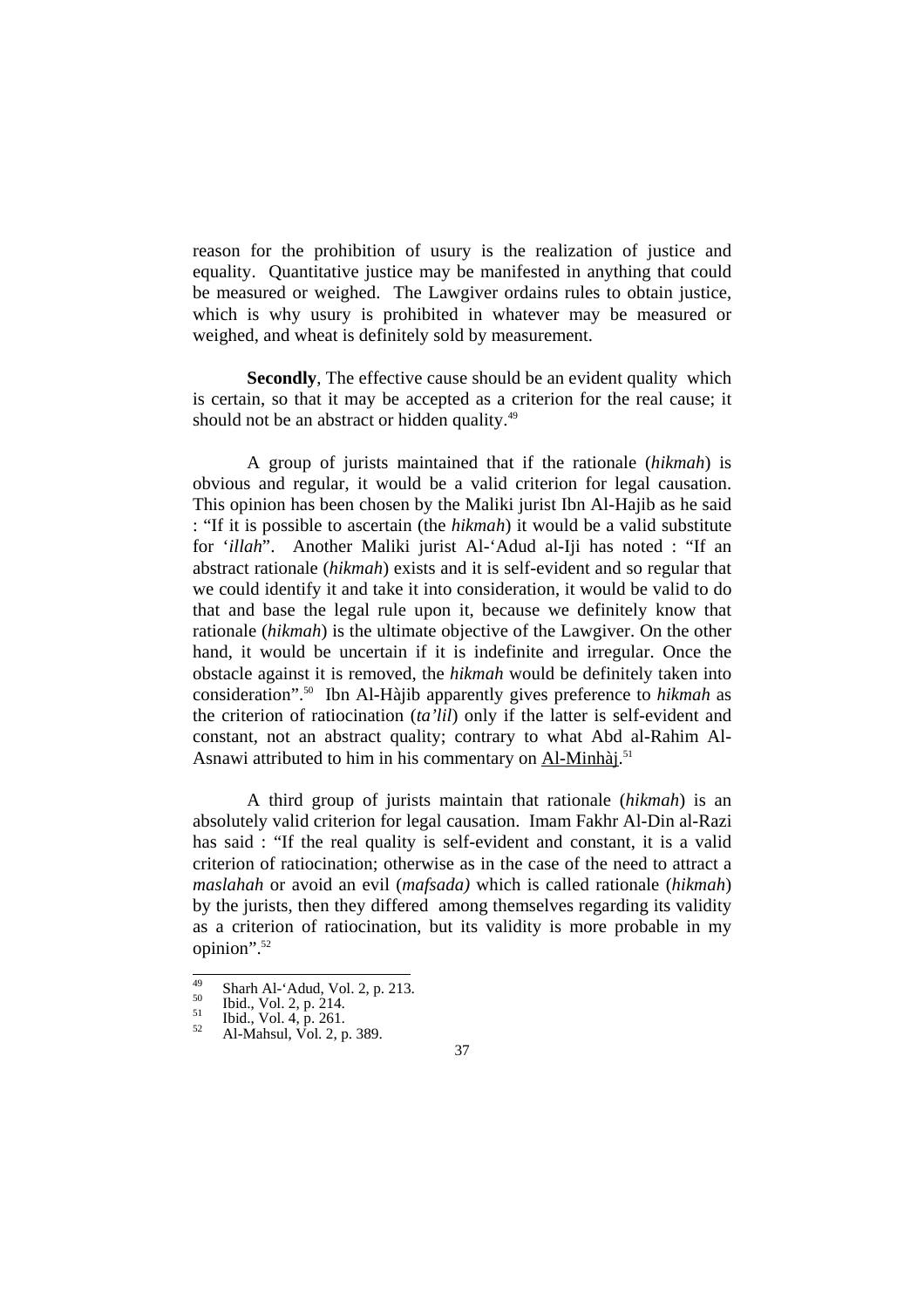Thus, it appears that Al-Razi tends to accept the validity of rationale (*hikmah*) as a criterion of *ta'lil*, but he does not take a firm stand on it. He usually assumes everything valid for argumentation against opponents, then he comes back to invalidate it. However, he did not manage to fully refute the given reasons for the invalidation of *hikmah*. Rather, his argumentation was weak and close to sophistry, possibly because of his awareness of the weakness of his position; he said for instance that: "It (*hikmah*) is probably valid" and he did not say "I maintain that *hikmah* is valid (for legal causation)" or something similar to this.

 Having discussed the differences among the ulema of *usul* on ratiocination *ta'lil* based on *hikmah*, Dr. Muhammad Mustafa Shalabì noted that this is a simplified presentation of the differences among the jurists on the *ta'lil* based on *hikmah* or *maslahah*. He added : "Had the matter stopped at mere differences, no harm would be done. But, in their differences, they have mentioned that *ta'lil* does not occur on the basis of *hikmah*. Furthermore, they presumed that the discussion here is a mere assumption in the sense that even if a constant *hikmah* (*hikmah madbutah*) had existed, the question would still arise as to whether it would be a valid basis for ratiocination.

 Then Dr. Shalabì works out enthusiastically to establish the validity of basing legal *ta'lil* upon *hikmah* by adding : "This is something which attracts the attention of scholars of *Shari'a* and the rationalised injunctions of *Shari'a* in the primary sources". Indeed, this excites curiosity, because the Book of Allah and the *Sunna* of His Messenger have numerous examples of injunctions based upon *hikmah* and *maslahah*. Many examples of this kind are at the scholars' disposal. Indeed, he narrates types of *ta'lil* that is used and applied by the jurists since the time of the rightly guided Caliphs down to the age of the great leaders of schools of jurisprudence. He depicts the truth about *ta'lil* that is almost confined to *hikmah* to the extent that if anyone says that: "basing ta'lil on *hikmah* is normative it would not be an exaggeration nor would be a departure from truth".<sup>53</sup> Then he gives examples from the Qur'an and *Sunna* and those attributed to the Companions of the Prophet

l

Usul Al Fiqh Al-Islami, p. 237.

<sup>38</sup>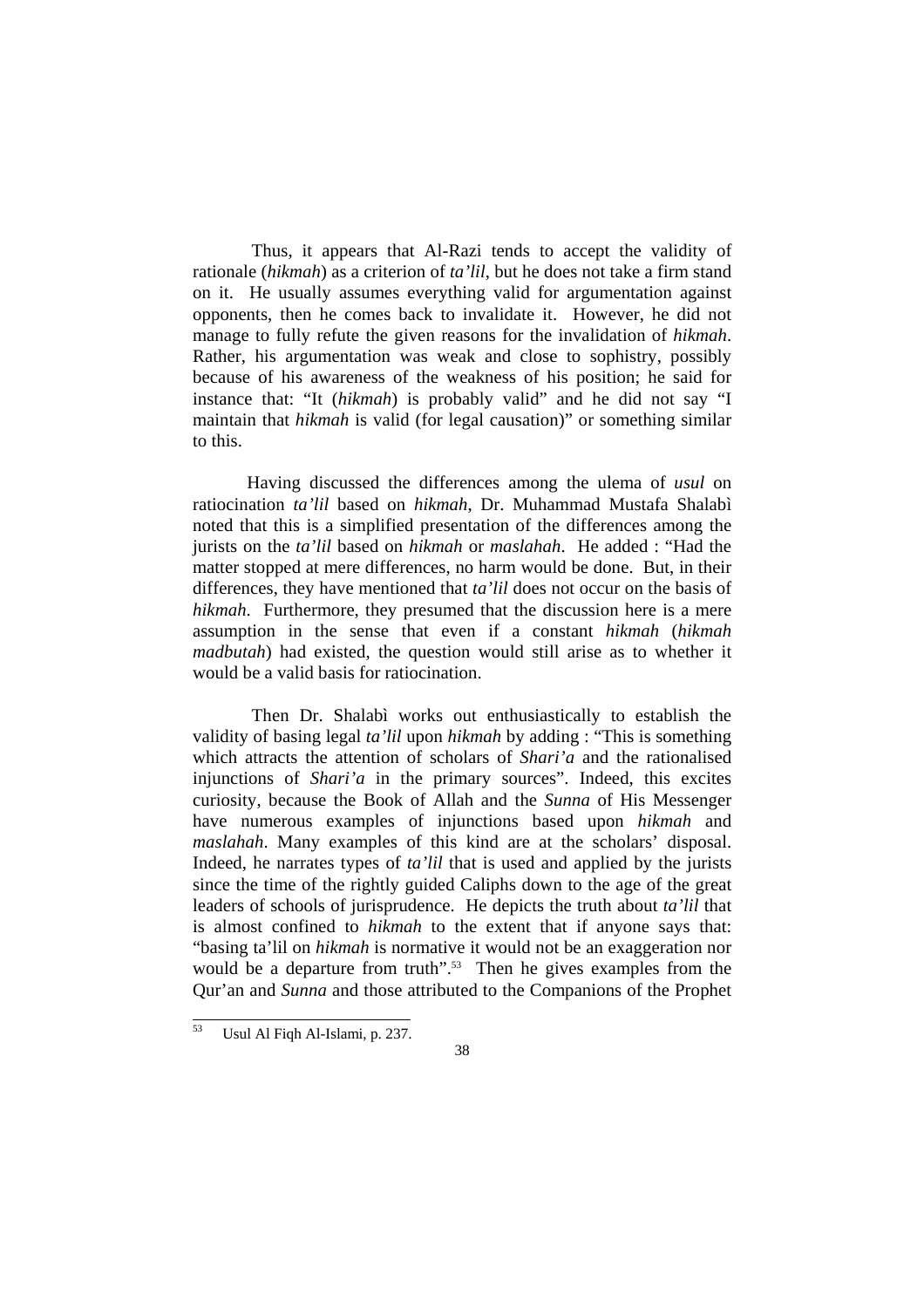and the leading Imams and scholars of the different schools and their followers from page 237 through to page 244.

 I may classify the ulema of *usul* into two categories : (a) those who reject *hikmah* (rationale) as a basis of ratiocination; (b) those who reservedly consider it a valid basis. For instance, al-Subki the author of Jam' al-Jawami says: "Among the conditions of attaching (the parallel case to the original case) one is that the effective cause should be a constant attribute of *hikmah*". The legal cause may also be the same as the rationale (*hikmah*) in event where the injunction has been based on it. It is also said that if the *hikmah* is constant it is a valid effective cause, because of the absence of error. Another exponent (of *hikmah*) is Imam Fakhr al Din al-Razi in his book, Al-Mahsul, but I have never found any scholar so enthusiastic about ratiocination based on rationale (*hikmah*) as Dr. Shalabì.

 Having pondered over this matter, I realized that I have to penetrate a little below the surface of the argumentations and evidences, and refute them, if necessary to reach the core of the issue. I assume that the jurist definitely looks for the legal rule which he thinks that God Most High has ordained for His servants. Thus, if he finds a text (from Qur'an or *Sunna*) establishing the injunction, he should exert himself within the confines of the Divine text to understand it; then he looks for the opposite opinion. Once the jurist has finished this stage of enquiry, he should formulate a ruling, being sure that he is yielding a legal rule which does not depart from the legal text. The possibility of error in this context is weak, because most of the stages of *ijtihad* he is concerned with are objective (and not personal). But in the absence of a text, the jurist bases his analogical reasoning on the *'illah* (effective cause), in which case he would be assured that he is safe from committing errors, so long as the methodology of inference that he applies in extracting the legal rule from the text is objective and not personal. It is with this purpose that the ulema of *usul* have stipulated the following conditions for the effective cause *'illah*. First, it should be an obvious quality which means that it is so perceptible that people do not differ about it. Secondly the quality should be constant and well-defined so that it leaves no scope for *ijtihad*. Finally, from among the characteristic qualities related to the original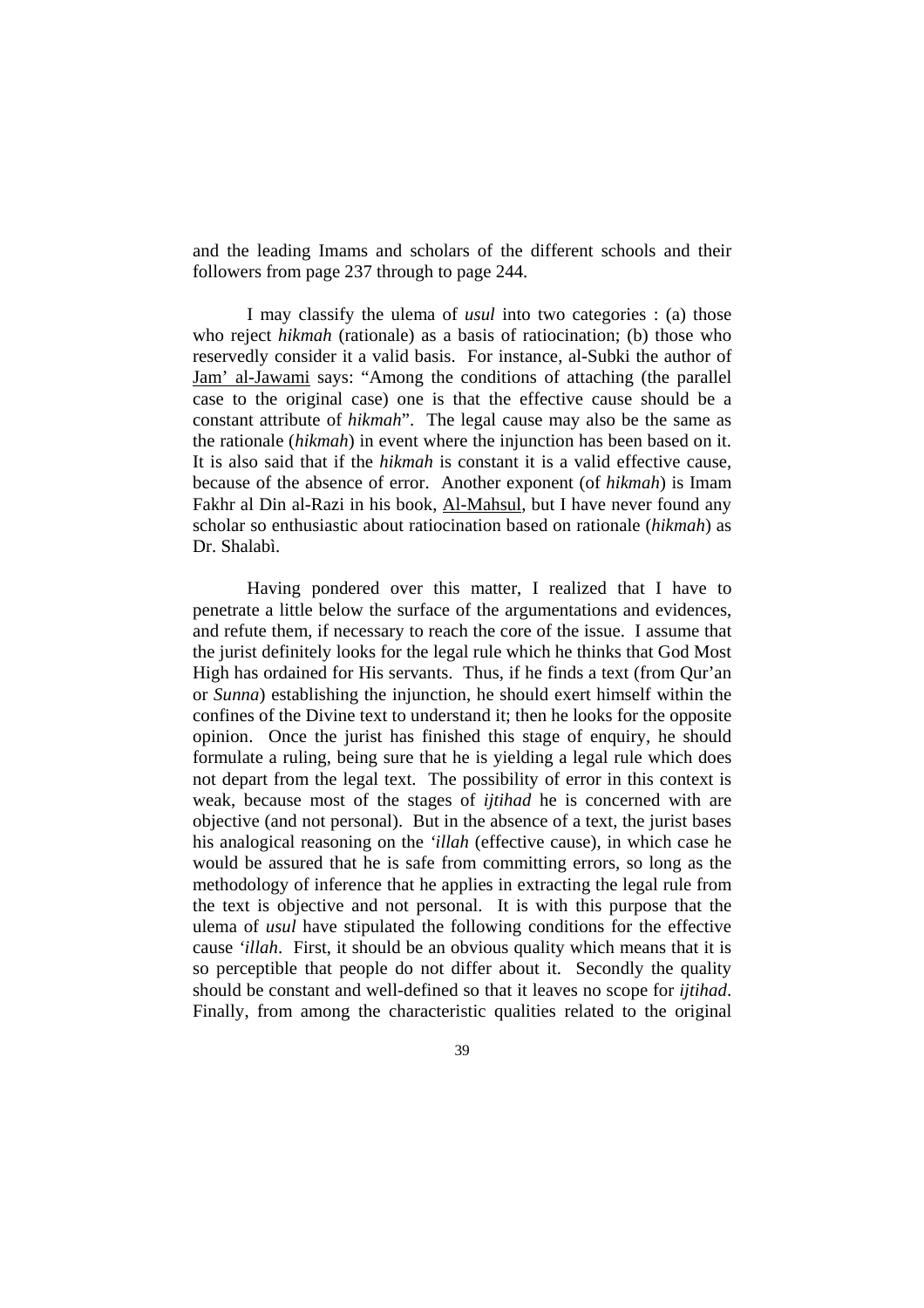case, the jurist must pick up the unique quality as the effective cause which is understood by intuition and acute perception. Thus, the *mujtahid* would think that there is suitability between that particular quality and the legal rule of the original case so that the *maslahah* (the public interest) or avoidance of the *mafsada* (corruption) would be realized. For example, the legality of *qasr* (shortening prayer) is a legal rule, and the quality (upon which the rule is based) is travelling, which is perceptible a sand quantifiable. What is legally considered travelling and what is not, is established upon the relevant texts. Travelling is considered as an effective cause because it involves hardship that invokes ease (shortening the prayer). Thus, travelling is unmistakably an objective matter, whose suitability to the legal rule becomes evident to the jurist, while, shortening the prayer certainly help to alleviate hardship. But if the jurist determines hardship as a basis (for his ruling), then he would be dealing with a subjective quality, because what is considered hardship or not is neither obvious nor constant as it is a hidden quality and also varies from person to person. Consequently, the more the jurist is far from the objective methodology, the closer he is to committing error. So, contrary to what Dr. Shalabi maintains, *ta'lil* by itself is not a subject matter of disagreement. The subject matter of disagreement among jurists is the particular effective cause which forms the basis of analogical reasoning. The opponents of *ta'lil* criticise its exponents by saying that an evident and constant *hikmah* does not exist. Thus, the opponents were realistic. As for the exponents (those who used the *hikmah* as a basis of analogy) they were unrealistic, basing their stand on unrealistic arguments or assumptions as illustrated above. Similar to this is the reply of Imam Fakhr Al-Din al-Razi, when he maintained that "*ta'lil* on the basis of legal rule (*hukm*) exists in many cases, such as balancing establishment of the prescribed punishments between what might be said to be lethal as opposed to being a mere deterrent". Moderation in the execution of the *hadd* (prescribed punishment) is not a legal cause nor is it a basis for the prescribed punishment. But if the prescribed punishment is not death penalty, the execution of the punishment must not attain the level of severity that destroys life.

 Thirdly, the effective cause must not invalidate the *asl* because a prescribed injunction is established either by the revelation or by general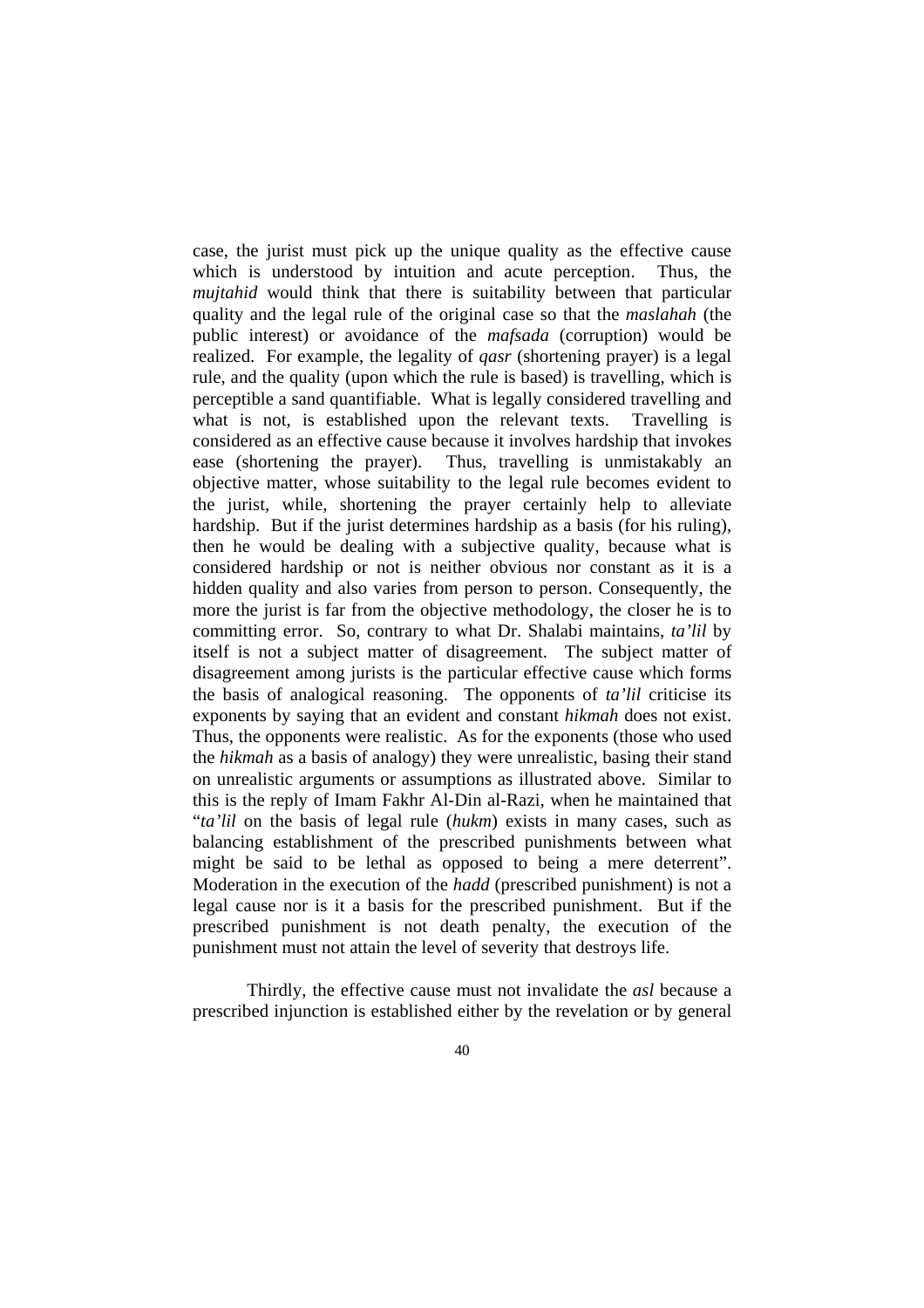consensus *Ijma'*. The aim of the jurist's exertion is to extend the injunction of the original case to its similar case and expand the area of its application. Thus if he deduces a cause that invalidates the *asl*, then his deductive exertion would yield the reverse of what it should be. This would mean that he has failed to arrive at the effective cause *'illah*, and that his conclusion is invalid. Furthermore, the establishment of the inferential cause (*'illah mustanbata*) is a result of the establishment of the legal rule *hukm*; and if the latter is falsified, then its cause would also be falsified. Thus, the *ijtihad* of the jurist, which results in a cause invalidating the original rule, is simultaneously establishing and invalidating the legal cause. This contradiction indicates the invalidity of his legal judgment and manifests his error. For instance, some jurists consider exploiting the needs of the poor by the wealthy to be the effective cause of the prohibition of credit usury *riba* concerning gold and silver. However this is an imaginary cause of the aforementioned prohibition based on the assumption that the *Shari'a* aims at establishing a cooperative society where the powerful cannot crush the weak.

This is in line with the objective of cultivating among Muslims ties of brotherhood and cooperation and not of exploitation and domination. But if we adopt the above cause, then most of the current usurious transactions would necessarily be considered lawful. Because the majority of these usurious transactions do not occur between the needy and the wealthy. Rather, they tend to occur between the usurious bank on one hand, and businessmen on the other. The bank does not usually decide to give loans before making sure of the borrower's ability. Pledges are usually made available to guarantee the postponed repayments of outstanding loans. The bank also makes a visibility study to be certain that the activity of the borrower is profitable so that he could repay the debt, interest and other charges. Consequently, to say that exploitation by the wealthy of the need of the poor is the effective cause of *riba* leads to the permissibility of most usurious transactions especially where the borrower is not needy nor poor.

 The ulema of *usul* have also mentioned other conditions for the *'illah*, most of which are not related to analogy. However, they could be necessary for rebutting the opponents of analogy in order to accept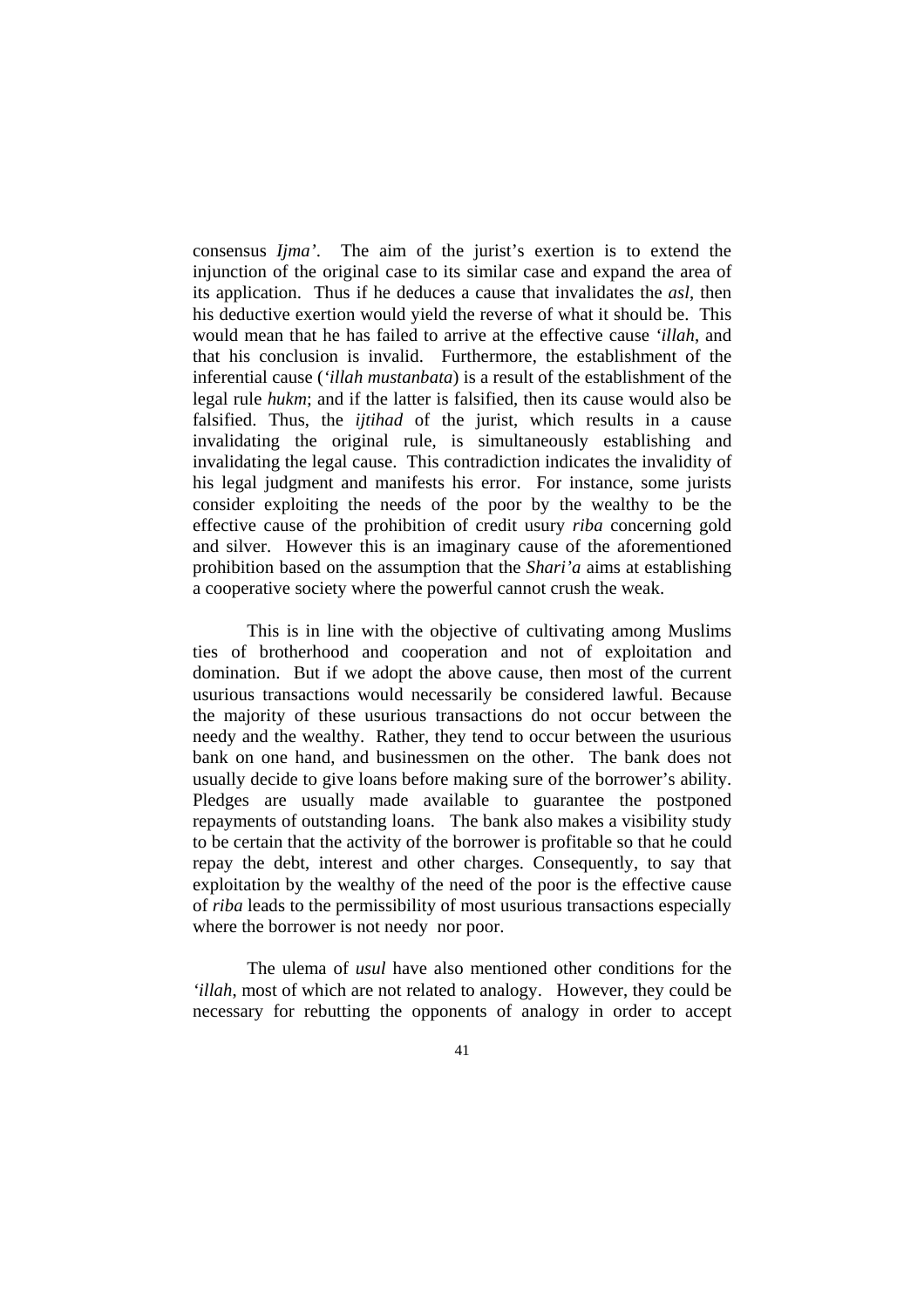analogy as a valid method. So they relate mainly to the debate for the purpose of vindicating a viewpoint. Consequently these conditions are classified as secondary. One such condition is exemplified by Imam Ash-Shatbi when he wrote: The fifth kind of questions which raise differences among scholars without producing practical results are considered to be secondary questions. In fact we have similar situations in all other sciences. In Arabic, we have example, such as the derivation of the verb from the nominal verbal noun *masdar*, the morphological aspects of objects *ashya'*, and the issue of the origin of a word noun (*lafz al-ism*).

But these have no practical results, beside the fact that investigation here is based regular principles; hence indulgence in such conditions is beyond the essence of science.<sup>54</sup>

# **METHODS OF IDENTIFICATION OF THE EFFECTIVE CAUSE (***MASALIK AL-'ILLAH***)**

 There are two methods the ulema of *usul* have discussed concerning the identification of the legal cause. Imam Al-Ghazali has reminded us that methods of determining the *'illah* are very important. Thus he wrote in his book Al-Mustasfa : "*Qiyas* requires two premises : one of these, for example, in reference to wine drinking is intoxication, which is the effective cause of prohibition. Secondly, when it is noted that intoxication exists in *nabidh* (a beverage prepared from dates). As for the second premise, it may be proved by the senses, evidence, custom legal evidence and by all other proofs. As for the first premise, it should be proved only by *shar'i* proof such as the Qur'an, *Sunna*, consensus or other proofs. For instance, hardship is the legal cause of prohibition established by the Lawgiver in certain cases. Similarly prohibition is established by the decree of Lawgiver. The evidential basis of both is the same. The total number of the s*har'i* proofs are divided into three types namely the text (of Qur'an and *Sunna*), *Ijma'* (consensus) and *Qiyas* (analogy).55 In his argument against those who do not see the necessity

 $\overline{54}$  $55<sup>54</sup>$  Al-Muwafaqat, Vol. 1, p. 48.<br>Al-Mustasfa, pp. 307-308.

<sup>42</sup>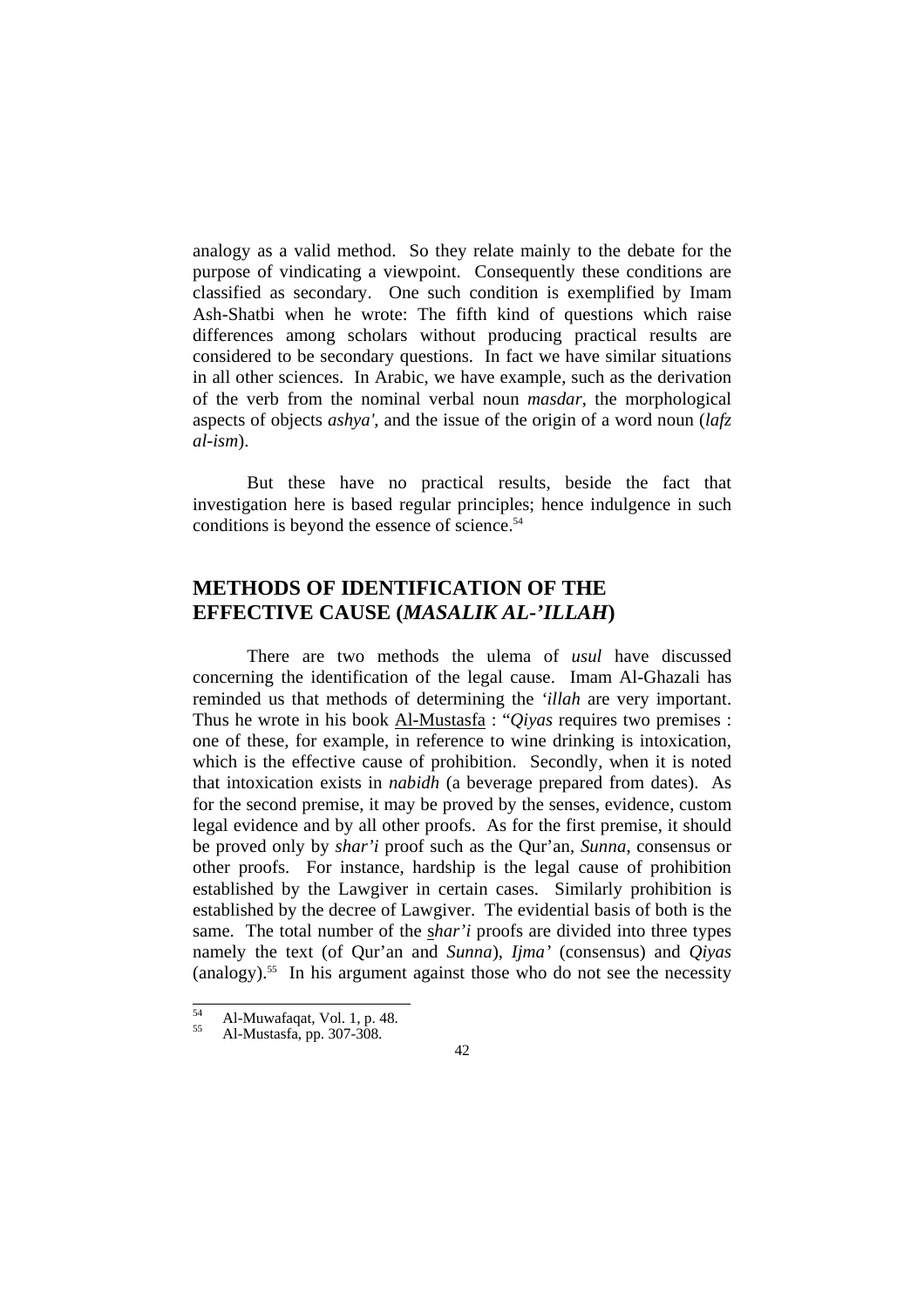of establishing the evidence (*dali*l) for the effective cause (*'illah*) of the original case (*asl*) on the assumption that analogical deduction exists by the mere combination of both quality and original case and that each relevant quality pertaining to original case is a *'illah*, he says:

 "That is nonsense and totally worthless". In fact the principles of *usul al-fiqh* are classified into two categories: those which are open to ratiocination/causation (*ta'lil*) and those which are not. In addition to the general agreement about the validity of ratiocination in regard to the ruling of the original case, the ulema of *usul* have agreed about the validity of this classification. It is possible that the original case is not open to causation. Even if a cause is indicated, it may be subject to causation by another quality, so there must be evidence to distinguish this quality from other qualities that are present in the *asl* to serve a common link between the original and parallel cases for establishing the rule.<sup>56</sup>

 The most important matter in analogy is to identify the means leading to the *'illah*, because once the *'illah* is determined, arriving at the legal rule of the parallel case becomes an easy matter, since the rule of the parallel case is the rule of original case, from which the legal cause is inferred. It follows then that if the jurist makes a mistake in the procedure of identifying the *'illah*, the result will be another mistake in its determination: ultimately the legal rule (*hukm*) will be wrong. It is the duty of the jurist that he must follow the established procedures as long as his aim is to reach the legal rule.

 The ulema of *usul* have laid down many methods for the identification of *'illah*, which may be summed up into three:

- (1) the first method contemplates the revealed text in the Book of God or the *Sunna* of the Prophet;
- (2) the second method is based on *Ijma'*; and
- (3) the third method is based on *Qiyas*, which must be consistent with the accurate procedures that lead to valid inferences satisfactory to the

<sup>56</sup> 56 Shifa' Al-Ghalil, p. 23.

<sup>43</sup>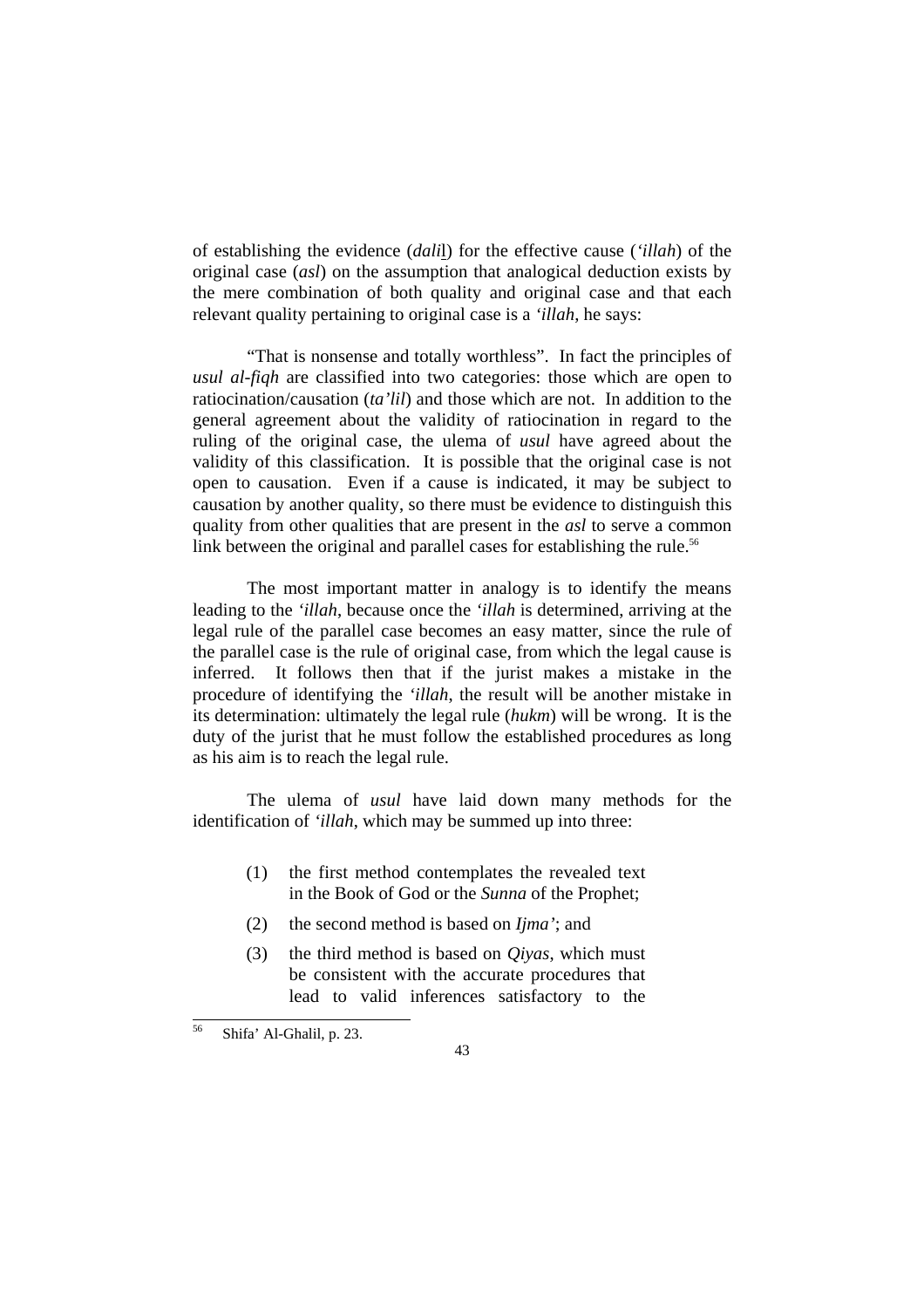# analogist. Each of these methods is discussed separately as follows: *The First Method: Textually Identified 'illah*

 The Lawgiver has laid down in the texts of *Shari'a* indicators that a certain quality is the *'illah* of an expressed injunction in the Qur'an and *Sunna*. These texts have been classified into three categories:

- (1) explicit (*sarih*),
- (2) instructive *(tanbih*), and allusive (*ima*').

#### **The Explicit Text -** *Sarih*

 The explicit category is the one which indicates the legal cause literally by its original wording. It has many degrees the inferences of some of which are stronger than the others. The stronger among them is that which is exclusively directed toward causation. For example, when the text reads that the cause is so and so, the reason is such and such, "for the sake of", or "in order to be such and such" and "to be so and so". To give an example, Allah Almighty says: "Whatever Allah has conceded upon His Messenger (and is taken away) from the population of the town - belongs to Allah and to the Messenger, and to kindred and orphans, the needy and the wayfarer, in order that it may not (merely) make a circuit between the wealthy among you".<sup>57</sup> This passage asserts that the distribution of *fay'* (property taken from enemy without fighting) and distributed among the specified categories mentioned is binding. The *'illah* that is given here is "in order that it may not make a circuit among the wealthy". They are the warriors to whom *fay'* and booty would be given. This causation has been combined with other evidence to indicate that the aim is the distribution of wealth, and making it a circuit among people. Hence the circulation of goods becomes one of the five main objective of *Shari'a* which has been mentioned in detail by Shaykh Muhammad Tahir Ibn 'Ashur in his book *Al-Maqasid* (Objectives). These are: circulation (*rawaj*), clarity (*wuduh*), maintenance (*hifz*), stability *(thubat*) and justice *('adl*). Hence he elaborated some of these questions to indicate these objectives. An example is the legislation of

 $57$ Surat Al-Hashr, verse 7.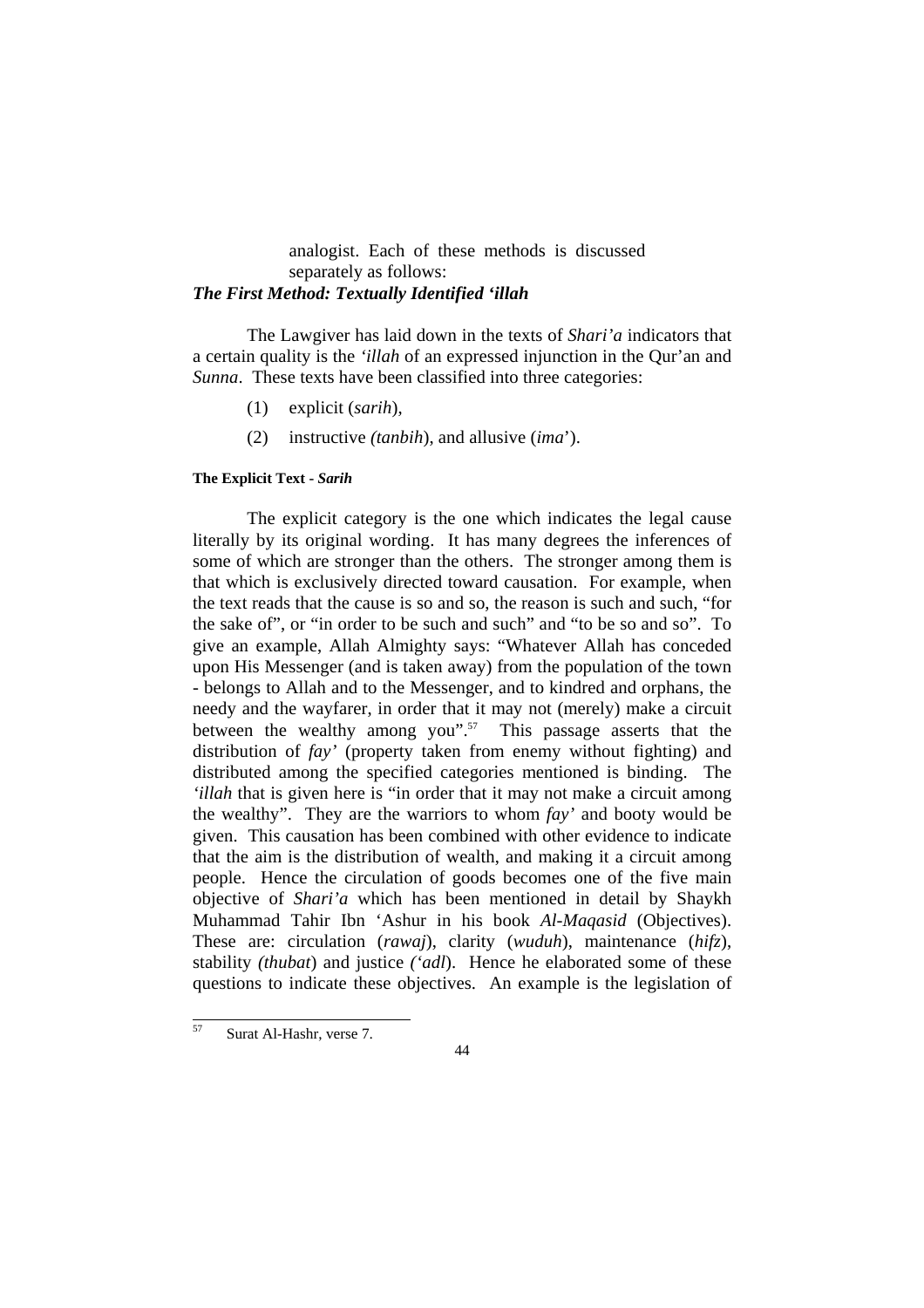contracts over transactions whether these contracts involve mutual exchange or donation. He considered them binding according to their formulas indicating mutual consent. The consequences that flow from these contracts are valid so long as their conditions are valid. The general rule in contracts is that they are binding. But for public convenience and the realization of basic needs, the *Shari'a* has conceded some contracts which are apparently uncertain, such as *qirad* or *mudarabah*, *salam* (advance payment sale), *muzara'a* (farm lease), *mugharasa* (free lease), including distribution of estates and all of what they contain.58 This section is very important, because in it, Ibn Ashur highlighted the comprehensiveness and pervasiveness of the *Shari'a* and exposed its essence. This may be the best statement on the subject by the author (may God be pleased with him). So I followed its directions to conclude that Islamic banking is a manifestation of the objectives or *maqasid* of *Shari'a* concerning property, so long as its work in the circulation of wealth proceeds in a proper manner. We find that these institutions have been established in accordance with the *Shari'a* and they adhere to a set of scientific and meticulous procedures that are designed to prohibit sin and corruption.

The incidence of causation in the Qur'an tends to be stronger than in *Sunna*. For example, the Messenger of God said in a *hadith* reported by Imam Malik through 'A'ishah Um Al Muminin : "I have forbidden you to store up the meat of sacrificed animals because of the large crowds and caravans which came to you. But now you may eat and give charity (*sadaqah)* and also store it".59 Only Imam Malik mentioned it through 'A'ishah with the words (*min ajl al-daf*fa*h*), but this expression does not occur in other narrations. Surely the strength of causation is due to the explicit and specific word *(min 'ajl*); and the perfect knowledge of *mujtahid* about these words has come through revelation and not by the narrator's personal opinion about the meaning of the *hadith*, although the possibility cannot be ruled out. This is just to say that there is a great difference between the position of the *mujtahid* in his dealing with the revealed text and in his understanding of the text. A variety of the explicit (*sarih*) causation that is weaker than causation in the first

<sup>58</sup> 

<sup>&</sup>lt;sup>58</sup> Maqasid Ash Shari'a, pp. 175-180.<br><sup>59</sup> Al-Muwatta, p. 229; Ikmal Al-Ikmal, Vol. 5, p. 304; Al-Bayhaqi, Vol. 9, p. 293.

<sup>45</sup>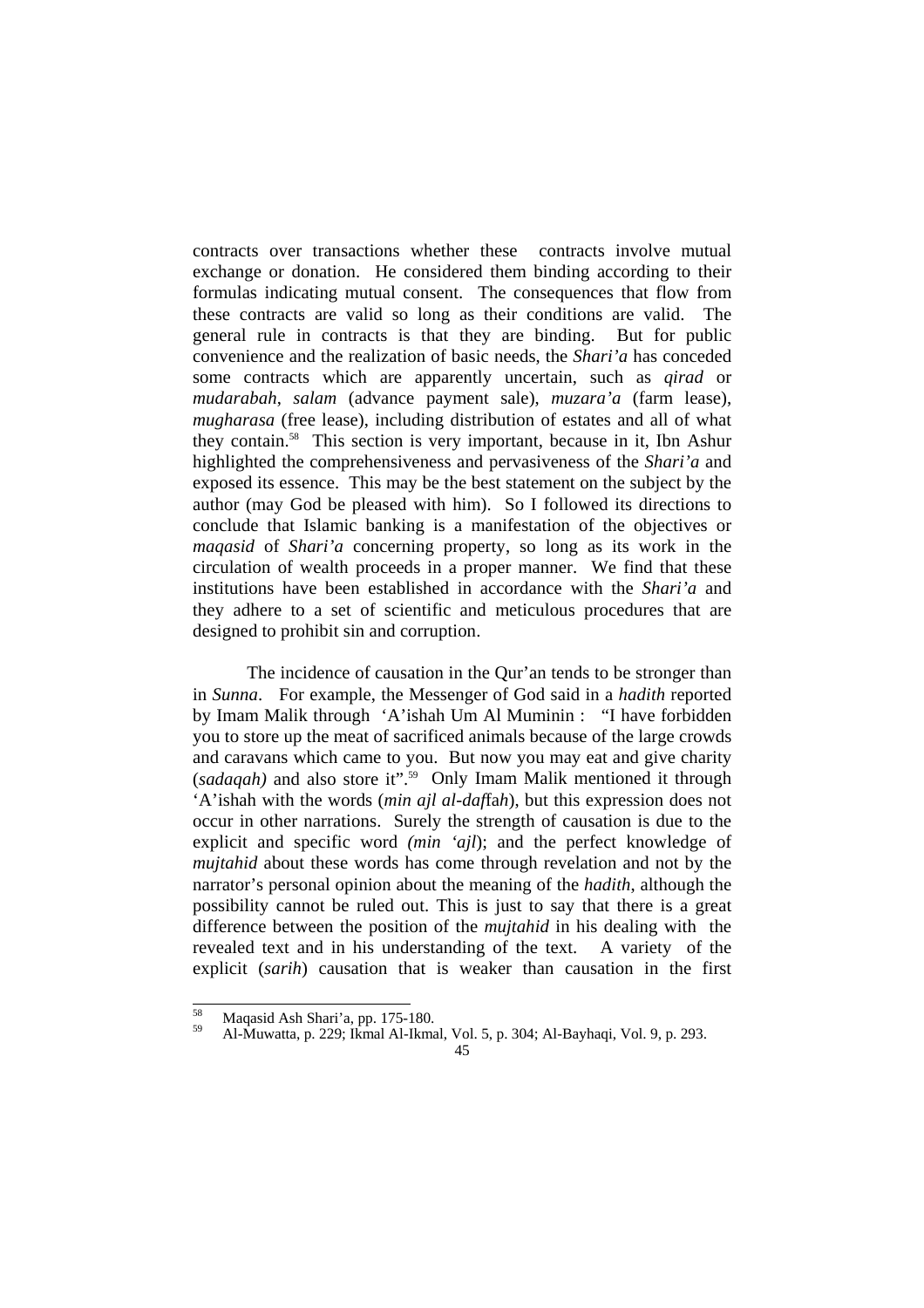category include L "*lam*", B "*ba*","'al-hamza", N "*inna*" and F "*fa*". The reason for its weakness is that these particles convey causation and some other meanings besides. To determine its relevance to causation depends on the context and the nearest meaning of causation.

L: al-Lam Ibn Hisham in his book Al-Mughni enumerated the meanings of "Lam" to up to twenty two meanings, $60$  and Ibn Malik said : It has been reported that Lam is for possessiveness and similar meanings, like transience (*ta'diya*) as well as causation. God Most High has said : "And We have sent down to thee the Message so that you should explain clearly to people what has been sent to them".61 The ulema of *usul* give this example to illustrate absolute causation but not causation for analogical reasoning.

B: Alba: Ibn Hisham also mentioned fourteen meanings for alba. Sibawayh has similarly stated that correlation (*ilsaq*) is an inseparable and original meaning that is associated with ba. Among the examples of causation with *ba* is what Almighty God has said : "You have indeed wronged yourselves by your worship (*bi-ittikhadhikum*) of the calf<sup>".62</sup> God also said : "Each one of them We seized for his sin (*bi-dhanbih*)".<sup>63</sup>

Hamza and Nun: As for the *hamza* (glottal stop) it is either followed by (a) or (i), and N "noon" could either be simple or geminated, the combination of which give us four forms. As in the case of (*in*), Ibn Hisham has mentioned four original meanings: conditional, negative, single as distinct from the geminated one, which is only for emphasis and also superfluous sometimes.

He has reported from Mutarrif that (*in*) may be used for causation, but he argued against Mutarrif's saying that this example could be interpreted to infer meanings other than causation. It is because condition has sometimes been used as a cause by the ulema of *usul*. 64 As for (*an*), Ibn Hisham said that some grammarians have mentioned that it

 $\overline{60}$ 

<sup>60</sup> Al-Mughni, Vol. 1, p. 220.<br>
<sup>61</sup> Surat 'Annahl, Verse 44.<br>
<sup>62</sup> Surat Al-baqarah (The Cow), Verse 54.<br>
<sup>64</sup> Surat Al-ankabut, Verse 40; Al-Mughni, Vol. 1, pp. 108-118.<br>
<sup>64</sup> Hashiyyat al-Sa'd upon Adud, Vol. 2, p. 234.

<sup>46</sup>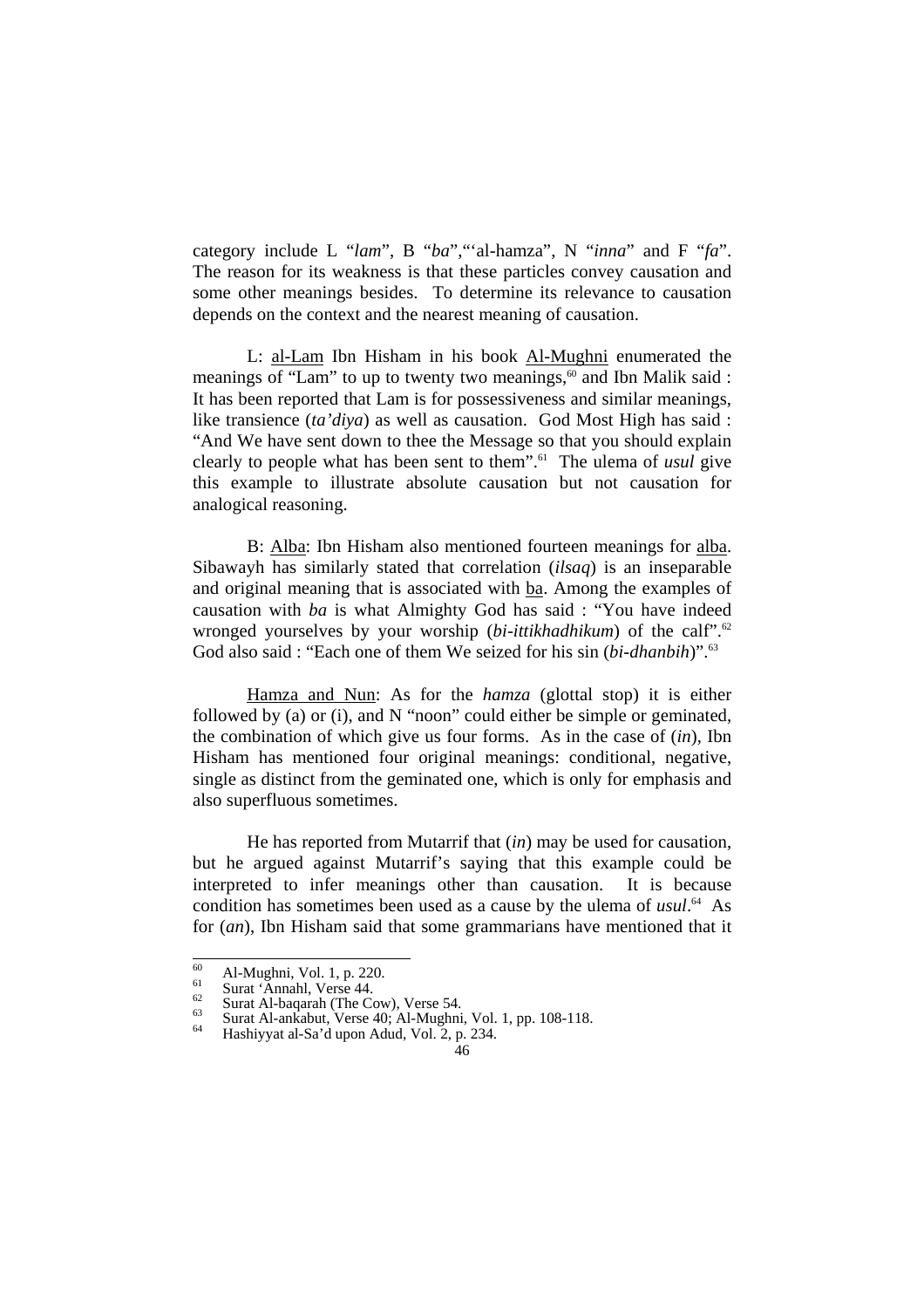may be used for causation and then he objected saying that causation is not understandable by *(in)*; rather it stems from the underlying *(lam)* L.<sup>65</sup> And in this case it is an infinitival (*masdariyya*) as Allah says : "They have driven out the Messenger and yourselves from your homes, simply because you believe (*an-tu'minu*) in Allah your Lord".66 As for (*anna*) and *(inna*), it is confirmed that they do not convey the meaning of causation. As for F (*fa*), it has three functions: it may be conjunctive or connective or superfluous. If the particle fa (f) is conjunctive, then it has three meanings: "*tartib*" (order), "*ta'qib*" (succession) and to indicate the hierarchy of each of the elements that it connects, without implying any meaning and without implying any connection that the meaning of the second quality is based on the first quality. For example the *hadith* of the Prophet: "May God grant His mercy to those who shave and then to those who cut their hairs short (*fa'l-muqsirin*). (here fa is used for hierarchical order).

If the particle *fa* (f) is used for order, then it is of two kinds: abstract which means that what follows is explained by the preceding; the other meaning is that details come after summing up, whether it is precedent or accompanied as Almighty Allah says: "Indeed they asked Musa for an even greater (miracle), for they said: show us Allah in public". Their questions and their demand are the same; summing up comes before details. Another example is to say: "He performed ablution; so he washed his face, his hands, wiped his head and washed his feet; all these acts precede a complete ablution, which is the head of the conjunction".

But when *fa* (f) is used for semantic order then its inference is for causation, whether it is prefixed to the quality or to the rule : Sa'd uddin al-Taftazani has said that according to its linguistic status, fa indicates order; it puts the rule after the cause, which precedes it rationally as it puts the cause of the rule preceding it externally. If the order is not for causation fa would not be used as a conjunctive, for conjunction with *fa* is not based only on the linguistic status, but rational argumentation is added to it, in which case the order is completely predicated on to

 $\overline{65}$  $\begin{array}{c} 65 \\ 66 \end{array}$  Al-Mughni, Vol. 1, p. 37.<br>Al-Mumtahina, verse 1.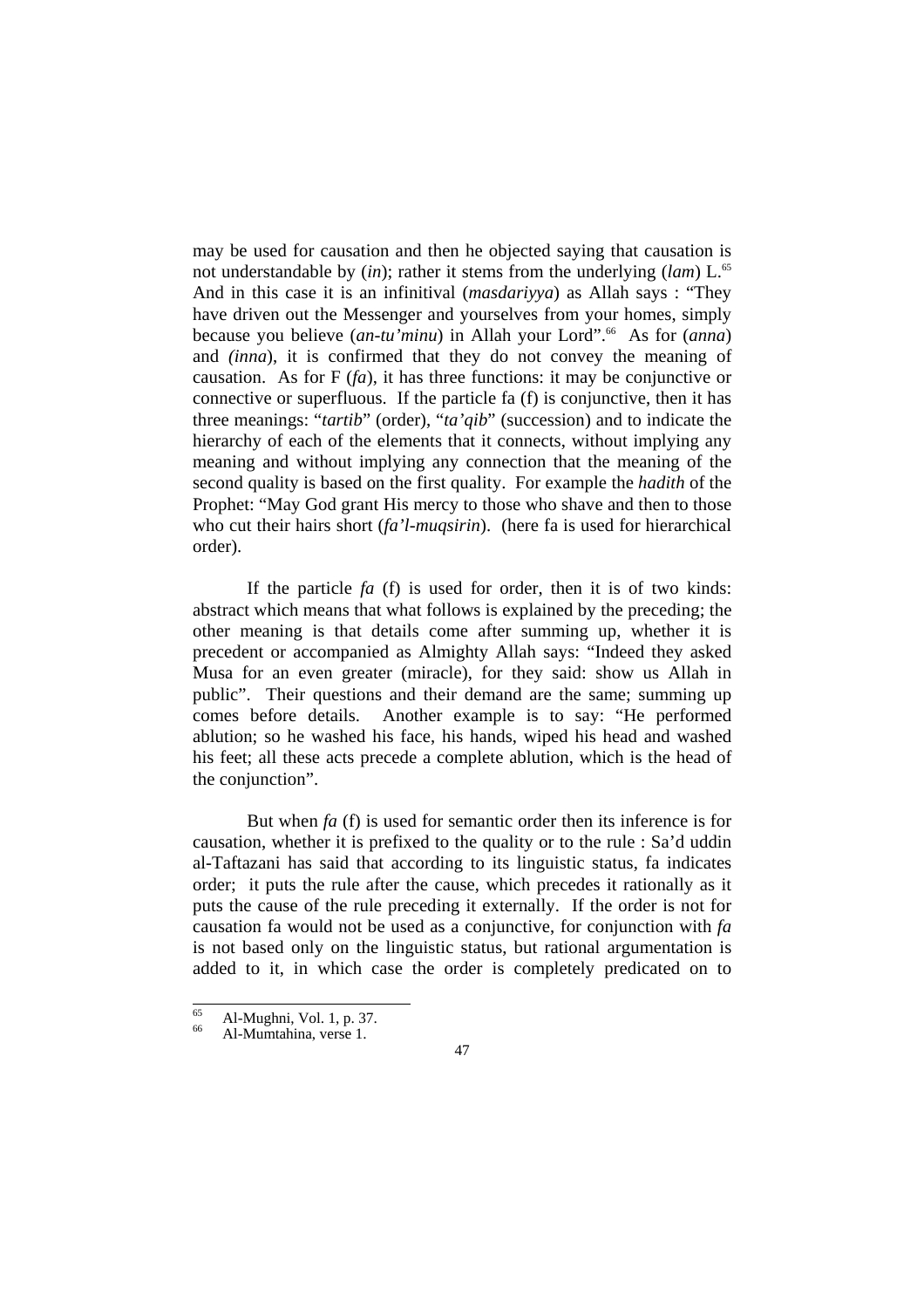causation. Thus, merging these two connotations is weaker than the other types, in which causation is inherent in the meaning of the word. $67$ **Allusion (***al-Ima'***)**

 The analogist deals with the revealed text first in order to obtain the effective cause. At times the wording of the text specifies the effective cause, whether evident or implicit, with all its ranks and classes which we have already explained. The revealed text may not contain any word indicating legal causation but the syntactic construction may allude to causation. That is because the *Shari'a* texts either occur in the Qur'an, which is the miraculous speech of God, or a pronouncement expressed by the Messenger of God, and of course, he is supremely articulate and eloquent, and enjoys the highest standing for his flawless speech. The text could also be the pronouncement of one of the Companions; and the Companions are native Arabs who have untarnished command of the language. Their close knowledge of the Qur'an and companionship to the Messenger of God increased their clarity of style and accuracy of diction. This is what impresses anyone who reflects on the text of the Qur'an or *Sunna* with the unique contribution of the Companions to the knowledge of these sources.

 Thus if the mode of speech indicates causation, even in the absence of specific words to that effect, it is considered reliable enough for ascertaining the *'illah*, as shown by the following examples:

There is a juxtaposition of a ruling and an attribute, and if we do not read causation into it, the juxtaposition will make no sense, and the wording would fall below the precise standard of expression. An example of this is found in the *hadith*, narrated by the compilers of authentic Traditions. According to the wording in Al-Bukhari through Abu Hurayra, "A man came to the Prophet and said: "O Messenger of Allah, I am lost!". Then the Messenger asked: "What happened to you?". The man said : "I had conjugal relations with my wife while I was fasting". Then the Messenger of Allah said to him, "Could you find a slave to set free? .. to the end of the *hadith*.<sup>68</sup> So, unless we hold that

 $\overline{67}$  $^{67}$  Hashiyat Al-Sa'd 'Ala'l-'Adud, Vol. 2, p. 234.<br>
Fath Al-Bari, Vol. 5, pp. 65/74.

<sup>48</sup>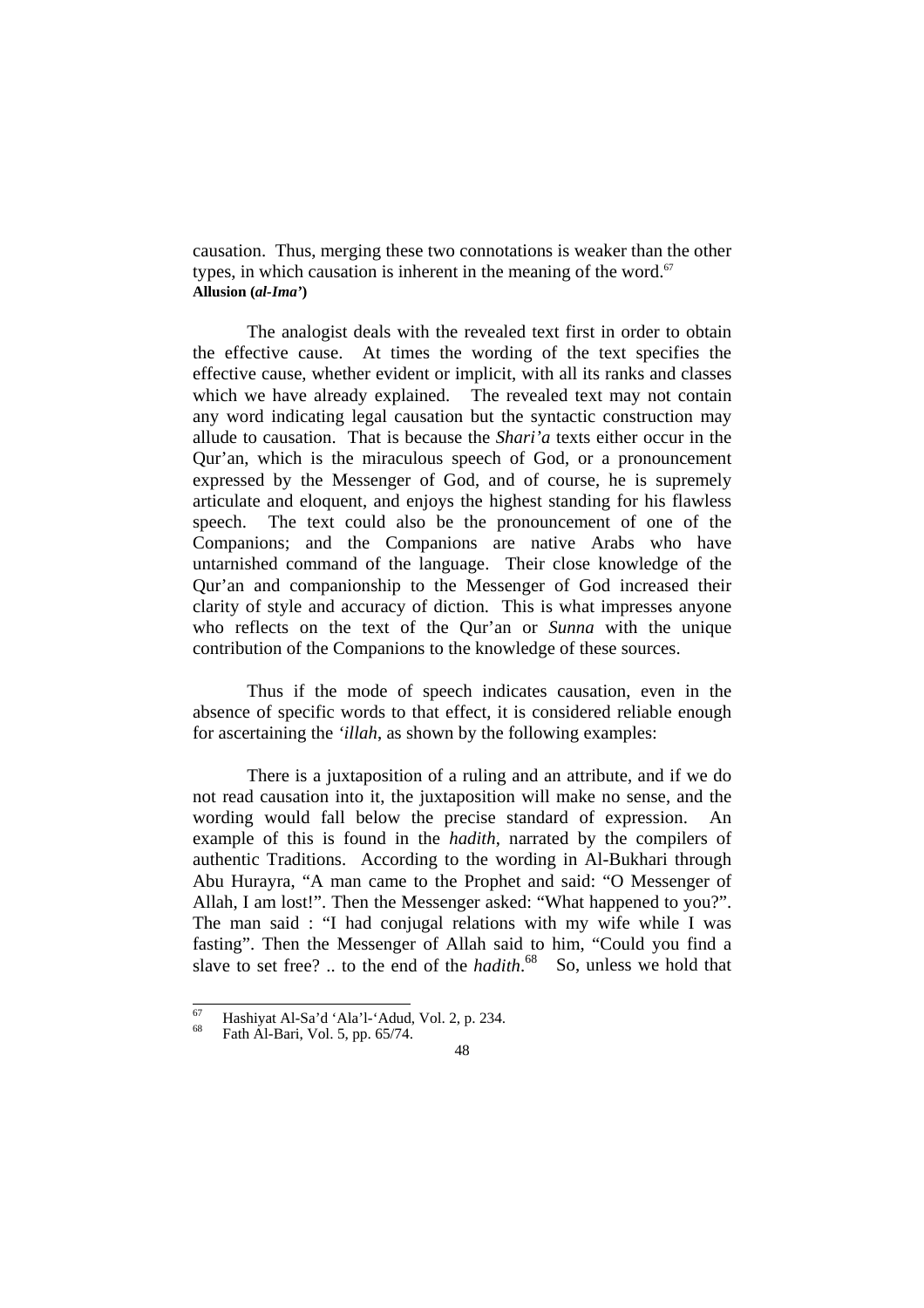conjugal relations with one's wife is the legal cause for emancipation, the wording would have been disconnected, falling short of prophetic perfection.

 Another example is the *hadith* narrated by Bayhaqi, that the Prophet said to Ibn Mas'ud, "Have you had an ablution?" Then Ibn Mas'ud said : "No!". Then the Prophet said: "What is there in the utensil?" Ibn Mas'ud said: "Date beverage *nabidh*!". He (the Prophet) said: "Sweet fruit, and good water" (*tamra halwa wa ma' tayyib*), and then the Prophet performed ablution.<sup>69</sup>

 Again, of this type (of *hadith*), where the rule is accompanied by an attribute is the *hadith* reported by Muslim through a chain of informants reaching Ibn 'Abbas that a woman came to the Prophet and said to him: "My mother died at a time when she was due to fast for a month". The Prophet asked her: "Do you think that if she owed a debt, would you have considered to pay it back?" She said: "Yes". So the Prophet said:"Then the debt due to Allah commands even greater priority".70 Thus the woman asked about the debt due to Allah, so the Prophet mentioned a parallel debt, i.e. the debt to a human being. So here is an allusion to the fact that the benefit gained from paying back a debt to humans is also gained by paying back the debt owed to Allah.

The Lawgiver differentiates between two rules accompanied by two attributes, coming in different forms, sometimes in the form of an adjective, an allusion to purpose, an exception, or a condition, as in the following examples:

 As for the first form, that is of adjective - this is seen in the following saying of the Prophet: "For the mounted fighter three shares and the fighter on foot one share".<sup>71</sup> So the differentiation here is based on the two different adjectives, in spite of their coincidence in *jihad*, indicating that the cause for giving preference to one of them over the other is that of the specification of one of them as a horseman.

 $69$ 69 As-Sunan Al-Kubra, Vol. 1, pp. 9-10.<br>
<sup>70</sup> Ikmal Al-Ikmal, Vol. 3, p. 263.<br>
<sup>71</sup> Al-Bayhaqi, Vol. 6, p. 327.

<sup>49</sup>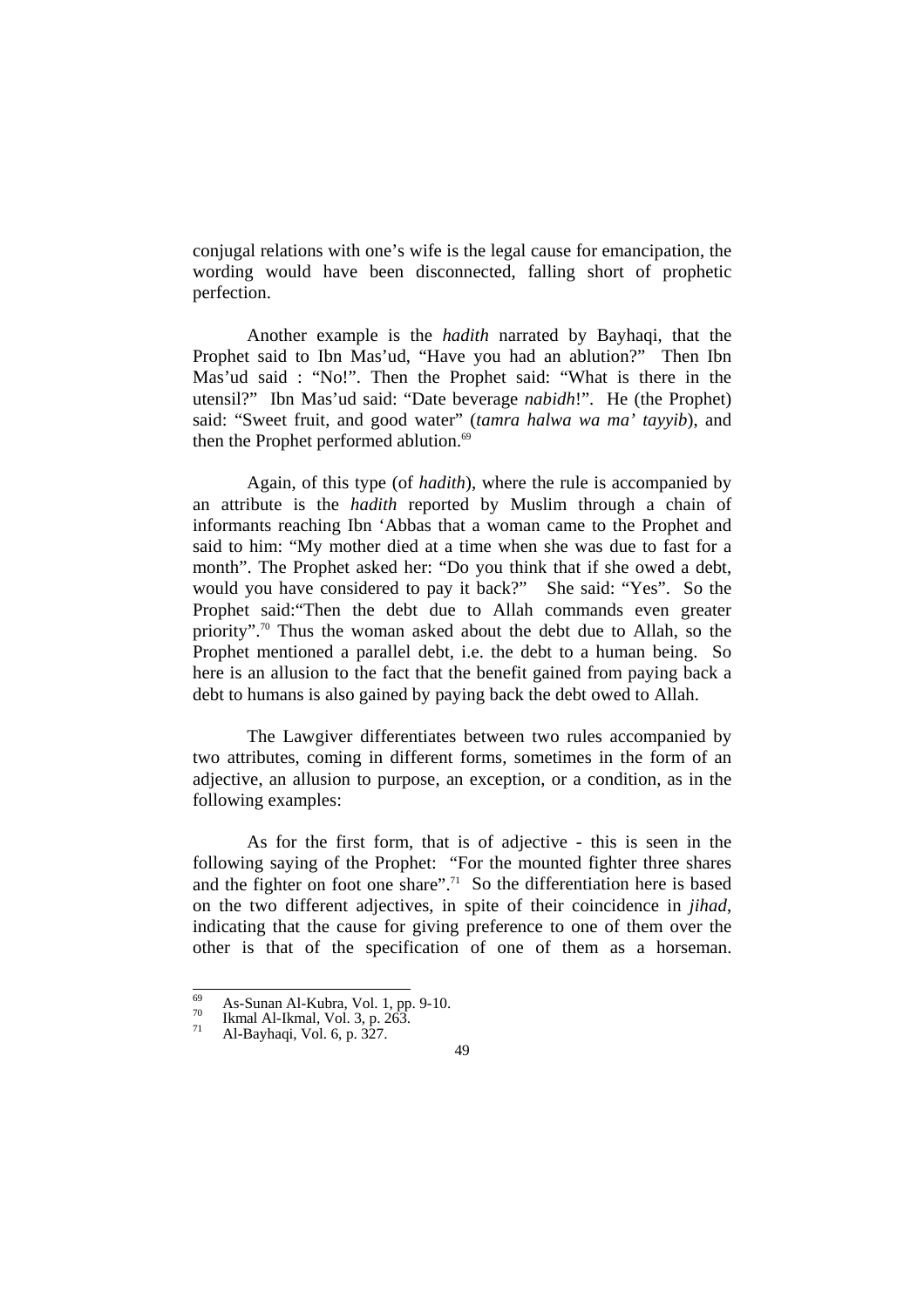Sometimes only one attribute is mentioned as in the *hadith* narrated by Tirmidhi on the authority of Abu Hurayrah that the Prophet said: "The killer does not inherit".<sup>72</sup> So here it is mentioned that the killer is prohibited from inheritance, and nothing is mentioned about the nonkiller, since the latter's position in inheritance is already known. So this is an indication that the specification of killing is the cause for disinheritance.

 An example of the specification of a rule **by reference to its purpose** is seen in the Words of God : "And do not draw near them till they are pure".<sup>73</sup> So the command forbidding sexual intercourse with one's wife and seclusion until they regain their purity indicates that menstruation is the cause of prohibition.

The Lawgiver may mention together with the rule an appropriate attribute that explains it. An example of this, is the Prophet's saying: "The judge must not adjudicate between the litigants in a state of anger".<sup>74</sup> So the rule here is prohibition of judgment when the attribute of anger is established; and this attribute is suitable *(munasib*) for forbidding adjudication, since it leads to confused thinking, disturbance, and infirmity. Since it is known from surveying the *Shari'a* sources that these sources often combine suitable attributes with rules, it is probable that the Lawgiver has considered the suitability and gave it full consideration. Al-'Adud has said concerning this: "if the rule and the attribute are both mentioned, then this is considered an allusion by general agreement; but if only one of them is mentioned, that is, the ruling without the attribute, or the attribute without the ruling, the ulema of *usul* have disagreed, giving three different opinions; one of which is that this should not be considered as an allusion, or it may be so considered, or thirdly: mentioning the attribute is a form of allusion, but mentioning the rule is not".

 $\overline{72}$ Al-Ahwadhi, Vol. 8, p. 259; and Ibn Majah, Vol. 2, p. 913 have considered this to be a weak hadith.<br>
<sup>73</sup> Surat Al-Baqarah, ayah 222.<br>
<sup>74</sup> Reported by the Six and Ahmad Ibn Hanbal, and the wording in that of Al-Bukhari,

Vol. 16.

<sup>50</sup>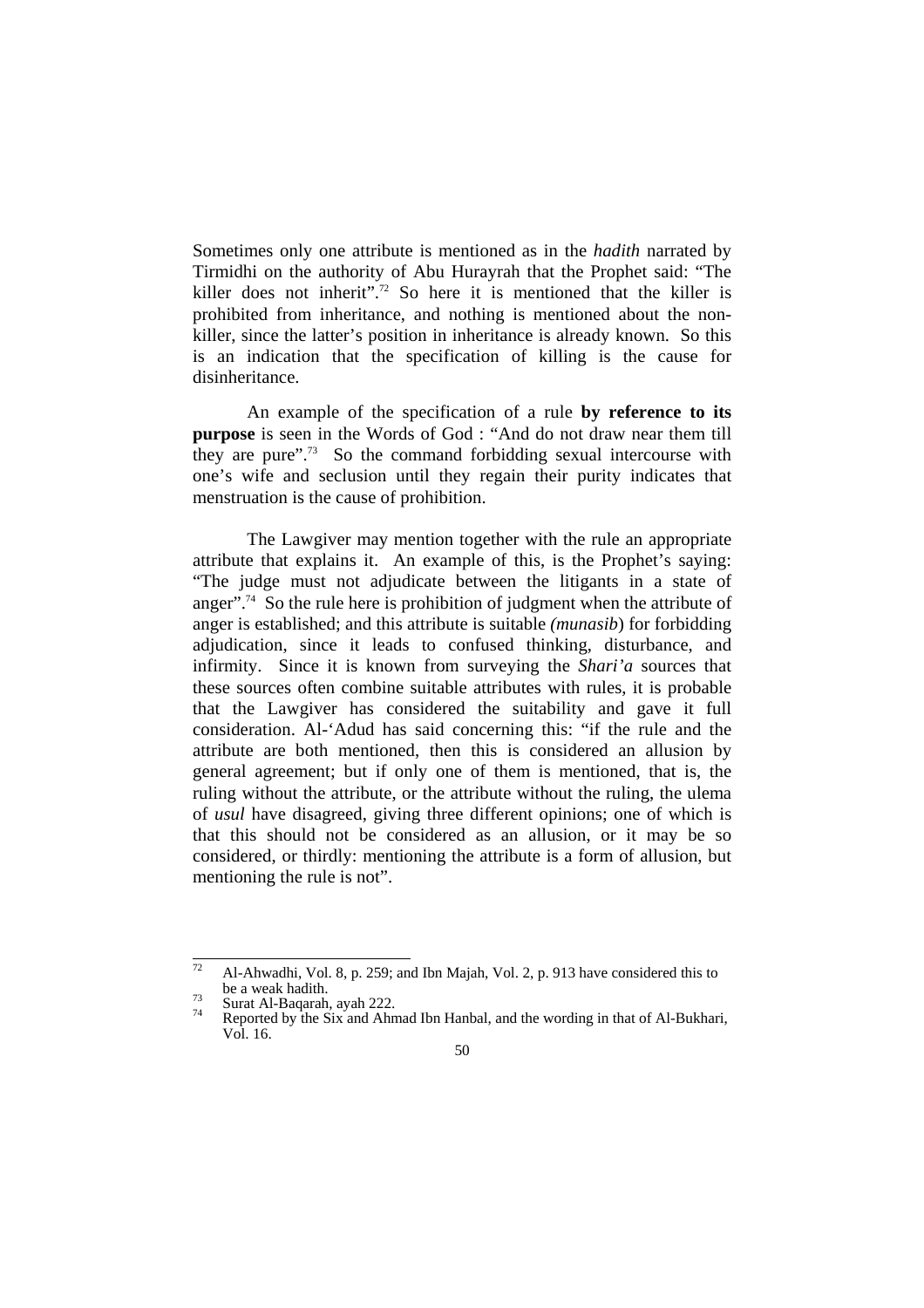An example of an attribute mentioned in the Words of the *ayah* which reads: "And God has made selling lawful".<sup>75</sup> So here the attribute of permissibility occurring in conjunction with sale conveys the ruling over the validity of sale.

 An example of a ruling without the specification of attribute would be to say: "wine is forbidden"; here the reference to the ruling alone provides us with the legal cause that is commonly inferred namely intoxication.

 As for those who considered specification of attributes as an allusion, whether it is mentioned or not, their terminology indicates that allusion occurs whether one of them or both of them are mentioned. Those who stipulate mentioning both propose that juxtaposition does not occur except when there is a reference to both (ruling and attribute); so if only one is mentioned and the other left out, then we are out of the course of allusion into some other course.

 As for those who are contented with the mention of attribute only without the ruling, it is because they consider that the cause necessitates the effect, and this will be a kind of juxtaposition, but the ruling does not indicate the cause.

#### **The Second Method : Consensus Ijma'**

 Consensus is a demonstrative proof of affirming the rules and there is no doubt about that. Thus we can demonstrate by consensus that the attribute may constitute the cause, according to the theoretical formulations of *usul*. But the theoreticians spoke about the identification of *'illah* by consensus in a very brief manner. Imam Al-Razi thus spoke in Al-Mahsul after enumerating the means of identification of *'illah* by consensus differently in its various editions, mentioning once that consensus is one of the means of establishing legal causes. But in the Halab edition (Al-Ahmadiyyah) he did not mention consensus. Again the editor thought it probable that Al-Razi considered consensus as a means of identification of legal cause, so he placed it in the main part of

 $75\,$ 75 Al-Bayhaqi, Vol. 6, p. 327.

<sup>51</sup>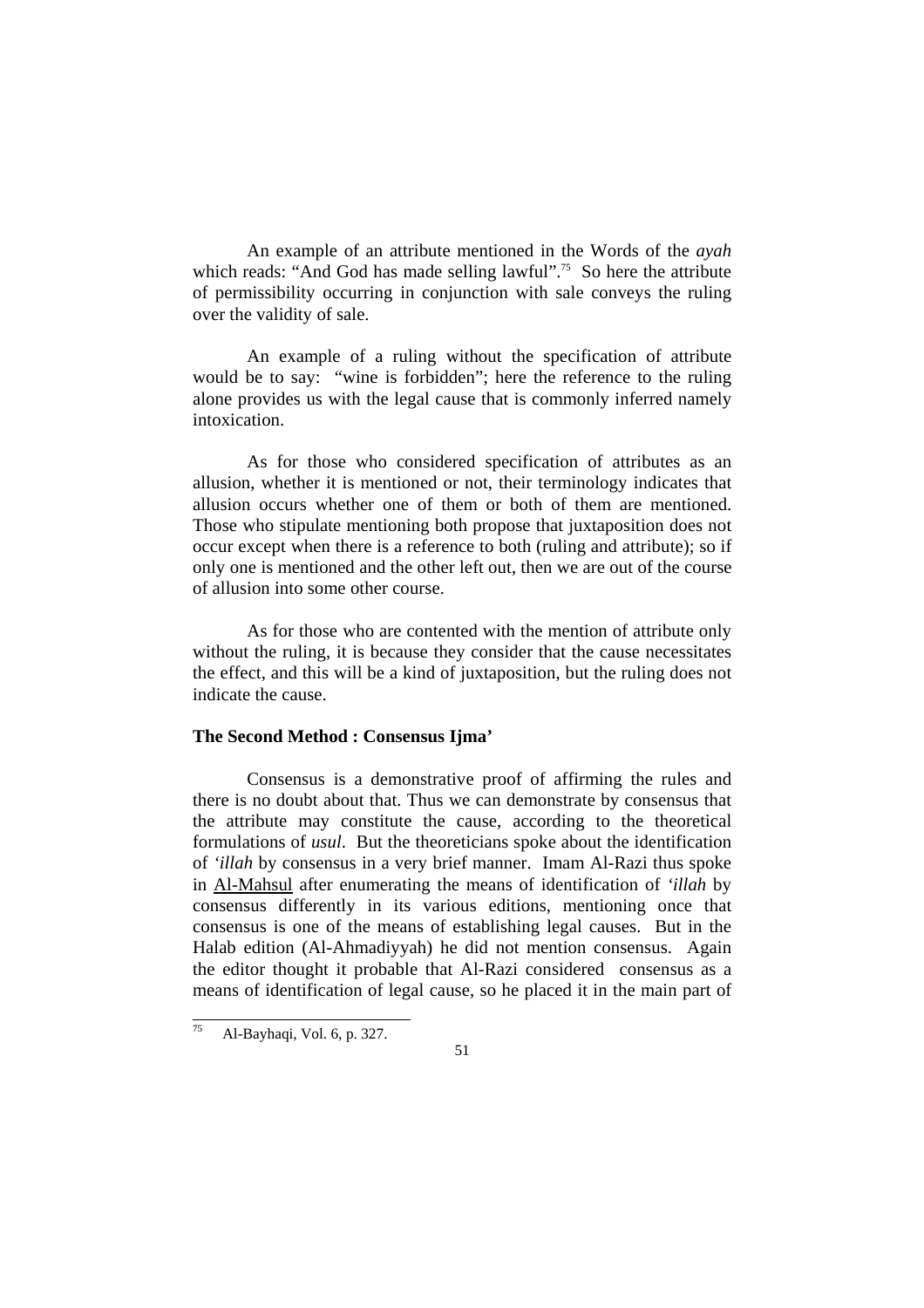the book, and his commentary was to the effect that it has been inadvertently left out in the Halab edition.<sup>76</sup>

 But when Imam Ar-Razi started expounding his statements about each means, he neglected consensus. Similarly Abul-Husayn Al-Basri in Al-Mu'tamad did not speak about this means at all. It only occurred during his presentation under the title on the cause of the original case which is contrary to the normal rules of *Qiyas*, stating that Shaykh Abul-Husayn Al-Basri permitted analogy to be founded on a specific *case (alshay' al-makhsus)* if the (scholars of the are *umma*) unanimous on its legal cause that has also been consistently reported.<sup>77</sup> He also mentioned consensus in the chapter "What indicates the validity of the *'illah*" under "Additional information" in Al-Mu'tamad. He considered that the validity of the legal cause is established by the consensus of analogists to the effect that the original case which admits only a limited number of causes, must be confined to those causes in that no one can add to them; and when all of these causes become corrupt except one, then it is known that this one is the legal cause.<sup>78</sup>

 As for Imam Al-Amidi, he gave due prominance to consensus as a means, and considered it the first means of identification of *'illah*, saying that, as a general rule, consensus may identify an attribute as a legal cause, whether the consensus is definitive or conjectural. He stressed the fact that if consensus that identifies the *'illah* is definitive, its existence with regard to the original or the parallel case would still be conjectural. This is in fact one of the reasons for the existence of differences as to whether *Qiyas* is a valid proof. But the *'illah* that is determined by decisive consensus, which is also clearly found in both the original and parallel cases is not disputed.79

 Abu Hamid Al-Ghazali is actually the one who spoke extensively about the means of consensus in Shifa'a-I-Ghalil, and it is summarized in Al-Mustasfa to the effect that: "If the rule that is determined by consensus is linked to an attribute that is suitable for a legal cause, then

 $76$ 

<sup>&</sup>lt;sup>76</sup> Al-Mahsul, Vol. 2, p. 191.<br>
<sup>77</sup> Al-Mu'tamad, Vol. 2, p. 791.<br>
<sup>79</sup> Al-Ihkam, Vol. 3, p. 364.

<sup>52</sup>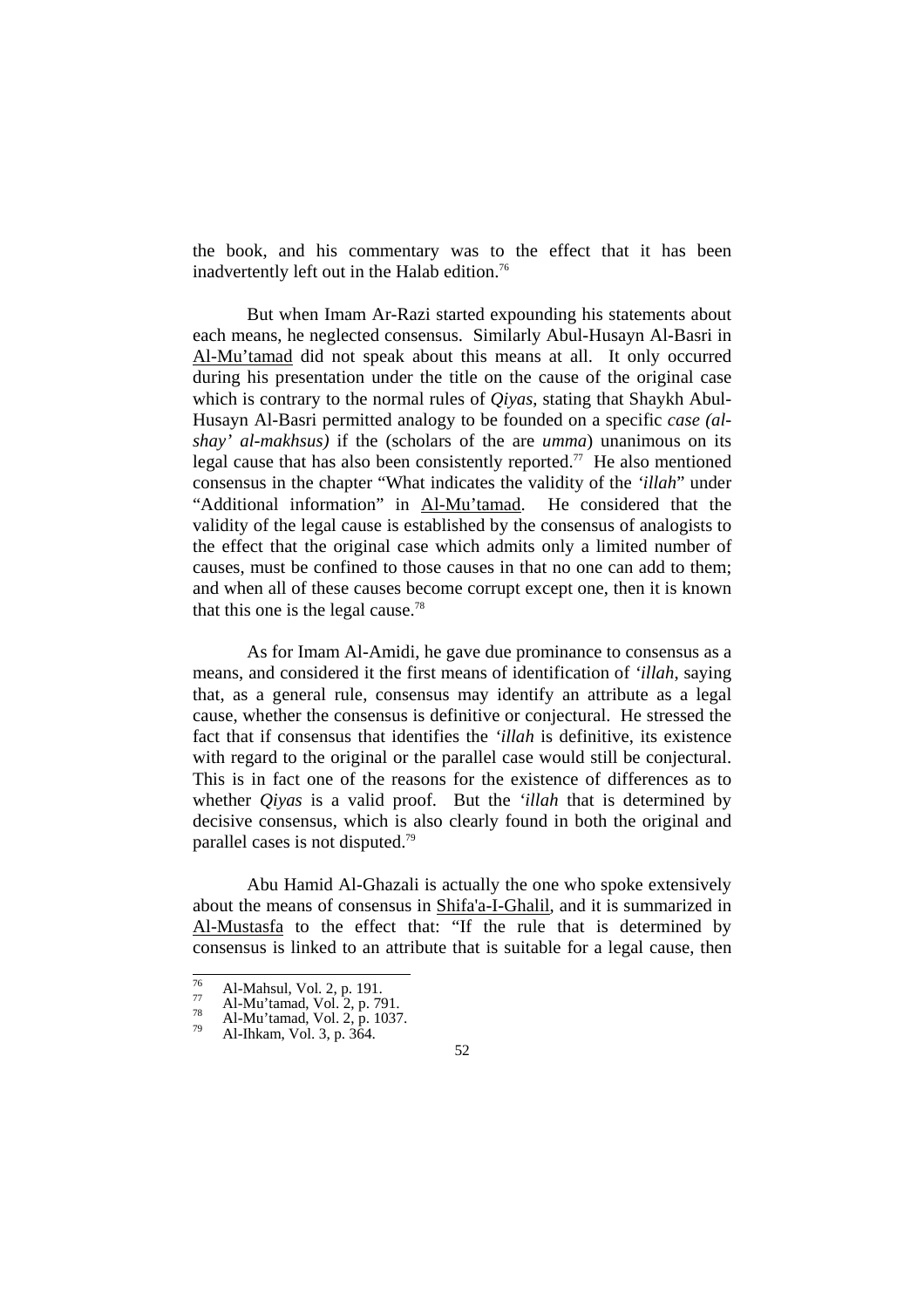their consensus on the rule implies their consensus on the probability that the attribute is also considered effective. He gave five examples of this:

- (1) Giving priority to a full brother over a half-brother (through the father) in inheritance. This priority is a matter of consensus and the effective attribute by implication is the combination of two blood relations, which is decisive in giving priority. Analogous to this is giving priority to the full brother in marriage guardianship, since he can make a preferable choice than the half-brother.
- (2) Ignorance of the counter value is decisive in vitiating the contract of sale, and this is also determined by consensus. So the vitiating element here occurs in juxtaposition with the attribute of ignorance. The fact that ignorance is decisive in the ruling is also a matter of consensus; so by analogy with this we can determine vitiation of a marriage in which the dower is unknown.
- (3) There is consensus that the usurper is guarantor of what he has usurped if the property in his hand has perished. The legal cause of this, which is determined by consensus, is that the hand here is a hand of transgression. Parallel to this is the case of a thief who has to guarantee what he has stolen and destroyed, and the guarantee is not forfeited through the execution of the prescribed punishment for *hadd*.
- (4) A minor virgin is by consensus subject to the power of guardianship for marriage, and so is the parallel case of a minor non-virgin. That is because, by consensus, guardianship on the basis of minority in the case of marriage and in the case of property has the same effect, and also in the case of a minor male's property and marriage.
	- 53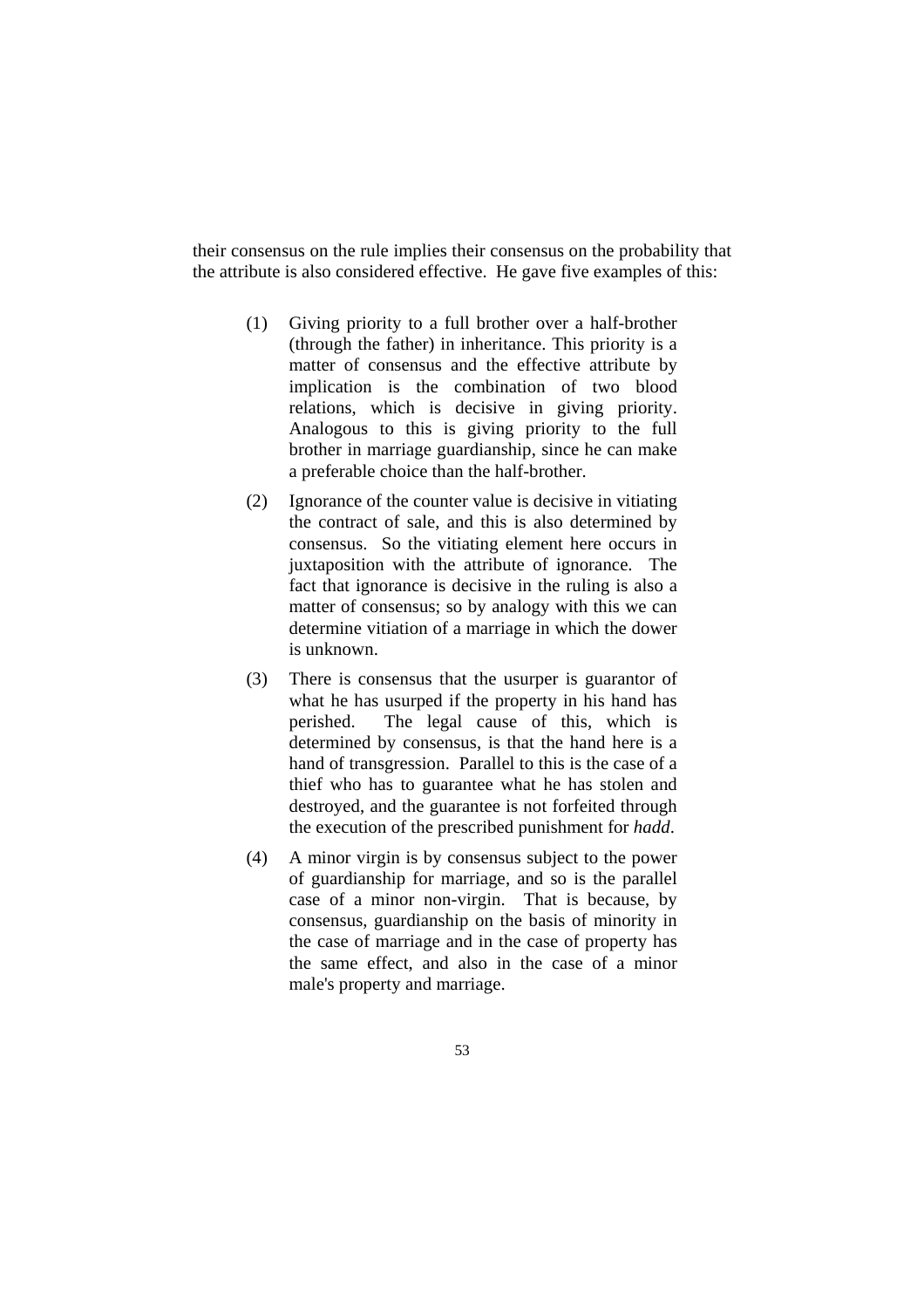It may also be mentioned here that the opinion of the debater to prove the effectiveness of the attribute which is the subject of dispute, is unacceptable, for if a disputed attribute were to be acceptable as legal cause by consensus, then it would be acceptable for the established legal cause on the basis of the text and allusion; and this will close down the door of *Qiyas*. Then, since the debater admits that *Qiyas* is a legal methodology for establishing rules, his objection is unacceptable.<sup>80</sup>

 The examples given by Imam Al-Ghazali are probably the only examples around which run the explanations in works of the ulema of *usul*, except for Ash-Shirazi in Sharh Al-Luma', where he gives an example for the legal cause agreed upon by the consensus of the Companions at the time of Umar Ibn Al-Khattab (may Allah be pleased with him). He reported that Umar Ibn Al-Khattab said about the *sawad* land in Iraqi territory: "If it is distributed among you (conquerors), it would be circulated only among the rich of you", and none differed with 'Umar on that. Thus consensus was concluded, and the legal cause for abandoning the distribution was established.

 In fact I have not found this statement attributed to 'Umar in any of the authentic Books of Sunna. What has been narrated by Imam Ahmad (may Allah be pleased with him) and transmitted by Zayd Ibn Aslam after 'Umar is that he said : "Had it not been that I would be inflicting harm on Muslims, I would not have conquered any land except that I would distribute it the way that the Messenger of Allah did distribute the land of Khaybar".<sup>81</sup> All these narrations through Zayd Ibn Aslam did not mention the legal causation (to prevent its being circulated only among the rich). Furthermore, what he mentioned about the Companions' acceptance of this legal causation leading to a consensus is contradicted by what Al-Bayhaqi transmitted through Zayd Ibn Aslam to the effect that when 'Umar Ibn Al-Khattab conquered Syria, Bilal stood up to him saying : "Surely you should definitely distribute it or we would defend our standby force". To this 'Umar said : "If it means that I leave the people resourceless (after conquest) I will in no way conquer any land

 $\overline{80}$ 

<sup>80</sup> Shifa al-Ghalil, pp. 110-142; and Al-Mustasfa, Vol. 2, pp. 293-295. 81 Shaykh Shakir commented by saying that it is authentic (Sahih), Vol. 1, p. 282. In the same way it has been narrated by Al-Bukhari in Fath Al-Bari, Vol. 5, p. 414.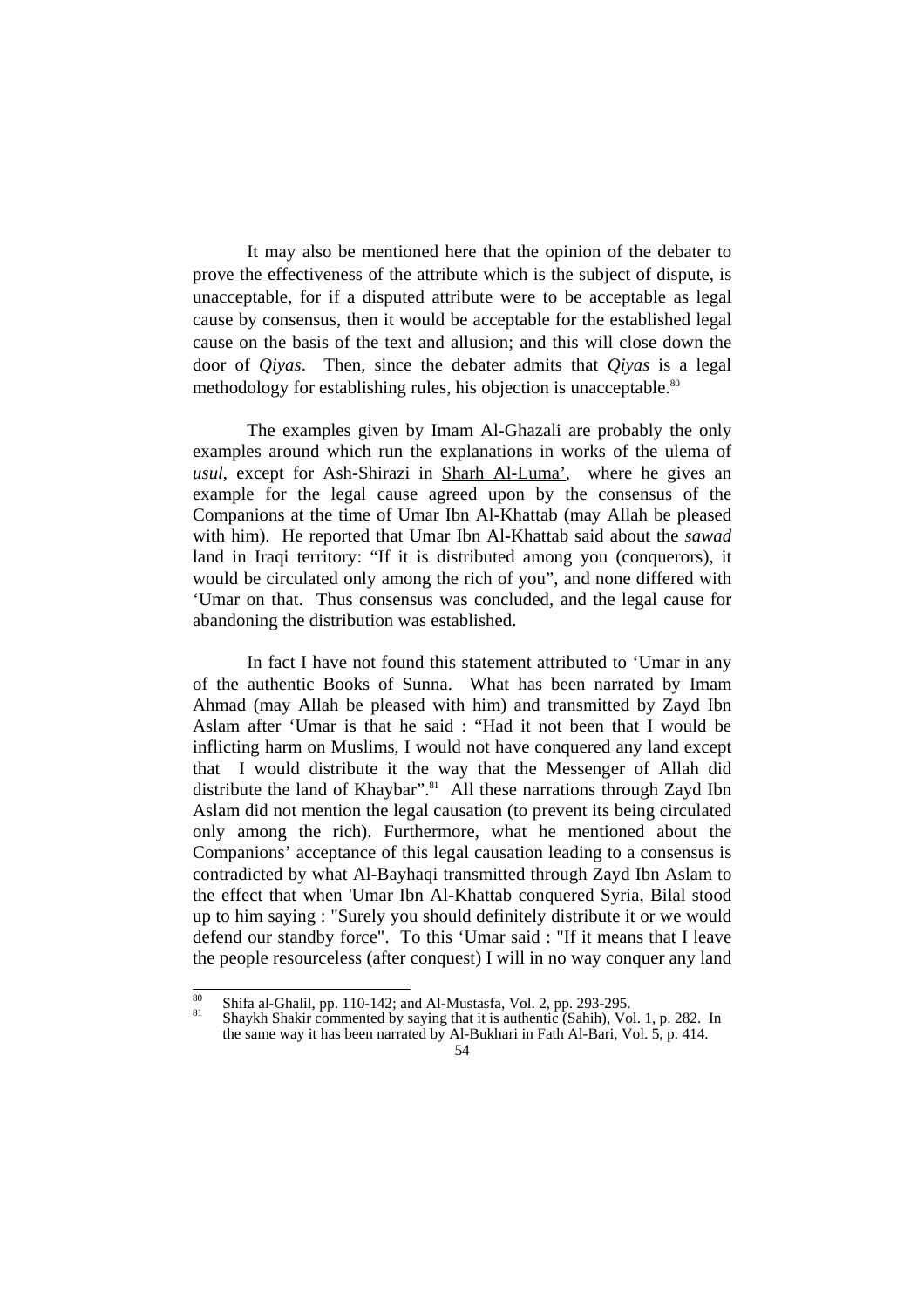without distributing it into shares as the Messenger of God did with the land of Khaybar. But I would leave it to the coming generations as a booty to be distributed among them".<sup>82</sup> So here 'Umar gave as a legal cause for leaving the land in the hands of the original owners and refrained from distributing it among the conquerors (*mujahidin*) to be the fear of spreading poverty and penury among the coming generations, in case the conquerors took it solely for themselves in their possession.

 Similarly Al-Bayhaqi reported on the authority of Nafi', a servant of Ibn Umar that: "When Muslims conquered Sham (Syria), Bilal was there", and I think Ibn 'Umar said that Mu'adh Ibn Jabal was also there. So they wrote to 'Umar Ibn Al-Khattab (may Allah be pleased with him) about distributing the conquered land in the way the Prophet did with the land of Khaybar. But 'Umar refused and they too refused. So he invoked against them, and said : "May Allah be my safeguard against Bilal and his Companions". Thus the dispute went so far. So how can this be the legal consensus mentioned by Ash-Shirazi? Even this socalled consesus is contradicted by Ahmad Ibn Hanbal who narrated in his Musnad, that 'Umar went back on his independent legal judgment, and adopted Bilal's judgment. Thus Ahmad reported from Zayd Ibn Aslam, from his father, that he heard 'Umar say : "Indeed in case I live to the coming year, in no way shall the people conquer any land without dividing it into shares among them, as the Prophet did with the land of Khaybar".<sup>83</sup>

 It becomes evident from what has been said so far that establishing the legality of the cause by consensus is possible theoretically, but this is still far removed from realising actual consensus about the legal cause of the rules *ahkam*. The most that one can say here is that one of the Companions may have suggested *ta'lil* (ratiocination) without any objections against it from other Companions. This is far from being a consensus, since the most we can make of it is that it is a mere saying of one of the Companions. Taking the saying of one of the Companions as a legal source is not agreed upon by the ulema of *usul*, so it cannot be taken as consensus.

 $\overline{82}$ 

<sup>&</sup>lt;sup>82</sup> As-Sunan Al-Kubra, Vol. 6, p. 318.<br><sup>83</sup> Al-Musnad, edited by Shaykh Shakir, Vol. 1, p. 214.

<sup>55</sup>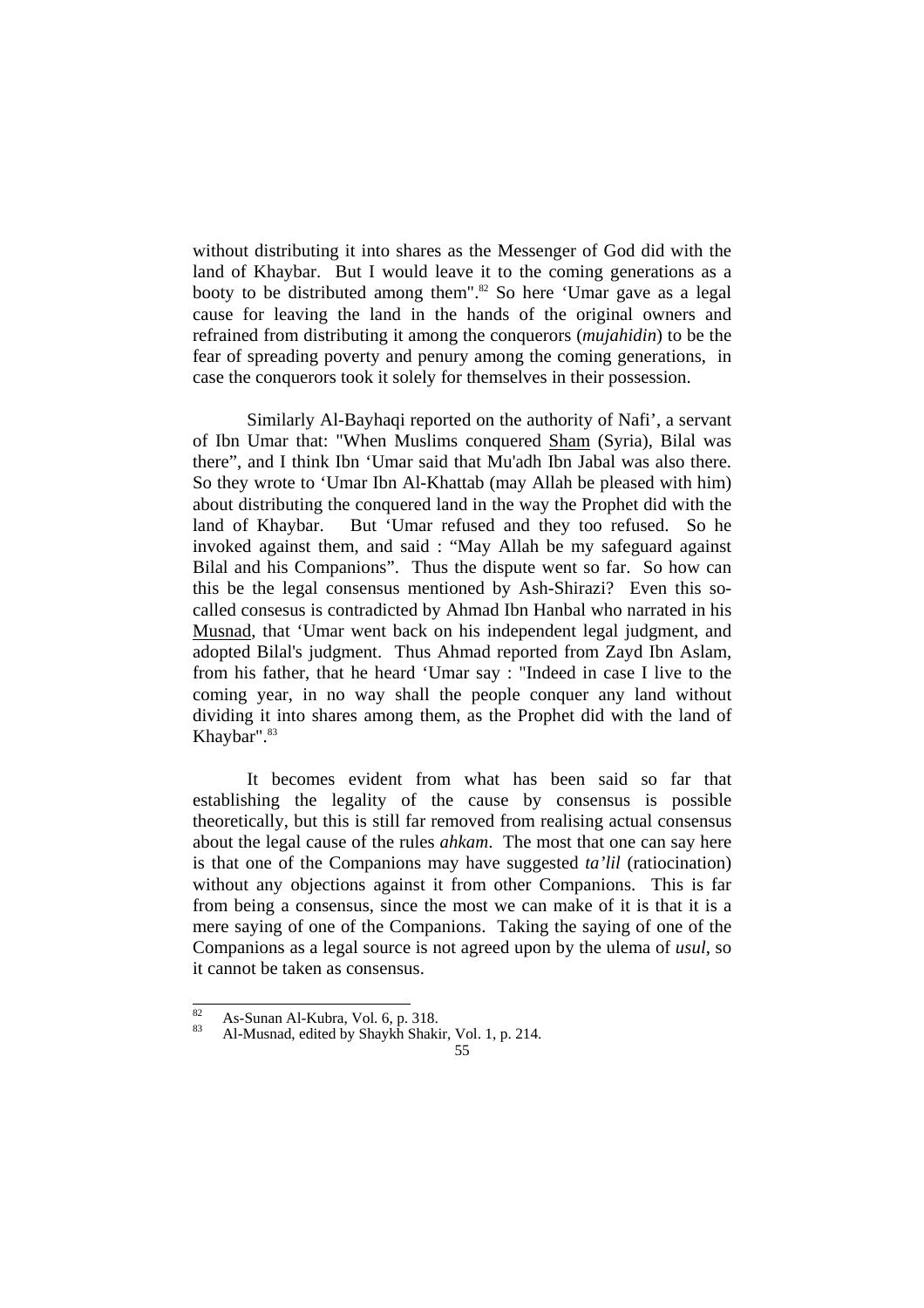Ash-Shawkani has discussed the credibility of consensus as one of the methods for arriving at the *'illa* of *Qiyas*, because those who approve analogy are not the whole of the *ummah*. He goes on to say: "The claim of Imam Al-Haramayn al-Juwayni as regards discrediting the opponents of *Qiyas* as jurists and scholars of *Shari'a* is unacceptable, for it indulges in prejudice". His methodology is further weakened when he said : "Those who adopt this method do not stipulate that consensus should be definitive, but they accept probable consensus, thus adding weakness to an already weak position".<sup>84</sup> These opinions of Ash-Shawkani have many overlaps and it sounds strange to see them adopted by a jurist of his calibre, because ascertaining the methodology of *'illa* is different from accepting *Qiyas*. So the jurists may reach consensus on the identification of an attribute a legal as *'illah*, while some of them may still refuse extending the *hukm* of the relevant legal text to a parallel case.

## *The Third Method: Inference (al-Istinbat***)**

This methodology includes:

### **1. Probing and Classification (***al-sabr wa'l-taqsim***)**

 The terminology we are about to explain has come to us, with the word *al-sabr* (probing) preceding *al-taqsim* (classification).

 In Arabic, the word "*sabr*-probing" originally means observing the depth of a wound, and similar things; so it includes scrutiny and testing, and getting at the core of the matter. To this also refers what Abu Bakr said to the Prophet (s.a.w) about the cavern: "Do not enter until I probe it for you!", that is, until I examine it (*asbirhu*), make sure of its state, and see if there is anyone or anything harmful.<sup>85</sup>

 What is intended here by the ulema of *usul* is scrutinising the qualities which may serve as legal causes and it involves retaining that which is suitable for causation and avoiding that which is not. This step

 $\overline{84}$ <sup>84</sup> Irshad Al-Fuhul, p. 210.<br><sup>85</sup> Taj Al-'Arus, Vol. 11, p. 488.

<sup>56</sup>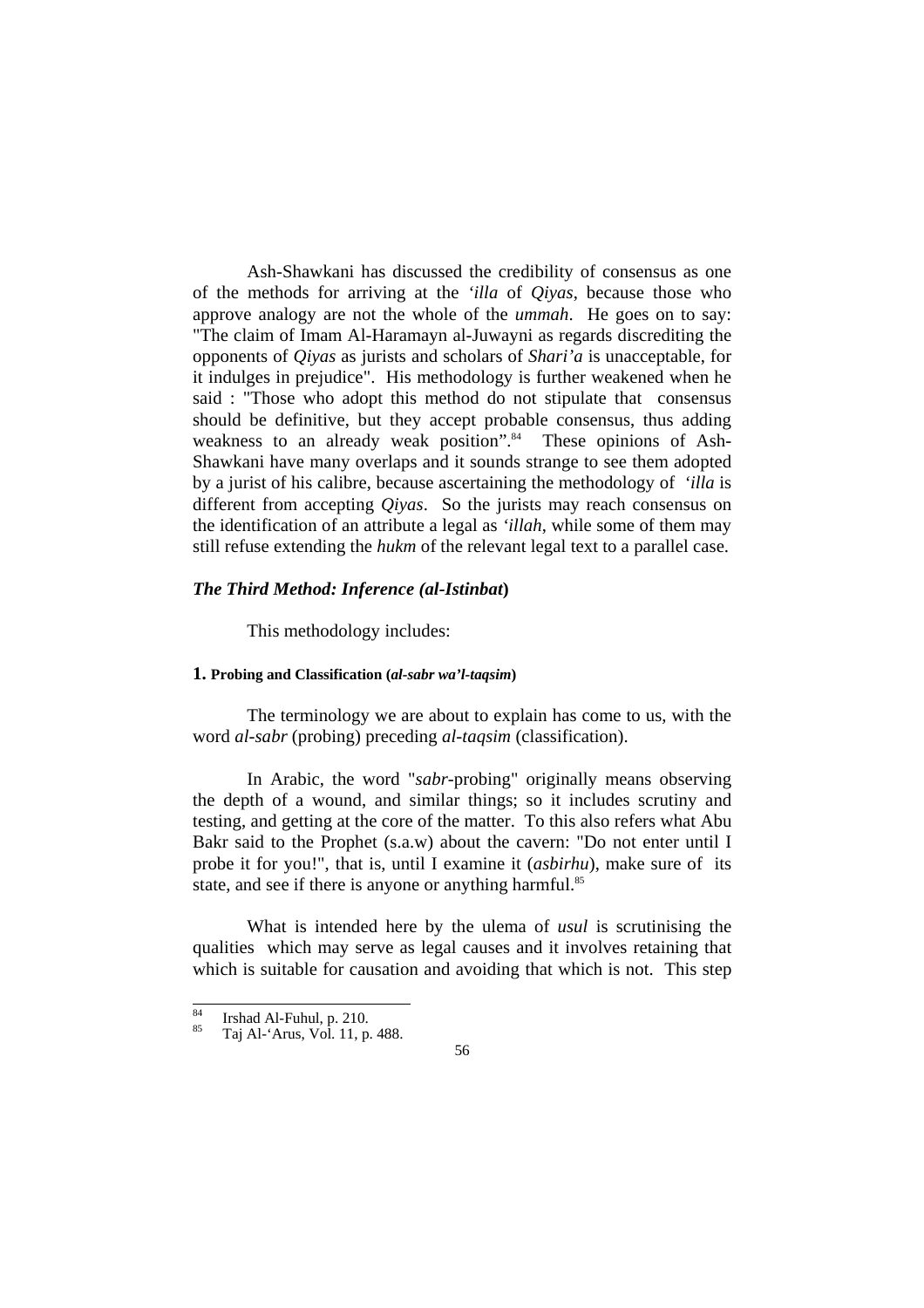is taken after ascertaining the qualities proper for causation at first sight. Probing with a view to confining the scope of enquiry here is with a view to classification; for classification here is not an absolute classification, but a confined one and in fact it comes prior to probing. An example of this is found when a Maliki scholar says: "I have looked into the qualities for which the *Shari'a* ruled that usury is forbidden in wheat and I have found out that these do not go beyond measuring, edibility and storability. Then I probed deeper and found that edibility and storability are the attributes considered by the Lawgiver in forbidding usury in wheat, and by inference, this also applies to corn.

 Actually the *mujtahid* is contented if he sees the probability of a clear-cut assignment of attributes, but this probability is obtained from the suitability of some of them for causation. So the claim of the jurist about his assignment is binding, in face of his debaters, if it satisfies two conditions : knowledge and justice. So through his knowledge, one is assured of the validity of his personal judgment, and through his sense of justice one is assured of his truthfulness. Then it is for his debater to state another class to which the jurist was heedless. So it is enough for the jurist to express his view excluding the mentioned quality from causation, in the sense that he would say to his opponent:" I did not enter it into the classification, because I found at first sight that it is not relevant to causation.

 There are many methods by which to prove the invalidity of qualities for causation some of these are:

- (1) Cancellation (*al-ilgha'*): This means that the ruling (*hukm*) in all of its manifestations is established without the excluded quality. For example, forbidding usury in wheat is assumed either because of its edibility, or measurability and weight, and then the jurist finds that usury is forbidden in salt, and it is not edible (for nourishment), then that would exclude the quality of edibility and affirms the quality of measurability.
- (2) Another method is when the Lawgiver is known to have nullified the quality in question and did not accredit it, and that is called *al-tardi* (exclusive). So the Lawgiver's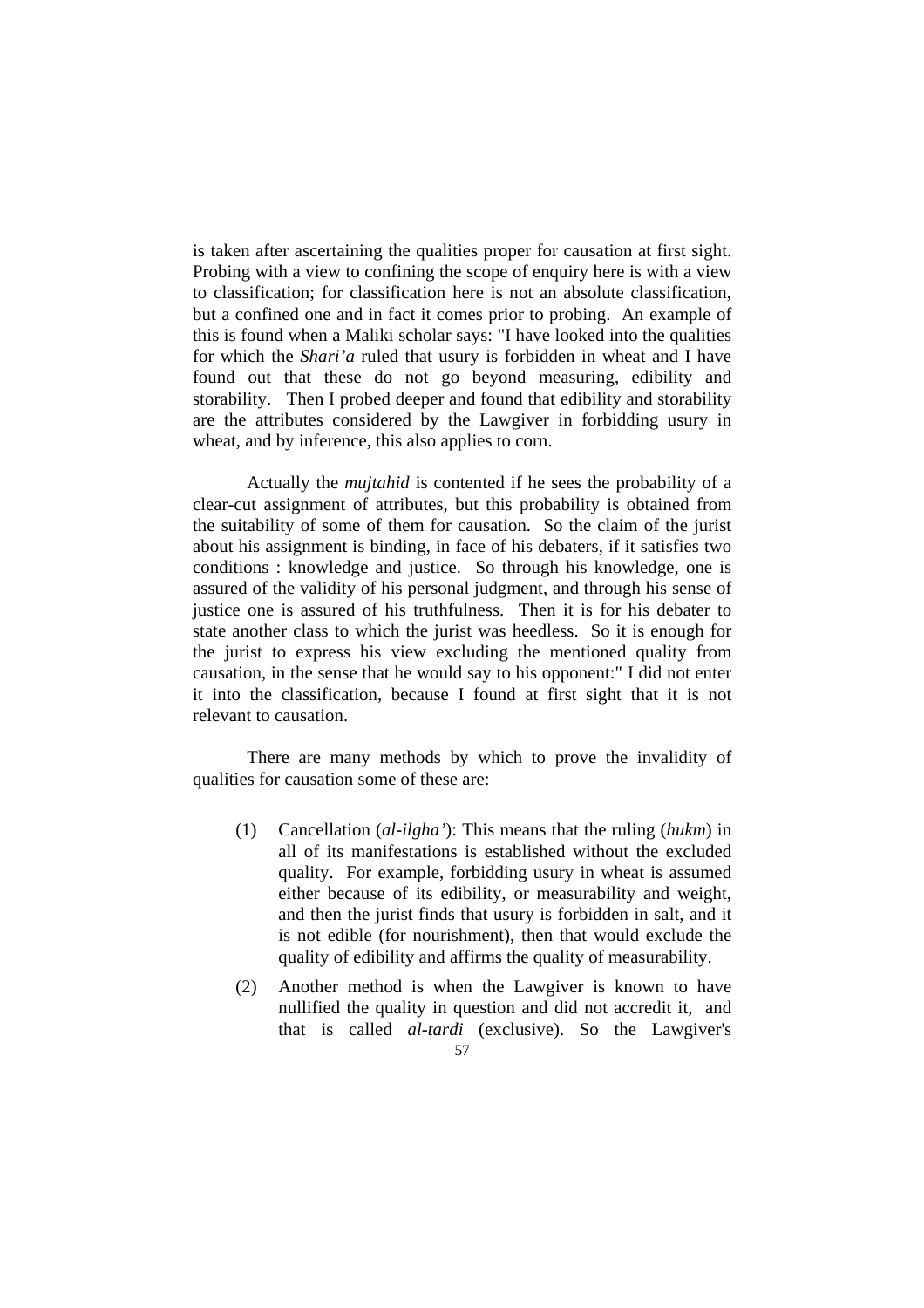cancellation means that it must be excluded, whether the cancellation is absolute, as in the case of skin color, where the Lawgiver cancelled it in retaliation, in inheritance, and in the attribution of paternity. Cancellation is also encountered in special legal rules, as in the case of the purity of metal in currency exchange. But this quality is still accredited in the case of loan; the Lawgiver does not accredit gender in the emancipation of male and female slaves, although gender is accredited in testimony, appointment to judicial office, and guardianship in marriage and inheritance.

(3) Probing may be necessary when the *faqih* establishes that there is no suitability between the rule and any of the qualities, as in the obligation of retaliation against the murderer. To say that the cause of retaliation is that the killing has taken place with a sharp instrument is not accredited. Here the jurist can say : "the fact that murder has taken place with a sharp instrument does not establish it for me as a suitable cause for the legal rule".

#### **2. Suitability (***al-Munasabah***)**

 Suitability is sometimes called *al-ikhalah* (imagination), *maslahah* (public interest), and *al-istidlal* (reasoning) and regard for the objectives *maqasid* of *Shari'a*. The procedure to be noted here is extraction of the cause (*takhrij al-manat*). Suitability is of central significance for *Qiyas*, and it becomes at once the source of its ambiguity as well as its clarity.86

 Suitability is the assignment of the *'illah* in the original case by indicating the suitability between the *'illah* and the legal rule *hukm* as a result of scrutinising the legal rule and looking into the qualities which may be found in the original case, and then choosing what is suitable and harmonious to the legal rule. Al-'Adud al-Iji defines suitability as an attribute which is evident (*zahir*) and consistent (*mundabit*) and provides a rational basis for the *hukm* and people of sound intellect consider it to

<sup>86</sup> Irshad Al-Fuhul, p. 214.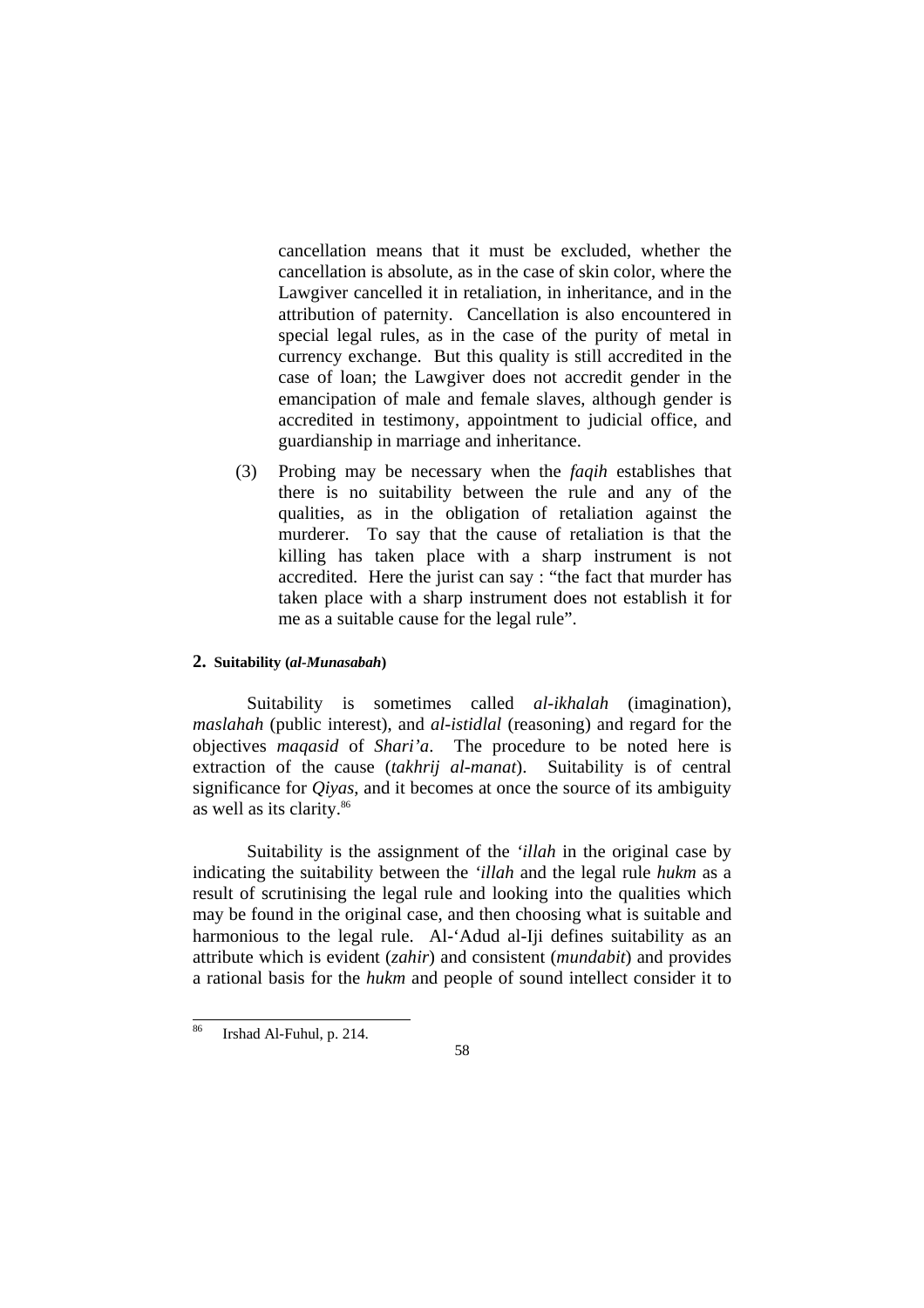be an appropriate objective in the way of attaining public interest *maslahah* or avoiding corruption *mafsadah.*

 A suitable attribute should also be an evident (*zahir*) quality, thus precluding that which is hidden, because what is hidden cannot be fit for causation, like love, hate and premeditation in homicide, as these are all hidden qualities.

Consistency as an attribute means that there is no disagreement about determining it; it is distinct from what is changeable and subject to disagreement, like hardship. So what is hardship for an old man is not the same for a middle-aged person, or a young person. What is hard when the weather is hot is not the same when it is cold. Thus whenever the quality is suitable, but not regular, it has to be substituted for by an evident quality which is also consistent : the *hukm* exists by its existence and non-existent by its non-existence. So it becomes an indicator of the legal rule, which is why it is also known as *mazannah* (probability).

Probability: is an evident and consistent quality, like journeying, since it is regular and obvious in relationship to hardship. Similar to this is killing with a sharp instrument which is taken as indicator of premeditation that is basically a hidden matter. Since premeditation is internal and cannot be seen, killing someone with such an instrument is a probable reason for premeditation.

 One of the hallmarks of *munasabah* is that it secures the relevant objective.

 The suitable quality leading to the attainment of the objective that is sought by the legal rule can realise that objective by the following means:

- (1) When the suitable attribute achieves the objective definitely, such as in the case of lawful trading, which fulfils the requirements of a valid contract.
- (2) When the suitable attribute mostly achieves the objective, as in the case of retaliation as a means of deterring murder.
	- 59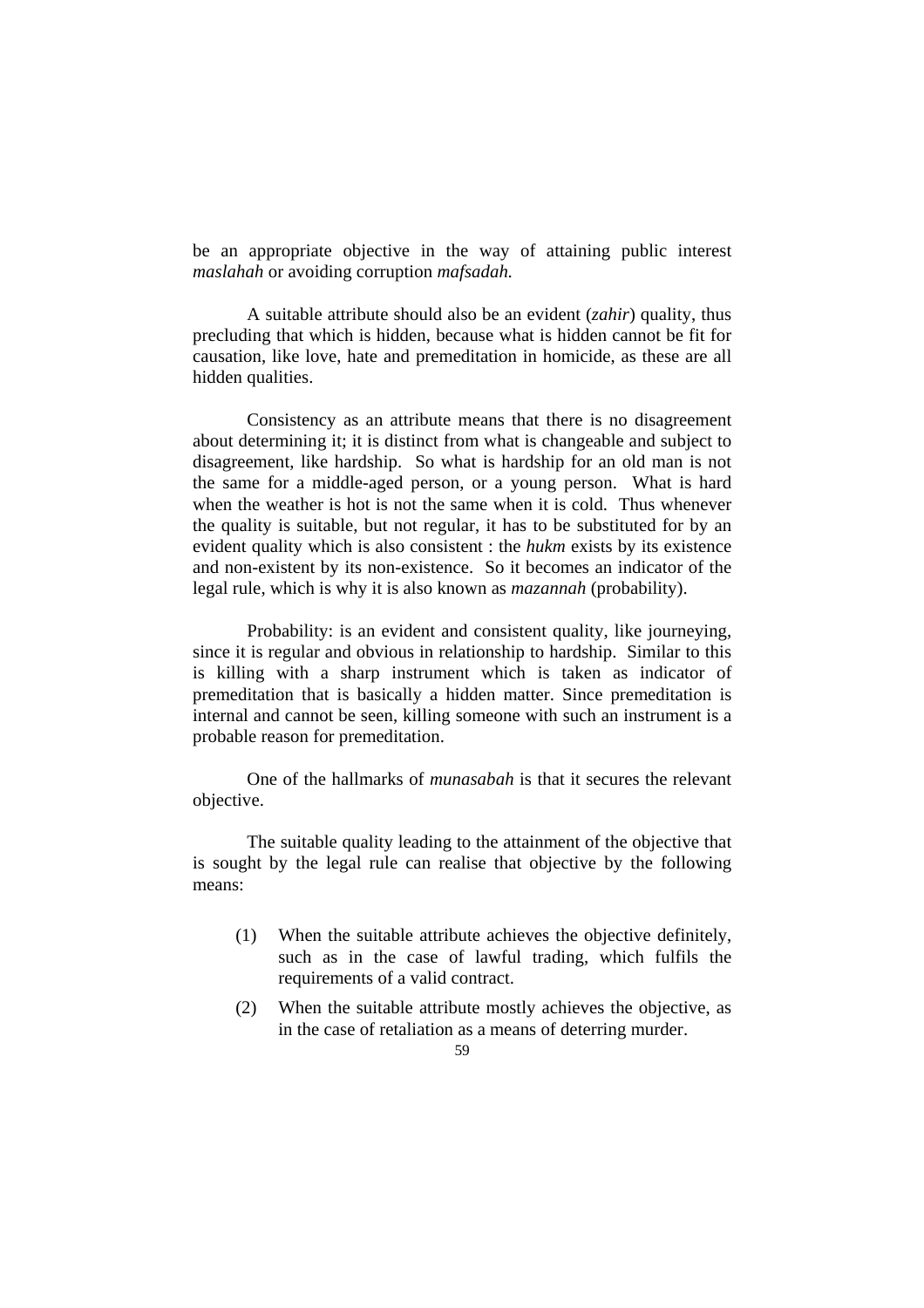- (3) When the suitable attribute may or may not achieve the desired objective and both possibilities are nearly equal. The example given here is the punishment for drinking wine. Such punishment is supposed to lead to the protection of the intellect. So the ulema of *usul* say that the number of those who drink nearly equals the number of those who do not. If this statement is taken as a theoretical supposition, then it is acceptable; but in point of fact it is not, since deterrence of wine-drinking in the event where the punishment is inflicted is probable.
- (4) The non-achievement of the objective may be more probable, as in the case of the marriage of a woman past menopause (*al-ayisah*), where it is improbable that marriage will achieve the objective of reproduction.
- (5) The achievement of the objective is definitely impossible. An example of this is the case of (absentee) marriage for the purpose of reproduction. Marriage gives rise to a presumption that the child belongs to the father. But if a man resident in the Far West marries a woman in Far East and we definitely know that they never had sexual intercourse, and then she gives birth to a child, should the child then be acknowledged by the man although we know that he did not have the chance to cause the pregnancy? Here the three Schools, the Maliki, the Shafi'i and the Hanbali do not accredit this as a legal causation, on which a legal rule can be based. But the Hanafi School accredits this legal causation; so to them the child may be acknowledged by the one who has effected a legal contract.

 Another example is that of the probation period *(al-istibra')* of the concubine. Probation here is intended by the Lawgiver for the purpose of ascertaining the non-existence of pregnancy from the first master. So if the master sells his concubine to another, and then he buys her again in the same sitting, before the latter finally departs, without any chance of retirement in privacy with her, then in this case it is definitely known that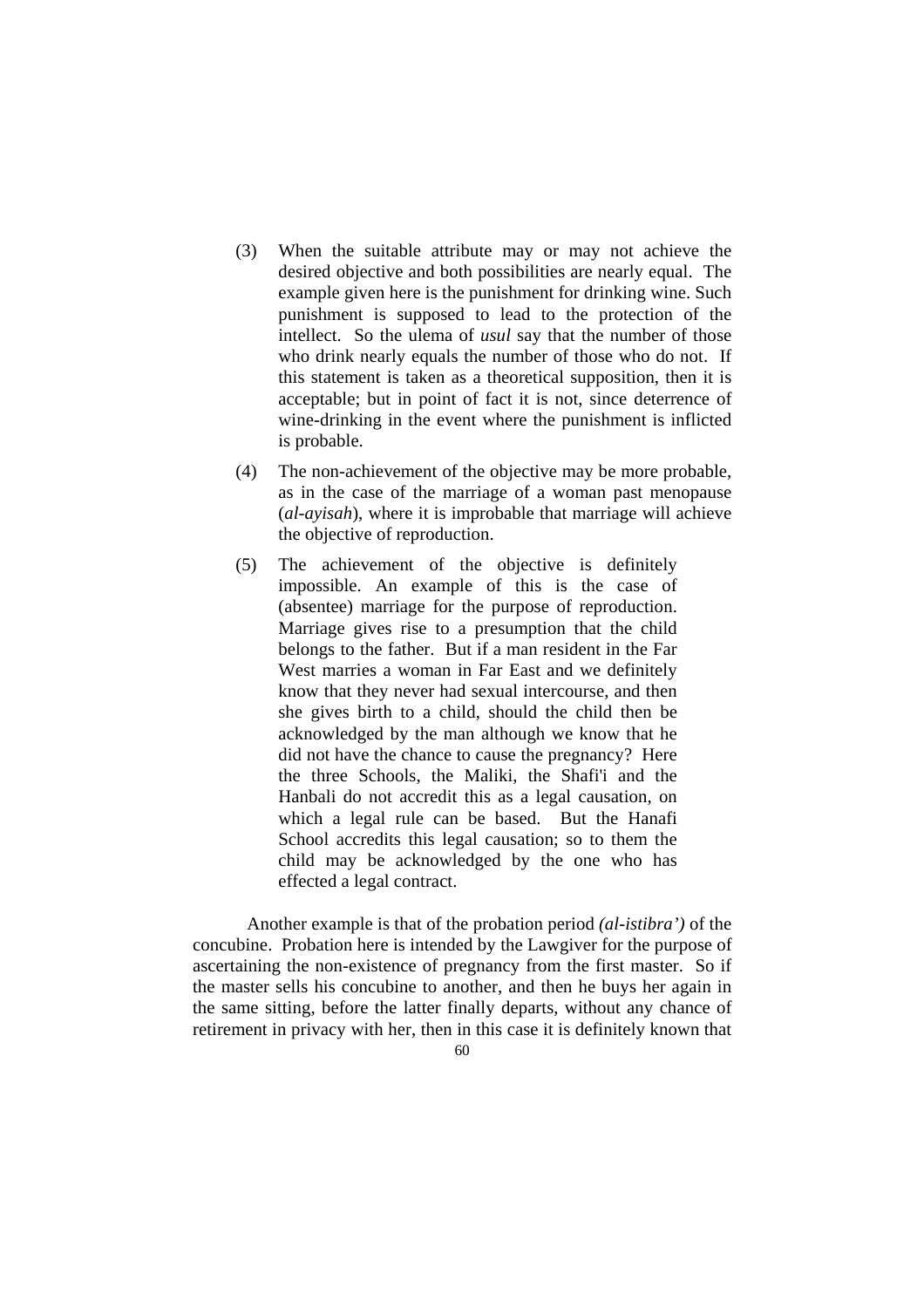the latter did not have sexual relations with her and that there was no chance for her pregnancy. So probation here definitely does not achieve its objective, as in the previous case.

 It is only the Hanafi School which acknowledges the validity of that probation.<sup>87</sup>

(A more detailed treatment of suitability will come under *al masalih al mursala* public interests below).

#### **3. Resemblance (***al-Shabah***)**

### **Definition of** *al-Shabah*

 The linguistic meaning of resemblance makes it pervasive to all kinds of *Qiyas*. For in all analogy the new case is being joined to an original case because of resemblance between them. But the ulema of *usul* have developed the linguistic meaning of resemblance to indicate a special type. What is this new type? Here Ibn Al-Anbari says : "I have not seen any issue in jurisprudence more vague than determining the legal cause. Imam Al-Ghazali said after he has described the analogy of resemblance, if this description is not what the theoreticians mean by this type, then I do not know what they mean by it".<sup>88</sup>

 Jalal Al-Muhalli has also said : "Analogy by resemblance has been a matter of much dispute and I have not found any valid definition for it".89

 This indicates one of two concepts: either that the concept of resemblance cannot be consistently defined, since its meaning is oscillating and unstable, because it is torn out, dangling between many different extremes; if you tie it up to one direction, other directions pulls it away.

 $\overline{87}$  $^{87}$  Al-'Adud, Vol. 2, p. 240 and Irshad Al-Fuhul, p. 215.<br>  $^{88}$  Al-Mustasfa, Vol. 2, p. 311.<br>
Hashiyat Al-Banani, Vol. 2, p. 167.

<sup>61</sup>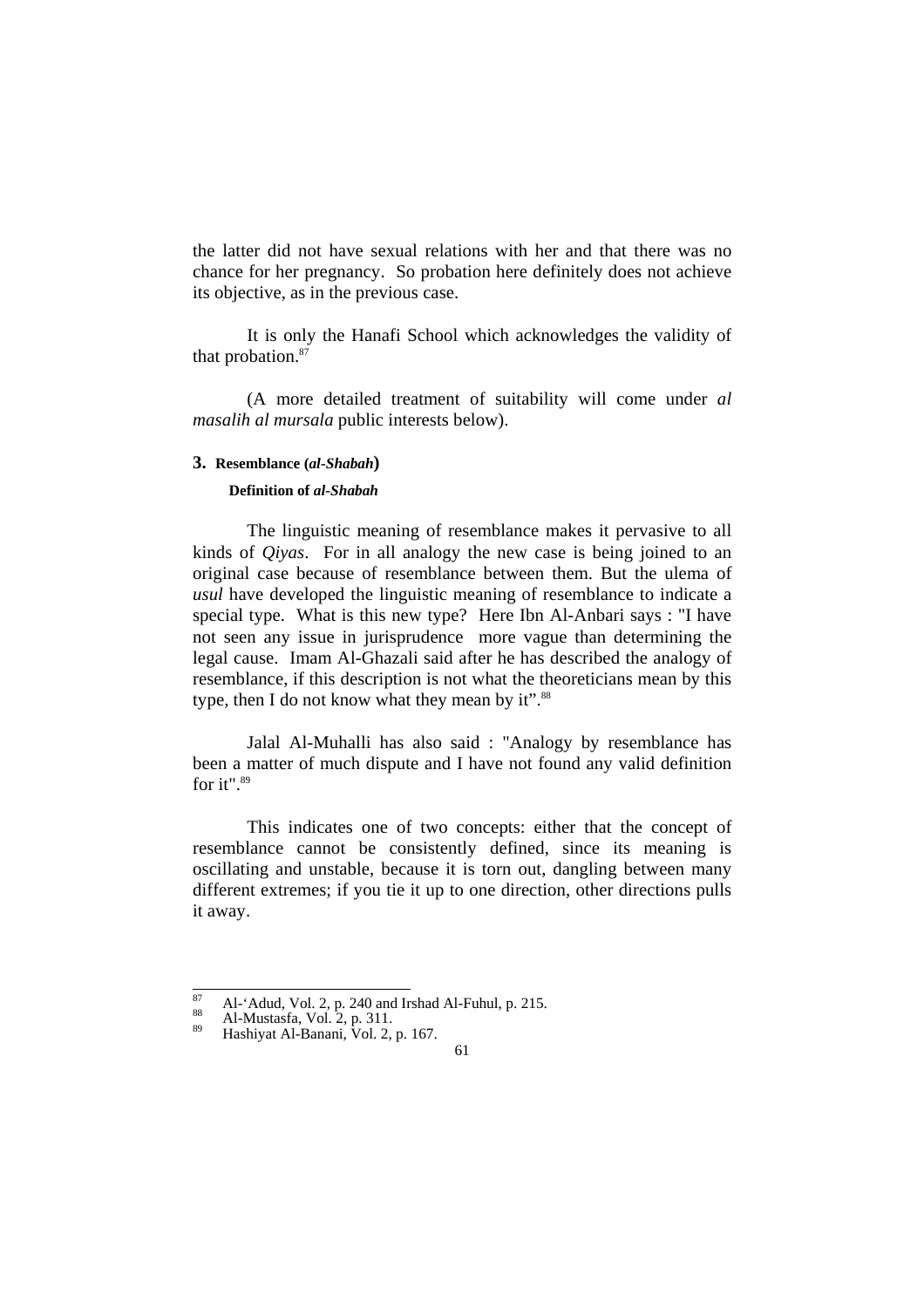The other reason may be because resemblance has been applied to different concepts, and so an exhaustive definition for it is impossible.

 What seems convincing to me is that both concepts have resulted in making definition difficult; and this makes it necessary to deal separately with the causes of this confusion first.

#### **THE FIRST CAUSE OF CONFUSION**

 Resemblance (*al-shabah*) is like an attribute of causation (*ta'lil*), and this is how the ulema of *usul* have known it. We shall attempt here some of the definitions of the resemblance and its relevant concepts. Al- 'Adud has thus stated that "the suitability of the attribute (*al-wasf*) is either known by looking at it or it is not:

- (1) If the suitability of an attribute is easily known, it is called *munasib* (suitable, harmonious);
- (2) If the suitability of an attribute is not known but we find that the Lawgiver has considered it in the validation of certain legal rulings *ahkam*, this is called resemblance (*al-shabah*). Hence the probability of causation in *al-shabah* is weak simply because its suitability is unknown, but it is a proximate quality to the *munasib*;
- (3) When the suitability of an attribute is not known, and it is also not certain whether the Lawgiver has considered it at all, then it is called coextensive *(al-tard*). According to Qadi Abu Bakr al-Baqillani "It is the combination of the original case and the parallel case in a quality that does not suit the legal rule, but necessitate what suits the legal rule". $90$  Others have defined it as the quality which does not suit the legal rule, but the effect of its proximate quality on

 $90\,$ Irshad Al-Fuhul, p. 219.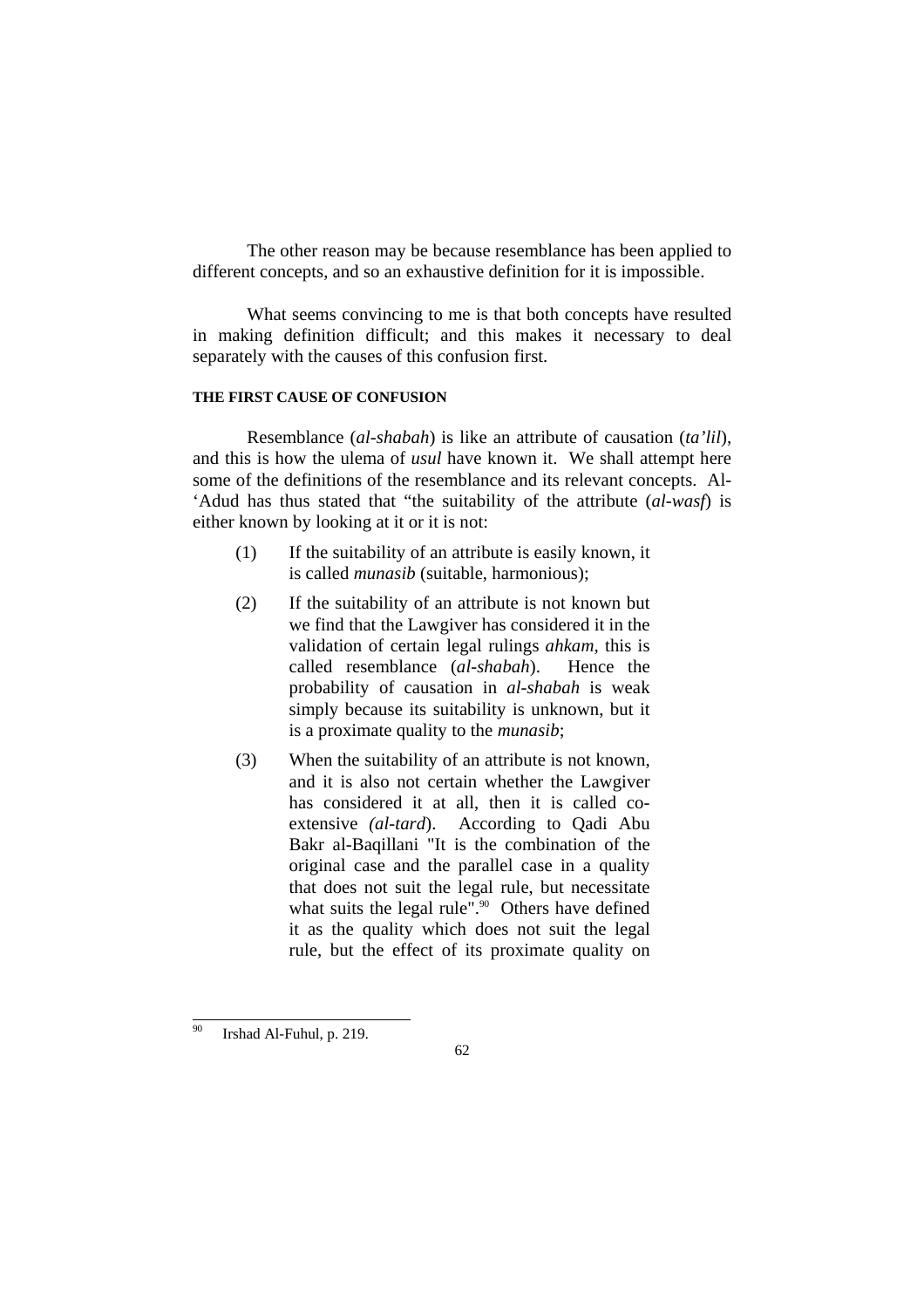another proximate quality of that legal rule is already known.<sup>91</sup>

#### **COMPARING THESE DEFINITIONS**

 The three definitions agree that resemblance is a quality that is unsuitable to the legal rule at first sight. It is to be observed that although the relationship between the quality and the legal rule does not seem suitable, there is nevertheless a relationship, which according to al- 'Adud, the Lawgiver has considered it in some legal rules. Al-Qadi Abu Bakr spoke of this relationship when he said that the quality in question requires what is suitable to the legal rule.

The third opinion says that it is this quality which is known to be effective in the proximate species of the legal rule.

To illustrate this we refer to the stipulation of *niyyah* (intention) in dry ablution *(tayammum)*, which is a matter of agreement among jurists. This stipulation has been extended to (regular) ablution *wudu'*. The legal cause here is purification, and the quality of purification is arrived at through the method of resemblance. That is because purification does not suit the *niyyah*, because, if it suited the *niyyah*, it would be a stipulation for cleaning any defilement and dirt. But purification is a form of worship, and intention for worship is considered by the Lawgiver as pre-requisite such as in the case of prayer and pilgrimage. So this example shows clearly that this quality does not suit the legal rule, but the Lawgiver has considered it in some cases.

 Then, for the second definition, if we combine dry ablution *tayammum* and regular ablution *wudu'* as two forms of purification, this by itself is not suitable for stipulating intention *niyyah* for them but since both are forms of worship this may provide a suitable ground for this stipulation. Likewise for the third definition, we find that the class jins of purification partakes in worship, but since worship includes purification as well as prayer and pilgrimage, this class is considered within the class

<sup>91</sup> Ibid., p. 219.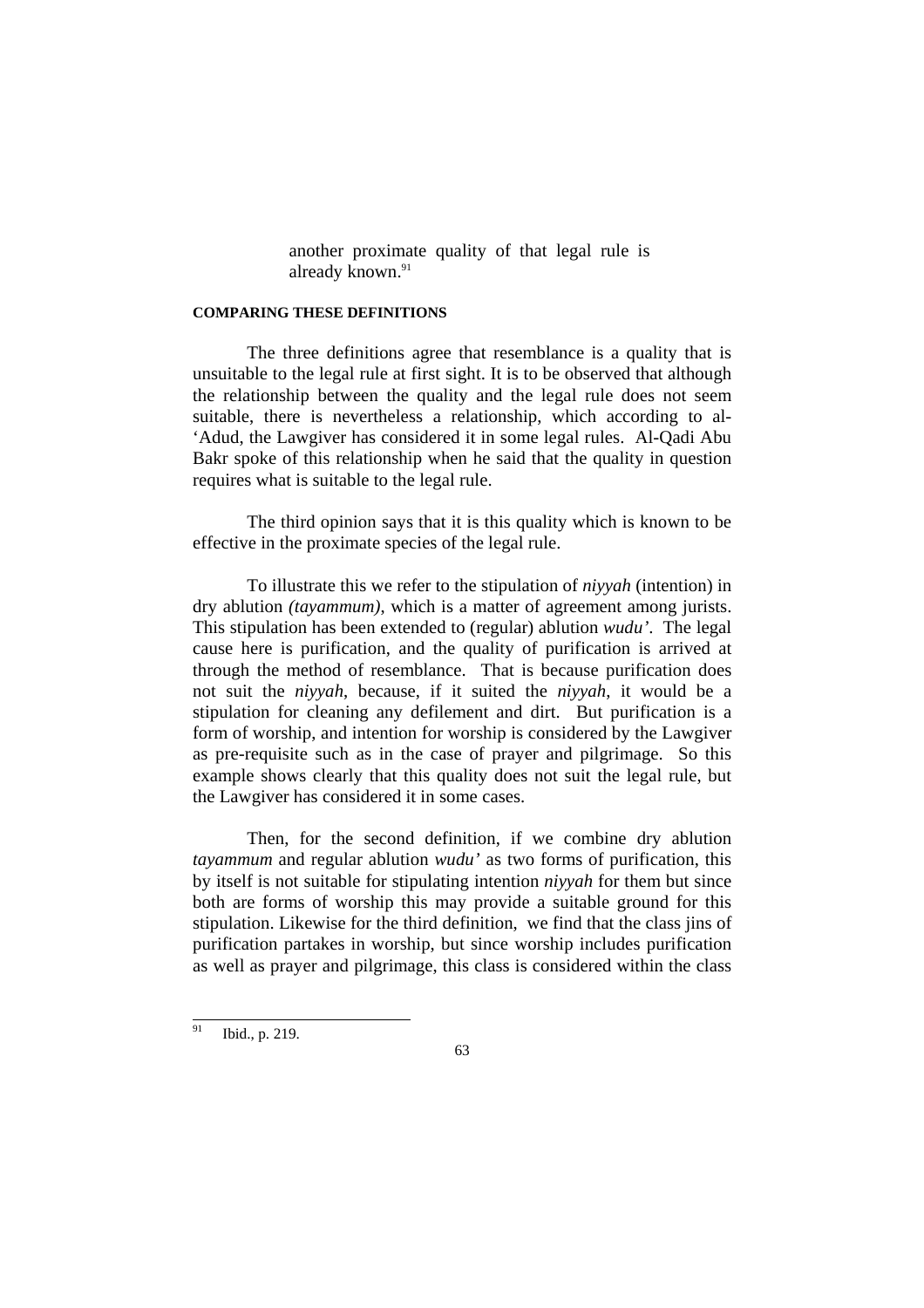of the legal rule wherein absolute intention is general enough to include the intention for purification, prayer, and circumambulation *tawaf.* 

 A second example is the stipulation of the use of water in removing dirt *taharat al-khabath*, based on an analogy with purification from other defilement *taharat al-hadath*. So both have the common link that both of them are types of purification necessary for performing prayer, but the suitability relationship between purification necessary for prayer and the specification of water is not obvious. Yet we note that the Lawgiver has considered it in establishing the legal rule, which is the specification of water in ablution for prayer, circumambulation and the recitation of al-Qur'an.

 The above example is also compatible with the three given definitions. As for the first definition, we see that the stipulation of water for purification from defilement is not suitable per se, but the Lawgiver has considered it as regards touching the Book (Al-Qur'an), prayer, and circumabulation. So it is not suitable in itself, but the Lawgiver considered it in some legal rules, and this makes it seem probable that it is accredited for the realisation of public interest. So, if we say that purification from dirt is analogous to purification from defilement, and thus it is needed for prayer, then we have here three qualities:

- (1) purification *taharah*;
- (2) defilement *khabath*;
- (3) cleanliness for prayer. Of these three qualities, the Lawgiver has considered two, namely purification, and cleanliness for performing prayer, and He established the legal rule upon them, and that is the specification of water for cleanliness. As for the third quality, which is purification from defilement, we find that it is not considered in any of (the known) cases. So it becomes preferable to consider what the Lawgiver has accredited to two qualities and the relevance it might have to the third (discredited) quality. $92$

 $92$ Sharh Al-Adud, Vol. 2, p. 245.

<sup>64</sup>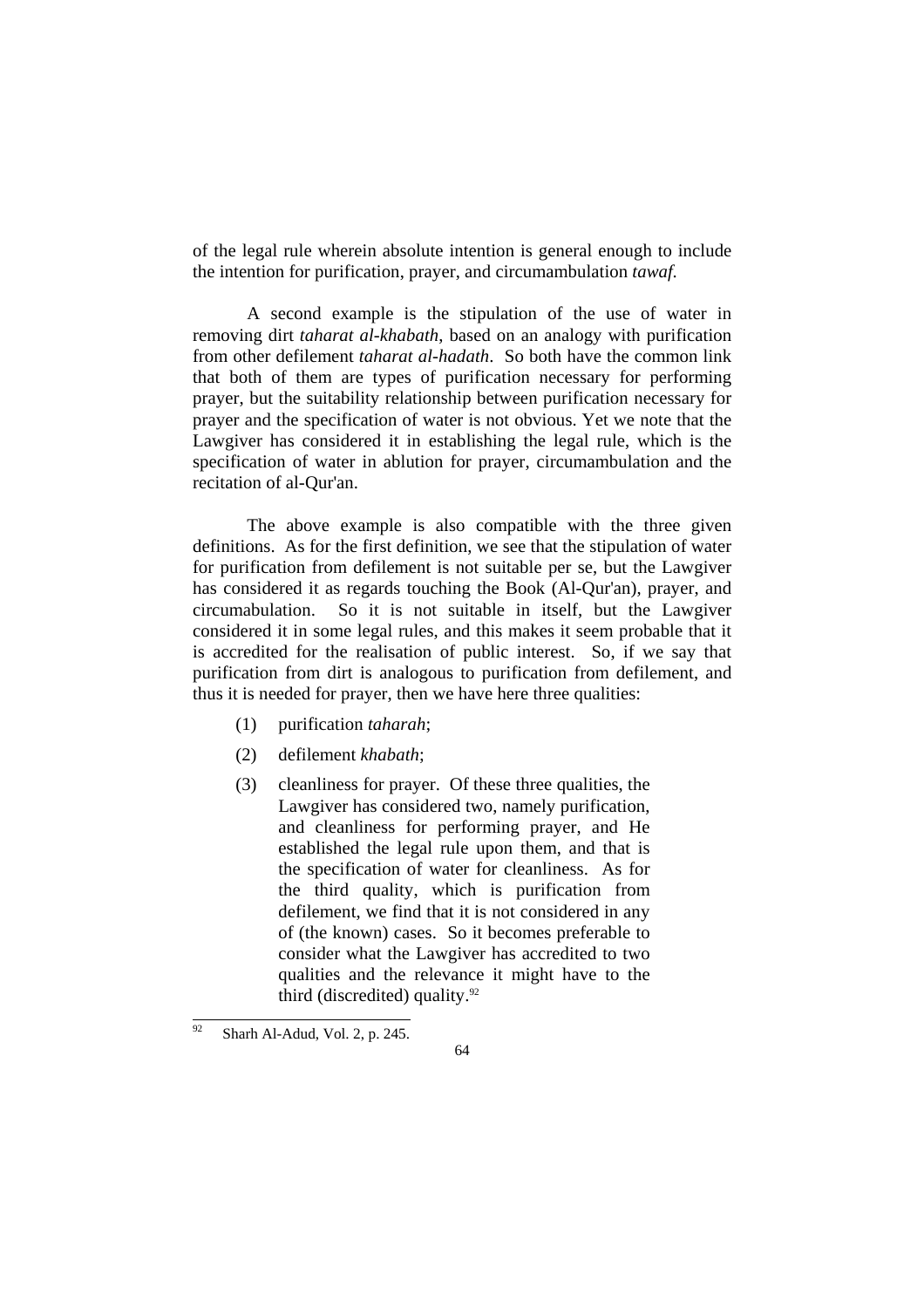The same applies to the second definition because stipulating water (for cleanliness) is not suitable in itself, but it is implicated for suitability, because it is a part of what is form of worship to Allah.

Again, as regards the third definition, we say that it is unsuitable in itself, but the Lawgiver has considered its proximate case, that is purification by water, which is more general than purification merely for prayer or circumabulation or the recitation of the Qur'an, but it also includes the proximate case for the legal rule, which is worship contingent on purification. The point that the three different definitions are different only in form but are the same as regards concept has been expressed by Al-Badakhshi in his commentary on Al-Minhaj. It is also the opinion of Shaykh Bakhit in his commentary on Nihayat As-Sul; so he says that the three opinions are the same in meaning and the difference is only in the manner of expression. That is because the quality that seems unsuitable, but the Lawgiver has considered it makes it torn between two extremes. The first of these is, that it is unsuitable so it is inclined toward the co-extensive (*tardi*); and the other extreme is the Lawgiver's consideration of it in some legal rules, which would make us inclined to consider it suitable; and this opinion is in accordance with Ibn Al Hajib's definition. But this suitability is not original, for it only conforms with the subsidiary qualities, as we have observed, it is considered by the Lawgiver in some of the legal rules. That is why it is a subsidiary kind of suitability, which is what Al-Qadi Abu Bakr has said in his definition: "There is no doubt that when the Lawgiver considers it, it suggests that its case is proximate to the case of the legal rule".<sup>93</sup>

 Shaykh Bakhit has been influenced by a definition that is offered in Musallam Ath-Thubut, where the definition of resemblance (*alshabah*) runs like this : "it is not suitable (in itself) but it is presumed as suitable because the Lawgiver has considered it in some legal rules".<sup>94</sup> Thus the author of Al-Fawatih did not pay attention to the third definition, nor did he mention it in his discussion. Of course he is right here, since what is not a suitable quality, but the Lawgiver has considered

 $\overline{93}$ <sup>93</sup> Sullam Al-Wusul Li Sharh Nihayati As-Sul, Vol. 3, Vol. 110.<br>Fawatih ar-Rahamut, Vol. 2, p. 301.

<sup>65</sup>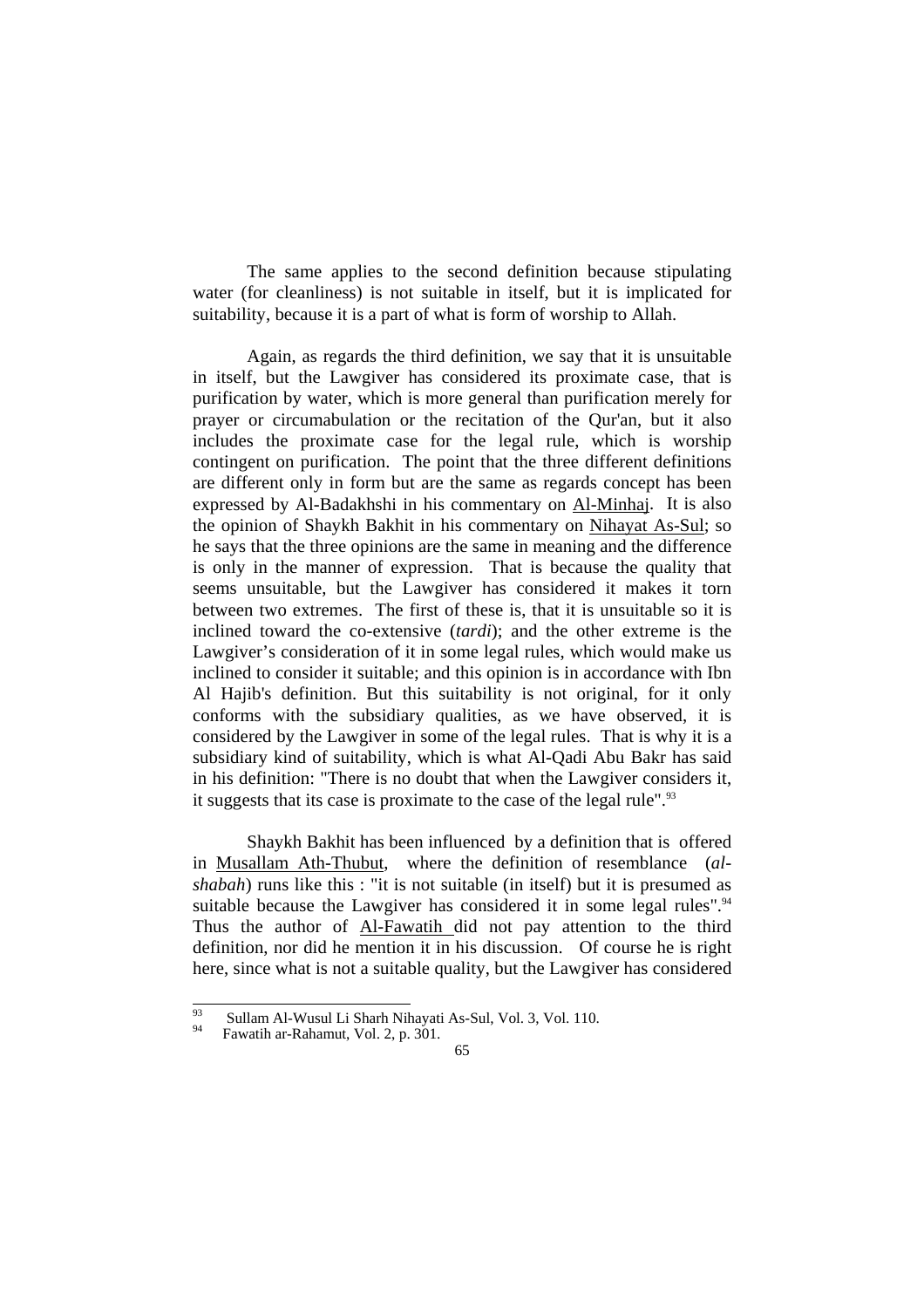it in some legal rules, does not necessarily mean the same as to say that the Lawgiver has considered it as a proximate case to the proximate case of the legal rule.

Then we find that Dr. Muhammad Mustafa Shalabi has accepted what was stated by Shaykh Bakhit and elaborated on it, and he also accepted the opinion of Al-Qarafi in Al-Tanqih. But it is already known that Al-Qarafi left his book as a first draft and did not rewrite it. We get a glimpse of that, in this respect, in the example he gave of resemblance, that if the quality is liquid, and is unfit to build a bridge over it, so it is unfit for purification, although it is an example of co-extensiveness *altard*, and agreed upon by the ulema of *usul*. Added to that is the fact that he did not copy from Al-Qadi anything except the definition that Al-Amidi mentioned. None of the books on *Usul* that reached my hand has attributed to Al-Qadi the opinion that the quality of the proximate case is suitable for the proximate case of the legal rule.

 The examples we have referred to, do not show the proximate class of the quality to have been considered in the legal rule, except by some way of arbitrariness that becomes apparent upon reflection.

 What I prefer to say, in the light of this study is that the resemblance method is the method which leads to a specified legal cause, whereby there is no suitability between it and the legal rule. But since the Lawgiver has taken it into consideration in some cases it has made an impact on the jurists. The jurists have consequently been influenced and came to the conclusion that there is suitability between resemblance and the legal rule which has been indicated to them. This is the reason why the jurists are in disagreement over it (method of resemblance) as shown below :

(1)Abu Bakr and the majority of Hanafis, Abu Ishaq Ash-Shirazi, Abu Mansur Al-Maturidi, Abu Ishaq Al-Marwazi, Abu Bakr As-Sayrafi and Al Qadi Abut-Tayyib Attabari maintain that resemblance is no authority. Dr. Mustafa Shalabi has made a mistake because he attributed to Al-Qadi Abd-al-Wahab, as he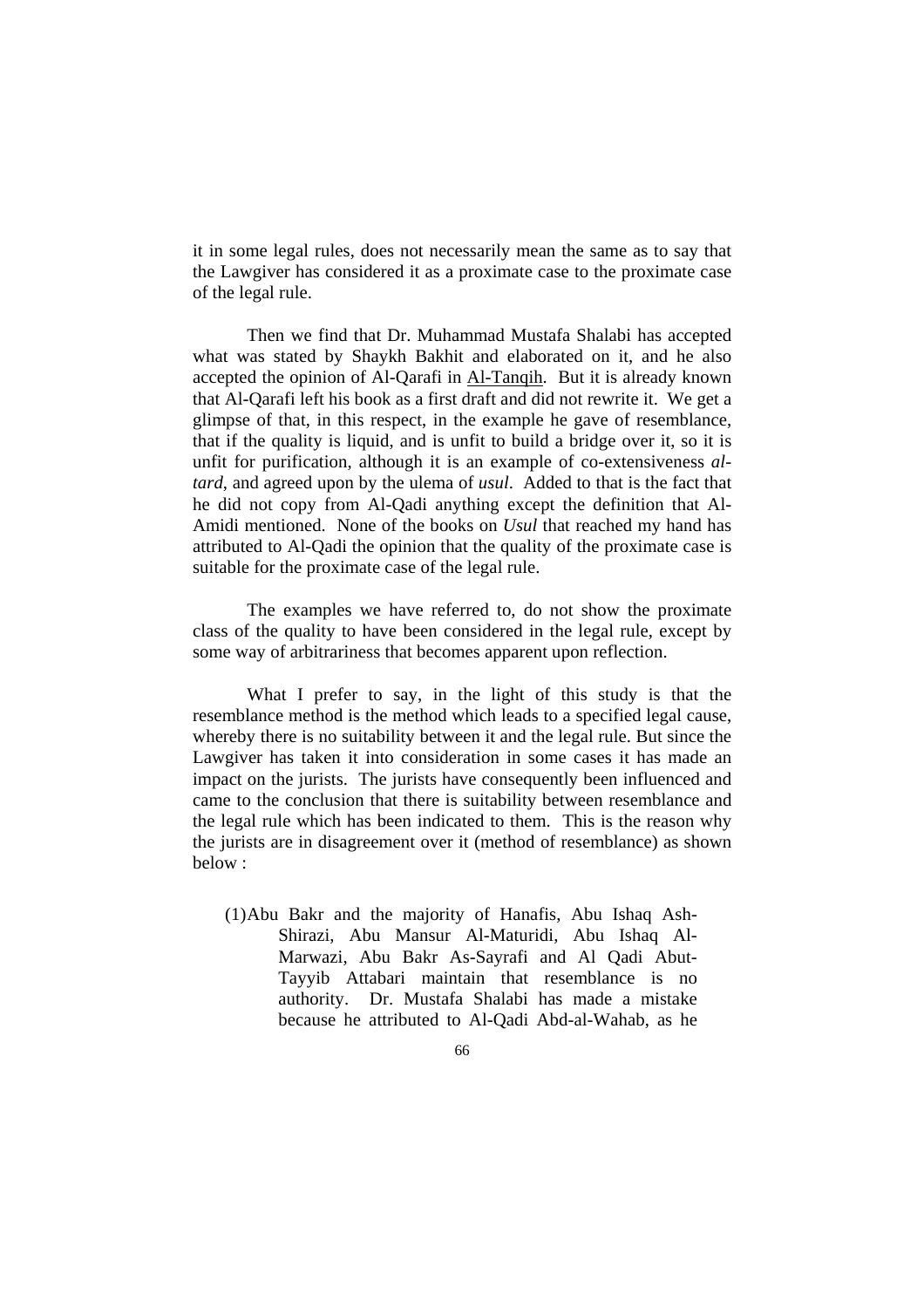understood from Al-Qarafi's wording that Al Qadi is Al-Qadi Abd-al-Wahab, whereas al-Qarafi means Al-Qadi Al- Baqillani. We shall give quotations from Al-Qadi Abd al-Wahhab confirming what we have said.

(2)The majority of jurists maintain that resemblance is an authority which is why they establish their legal rules on it. This appears frequently in books on comparative studies, where jurists use resemblance in many cases to support their views in subsidiary questions. Ibn Rushd says in his explanation of the usury of excess and credit usury : "Surely, those who confine the two types of usury to the six categories, are one of two groups : Either those who have rejected *Qiyas* completely; or those who rejected analogy of resemblance in particular. The reason is that those who have joined a non-textual case to a textual injunction have accorded it on the basis of the analogy of resemblance and not according to the analogy of the legal cause. So, Al-Qadi Abu-Bakr, who does not validate the analogy of resemblance, has extended the analogy of dates to raisin only because it is similar to dates in its causation.

 The fact is that almost every one of the exponents of analogy have evidence in support of the analogy of resemblance, which they have accredited in joining non-textual cases to textual injunctions. Thus the Shafi'is maintain, as regards affirming the effective cause which is based on resemblance, that if the legal rule is based on a derivative noun, this indicates that this is the meaning from which the legal cause of the legal rule has been derived. An example of this from the Qur'an is : "As to the thief, male or female, cut off their hands"; and in the *hadith*, we find : "Food for food, like for like". So here it is clear that edibility (in the case of food) is the proper quality upon which the legal rule is based.

 As a matter of fact, edibility by itself is not suited to the legal rule. But it is espoused by the quality suited to the legal rule. This quality is preservation of the property which the people need for their sustenance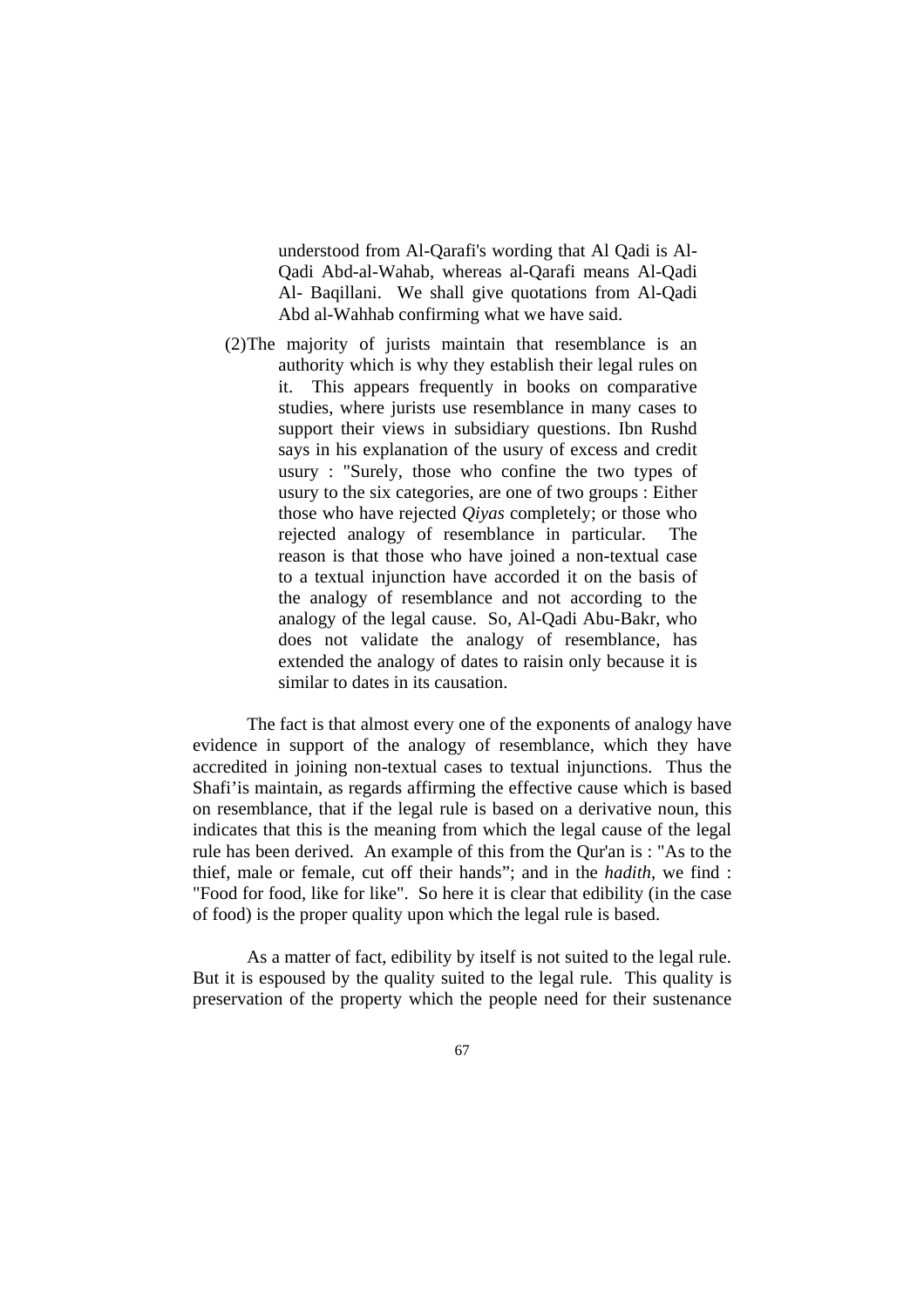by prohibiting unfair dealing *ghabn* therein. The Lawgiver has accredited this quality in wheat, barley and salt.

 The Malikis have added to edibility the attribute of storability. They have deduced this from the fact that the Lawgiver has enumerated specified categories to indicate that each category is to be joined to its similar category in the prohibition of usury.<sup>95</sup>

 Al-Qadi Abd al Wahhab elaborates in this regard. We may deduce from the Prophet's ruling over each one of these four commodities that which we could not deduce from his mentioning one only. That is to say that by mentioning wheat the Prophet (s.a.w). included every staple food, which people generally need and which are basic to human nourishment. He also specified barley as similar to wheat, and every similar commodity which is used for food in case of necessity, such as millets and corn and similar other commodities. Surely by singling out barley as animal feed he does not exclude it from being used as food for human beings. For usury is applicable to food-stuffs regardless as to whether they are being eaten in situations of prosperity and wealth or in those of necessity and hardship. In addition, the Prophet (s.a.w) mentioned dates, which refers implicitly to honey, raisin, sugar and all sweets mostly stored as food-stuffs. Surely usury includes all varieties of sweets. Further he mentioned salt to refer to spices and what this implicates that is fit as food-stuff, since usury is not confined to food per se in isolation from what is implicated or necessary.<sup>96</sup>

 Another example is drawing an analogy between the loan of animals and the loan of garments, because it is a commodity that can be given in dower and can be a charge on the person (*dhimma*) of the individual. $97$  The legal cause of this analogy is that garments can be given as dower and can form a charge on the *dhimma* of a person. But the cause of the validity of garments loan on the basis that it can be given in dower and be established as a charge on the *dhimma* was not mentioned neither by text nor consensus *Ijma'* nor is it effective for causation. Yet the

 $\overline{95}$ <sup>95</sup> Al-Bidayah, Vol. 2, p. 130.<br>
<sup>96</sup> Al-Ishraf, Vol. 1, p. 253.<br>
196 Ibid., Vol. 1, p. 278.

<sup>68</sup>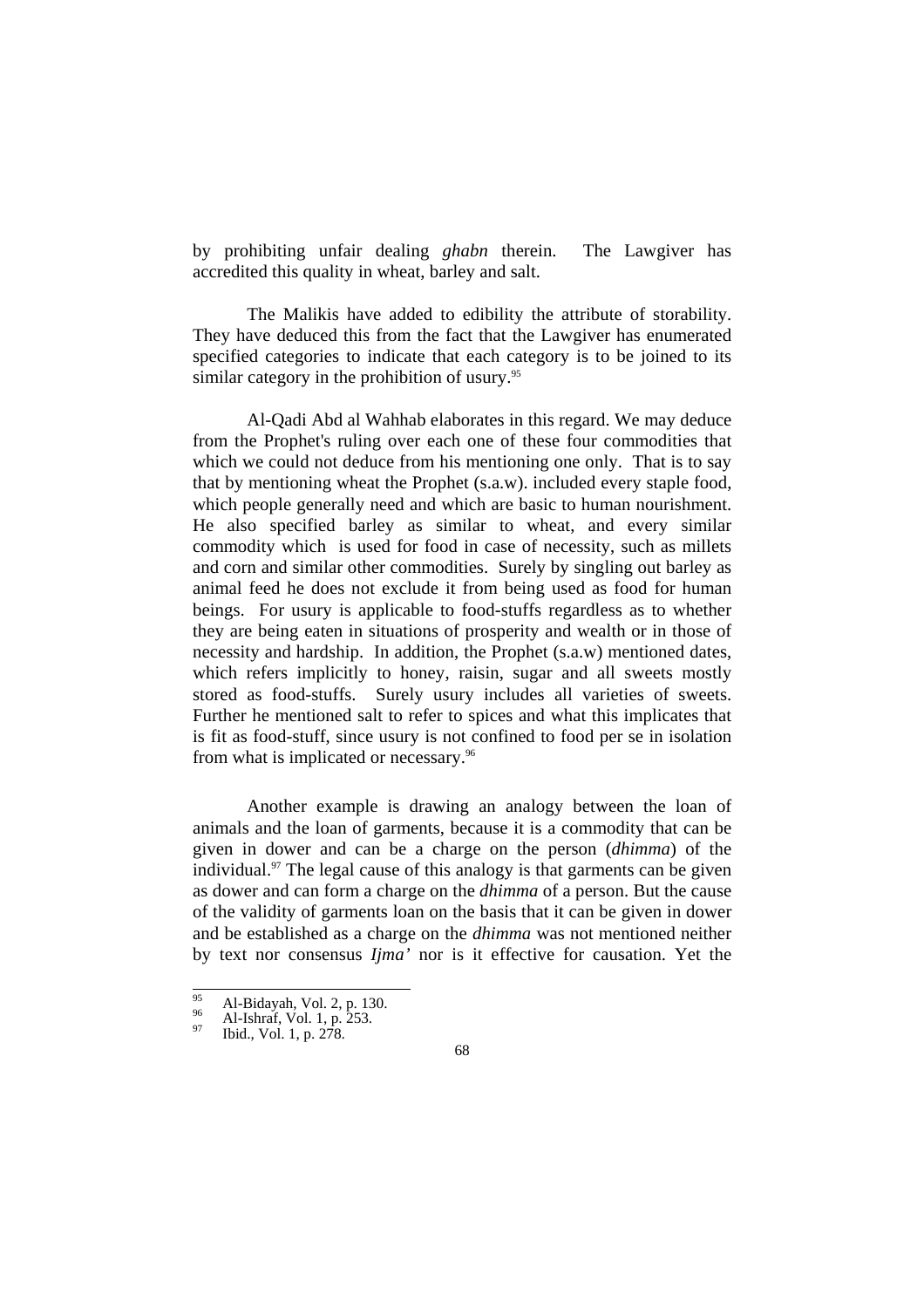permissibility of loan implicates that it is fit to form a charge on the *dhimma*; otherwise loan would be invalid, because it is based upon repayment of what the borrower has borrowed. If the loan did not devolve on personal *dhimma*, it would not be valid. Thus, in this example, causation is not based on the quality suited to the legal rule, but on another quality that espouses the former. The Lawgiver has drawn attention to this quality in some cases, as in the case of borrowing dirhams and dinars.<sup>98</sup>

# **ARGUMENT OF THE OPPONENTS OF RESEMBLANCE**

What I have seen in the evidence of the two sides to this debate is akin to the debate of the ulema of *usul* which demonstrates their debating skill, and exposes affirmative or negative aspects of the debated issue. All of these arguments are persuasive but not certain, as they involve generalisation. An example of such generalisation is the assertion by the opponents of resemblance that *Qiyas* is proven by the practice of the Companions who have validated the analogy of suitability but not the analogy of resemblance. But who can claim after deeper investigation, that the Companions never depended on analogy of resemblance? The same applies to what the exponents of resemblance say about the generality of the Words of God as their evidence. Says He: "So take a lesson, O You who have eyes"(59:2). Despite the fact that they have laid down the rule that the most general has no bearing on what is specifically certain. Even the quoted Divine Words do not provide a general ruling on *Qiyas*. What is preferable in my view is that the cause of disagreement is rooted in the conjecture of the jurist who resorts to this method in determining the legal cause. Thus. The opponents of resemblance considered it such a weak method that a jurist could not declare that the rule established by this method is one that would please Allah, whereas the exponents of this method maintain that the probability (*al-zann*) that is engendered by resemblance is enough to justify the jurist's effort to infer the practical legal rules. Likewise, this method provides the basis of legal rules for substantive disputes.

## **THE SECOND CAUSE OF CONFUSION**

<sup>98</sup> Dirham is a silver currency. Dinar is a gold currency used in the early Muslim period (translator).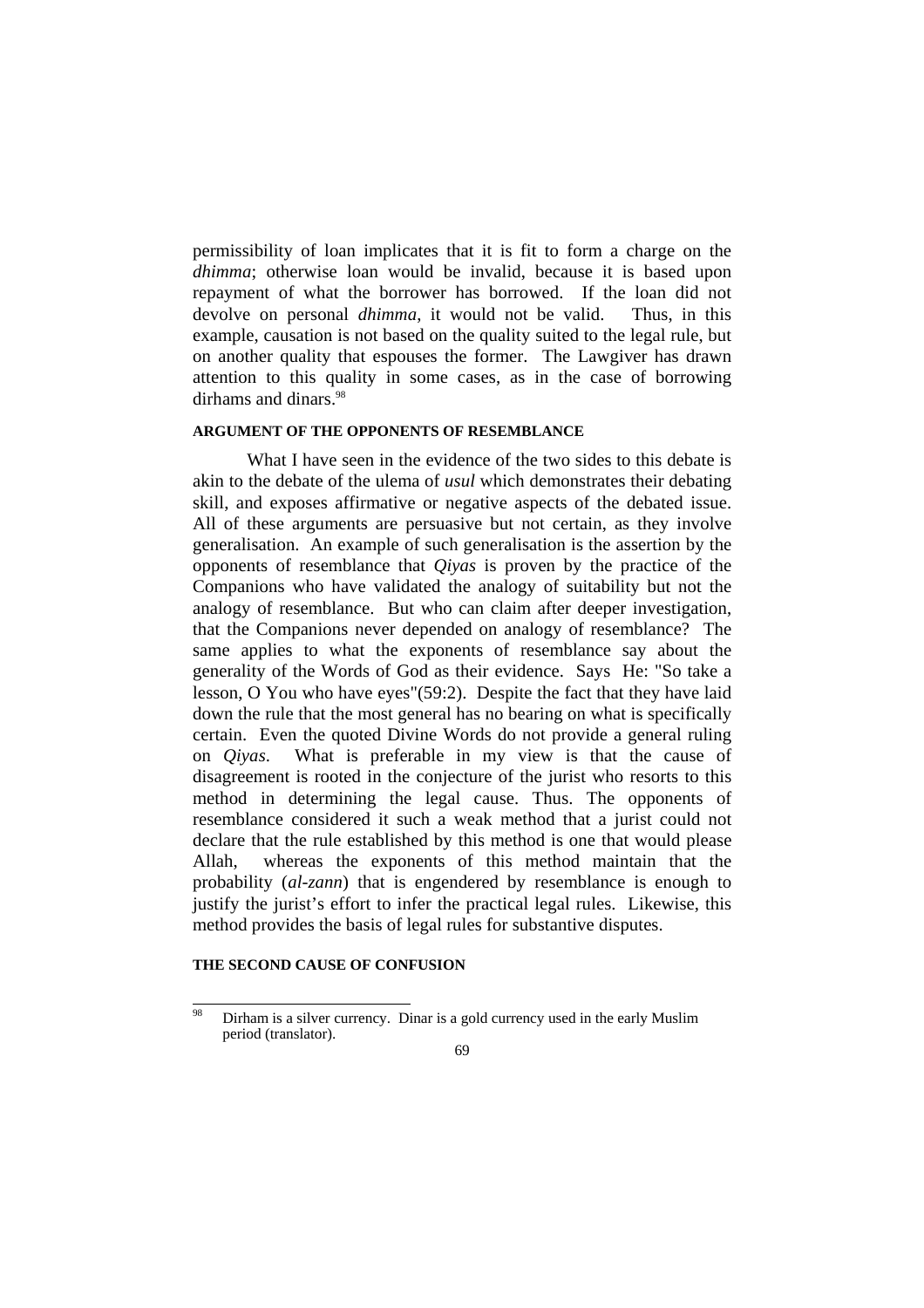Resemblance has been used in two different senses. For there is an additional meaning besides the quality which is referred to as resemblance. This is the case of analogy in which the parallel case resembles two original cases, but the parallel case has stronger resemblance to one of the original cases than to the other in respect of a certain quality.

 The origin of this is what Imam Ash-Shafi'i has stated : "Analogy is of two kinds. The first is that the parallel case carries the meaning (*ma'na*) of the original case. There is no dispute over this kind of *Qiyas*. The second kind is when a certain thing resembles many things each of which stands as an original case for it.

 Ash-Shafi'i says: "The sound approach to resemblance in my opinion, and Allah knows best, is to check the matter: whichever is closer is joined to the one to which it resembles more closely (*ashbah*). That means we join a parallel case which resembles two original cases in preference over the parallel case which resembles only one".<sup>99</sup> Thus what Ash-Shafi'i wrote indicates that a certain thing resembles two original cases. It means that a parallel case resembles one of two original cases in one respect and resembles the other original in regard to an aspect other than the first. Thus, each aspect requires a legal rule different from the other. Hence Imam Ash-Shafi'i intended to give precedence to one over the other, on the basis of the common link between a parallel case and the original case. So whichever original case bears greater similarity, the parallel case joins it. To illustrate this we pose the question as to what are the consequences of killing a slave? In this case, two contradictory ideas are combined. The first of these is human dignity, for the slave has a right to life like other human beings; so he and a free man are alike in this respect. The dignity of mankind is the same for all human beings from the viewpoint of Islam. The second idea here is that a slave is like a commodity that is purchased and sold, and the value differs from one slave to another. Thus in this respect, his value differs in accordance with his characteristics. So he has the dual status of humanity and pecuniary value, but he has greater resemblance to a free man due to the

l

Al-Umm, Vol. 7, p. 87.

<sup>70</sup>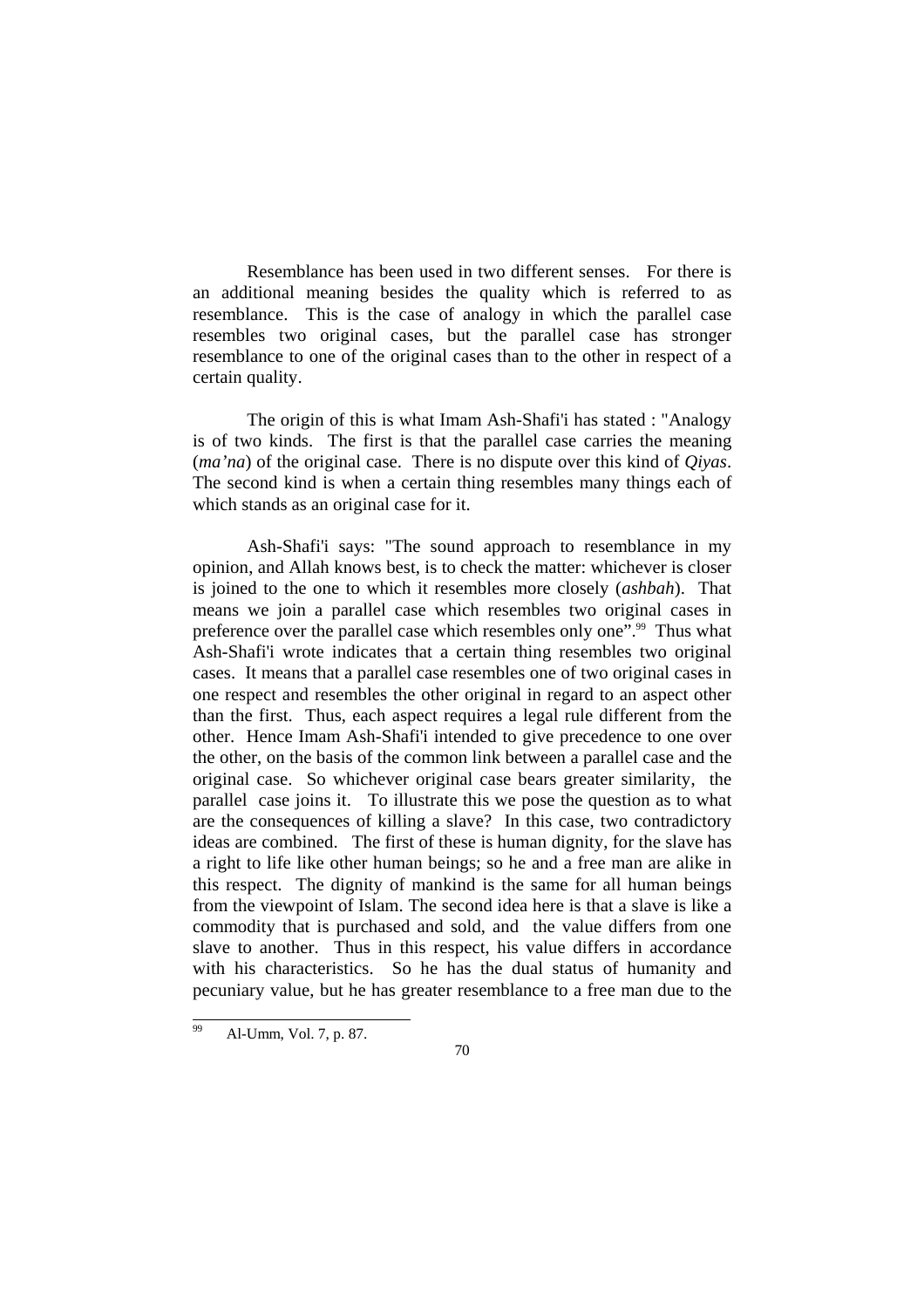great similarity between them in qualities and legal rules that apply to them both. The leading scholars have disputed about this. Imam Ash-Shafi'i has preferred to base his ruling on the status of slavery;<sup>100</sup> he has ruled that the price of the slave should be paid according to its market value, even if it exceeds the bloodwit *(diyyah*) of a free man. Ibn 'Aliyah maintained on the other hand that the bloodwit of a slave that is paid by the killer should not be more than the bloodwit of a free man; the resemblance here is their humanity.<sup>101</sup>

 This example has been repeated in the books of jurisprudence, and the ulema of *usul* have almost confined themselves to it. So I have tried to expand on this and refer to several other examples as follow:

1. Partition (*al-qismah*) : It may be defined as a contract between two or more partners, authorising each to enjoy his share and exclude others. In saying this I have set aside the definition of Ibn 'Arafah who says: "assigning undivided property possessed by certain owners by throwing lots or by agreement.<sup>102</sup> But I abandon this simply because the explanation of complete definition and clarification of each word in it would be too long.<sup>103</sup>

Partition is of three types:

- (a) Partition after adjustment and evaluation by the casting of lots.
- (b) Partition after adjustment and evaluation by agreement.
- (c) Partition without adjustment or evaluation but by agreement.

 If we look into partition, we would find it similar to sale, because each partner sells his share in all parts of the partnership in exchange for some value. On the other hand, we would find that this contract does not

<sup>100</sup> Here Imam Ash-Shafi'i does not intend the literal meaning of slavery, but he indicates that compensation for a killed slave is the counterpart of blood-wit for a free man; but Imam Abu Hanifah is more categorical about equality between a free man and a slave in this respect. (Translator)<br>
101 Sharh Al-'Adud, Vol. 2, p. 245; Nehayat As-Sawl, Vol. 4, p. 112.<br>
<sup>103</sup> Sharh al-Rasa', p. 373.<br>
Ibid., pp. 373-375.

<sup>71</sup>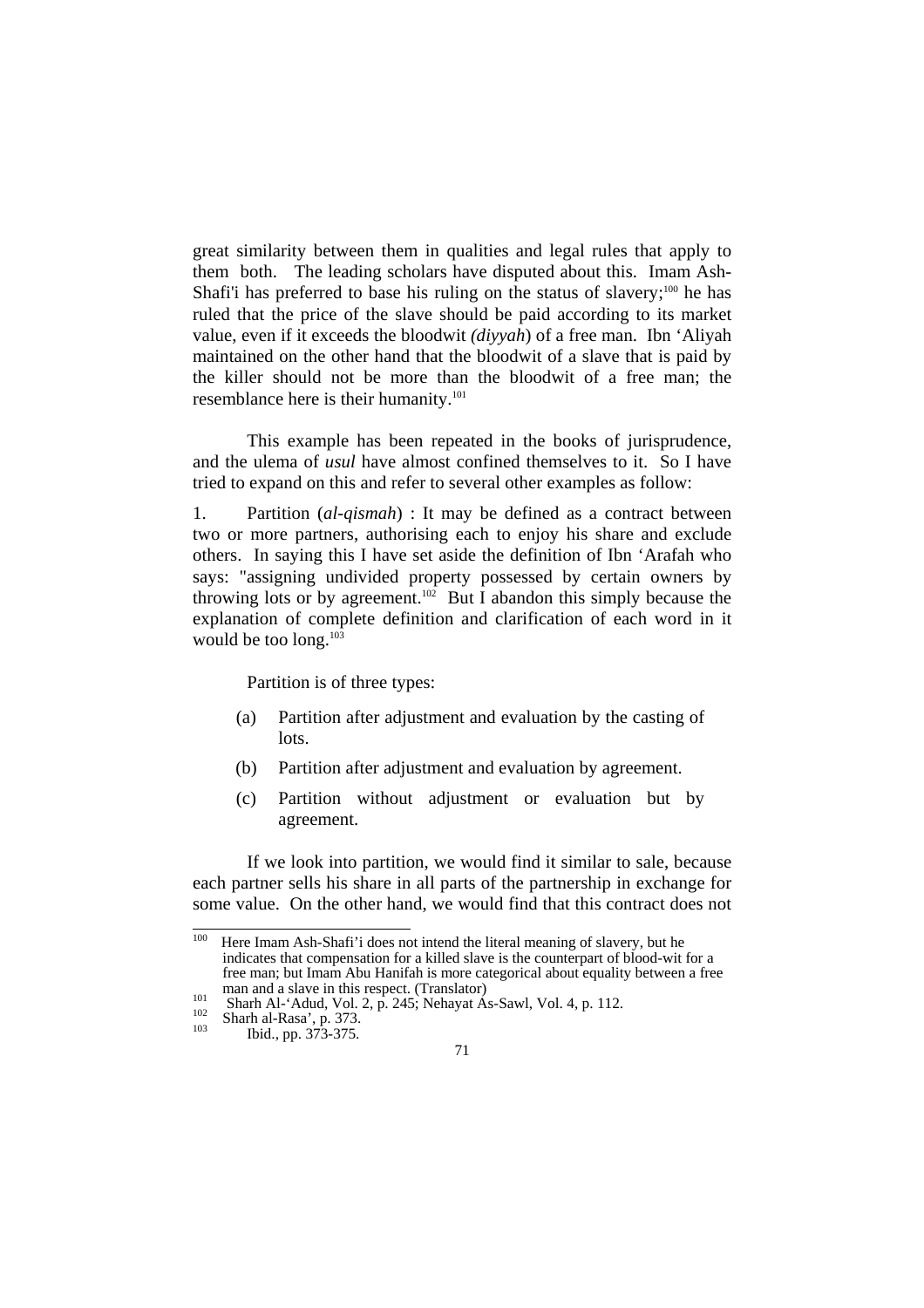include bargaining, and each partner does not consider himself seller or purchaser. So the partition contract is in the nature of specification and assignment of rights.

 The Malikis maintain that the first type of partition, which is established by throwing lots after adjustment and evaluation has the closest similarity to the assignment of rights. This is because adjustment, evaluation and lots differentiates partition from sale. So partition may be imposed as a result of unfair depreciation of value (*al-ghabn*). In addition it may be imposed by compulsion on the partner who rejects it after agreement; and partition, unlike sale, is not done by measurement or weight in objects that can be measured and weighed but by investigation (*al-taharri*). In the matter of sale, the claimant has no right to claim the decrease of the price on account of *al-ghabn*, nor is the rejector in sale compelled to proceed with the sale. Partition in nonusurable goods that are sold by measurement and weight takes place by way of investigation.

 The second type is partition after adjustment and evaluation by acceptance. The Maliki opinion is that this type has greater similarity to sale because it is not amenable to the casting of lots. Things in which partition is prohibited.

 The third type: It is considered as pure sale in the opinion of Malikis, since it is devoid of adjustment, evaluation and the casting of lots, where there is no doubt about distincts resemblance to the assignment of rights. $104$ 

2. Al-Qarafi started his book Al-Furuq, by making a distinction between narration and testimony, where he says : "Narration is a statement about a general matter, that is not specified, while testimony is a statement about a specific matter. Then, he says : "Statements are divided into three types:

(a) pure narration, such as Prophetic Traditions.

<sup>104</sup> More details are found in Hashiyat al Mahdi, Vol. 2, Notebook (karrass) 66, 67; Sharh Az-Zurgani, Vol. 6, p. 195.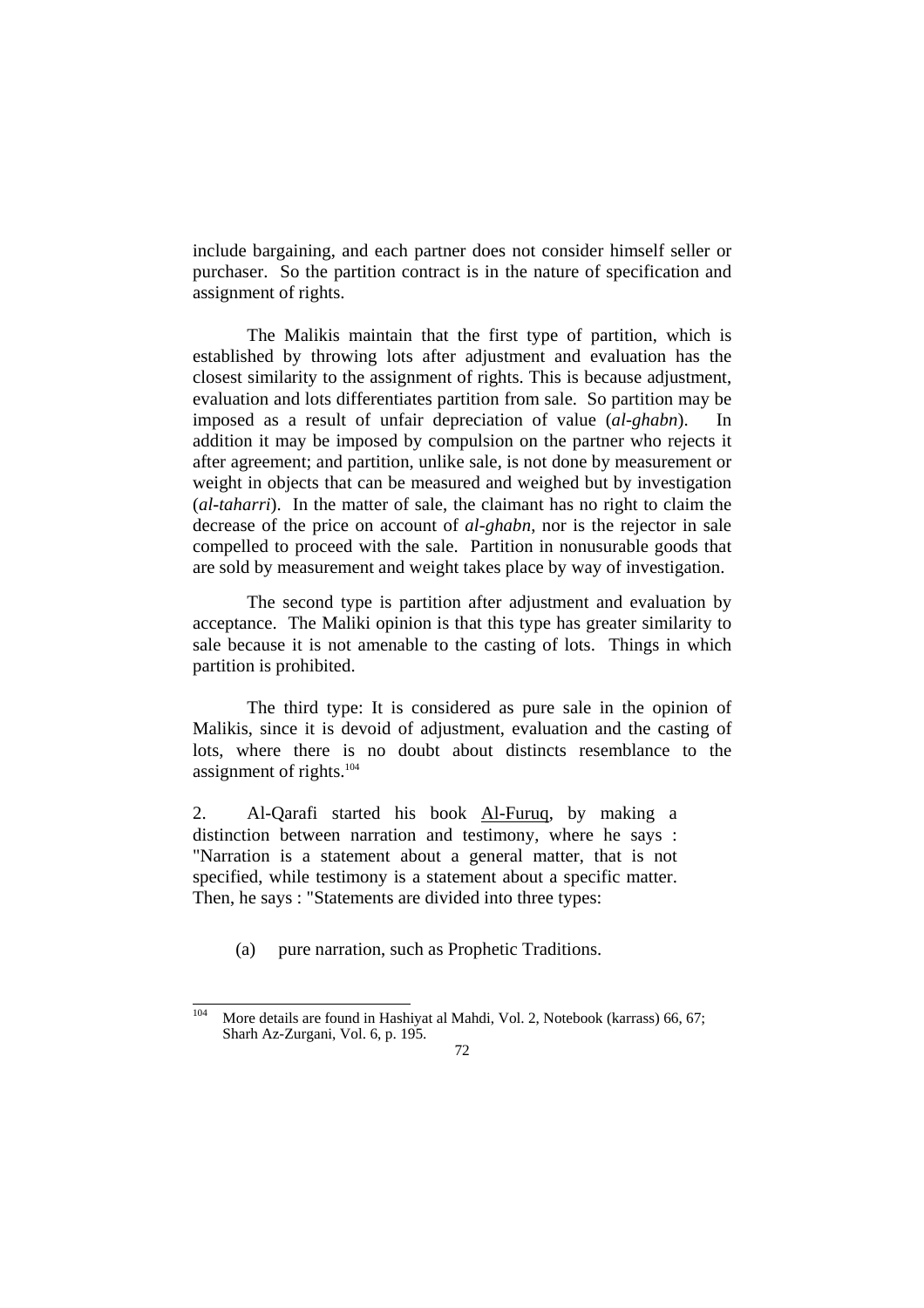(b) pure testimony, such as reports of witnesses, who bear testimony on specific matters before the judge about rights. The third type combines testimony and narration. Then he enumerated ten examples of statements which are partly similar to narration and partly to testimony. I confine myself here to two examples, since they are related to financial transactions. Interpreter of the *fatwa* (legal verdict) and handwritings: Malik says, concerning the interpreter: "It is sufficient to have a single person". But it has been said that they should be two. The disagreement stems from the existence of the two-fold resemblance of translation to narration and testimony. As for resemblance to narration, it is because the interpreter is appointed to a general post for the whole population without specification. As for similarity to testimony, it is because he reports about the specific *fatwa* and handwriting, and he should not go in his report beyond this specific handwriting or statement.

# One who reports about the old or new defects during adjudication concerning the right to return the article purchased.

 Maliki scholars are absolutely unanimous that reporting about the defects in an object of sale is testimony. The condition here is the prescribed number, because testimony here is only partly a judgement upon a certain person in favour of another person. But this may be opposed by their saying that testimony by physicians from among the People of the Book and similar other persons is acceptable, in case there is no Muslim physician available. This opinion is attributed to Judge Abu Al-Walid (Ibn-Rushd) as well as others. They said that this is the way they report (i.e. a single physician) if they are the only people who know the truth. As a matter of fact, this raises a problem over two points. Firstly, according to our principles, we (Malikis) disallow the testimony of non-Muslims over Muslims. Abu Hanifah disagreed and said that their testimony may be accepted in cases of bequest in the course of a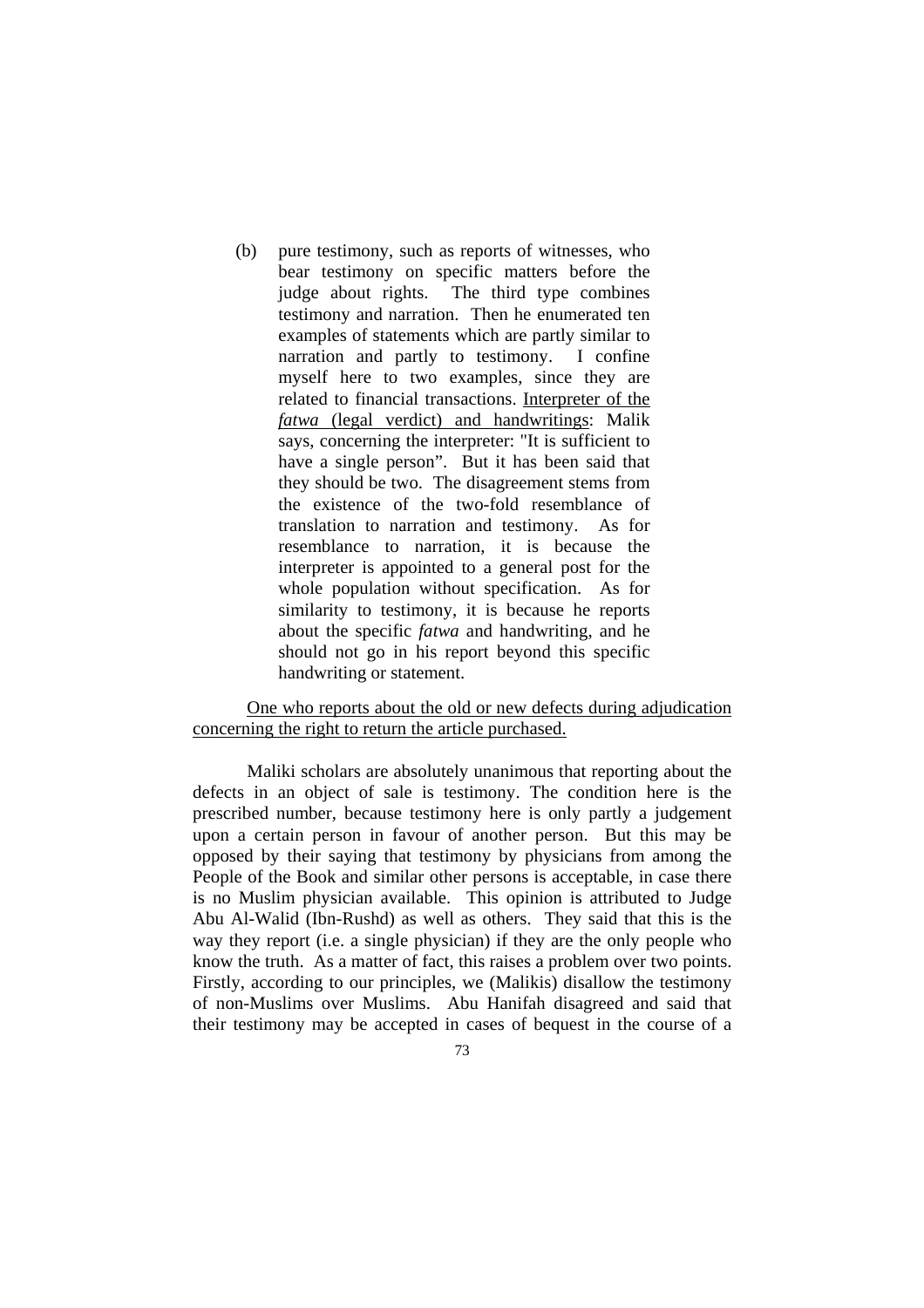journey, and also their testimony against each other, but their narration (of *hadith*) is not valid, according to the Malikis. Secondly, we also do not accept their narration. Thus how can they (Abu al-Walid and those who support him) claim the validity of the testimony of non-Muslims? In fact, there is no excuse for their saying that the People of the Book are the only people who might know the truth, since every witness tells of what he knows, with the possibility that others may share the same knowledge with him. Those non-Muslims may have knowledge of certain diseases, with the possibility that others may share the same knowledge. So I do not know the relation between the veracity of their position about non-Muslim testimony and about the fact that they may be the only people who have knowledge, since every witness should have knowledge that may be shared by others. Indeed the matter is worthy of deep thought.<sup>105</sup>

 This example by Al-Qarafi shows that some juristic details of *fiqh* may not be in conformity with the norms of *usul* al-*fiqh* at first sight. As a result, the legal rules based upon them would cause differences. The reason is that Muslim law (*fiqh*) preceded Muslim jurisprudence (*usul* al*fiqh*), and because jurists did not state their opinions coupled with the sources of their evidence; some of these legal rules which are not in conformity with the norm may be seen as exceptions to the particular evidence.

# **Inference from the Manifest Text, Not From the Meaning**

 The three variations of inference (*istinbat*) with which we are concerned are : probing and classification (*al-sabr wa'l-tawsim*), suitability (*al-munasabah*), and resemblance (al-shabah). These are abstract qualities obtained from reflection over the rational link between the *wasf* (attribute) and *hukm* (legal rule). In addition to inference based upon inner meaning, there is the inference of causation through the obvious without recourse to deep thinking and observation of the rational link. This may be divided into rotation *al-dawran* and exclusivity *altard*.

<sup>105</sup> Al-Qarafi, Al-Furuq, Vol. 4, p. 14.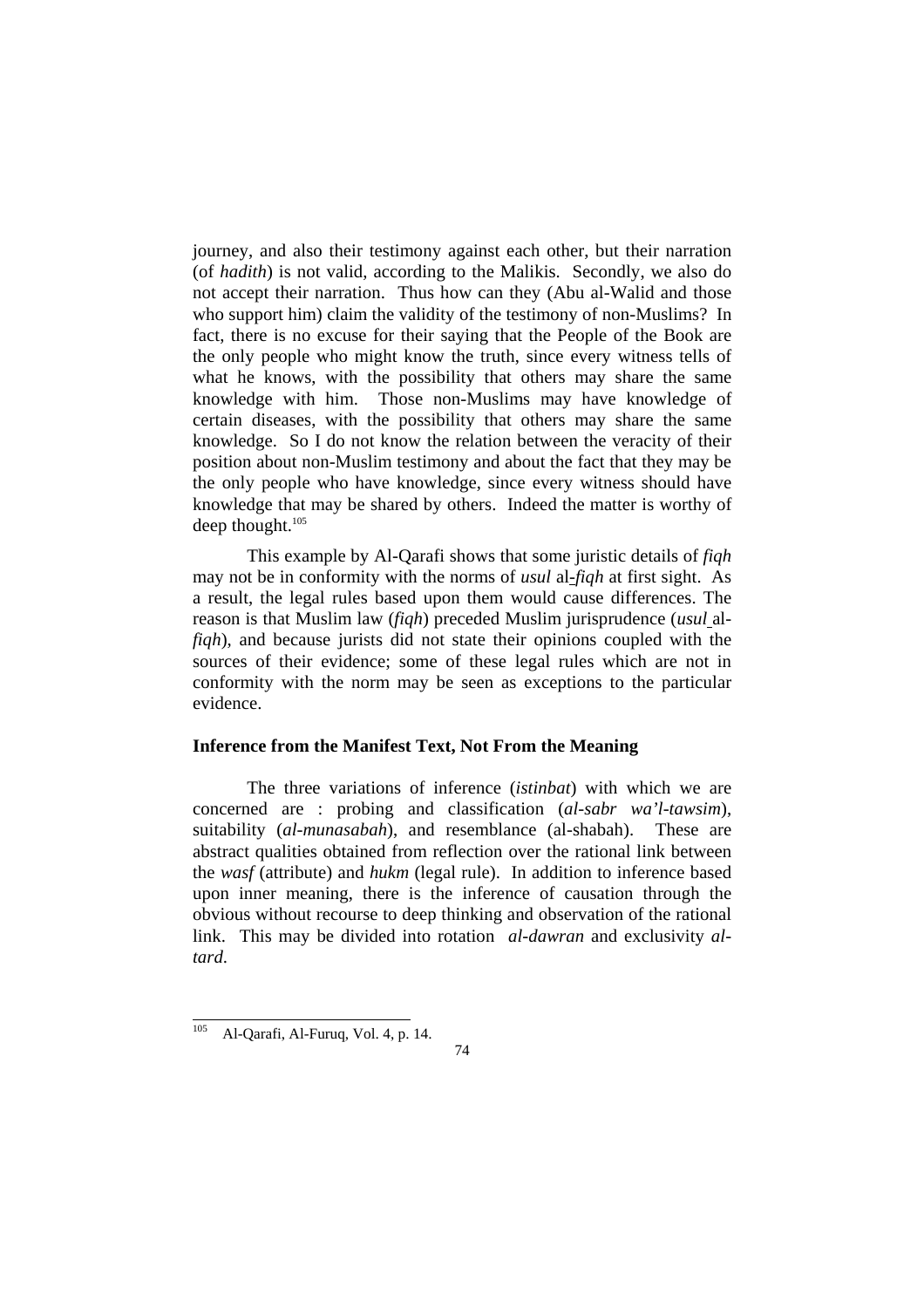### **1 . Rotation (***al-Dawran***)**

 Ibn al-Hajib and Al-Amidi call this method al-tard (coextensiveness) and *al-'aks* (coexclusiveness) which means studying a matter from all sides. Rotation means that if a certain quality of the legal rule exists, the law too exists along with it, and if it does not exist, the legal rule too does not exist either. It may be subdivided into two types: rotation of one and the same object and rotation of two different objects.

- (a) Rotation applicable to one and the same object : grape juice, for example, is lawful before it is turned into an intoxicant, and unlawful after acquiring the intoxicating quality. If it turns into vinegar it is lawful. The prohibition is thus linked to the existence or non-existence of intoxication in one and the same object, that is grape juice. Thus we deduce through this rotation that intoxication is the effective cause *'illah* of prohibition.
- (b) Rotation applicable to two different objects. For instance, a Hanafi jurist says that plaster (*al-zas*) is measurable, that it is therefore usurious in the same way as wheat. Then if a Hanafi is asked to indicate the causation for wheat, he will say that wheat, barley, dates and salt are usurious commodities since they are sold by measurement. But garments and animals are not usurious articles since they are not measured as such. Thus the legal rule of usury is dependent on the existence or non-existence of the quality of measurement as exemplified by the two different objects, the four articles mentioned above on the one hand and garments and animals on the other. $106$

 This example which Al-Ghazali has cited provides useful clarification. We should mention, however, that the Hanafis do not recognize the method of rotation as a basis for causation. Shaykh Bakhit says : "You should know that *dawran* (rotation) is *tard* (coextensive), meaning that the existence of the quality goes with the existence of the

<sup>106</sup> Shifa al-Ghalil, p. 268.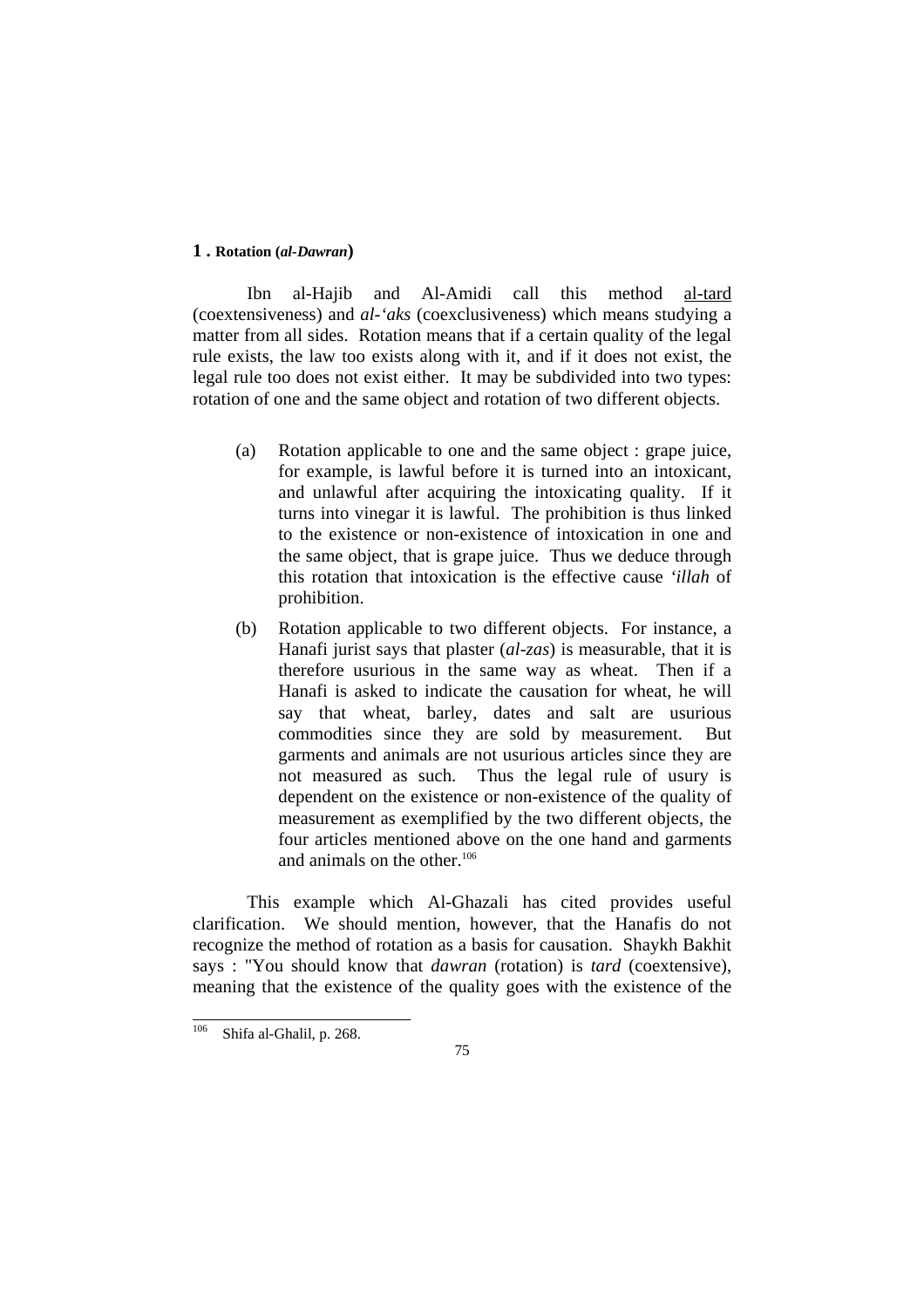legal rule, and similarly *'aks* (coexclusive) which means that the nonexistence of the quality goes with the non-existence of the legal rule. This interpretation has been rejected by the Hanafis.<sup>107</sup>

 Al-Qarafi gave examples of two cases. He says: the opinion of those who establish *zakah* (poor due) on jewellery that is worn depends on the fact that they consist of the two precious metals,108 since the obligation is rotating with the existence and non-existence of being one of the two metals. But the existence of the proper quality is exemplified by coined metal, on which *zakah* is obligatory. The non-existence of the proper quality is exemplified by immovable property, because it is not one of the two precious metals, and hence no *zakah* is levied on it.109

#### *DAWRAN* **(ROTATION) AS A METHOD OF DETERMINING THE LEGAL CAUSE**

 There are differences of opinion among the ulema of *usul* about the validity of rotation as a method of determining the legal cause. Here we have four opinions :

- (1)Rotation **probably** signifies causality of a certain quality.
- (2)It **certainly** signifies the causality of a certain quality.
- (3)It does not signify causality.
- (4)The distinction between coexistensiveness al-tard applicable to one and the same object **probably** indicates the causality of a certain quality, but if it is applicable to two different objects, it does not signify causality.

 It is necessary to investigate the subject-matter of the dispute. Thus the object should be consistent in respect of the association of the legal rule *hukm* with the existence and non-existence of the quality *wasf*.

 $\frac{107}{107}$ 

<sup>&</sup>lt;sup>107</sup> Sulam Al-Wusul, Vol. 3, p. 124.<br><sup>108</sup> I.e. only gold and silver (translator).<br><sup>109</sup> Al-Tanqih, Vol. 2, p. 161.

<sup>76</sup>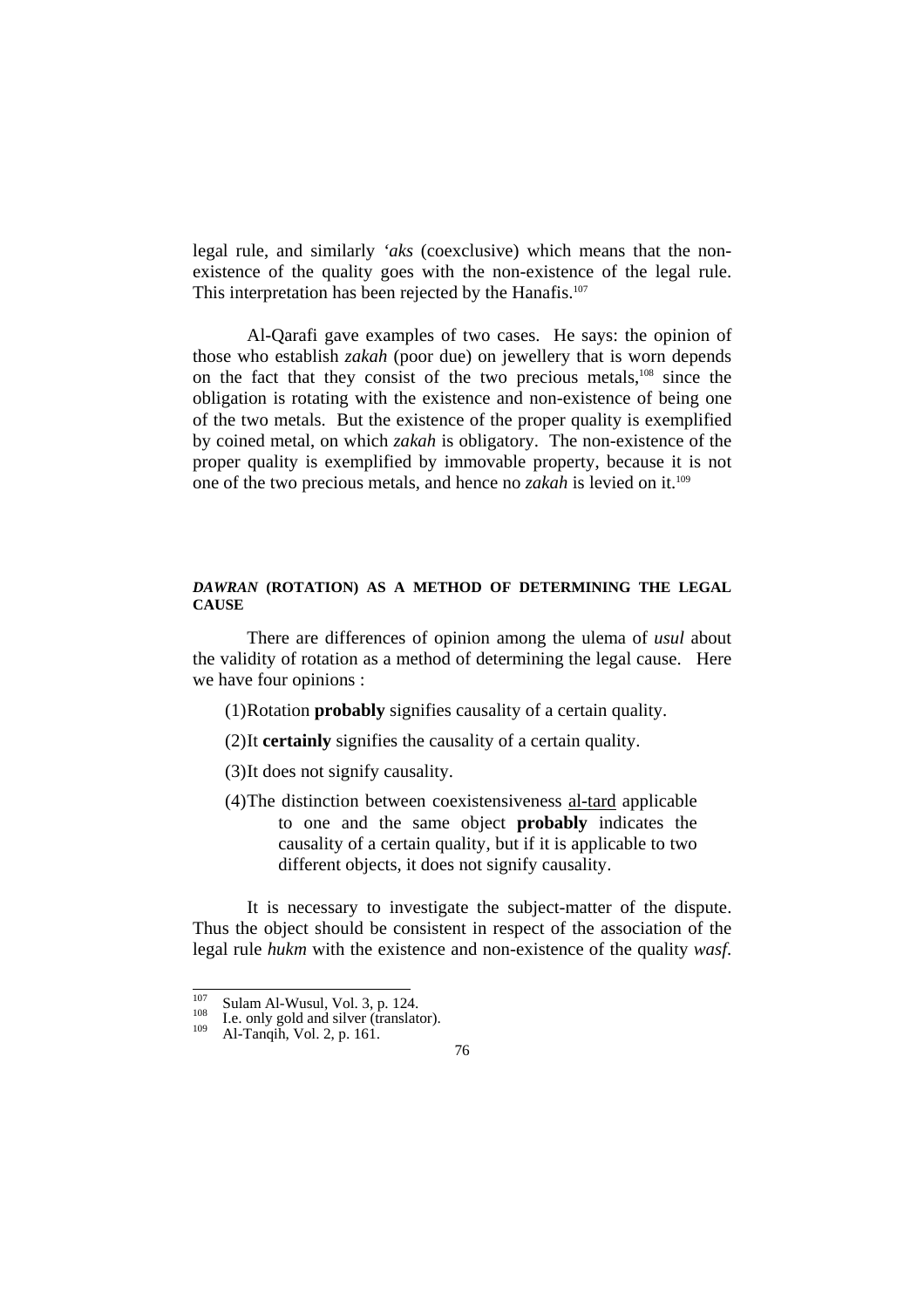When the object does not seem to the investigator to be either one of suitability or resemblance, or probing *sabr* or classification *taqsim*, he only concentrates on the external link between the *was*f (quality) and *hukm* (legal rule). The reason is that if we combine rational matter with rotation by which causality is made preferable, this would determine the fact that the legal cause is based on that previous method not on rotation alone. That is what Al-'Adud and As-Sa'd have held.<sup>110</sup>

 The argument of those who maintain that rotation probably indicates the causality of the quality runs as follows. If we find the link between the quality and the legal rule both in the cases of existence and non-existence, we would probably think that this quality is the effective cause of the legal rule.

 The evidence for the opinion that rotation certainly signifies causality of a certain quality depends on the observance of the nature of things, because the laws of nature are the result of observing the natural relationship between the cause and its effect. For instance, if we make an experiment by exposing different things to heat, we find that they expand. Cooling them later on, we find that they shrink and stop expanding. This experiment shows the relationship between expanding and heat positively and negatively. That makes us certain that heat is the cause of expansion. Similar to this is the relation between qualities and legal rules.

The authority of the view of those who negate the relevance of rotation to causality is that the permanent conjunction of the legal rule with the quality without suitability, probing or resemblance, may either be a cause, or even a condition, or a proximate cause equal to it, and neither of these two categories provide definite indication of causality. For example, if the strong smell of wine is associated with prohibition, then when grape juice is extracted, there is no strong smell, and when it turns into vinegar, the original smell becomes absent. When grape juice turns into wine, there is a strong smell again. Thus, smell has no role in the determination of the cause for the prohibition of wine.

l <sup>110</sup> Sharh Mukhtassar Ibn al-Hajib, Vol. 2, p. 246.

<sup>77</sup>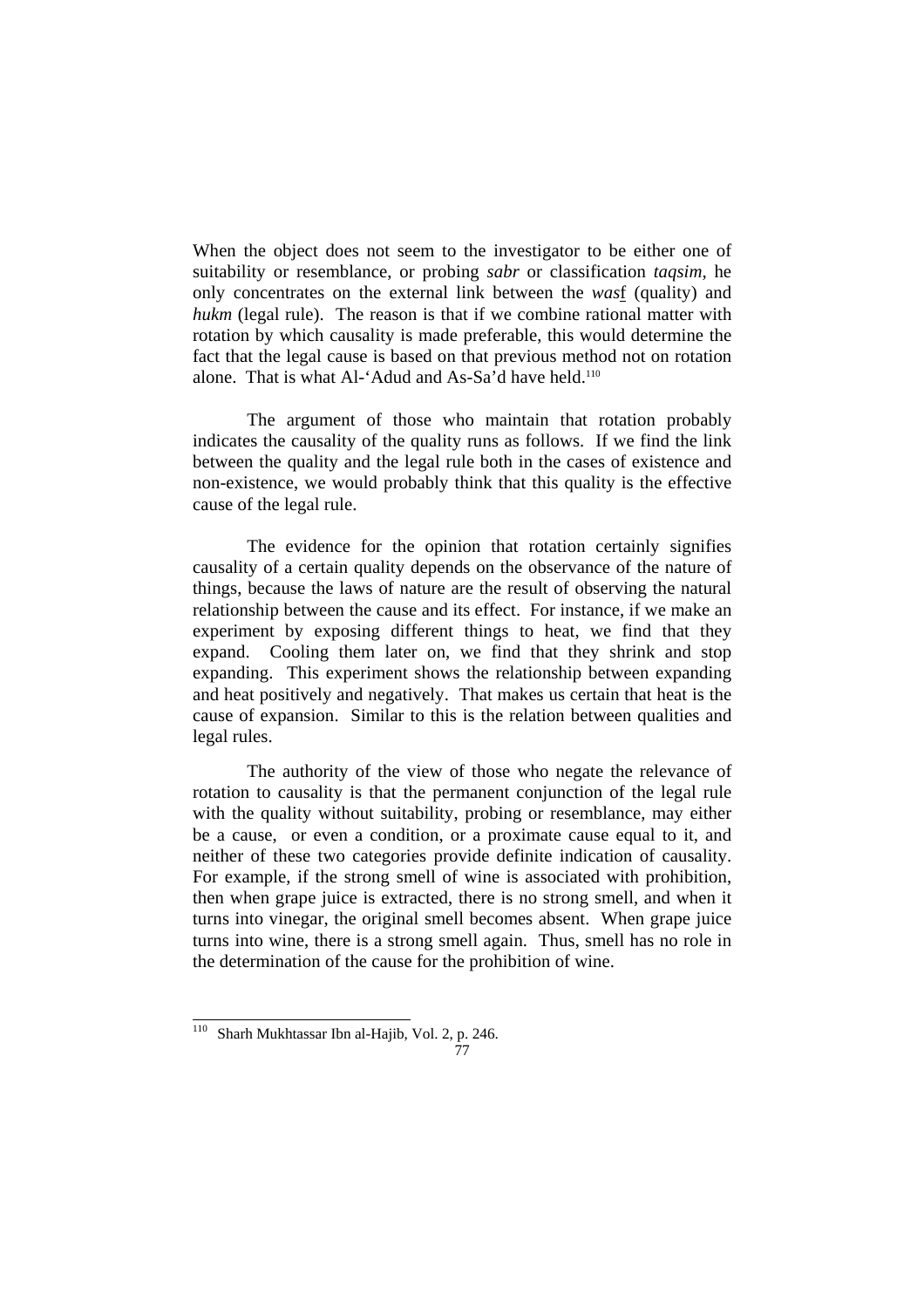Those who elaborate on conjoining the quality and the legal rule in one object, and on conjoining them in two different objects, explain the matter as follows : In the case of one object, when the legal rule is negated by the negation of the quality, no other imaginable cause could be the effective cause other than this quality. In the case of the two different objects, then it is probable that the cause of the legal rule in the other object is different from the quality of the first object.<sup>111</sup>

 In my opinion, according to the investigation of the relevant evidence, rotation indicates probability. This indication of probability, in the view of some jurists does not necessarily mean that it is the view of all jurists, because probability *al-zann* is a personal matter that occur to the mind of an individual. The opponents may differ from the opinion of their counterparts on grounds of personal differences. Another reason may be that what has been mentioned about the evidence of negation is based upon the exposition of some examples in which causality is not obvious. Indeed, these examples account for the argument which made rotation a method for determining that the cause determined on the basis of rotation is probable and not certain. Had it been established for all cases, as it is for material experiments, there should have been no disagreement over it.

#### **2. Coextensiveness (***Al Tard***)**

*Al-tard* is to establish a legal rule on the basis of the quality which is not known to be suited to the rule nor implicated, nor proximate, in a quality which is suited to the rule, nor is it in fact nullified from being the cause of the rule.

 *Tard* is thus close to rotation, except that for rotation, the existence or non-existence of the quality is observed. As for *tard*, only the existence of a certain quality is observed. The jurists gave (rather an odd) example when stating that ablution is not valid with vinegar, because although it is a liquid like water, a bridge cannot be built over it. This quality of being liquid is available in other things such as milk and oil. However, the relationship between building a bridge upon a liquid

 $111$ 111 Al-Tanqih, Vol. 2, p. 161; Al-'Adud, Vol. 2, pp. 246-247.

<sup>78</sup>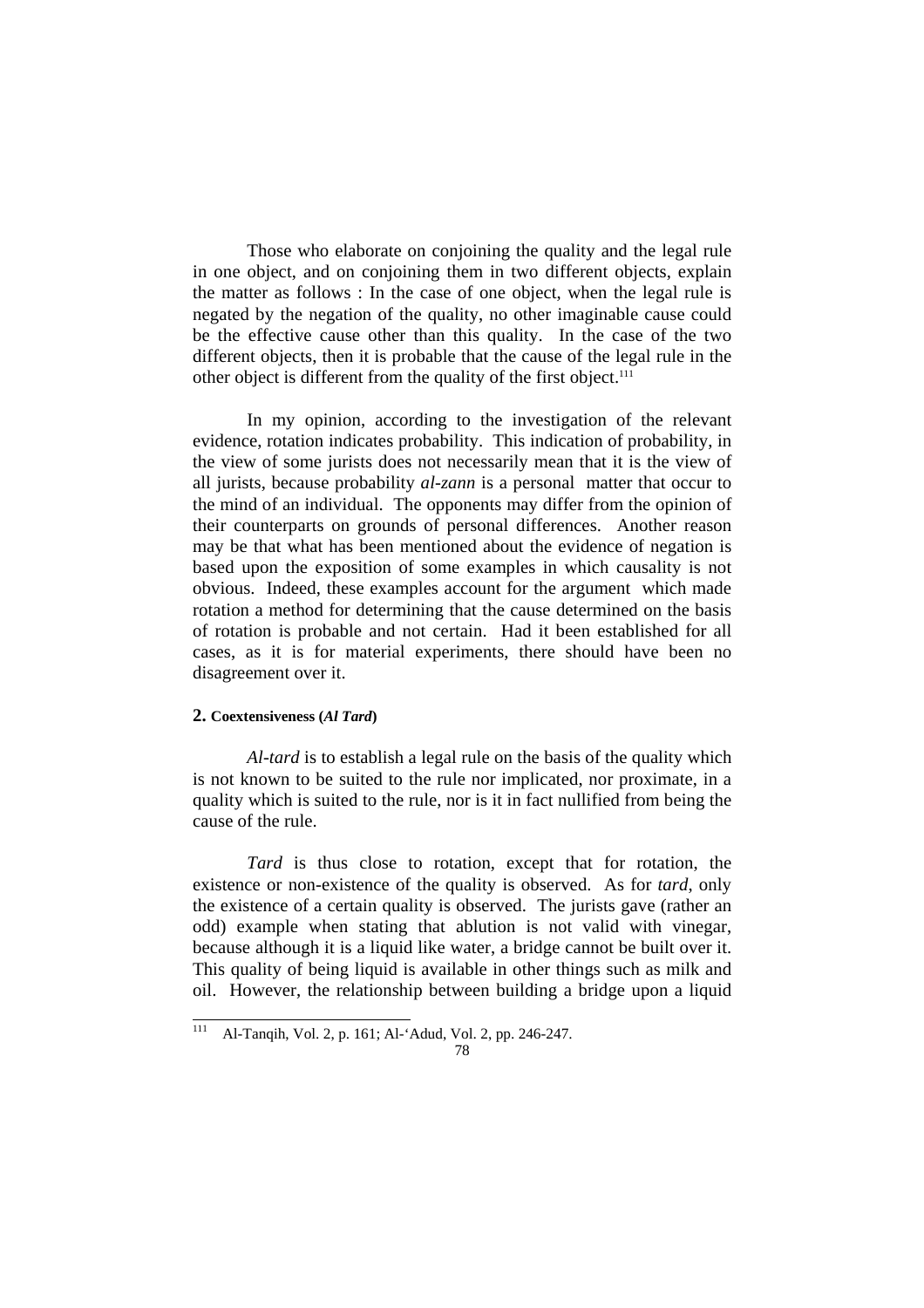and ablution is not obvious. All theoreticians who reject rotation as a method of determining the legal cause reject coextensiveness too. Some of them who validate rotation also validate coextensiveness. The exponents of tard argue that each legal rule should have a cause, but if there is no other quality known, except this quality obtained by coextensiveness, then in the nature of things, that particular quality should be considered as the effective cause. That means that the quality in question is good for causation but not, as far as one can tell, good for determining a ritual or devotional matter. They further argue that the association of a quality with a legal rule in all cases is a probable indication that it is the legal cause of the rule, especially where there is no other quality proximate to it, or associated with it but should there be one then the jurist should follow the preferable course, which is to act on the proximate and associated quality.112

 The argument of the opponents of *al-tard* is that it is not considered in the revealed laws except for realisation of public interest or avoidance of evil. But in the event where neither the securing of interest nor avoidance of evil is known, we should not accredit this quality. The reason is that the consideration of the quality as a legal cause should be followed by the extension of the legal rule to similar cases, where the quality is known to exist.

 Al-Karkhi maintains that *al-tard* is in favour of the debator/ interlocutor and not the jurist. This means that it does not establish a new legal rule, but it may be used by the defender in supporting his argument against those who oppose it. $^{113}$ 

 These are the most important methods of determining the legal cause. While discussing the methods of determining the *'illah* the jurists have also dealt with the disruption or nullification of cause from its effect, which invalidates causation. I have not dealt with these methods in detail, because they are not essential for *Qiyas*. However I admit that knowing the disruption of the legal cause is useful to prevent the

 $\frac{112}{112}$ 

<sup>&</sup>lt;sup>112</sup> At-Tanqih, Vol. 2, p. 163.<br><sup>113</sup> Hashiyat Al-Bannani 'ala Jam' al Jawami', Vol. 2, p. 170.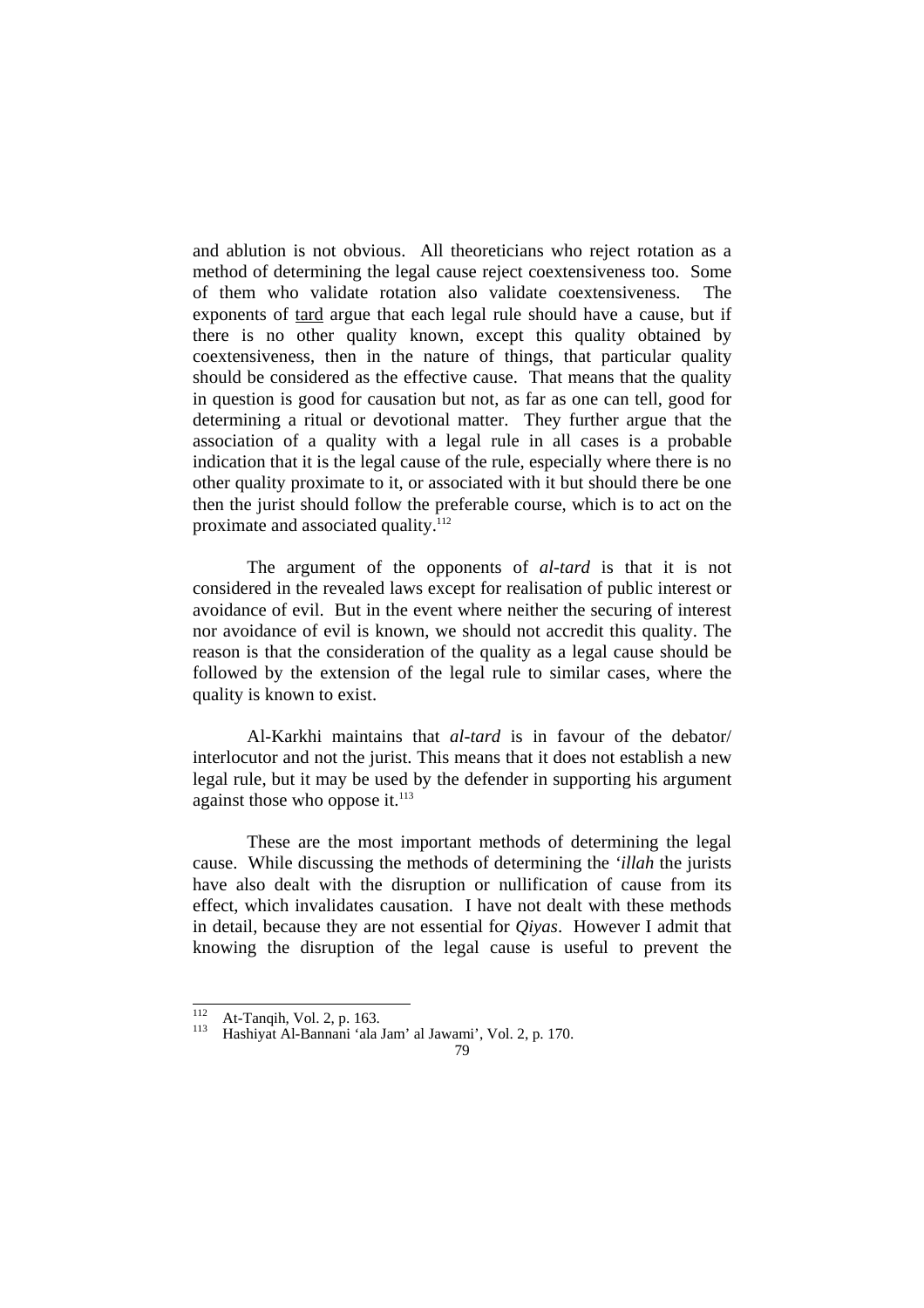analogist from falling into error but I have not dealt with it since this is not the main objective of my topic.

# *AL MASALIH AL MURSALA*  **(UNRESTRICTED INTERESTS)**

 *Maslahah* (interest) is the singular of *masalih,* but the commentator of Al-Qamus does not add anything else in his description of this word, except saying that *Maslahah* means well-being. Thus he merged his description with that of Al-Firuzabadi. He explains the term in such terms as "(and) the Imam has seen that al-*maslahah* resides in so and so". The singular of *al-masalih* is sometimes rendered as *al-salah* meaning benefit and welfare.<sup>114</sup>

 As a word form, *maslahah* is an adverb of place (*ism al-makan)* denoting the amplitude in the origin of what is being derived, such as *ma'sada* for the place where lions abound, and *madba'ah* for the place where hyenas abound. Thus the word *maslahah* is derived from *As-salah* (well-being), which denotes the availability of benefit and its abundance.

#### **THE ULEMA DEFINITION OF** *MASLAHAH*

*Maslahah* (benefit) is the opposite of *mafsada* (harm). Some scholars such as Al-'Adud defines it by saying: *maslahah* signifies enjoyment and the means that begets it, and *mafsada* signifies pain and its means.115 According to al-Adud's definition *maslahah* is a subjective not an objective matter, because both enjoyment and pain are personal feelings. These personal matters do not amount to scientific truths.

 He ('Adud) defined it in his book al-Mawaqif as "that which is congenial to human nature".<sup>116</sup> He may mean that whatever is consistent with the innate human nature, which Al-Mighty Allah has deposited in human beings is *maslahah*. On the other hand, whatever that violates innate human nature and conflicts with the universal order is *mafsada*

 $\frac{1}{114}$ 

<sup>&</sup>lt;sup>114</sup> Taj Al-'Arus, Vol. 6, p. 549.<br><sup>115</sup> Sharh al-Muntaha, Vol. 2, p. 239.<br><sup>116</sup> Ibid., Vol. 3, p. 146.

<sup>80</sup>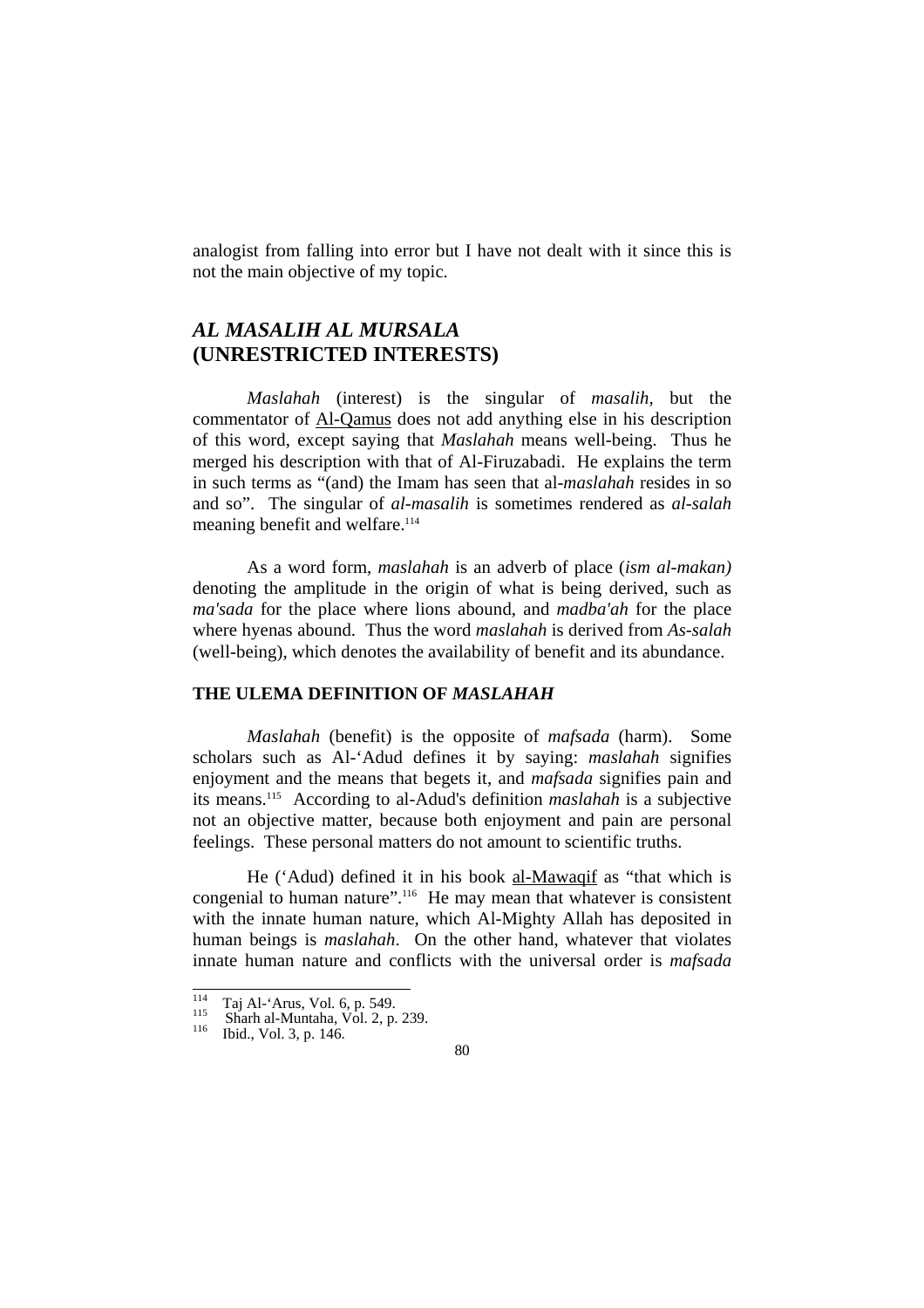(corruption). This implies that his interpretation of interest is an objective interpretation, since the criterion which he uses is innate human nature. But it is quite difficult to rid human nature of the influence of habits and traditions.

 Shaykh Muhammed At-Tahir Ibn 'Ashur has defined *Maslahah* as follows : It is a quality (*wasf)* of the action which begets benefit, that is, what is permanently or mostly of benefit for the public or for some individuals. $117$ 

 Shaykh Ibn 'Ashur has thus posited *maslahah* within the framework of human action. So he excluded the substances of the material world and their attributes from the criteria on which benefit and corruption are determined. But he made the quality (*al-wasf*) as a criterion for the achievement of *salah*, for *as-salah* (well-being) and *almaslahah* (interest) are derived from the same Arabic root. As a result, one cannot understand his definition of *al-maslahah* without understanding *as-salah*; at the same time, one cannot understand *as-salah* except by understanding *al-maslahah*. This is the vicious circle that invalidates his definition. He may have realised this difficulty; hence he interpreted *(fa-fassara) as-salah* as benefit *manfa'ah*. This is what Muhammad Said Ramadan has also said : *al*-*maslahah* is benefit in form and meaning. So whatever has benefit, whether by securing or attaining benefit and enjoyment or by preventing and avoiding evil, such as removing injury and pain, is worthy of being called *Maslahah*. In the terminology of Muslim scholars, *Maslahah* is the same as benefit or *manfa'ah* which the Lawgiver has ordained for his servants.<sup>118</sup>

 From the above two definitions, it appears that interest (*Maslahah*) is synonymous with benefit (*manfa'ah*), and benefit is not confined to promoting enjoyment or removing pain. That is only one instance of *maslahah*. As a matter of fact, it is not every benefit that would be considered interest. Indeed, it cannot be considered interest, without it being ordained by the All Wise Lawgiver for His servants. This is really the important aspect of both definitions, because it draws a

 $117$ 

<sup>&</sup>lt;sup>117</sup> Maqasid Ash-Shariah, p. 63.<br><sup>118</sup> Dawabit Al Maslaha Fi Al Shari'a al Islamiyyah, p. 23.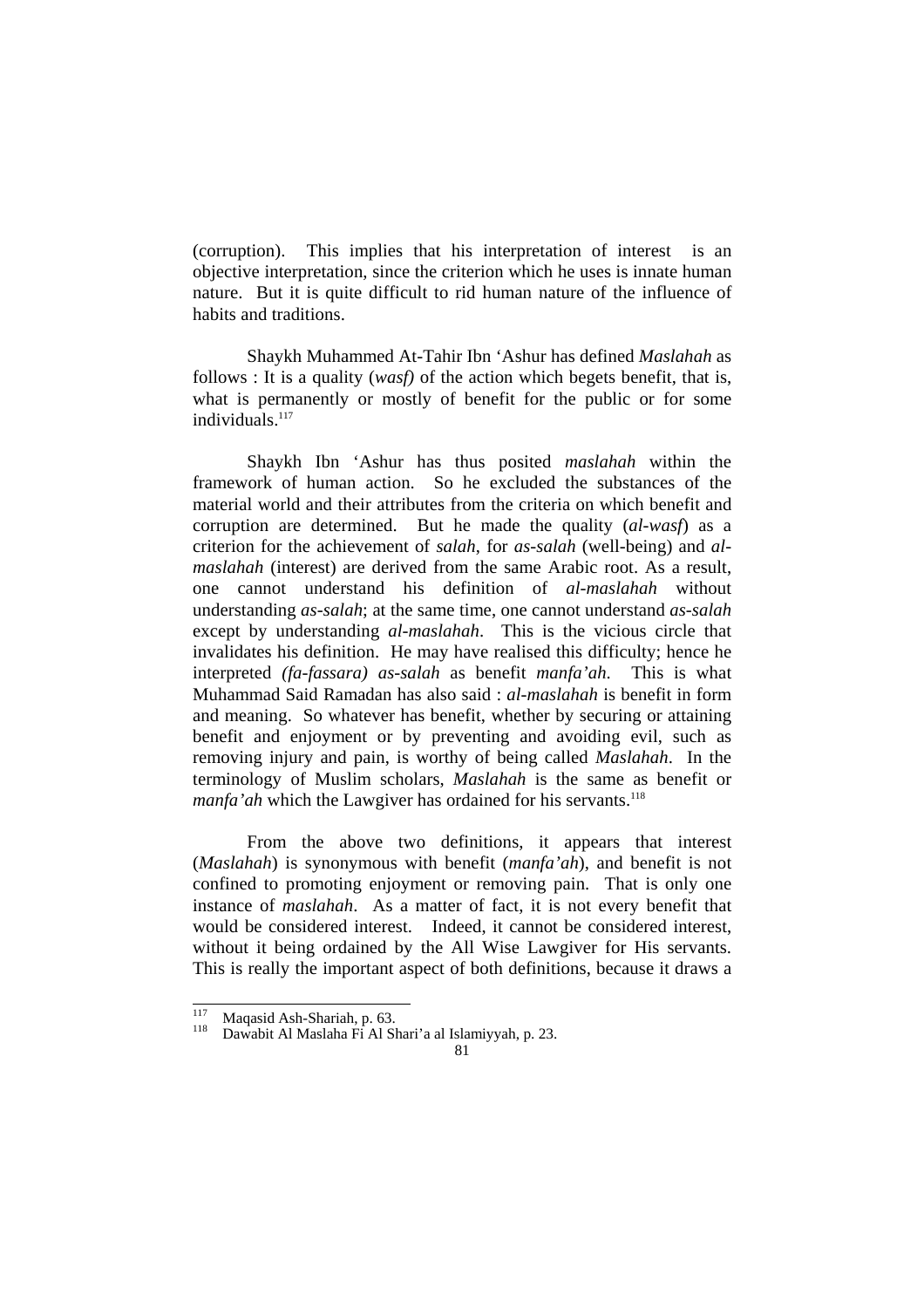distinction between the accredited public interest and what may be thought of as interests but is of no value if it has not been ordained by the All Wise Lawgiver. Thus, not every quality that seems of benefit qualifies a public interest (*Maslahah*), but only that which is deemed beneficial by the Lawgiver, and wherein beneficence outweighs corruption. So when the Qur'an speaks about wine and games of chance, it does not deny the existence of benefit in both, but it takes both out of the circle of beneficence to the circle of corruption and from goodness to evil. Almighty Allah says : "They ask you concerning wine and games of chance. Say in both of them there is great sin, and also some profit for men; but the sin in both is greater than benefit".119 Imam Razi has enumerated some of the benefits of wine : to secure profit for traders; to strengthen the weak; to help digestion of food; to improve sexual ability; to relieve the aggrieved; to encourage the cowardly; to make the miserly generous; to brighten the complexion; to refresh passion; to heighten dignity and prestige. He also mentioned some of the advantages of the games of chance as follows : to increase spending upon the needy, because the gambler (in divination of arrows) does not eat the camel's meat, but he distributes it among the needy. Al-Waqidi has mentioned that one of the gamblers perhaps gained in one session one hundred camels. Thus he gains much money without hard labour, then he spends it among destitutes, and hence gets praise and good reputation.<sup>120</sup> Hence the advantages of wine are physical, financial, psychological and moral. As for the advantages of gambling, they are social and moral. Inspite of these benefits which are not general, since they are acquired only in some cases, the Qur'an has discredited and debased them due to evil and corruption that go with them. Almighty Allah imposed a clear prohibition by saying : "Surely intoxicants, and games of chance and sacrificing to stones, and divination by arrows, are an abomination of Satan's handiwork: So eschew such (abomination), that ye may prosper".121 We can say as a result of that the objective of *maslahah* is a quality that accrues from action that enables the individual and the community to fulfil the duties which are assigned to them in the universe within the limits set by his Creator to show man's servitude to him.

 $\frac{1}{119}$ 

<sup>&</sup>lt;sup>119</sup> Surat ul Baqrah, verse 219.<br><sup>120</sup> Mafatih Al-ghayb, Vol. 6, pp. 49-50.<br><sup>121</sup> Surah Al-Ma'idah, verse 90.

<sup>82</sup>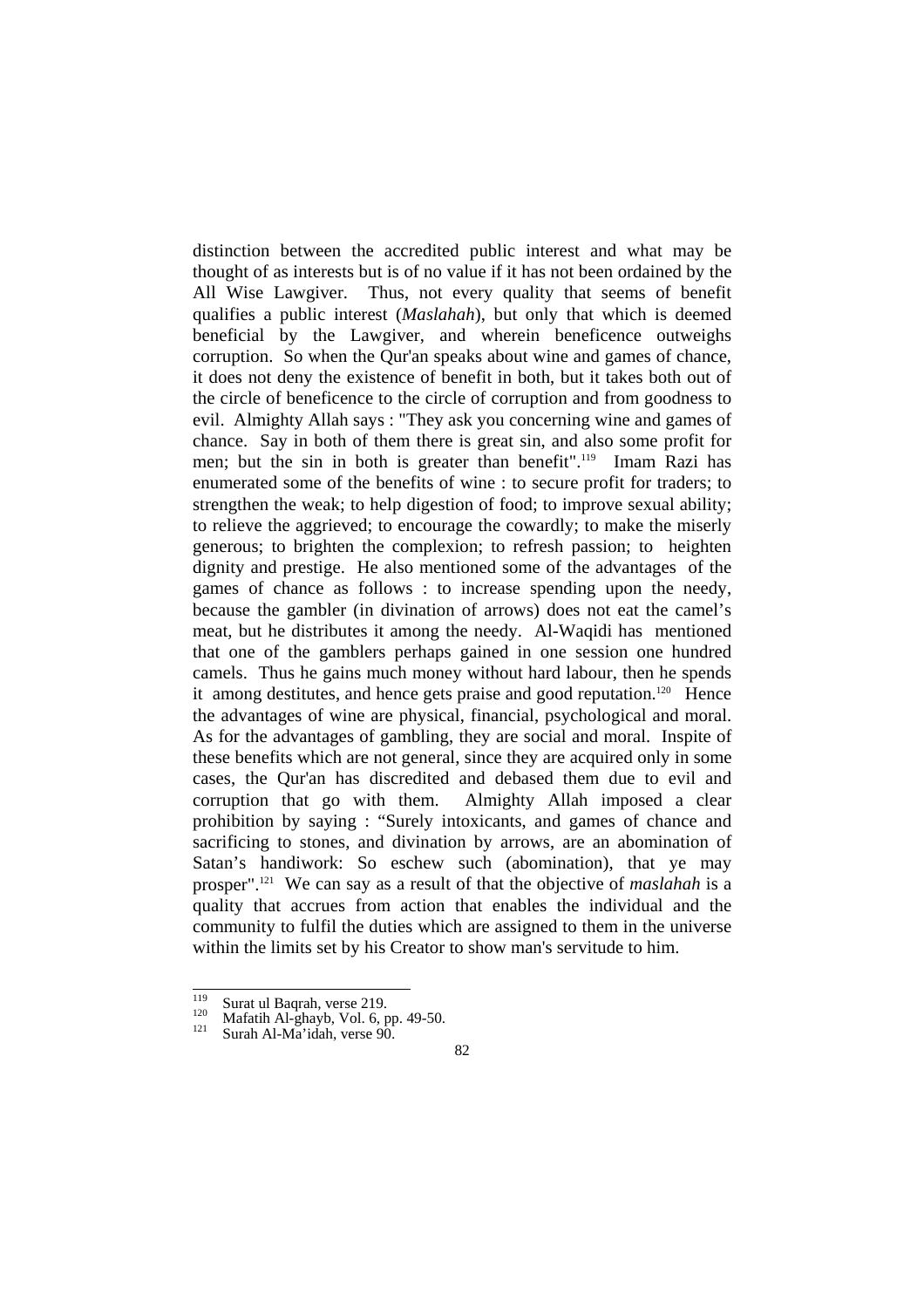Thus *Al-Maslahah* in *Shari'a* has the following specifications

- (1) Action should be subject to certain criteria, that is, it should enable both the individual and the community to carry out man's mission in the created world. And then corruption (*mafsadah)* is a quality of the action which impedes the individual or the community from carrying out their mission in this universe. It leads to evil (*al-sharr*), which results eventually in disorder in this world, or disruption between the present life and that of the Hereafter.
- (2) The criterion of *maslahah* includes tying up the present life and the Hereafter; neither of them should be neglected. So consideration of the interests of this world in isolation from those of the Hereafter is of little value or weight. Almighty Allah says : "And We shall turn to whatever deeds they did (in this life) and We shall make such deeds as floating dust scattered about" <sup>122</sup>

And He also said : "The similitude of those who disbelieve in their Lord is that their works are like ashes, on which the wind blows furiously on a tempestuous day. No power have they over aught that they have earned: That is erring far, far (from the goal)" (Ibrahim, 19:18).

(3) *Maslahah* does not apply only to public interest but includes private interest, and the fact that it considers private interest does not decrease its value. But both of them have to be taken into consideration, because of their correlation, which may be apparent or hidden.

 Indeed this correlation between private and public interest, in the light of the integrated view about this world and the Hereafter, definitely makes every private interest inclusive of public interest and vice versa.

 Thus if we are keen on the preservation of national wealth, we should take into consideration the means for the development and

<sup>122</sup> Surat Al Furqan, verse 23.

<sup>83</sup>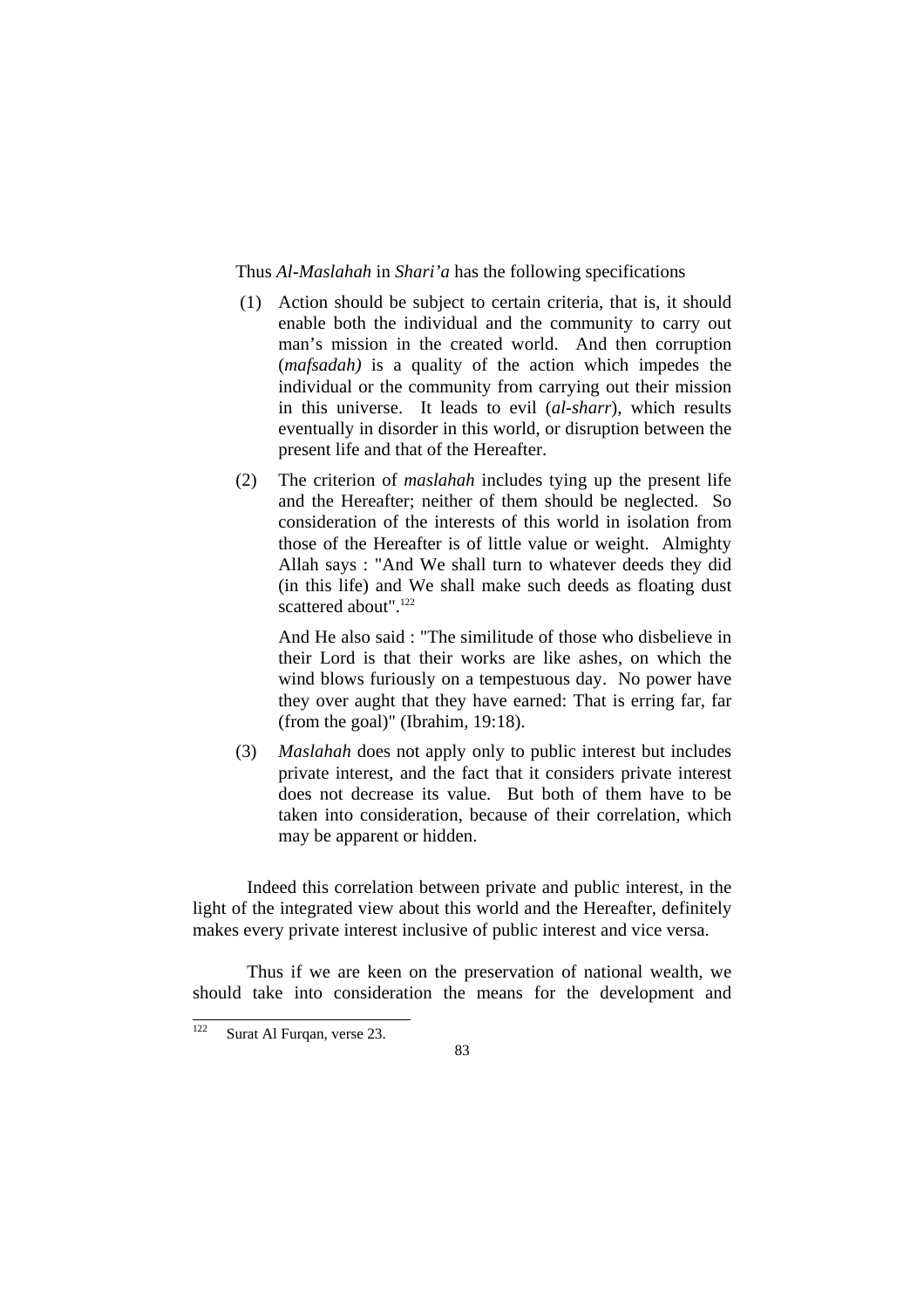prosperity of national economy, whether they relate to the training of distinguished scholars in the fields of marketing, production and advertising, or of enacting laws, providing guarantees to protect national wealth against destruction and loss, quick and effective fire fighting measures, halting erosion and desertification. This understanding of the public interest of the nation is usually achieved through the individuals who have much to gain from it, because this guarantees preservation of their wealth, developing and increasing their resources. Likewise we should take into consideration guarantees for the preservation of the private wealth of the individuals because the safety of the property of individuals and helping them to achieve that, ultimately provides for the financial strength of the whole nation. So if the *Shari'a* has ordained interdiction of the idiot during idiocy, this is surely to their own interest, and so we preserve their property, until they gain maturity. The whole nation also gains through the preservation of the private property, which is a component of the wealth of the nation. Further, it would prevent the individual from becoming a burden on the nation.

 For this reasons, Shaykh Muhammad At Tahir Ibn-Ashur says : It is a duty of the scholar to reflect over the hidden interests, and discover and secure them so as to safeguard the interest of the nation, the world community and world order.<sup>123</sup>

 Among the types of *maslahah*, which the *Shari'a* has singled out, but which has not received their due share in the elaboration of details, is the type which is necessary for the preservation of the world order and its continuity. The *Shari'a* has laid down guarantees for the protection of this particular interest and has considered it sacrosanct so that it is not undermined or neglected, even in cases where its wisdom may be hidden from us. One such interest is the protection of life. For instance, a very old man, with little hope of remaining alive, where the physicians have unanimously declared him so, has a right to live which should be kept intact. There is no difference here between the value of his life and the life of a strong and healthy person. Likewise, neither social rank, nor intelligence has any bearing on the value of life. This has been upheld by numerous evidences in Islam. All the Qur'anic verses on the prohibition

<sup>123</sup> Maqasid Al-Shari'a, p. 66.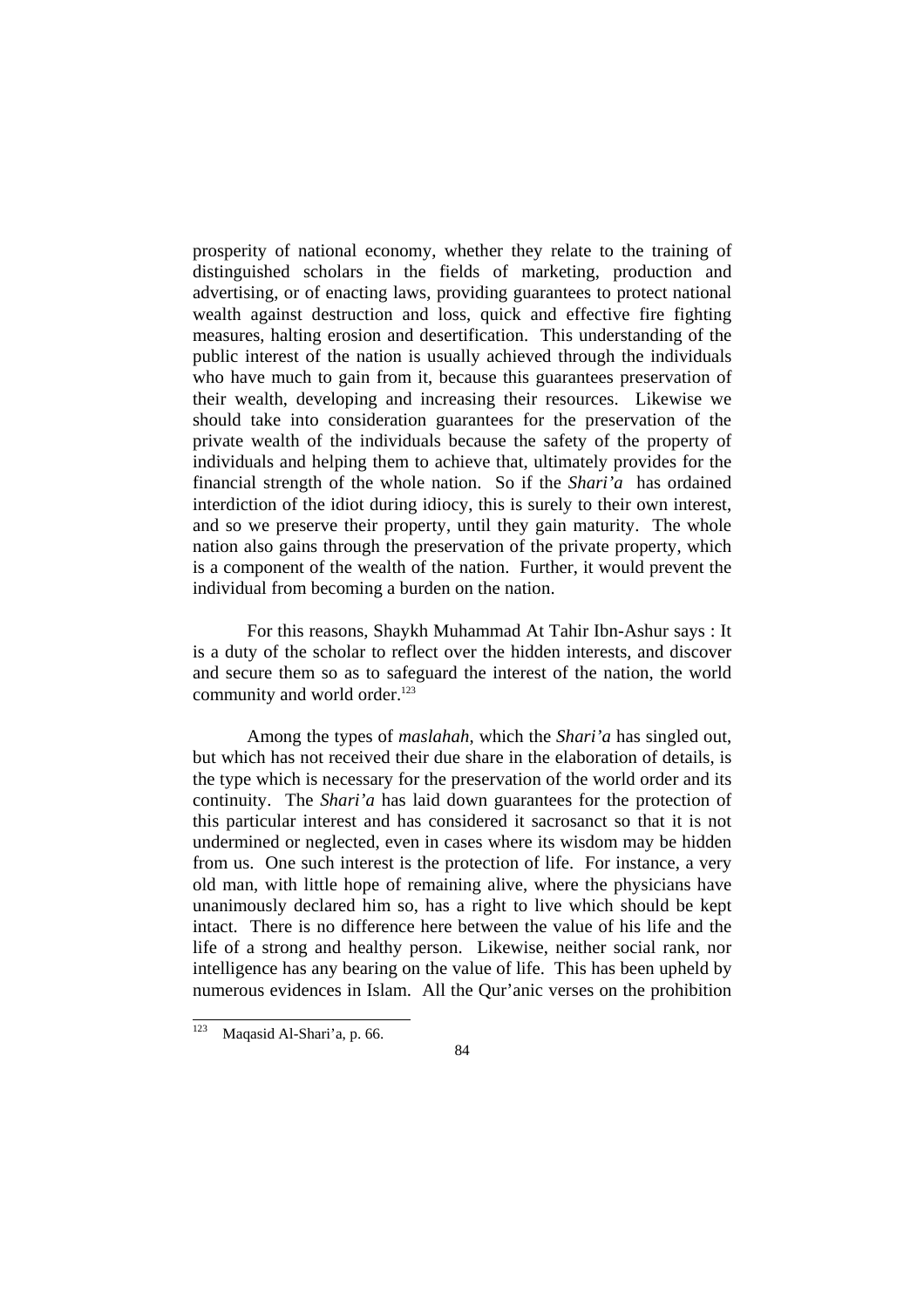of murder and its heinous consequences are general and absolute. The *hadith* which is narrated by Al-Bukhari through Sahl Ibn Sa'd As-Sa'idi also vindicates the value of life. The Messenger of Allah was informed during a battle that one of the horsemen had heroically defended the Muslims. After being dangerously wounded, he fixed his sword on the earth, put its point in his chest, and so killed himself precipitating his death. The Prophet said : "Surely a man may apparently do the deeds of the people of Paradise, while he is indeed among the people of Hell; and surely a man may apparently do the deeds of the people of Hell, while he is indeed among the people of Paradise".124

 Shaykh Ibn 'Ashur says: "The purpose behind this is to warn people against careless and contemptuous behavior concerning human life, guarding against differences in judgements which may lead to the violation of social order. To safeguard this is a guarantee for the preservation of every individual and protecting the lives of people against the irresponsible whims and passions of some. This is also a guarantee for the preservation of world order against the kind of neglect which may lead to the destruction of its foundation".<sup>125</sup>

## *MASLAHAH* **AND ITS REFERENCE TO SOUND NATURE**  *(AL-FITRA***)**

 To embark on a course of action which is expected to realise public interest and to refrain from acts which can only result in evil is a natural inclination upon which man bases his own judgement and accordingly conducts all his interactions in life. So long as the interests (*masalih*) serve as personal incentives, and evils (*mafasid*) as disincentive, it would be a source of consternation and blame if a right minded person should goes against them. This helps to confirm the fact that public interest and evil are both innate in human beings and a great deal of it is commonly shared by all humanity.

#### *MASLAHAH* **AND HUMAN REASON**

 $124$ <sup>124</sup> Fath Al-Bari, Vol. 9, p. 9.<br>Magasid al-Shari'a, p. 67.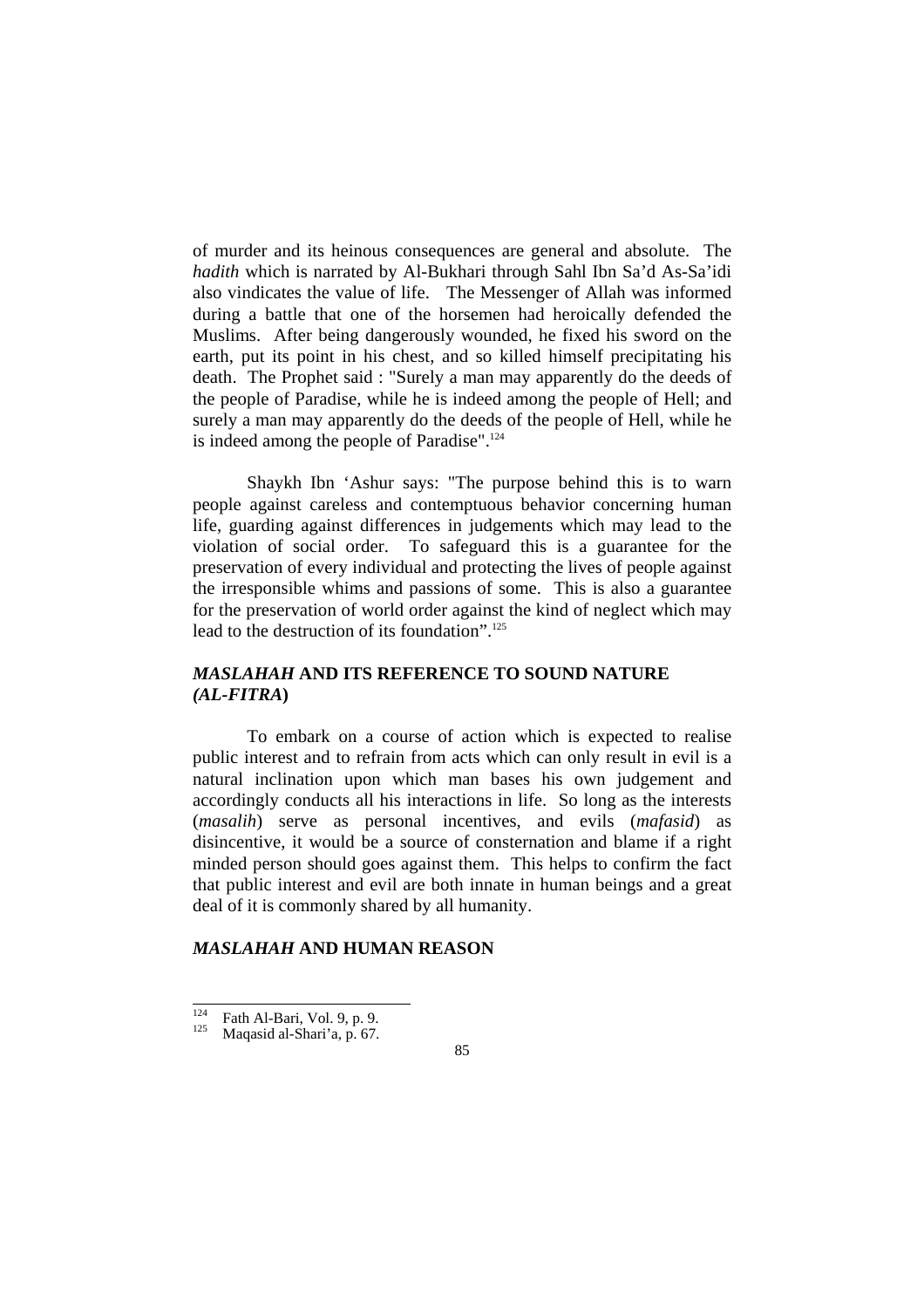The evidence that Islamic legislation is premised on the wellbeing of individuals and that of the whole world is not confined to the explicit texts of the Qur'an and *Sunna*, but is also manifested in the following two ways.

 The First Way refers to man's status in the universe. Since man in Islam is the creature who has taken upon himself the trust of fulfilling the Divine Will in developing the earth and achieving public well-being, it becomes necessary for his vicegerency on earth to meet the requirements of development by looking after his own well-being as well as the wellbeing of those around him, the living and the material worlds. Again, since one of the major characteristics of Divine revelation to the Messenger (peace be upon him) is guidance to the attainment of truth, knowledge of good and acting upon it, it becomes necessary to realize that the objective of the *Shari'a* of Islam is to help man know what is good and in public interest, and then to commit himself toward it, and know what is evil and corrupt and thus be able to avoid it.

 If man becomes confused about maintaining the criterion of good and evil, he would be unable to fulfil his mission, since due to his ignorance, he would lose sight of his well-being and follow the path of corruption owing to his falicty of image and deviation. Even if he gained knowledge but did not start applying it to the reality of his life, or if his knowledge is contradicted by his deeds, then knowledge itself would be impeded, and no realization of its consequences would be possible for him.

The Second Way is to contemplate the injunctions of the *Shari'a*, including injunctions related to acts of worship and man's relation with his Creator, as well as rules pertaining to his livelihood and relations with other men and the universe at large. It is clear that every single injunction of the *Shari'a* is predicated on the welfare of people. So people's success and happiness depend on following these injunctions, just as failure in the compliance and application of these injunctions results in misery and frustration. Even the portions of the texts on obedience and compliance include wisdom, as pointed out in God's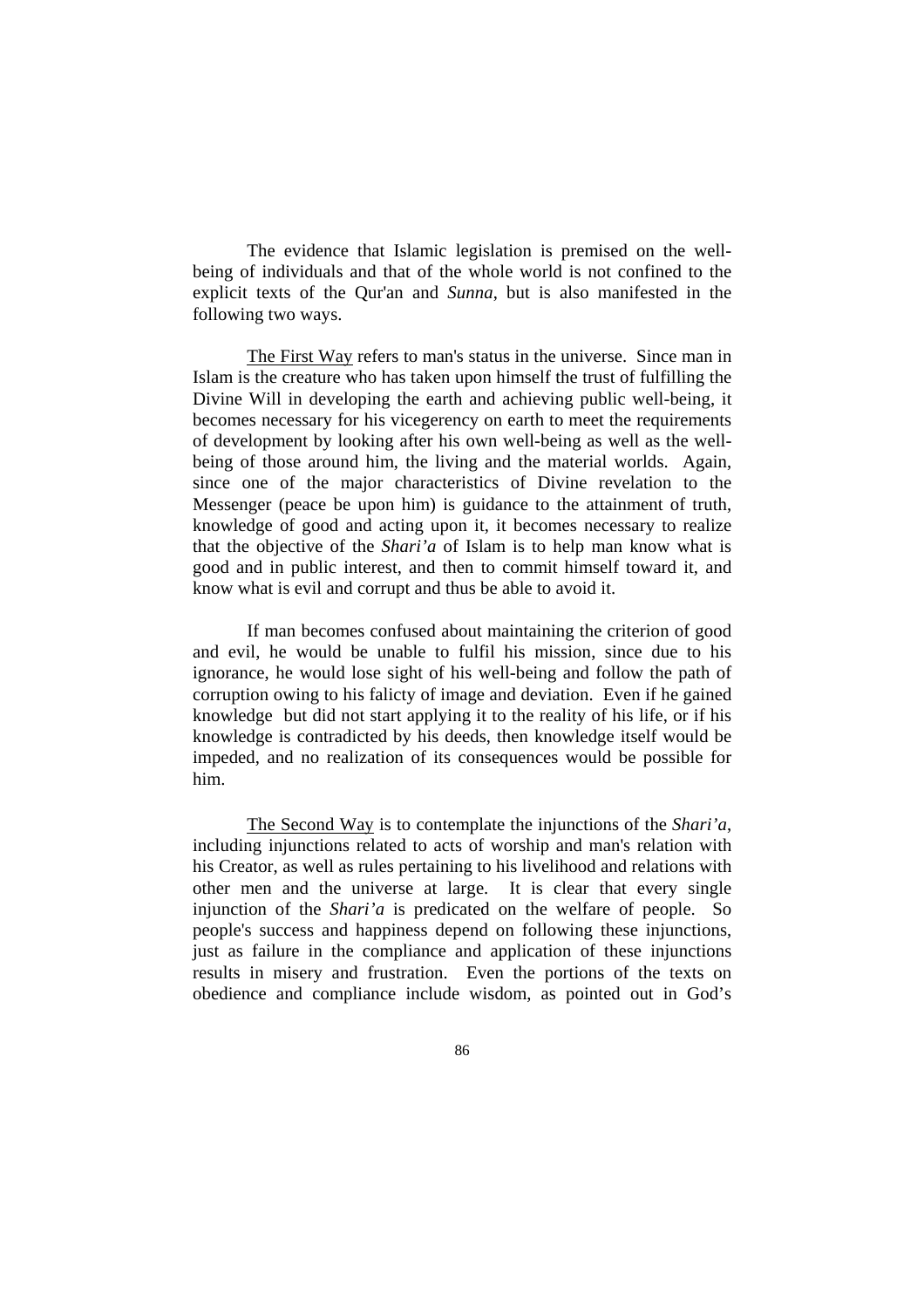Glorious Words : "Neither their flesh nor their blood attain to Allah; but piety from you shall attain to Him".<sup>126</sup>

 So every injunction, however hidden it may be, has a certain wisdom and intended well-being behind it, and it is meant to be a training in obedience and guidance to the straight path. Hidden benefits may come to light with their secrets, either with the advance of human knowledge, or with the sudden blaze that opens the hearts and minds with the illumination of the Divine light that God bestows on the gifted. And then what is purely an act of devotion and compliance (*ta'abbudi*) acquires a special meaning and becomes a rational act with an obvious wisdom, and clearly subject to causation.

 By this I mean that what is expressed as an act of devotion (*ta'abbud*) has two rational aspects:

**The first aspect** is the special wisdom which the injunction has specified and the quality of the act which the *Shari'a* has defined together with its surrounding circumstances. This aspect may be hidden or obvious as already stated. So if the wisdom of the injunction is not obvious it is a form of devotion and worship; and if the wisdom of the injunction has an obvious rationale, it goes out of the circle of mere devotion to the domain of rational causation. So the circle of devotion becomes smaller and, more specific, and it constricts or abrogates the other (i.e. rational) domain. An example of this is trying to find out the cause for specifying the time for each of the five prayers, the number of *raka'at* (bowings) and the fact that there is one *rak'ah* (bowing) and two *sujud* (prostrations), and similar specifications.

**The second aspect** is a general one comprising all devotional rules, intending to train the self into compliance. For obedience is a cultural value that cannot be attained except with training and guidance; it is a virtue upon which depends social cohesion and orderliness. This is precisely what is understood from the foregoing *ayah* which reads: "But piety from you shall attain Him". So here the pronoun refers to what is

<sup>126</sup> Surat Al-Hajj, ayah 37.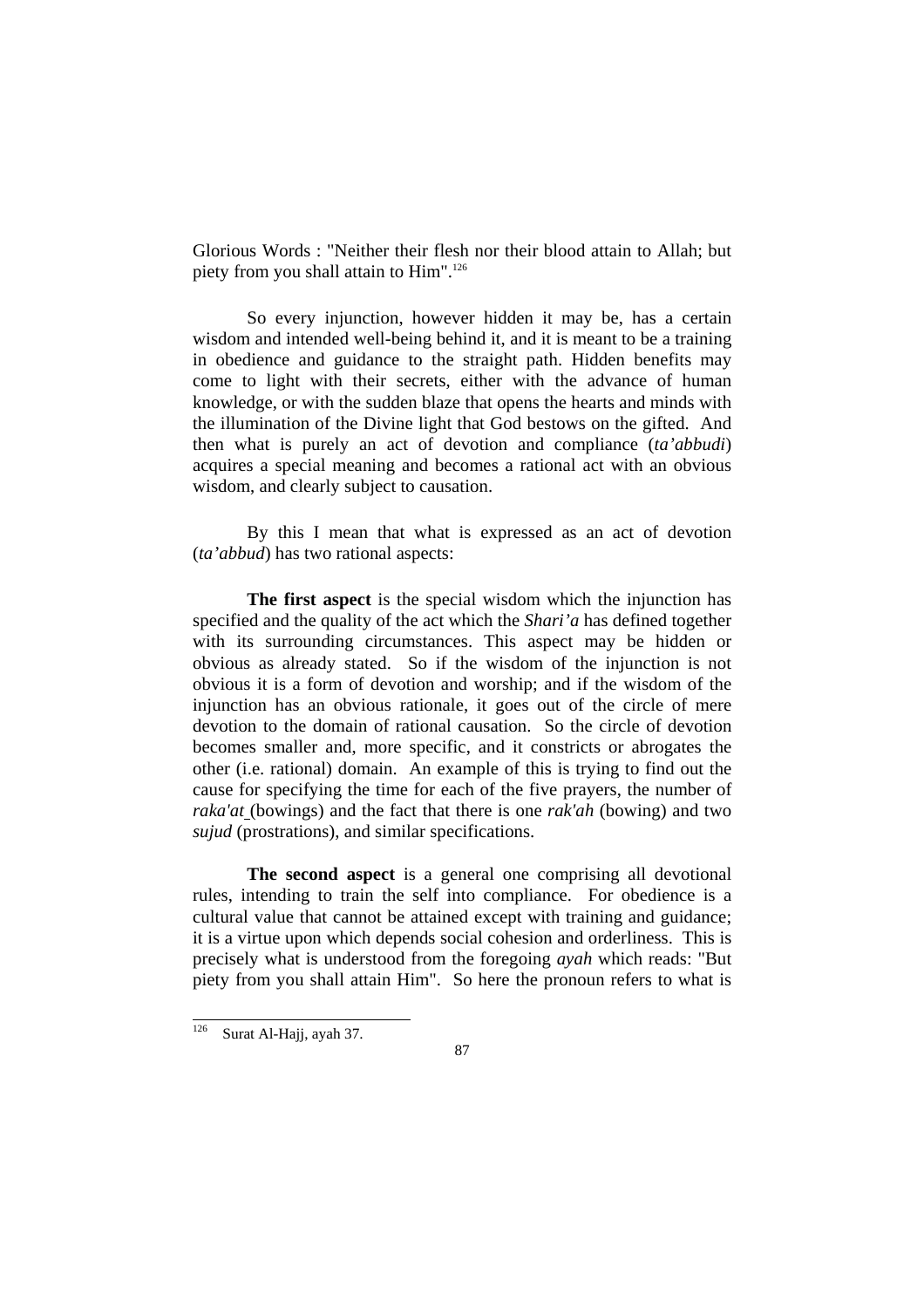explicitly mentioned," their flesh and their blood". So the *ayah* has counterbalanced two opposites, one of them negative and the other positive. The negative here is the attainment of the benefit of flesh and blood by Allah, and the positive is that the benefit should attain piety that is settled in the heart so the heart achieves consolidation and power. So, in the *ayah*: "flesh and blood" are actually negatively attained by Allah, and positively related to the attainment of piety, for *nawal* (attainment) as interpreted by Ar-Raghib is : "what man attains as *sillah* (close relation), with his Lord, and this is the meaning of the *ayah* to him".127

 So this interpretation is more direct and less constrained than other interpretations. Thus Abu Hayyan says in Al-Bahr : "The pleasure of Allah shall never attach to flesh given as donation or to the blood shed by slaughtering. Intended here are the owners of "flesh and blood", and the meaning is that the sacrificers and slaughterers do not satisfy their Lord except by sincerity, devotion and taking into consideration the requirements of piety to achieve the purpose of what they sacrifice, in conformity with the ordinances of *Shari'a* and considerations of piety.

If these are not taken into consideration, neither sacrifice nor slaughter will avail them anything, even if they constantly engage themselves in doing this.128

 Shaykh Ibn 'Ashur understood that the word *an-nayl* (attainment), at the beginning of the *ayah*, has been used in its literal sense, that is "reaching"; but in the second part of the *ayah* it is used figuratively by way of metaphor. Here the dependence of Divine Knowledge on people's piety upon the attainment of what they have slaughtered for Allah is through general attainment in both of them; and "attainment" is used figuratively by way of an euphemistic metaphor for the like and the likened on the basis of resemblance which conveys added stylistic beauty.129

 $\frac{1}{127}$ 

<sup>127</sup> Al-Mufradat, p. 510.<br>
128 Al-Bahr Al-Muhit, Vol. 6, p. 370.<br>
129 Al-Tahrir wat-Tanwir, Vol. 17, pp. 287-289.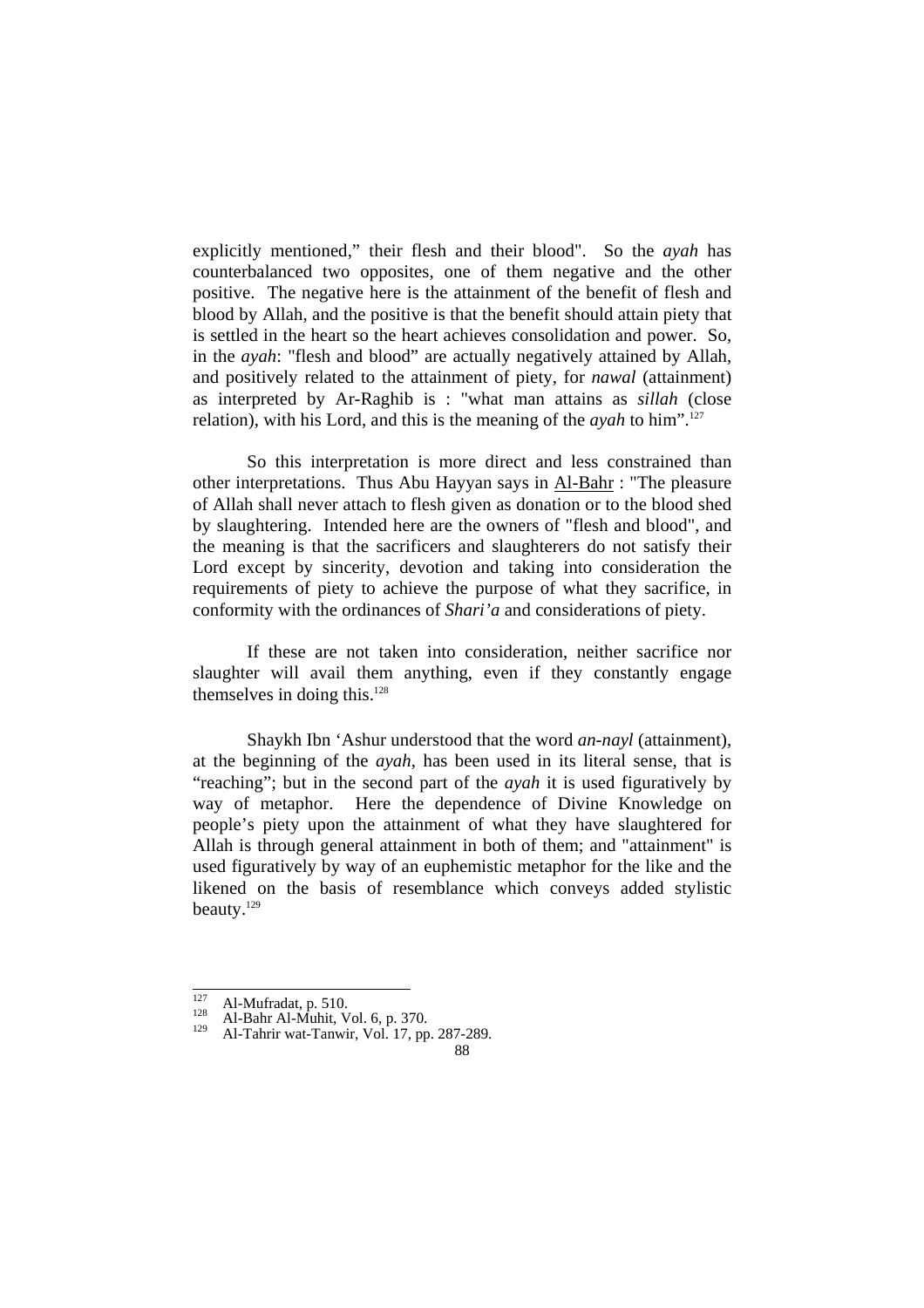Surely trying to reach the depth of the secrets of worship in this way equips the rules of worship as a whole with proper means by which to facilitate righteousness of the individual and the society, and so it is an objective to be aimed at for the achievement of guidance that is emphasized by the Qur'an, starting from the opening Surah (Al-Fatihah) to the last Surah (An-Nas).

 Al-Qarafi has said that all ritual devotion have benefits, which we are, however, unable to perceive by our intellect. So he says that the specification of times for rituals is intended as a form of benefit found in these specific times, although we do not perceive the secret for that.

This is true of every form of suprarational injunction means the benefit of which is not known to us, not because there is no benefit in it but because we do not perceive it. This is in conformity with the general principle that the *Shari'a* takes into consideration and often gives priority to the benefits of the individuals so that they gain Divine favor. Then Al-Qaraf goes on to give an example which makes his ideas clearer, saying: "An example of what I have just said is the likeness of a king who is in the habit of offering to jurists only green cloaks. Then when we see him offer a green cloak to someone we do not know, we understand that this person is a jurist, since this is the habit of that king. When we try to induce and explore the injunctions of *Shari'a*, we find that these are predicated on the masalih. Thus Allah (Exalted be He) does not command anything except that which is good and never prohibits except that which is harmful. Then when we come across things the nature of which is unknown to us, but they are few in number compared to what we already know, we say these things also belong to the same category of masalih (interest)".130

## **THE CRITERION OF PUBLIC INTEREST (***DABIT AL-MASLAHAH***)**

 The definition thus far stated indicates that the criterion of unrestricted interest in the first place is what facilitates man's success in his acquisition of the knowledge of this world, and then utilising this

<sup>130</sup> Al-Tanqih, Vol. 1, p. 257.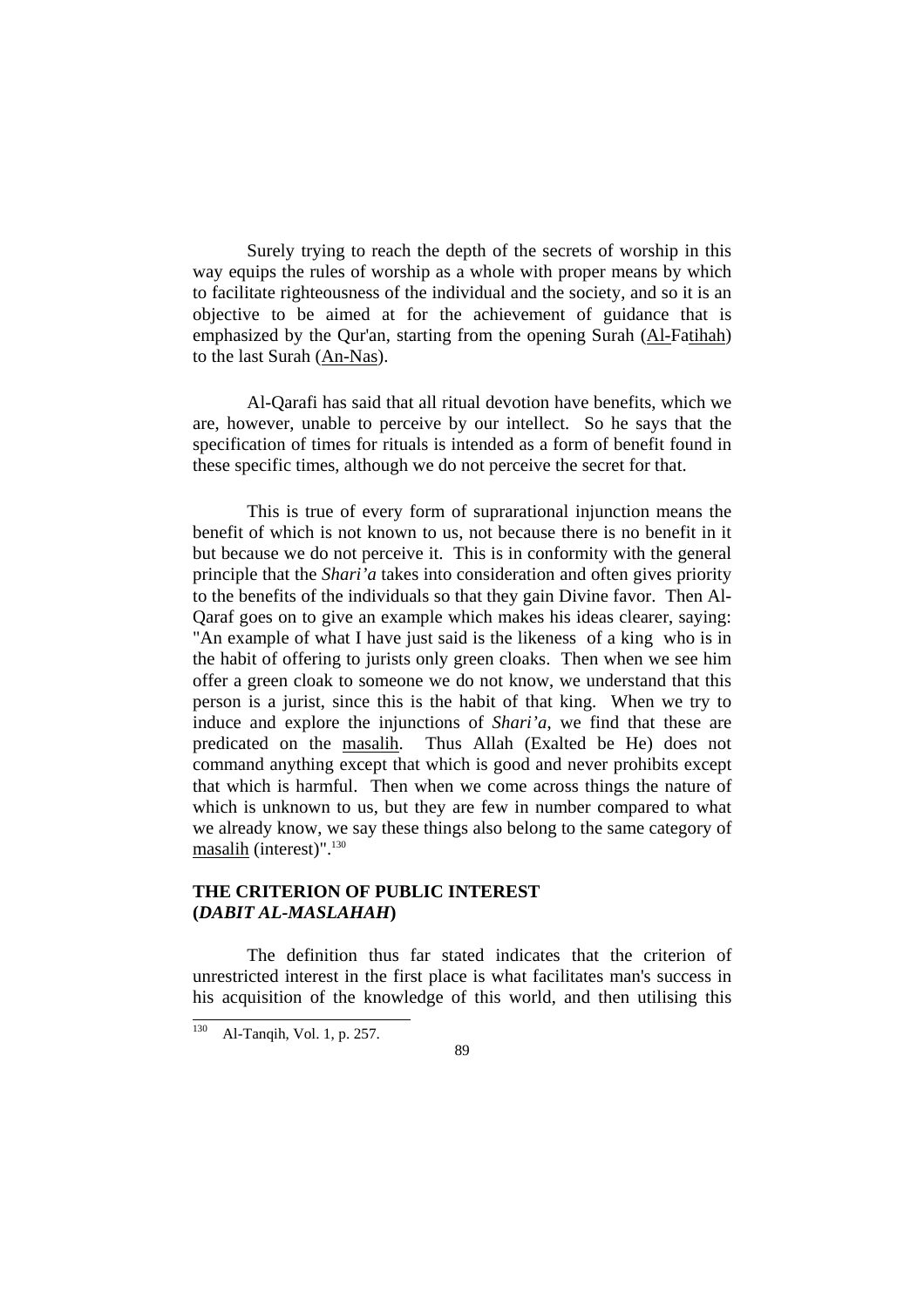knowledge in the way that makes him develop a better and superior conduct. This is also tied up to what emphasizes his mutual cooperation with other members of the human family, always with the view that he does not have a free hand in his undertaking, but he is to give account for what he commits and omits, and give account on the Day of Judgement to Allah who made him successor in the earth, Who is always observing him, and Who does not leave out of account anything small or great. The scholars of the Muslim community *ummah* have looked into public interests in the light of this criterion and classified them into three ranks.

#### **RANKS OF** *MASLAHAH*

### **The First Rank: The Essential Interest**

 This is the rank of essential interests (*al-masalih al-daruriyya*) of the whole of mankind. They are essential because, without them, human communities will be afflicted with chaos, and in the absence of some of them, man would lose his equilibrium, and would be deprived of happiness in this world and triumph in the Hereafter, and the *umma*  would soon be worn out, decadent and doomed to annihilation. Al-Ghazali, and also Ash-Shatibi and other theoreticians have stated that this rank includes the safeguarding of religion, life, intellect, property and offspring. Ibn 'Ashur has considered that the above-mentioned interests are only examples which are not exhaustive.<sup>131</sup>

 The safeguarding of these interests may be attained in two ways: the first way is through what establishes their pillars and consolidates their foundations, and then taking positive measures to achieve these interests. The second is to know and avoid disruption befalling these interests or expected to befall by taking measures to avoid such disruption.<sup>132</sup>

 $131$ <sup>131</sup> Maqasid Ash-Shari'a, p. 79.<br><sup>132</sup> Al-Muwafaqat, Vol. 3, p. 8.

<sup>90</sup>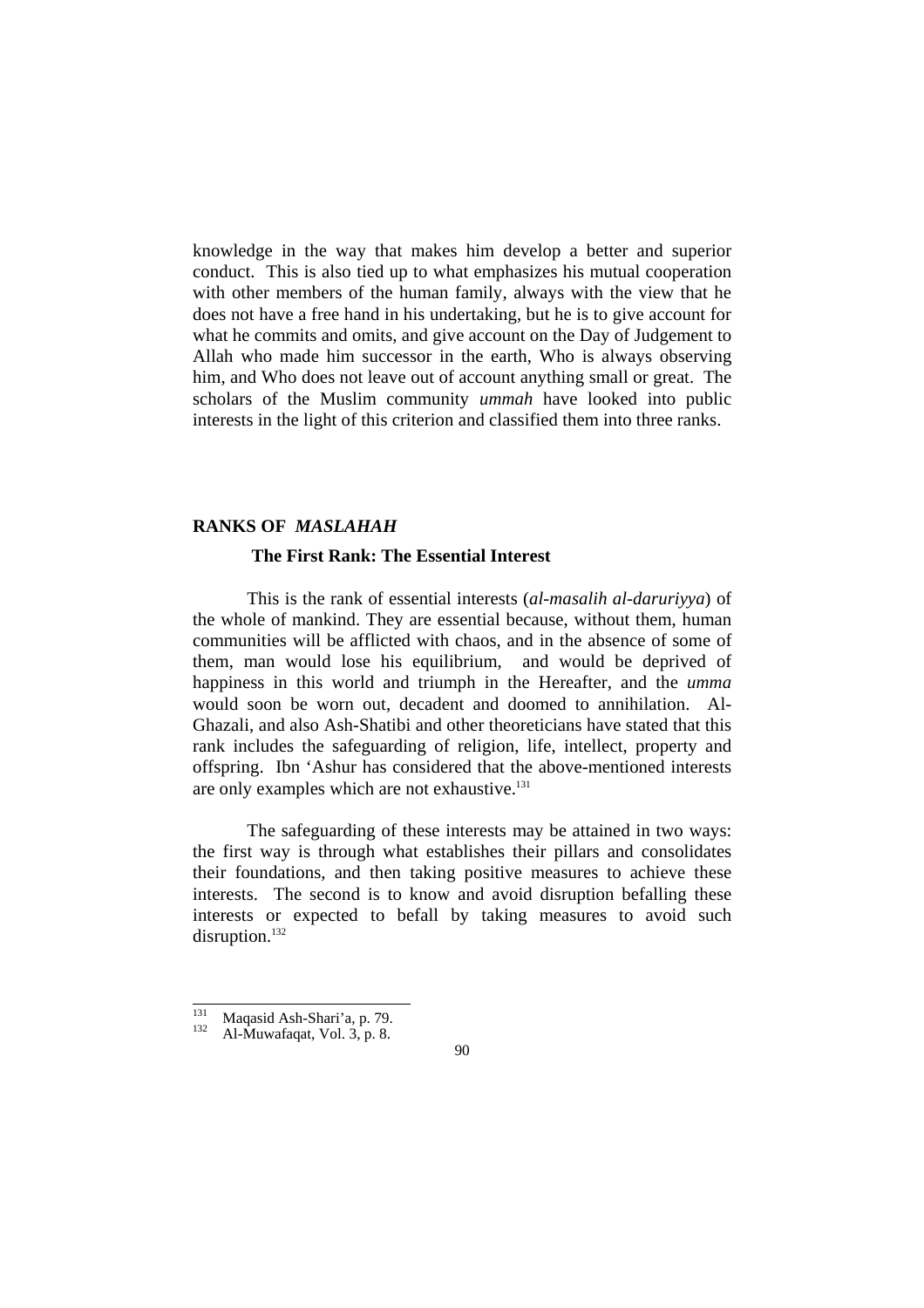Every one of these essential interests may initially be related to the nation as a whole, or may be related to individuals, as has been indicated in this investigation. Both types of interests, whether of the nation in general or the individual in particular constitute the primary objective. Thus every public interest would also benefit the individuals, whether they feel that or not. Conversely, what is accomplished with regard to the private interest of individuals would also reflect on the common good of the nation, since the nation is a multitude of individuals.

 The safeguarding of religion, which is one of the essential interests, is realized positively by observing its five pillars, starting from the two attestations (*ash-shahadatayn*) to pilgrimage. This also includes knowledge of that parts of the *Shari'a* injunctions that is obligatory on each individual, knowledge that would enable him to perform what Allah has ordained upon him. This would further include the undertaking by a section of the nation to study in depth the commands of Allah addressed to the believers concerning matters that the individual believers may be too busy to know by themselves. Here Allah says : "So, if only a section of every grouping should march out to gain knowledge of religion, and to warn their people, when they return to them, that would help them to beware".133

 Protection of religion also includes, among other things, measures by a group of the learned members of the community to refute pernicious doubts, and furnish evidence against the skeptics. The State should likewise uphold the responsibility of safeguarding this objective by fighting innovators and heretics, who try to propagate falsehood among the feeble-minded, or those who follow their caprice, with the purpose of rocking the very basis of national unity.

 To protect religion also necessitates defence of Muslim lands against the enemies, through equipping of a standing army, and manufacture of arms necessary for self-defence. Also needed here is establishment of competent and specialized agencies in defence affairs and war, since evidence has proven that negligence or weakness here would end up with the decline of Muslims and the dominance of

<sup>133</sup> Surat At-Tawbah, ayah 123.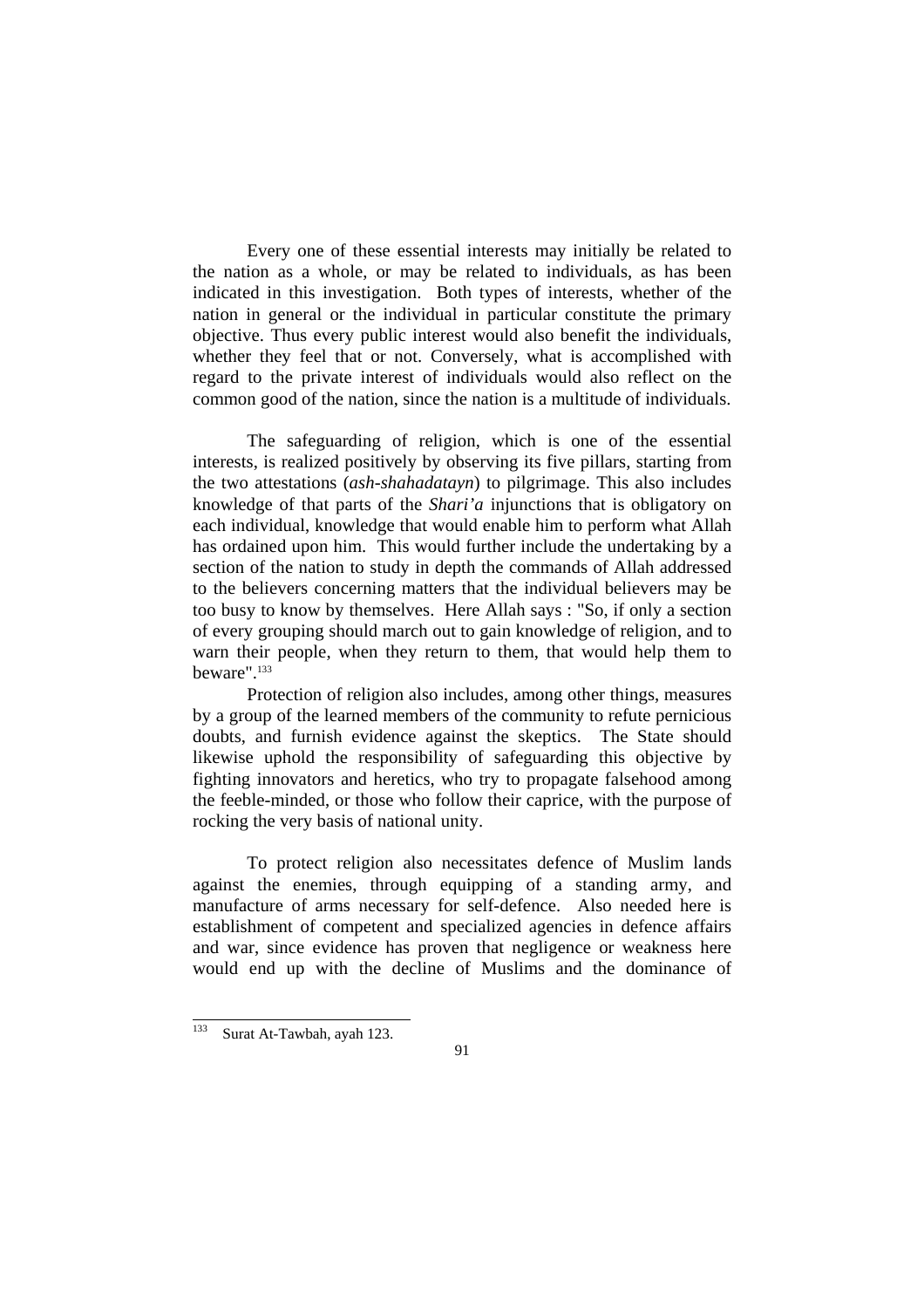disbelief, leading eventually to the extinction of the Muslim community, as happened centuries ago in Al-Andalus (Spain).

 As for self-preservation (*hifz al-nafs*), this includes the preservation of life of every individual, and the preservation of the life of the nation in a way that makes it necessary for every individual to enjoy the right to physical health that enables him to perform his role in the world around him. Here the State has the role of providing for the livelihood of the people, and also ensure their security by means of organizing a police force and institutions for scientific research. This will ensure health and stability in the life of the nation, and also secure ample food supplies and efficient irrigation facilities.

 Still related to self-preservation is the gearing and orientation of scientific research towards fighting disease, especially contageous disease, as well as applying the law of just retaliation according to its proper conditions.

 As for the preservation of intellect (*hifz al-'aql*), this can be achieved by helping every individual to develop his mental abilities by offering him the means of education and learning. I do not only mean by this schools and institutions, but also the obligation that Islam imposes on every individual to study and to educate himself throughout his life. We have seen that nations which neglect education, and which do not make education a primary necessity of public life and ensure that it is facilitated through all available means, these nations soon fall into decadence and are swallowed up by other nations enjoying superior of knowledge. Here the two obligations, the individual and the social obligations of the state overlap. The State provides the means, and the individuals do not waste the opportunities offered them by the State.

 The intellect also needs to be protected from those who demoralize the youth by propagating ideas that debilitate their minds and dissipate their effort in the paths of wilderness and loss. Again, here is included the prevention of what corrupts the mind temporarily or permanently, like wine and narcotic drugs, and enactment of the necessary deterrent punishment for those who indulge in drug traficking and distribution.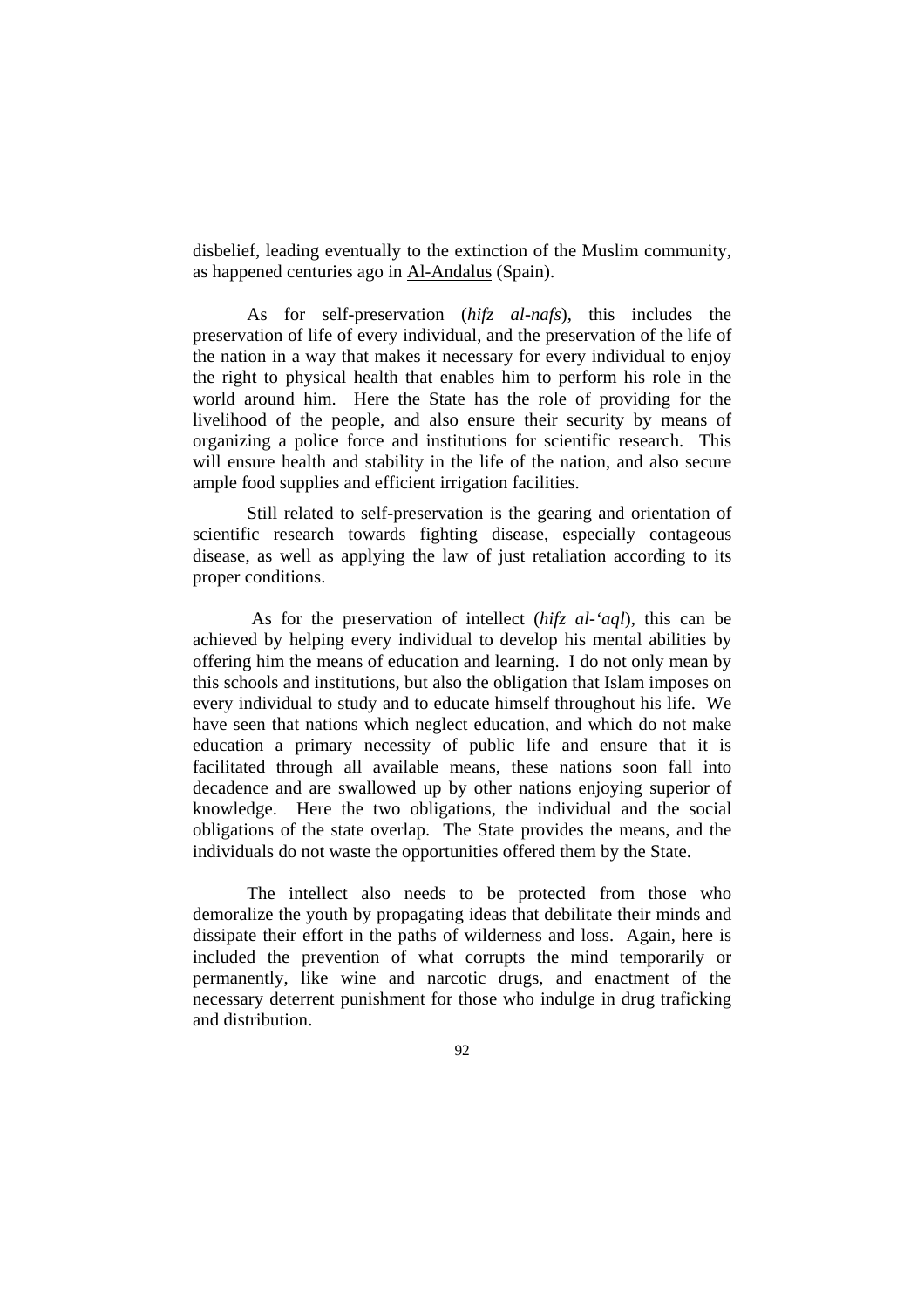As for the preservation of wealth in the positive sense, the *Shari'a* has ordained acquisition of wealth through lawful means, and enacted laws for the protection of the rights of individuals as well as those of the community, and the circulation and transfer of property among them. The State has to take charge of maintaining public services, like the building of dams, means of communication, fire brigades and similar other facilities. To protect wealth, penalties are prescribed for offences against other peoples' wealth by way of usurpation, cheating or trickery. Violators are penalized by means prescribed punishments (*hudud*), by discretionary deterrent punishments (*ta'azir*), and measures that ensure justice through a clean judiciary and indemnification against loss.

 The protection of offspring (*al-nasl*) includes what Allah has ordained with regard to procreation, and complete preservation of lineage. Legitimate marriage has thus been ordained, and all forms of sexual relationship outside marriage have been proscribed. Although offspring could still be born if people give up having a family according to the rules of *Shari'a*, this will ultimately end up in the deterioration and corruption of society. Statistics thus tell us that one third of the newborns in the United States have unknown fathers, and the mothers take upon themselves alone the responsibility of bringing them up. This situation has caused deficit in the appropriations allotted for their help. What is worse is that the problem is gradually getting out of control. But because the mass media have an eye only on the material side of the problem, and tend to evaluate the problem in dollars amounts, and how to raise the needed funds, they have neglected the social dimension of the problem, and the future effects of this problem although these are considerably more dangerous.

 The offspring has to be protected in the negative sense by the prohibition of castration and mutilation of procreative organs, as well as ban on homosexuality and lesbianism. The right course here is the prohibition of fornication and adultery and inflicting the prescribed punishment on their perpetrators. Al-Qarafi has mentioned in the book At-Tanqih that some jurists also consider safeguarding of personal honour *(al-'ird)* necessary for the preservation of the community. This,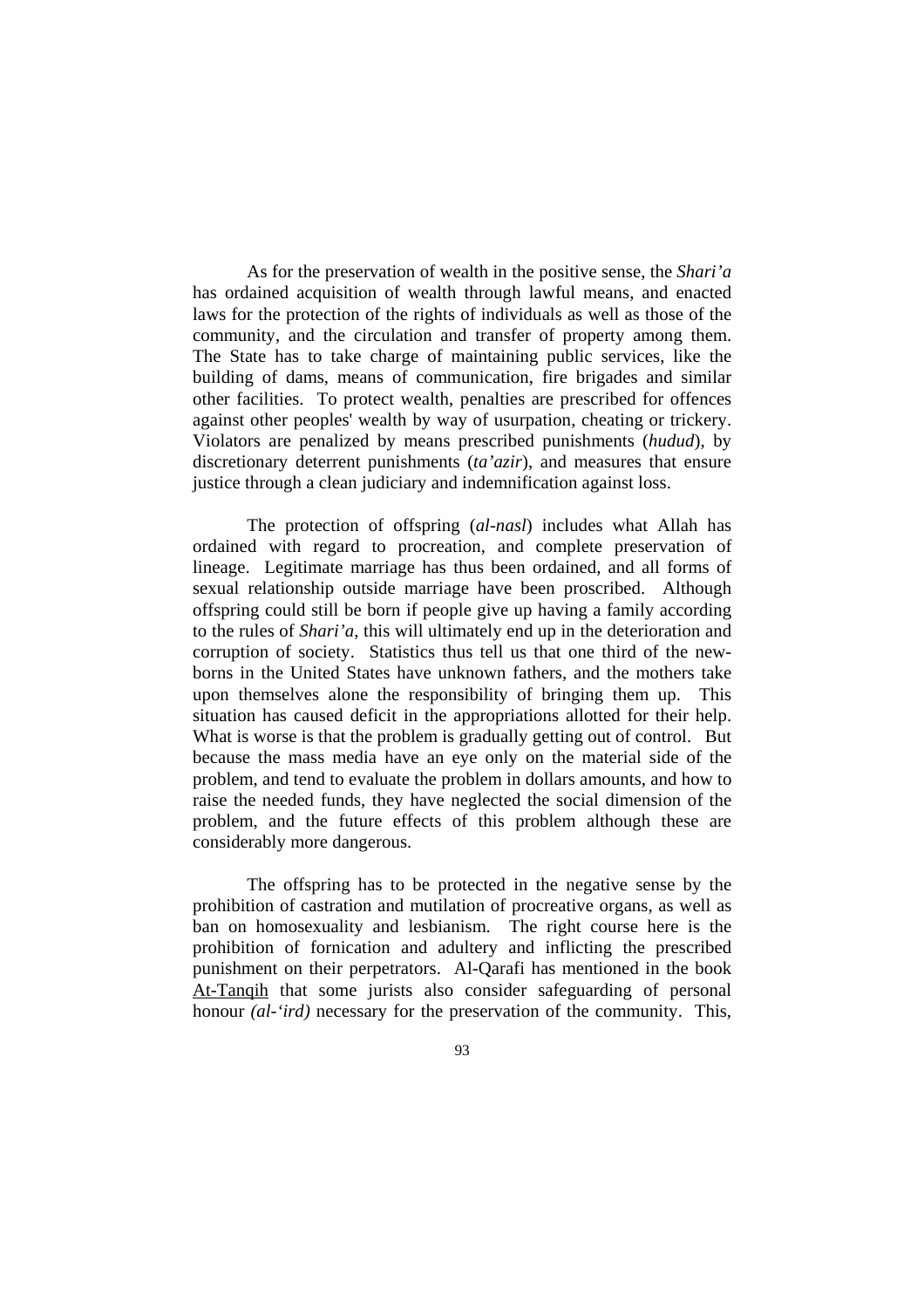he added is necessary simply because Allah does not allow the violation of honour, in the same way as He does not allow murder or disbelief.134 This sounds a little strange, coming from Al-Qarafi, who is well-known for his sharp insight and depth of analysis, simply because the basic assumption here is to define what is necessary. There is no doubt that the violation of honour may lead to the deterioration of social relations and the weakening of ties among individuals, this does not, nevertheless, amount to the rank of necessity that is deemed to be essential for the survival of the community.

 Commenting on what the jurists have said about the necessity of safeguarding the honour Shaykh Tahir Ibn 'Ashur had this to say : "I think this is not valid. The right thing is to say that it is complementary (al-haji). What made some jurists, like Tajuddin As-Subki, who in his book Jam 'Al-Jawami', considered its preservation necessary is based on his view of the prescribed punishment for false accusation (*al-qadhf*) in the *Shari'a*; but we do not adhere to the correlation between what is necessary and what is subject to a prescribed punishment. That is why neither Al-Ghazali nor Ibn Al-Hajib has considered honour to be one of the essential interests".135

#### **The Second Rank: Complementary Interests Al-Haji**

 Ash-Shatibi defined this as an interest which, when observed, relieves distress and difficulty (*al-haraj*), and which, if not observed, leads in most cases to the loss of desired objectives. So, if this type of interest is not observed, those subjected to the rules of *Shari'a* (i.e. the *mukallaf)* would generally suffer difficulty and distress; but this would not amount to corruption and chaos that is expected as a result of the collapse of essential interests. He gives the following examples: concessions (*al-rukhas*), enjoyment of good things, and exceptional contracts, like advance-payment sale (*salam*) and irrigation leases (*al*musagat).<sup>136</sup>

 $134$ 

<sup>&</sup>lt;sup>134</sup> At-Tanqih, Vol. 2, p. 158.<br><sup>135</sup> Maqasid Ash-Shari'a, p. 82.<br><sup>136</sup> Al-Muwafaqat, Vol. 2, p. 11.

<sup>94</sup>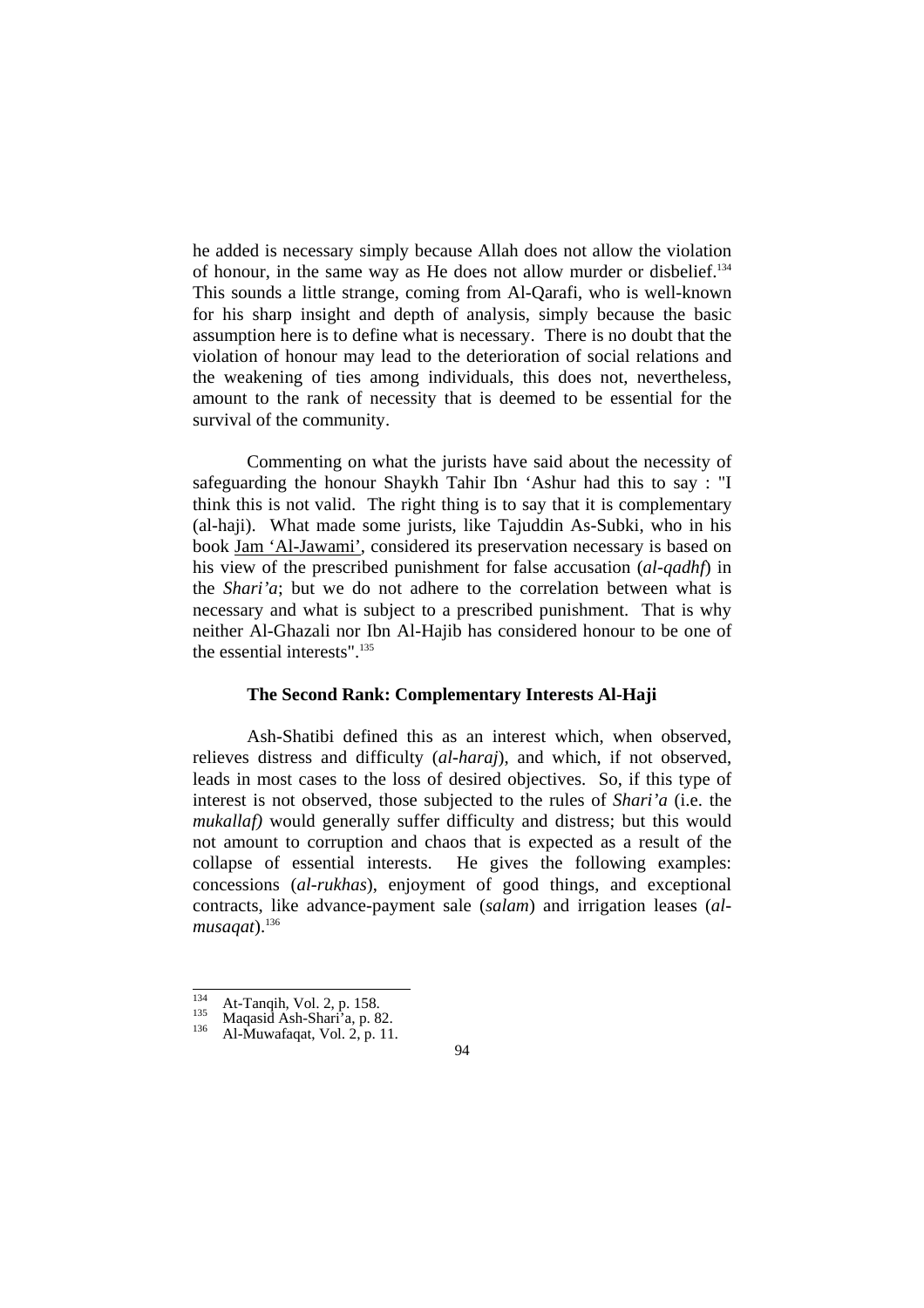Dr. Al-Buti adheres to Ash-Shatibi's opinion.<sup>137</sup>

 But restricting the complementary interest to the removal of hardship would be tantamount to narrowing its scope. This is because complementary interests include interests needed by the community, but the need here does not reach the rank of what is necessary and essential. By this is meant that if these interests are not secured, the survival of the nation would not be at risk, nor would the individuals be subjected to total loss or annihilation.

 Yet neither the individual nor the community would be able to keep their upright standards in a way as to make them eligible for the vicegerency of God in the earth.

 An example of this second rank of interests is given by Imam Al-Ghazali when he spoke of granting the guardian the right to give a minor person in marriage. He says : "Guardianship over a minor means taking care of his needs until he attains the age of puberty. For if the minor is left on his own, he would soon be faced with the threat of annihilation and eventually this would lead to the collapse of the human race. But taking care should not include giving him in marriage, since this is a matter of complementary interest, because all the good opportunities for marriage that are in the interest of the ward are not always available at any given time. But if a good opportunity arises, and the guardian sees it as such, then he should conclude the marriage contract on behalf his minor ward".

 Al-Ghazali goes on to say : "Other examples in this respect are the observance of equality (*kafa'a*) in marriage, provision of a proper dower (*mahr al-mithl*) in marriage. For these do not come up to the rank of what is necessary, since the offspring can still survive even when his social status is not observed, although married life with the observance of equality in social status is more likely to be more enduring and  $s$ uccessful.<sup>138</sup>

 $137$ 

<sup>&</sup>lt;sup>137</sup> Dawabit Al-Maslaha, p. 120.<br><sup>138</sup> Shifa'al Ghalil, 165-168, quoted in general sense.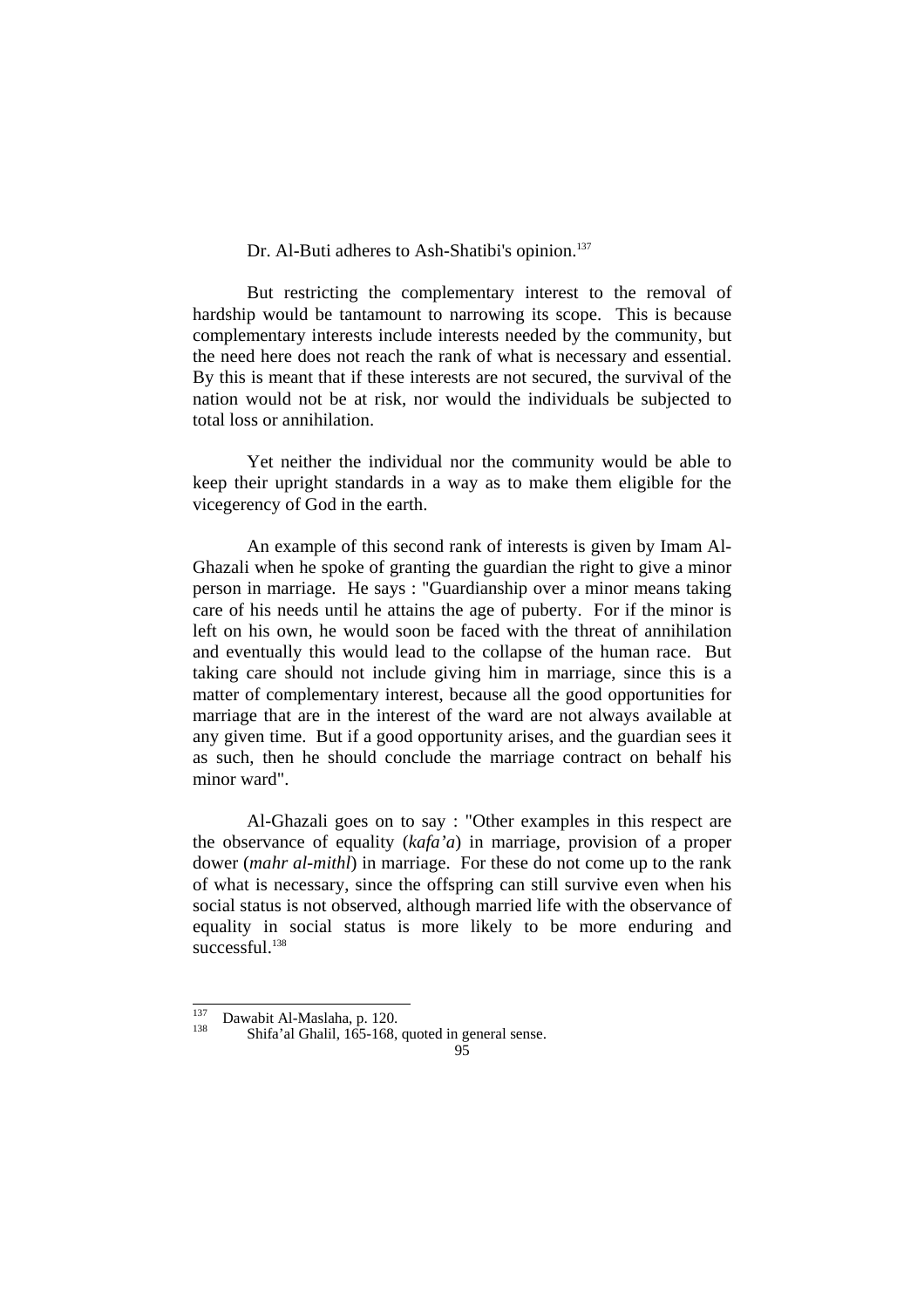The notion of complementary interest has been precisely expounded by Shaykh Ibn 'Ashur when he said: "This is what is needed by the community to realise benefit and gain the adequate management of its affairs. Thus if such needs are not met, society will not be corrupted, but will be in a state of disorder. The ulema of *usul* have given other examples such as sale, lease, loan and irrigation contracts. Here it seems that most cases of what is permissible in these transactions belong to the class of complementary interests. The marriage contract also falls under this heading; and so is the case of what supplements the essential interests in the way of blocking, for example, the means that lead to corruption. We may add to this the setting up of a judicial system, a system of chastisement and a police force to implement the injunctions of the *Shari'a*. 139

 From the point of theorizing and arriving at a consistent definition of complementary interest, we find that Shaykh Ibn 'Ashur has been most adept in defining it. But when he began to give examples, these were confused. So he considered the preservation of lineage as an example of complementary interests, although such preservation is a pillar of the building up of societies, and in its absence, societies would soon corrupt, and the purpose and mission of the vicegerency of man in the earth would not be fulfilled. For moral decadence and promisculty would threaten the foundation of society.

 Al-Ghazali has skilfully depicted the state of the community when chaos afflicts the family when he said : "feminine virginity should be an objective to be preserved, since unlawful solicitation therein would end up in confusing the basis of family identity and bring disgrace to marriage relationships. Thus we see how in our day and age the spread of anti immune deficiancy syndrome (AIDS) brings home to us the message that the preservation of lineage is necessary for the survival of the human race.

 Then Ibn 'Ashur said that the establishment of administrative justice and a system of penal sanctions for the defence of basic interests is necessary as society cannot be protected if it does not have an effective

<sup>139</sup> Maqasid Ash-Shari'a, p. 82.

<sup>96</sup>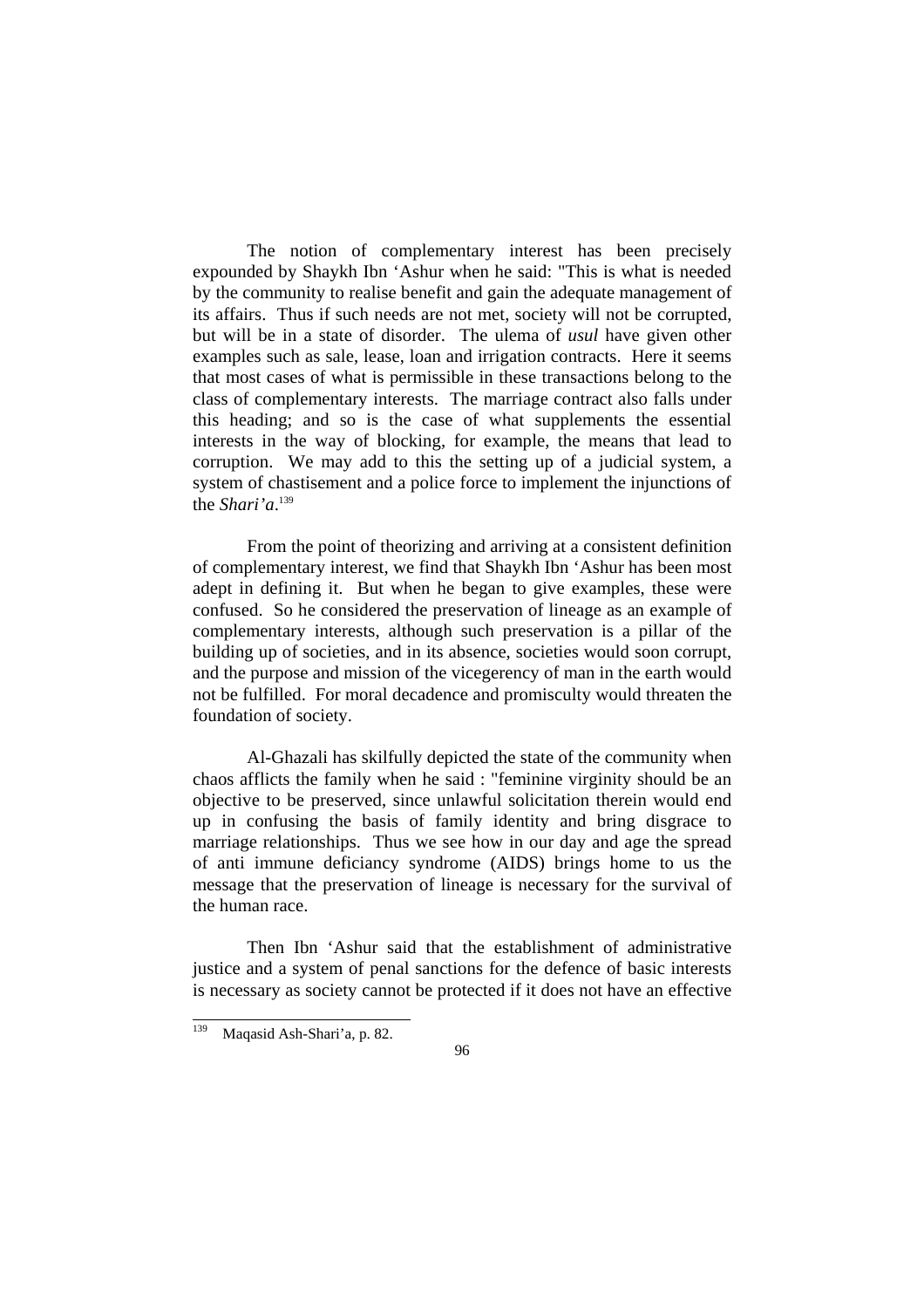and respectable judicial system, nor can the *Shari'a* endure or be effective if it is not protected by a regular judiciary. Disruption of the judiciary will naturally be followed by disruption in security and social order, and this leads to the weakness of economy and brings about a crisis of confidence among the people. The end result is the decline of society and its dissolution into other societies.

 Once again, complementary interests comprise the five values, namely the preservation of religion, life, lineage, intellect and property. What gives the Muslim community its distinctive characteristics is regulation of complementary interests, like the building of mosques, calling for prayer and the building of hospitals as a means of protecting life. Also included in the category of complementary interests are such permissible actions as hunting, fishing, and the enjoyment of good food, clothing and housing facilities. What is also considered as complementary interest is the preservation of wealth by enacting laws for indemnity, documentation of contracts and establishing specific forms of companies.

 The preservation of intellect as a complementary interest entails the establishment of educational programmes in special institutions of learning, and also establishing mental and psychiatric hospitals. The preservation of lineage as a complementary interest entails encouragement of family and marriage, and taking measures to safeguard against illegal marriages and exchange of marriages (*al-shighar*) which is a device aiming at the elimination of dower.

#### **The Third Rank of Interests:** *Al-Tahsini* **(Embellishment)**

 This rank has been defined by Al-Ghazali as follows : "Some cases of embellishmental interest pertain to the rank of convenience or reprieve, not demanded through neither necessity, nor need, but may lead to welfare, amplitude and comfort. This is also an objective of the *Shari'a*, for the *Shari'a* promotes tolerance, ease and rectitude. These objectives are realised through adopting whatever is considered desirable and complementary to the higher classes of interests.<sup>140</sup> One of the

<sup>140</sup> Shifa' al-Ghalil, p. 162.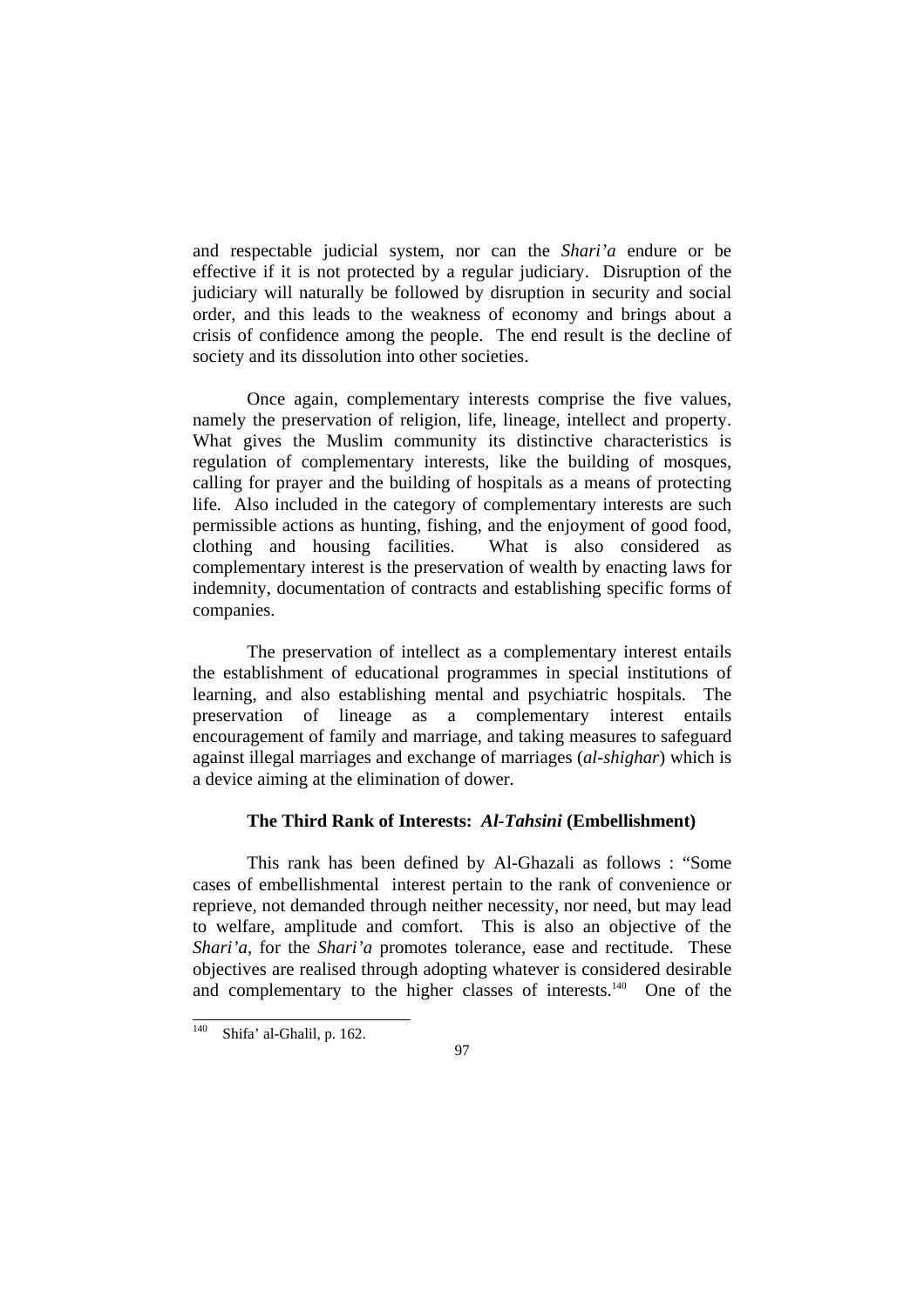characteristics of this rank is that it mostly includes imaginary and persuasive cases.141

 Al-Ghazali has thus considered ease (*al-taysir*) in the various fields of legislation as an integral part of embellishment. He considered that whatever aspires to perfection and desire should be appended to this category. Here he is different from Ash-Shatibi who says: "As for embellishments, it means adopting what is commmensurate with good habits and avoiding defilements that are disdained by sound minds. All of these cases come under the category of sound moral values".142 Ash-Shatibi has thus confined this category to what Al-Ghazali considered as supplementary to embillshements. Dr. Said Ramadan Al-Buti followed in the footsteps of Ash-Shatibi, but he was more explicit in excluding flexibility and reprieve (*al-tawsi'ah*) from the category of embellishments. So he says: "As for embellishemnts their exclusion does not lead to distress"; then he linked this category more closely to sound moral values.<sup>143</sup>

 Shaykh Muhammad Tahir Ibn 'Ashur was closer to the opinion of Abu Hamid al-Ghazali, albeit with greater depth, as he considered embellishments to be public interests that achieve for the community perfect efficiency and order, so that the Muslim nation could offer, for its security, prosperity and happiness, a model to other nations; and that would attract other nations to establish good relations with it or even to establish unity with it. That is because good traditions are an effective way for the achievement of close relationship and unity, whether these traditions pertain to decorum in the field of covering the private parts, or to matters of common custom. In general, such traditions are marks of high standards of human achievement.<sup>144</sup>

 Finally, what I have so far attained after enquiring into the *Shari'a* sources, and after taking into consideration the opinions of the ulema of *usul* is that embellishment refer to the sort of interests which are complementary to human conduct and enhance the values and standards

 $\overline{141}$ 

<sup>1&</sup>lt;sup>41</sup> Ibid., pp. 169, 172.<br>
<sup>142</sup> Al-Muwafaqat, Vol. 2, p. 11.<br>
<sup>143</sup> Ad-Dawabit, p. 120.<br>
<sup>144</sup> Maqasid Ash-Shari'a, p. 83.

<sup>98</sup>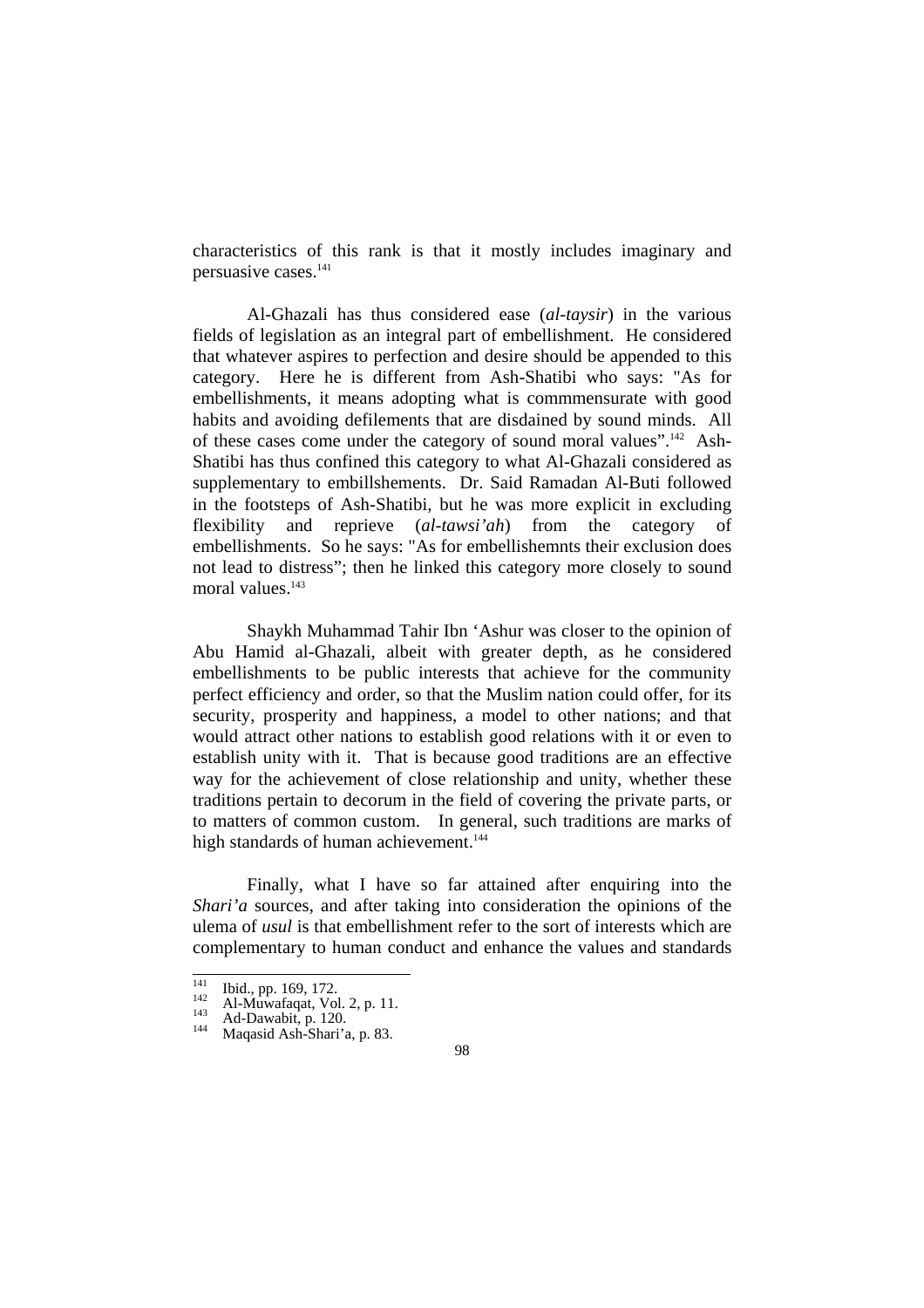of civilization as a whole. For undoubtedly any legislation that does not take into consideration human convenience and ease in its actual application would end in dissatisfaction and distress and would eventually be opposed and rejected. That is why it is considered desirable by the *Shari'a* that what it offers in the way of ease and removal of hardship should be pursued; and this has helped a great deal in its dissemination. That is also why people embraced Islam in large numbers. Among other advantages of embellishemnt is the interest that it promotes in educating the nation into performing its obligations in the best way possible and the constant efforts that it advocate at improvement in all areas.

 So all attempts that are aimed at higher levels of achievement, whether in the fields of worship, financial transactions or education, as well as in other fields of human activity that aspire to perfection and continuous improvement pertain to the category of embellishments. The following example is taken in regard to the performance of prayer : the Prophet has commanded the person who failed to observe apprehensive composure in prayer is to perform the same prayer again. The Prophet also said : "Surely Allah has ordained fairness in everything", and has urged every Muslim to aspire to better deeds and better words. This rank of embellishment, as a class of interest, is not, however, essential for the fulfilment of man's vicegerency in the earth, and negligence in this respect does not lead to distress and difficulty, but it helps in the development of the abilities of individuals and the community, by giving full consideration to both. This implies such necessary attributes, for both the individual and community, as self-respect, power and fortitude that would grant dignity and honour that is worthy of admiration and is conducive to the integrity of the Muslim personality and conduct. This is one side of the Divine grace that is pointed out in the words of the Lawgiver, exalted be He, when He said: "You have been the best nation brought out for mankind".<sup>145</sup>

### **METHODS OF DETERMINING THE UNRESTRICTED AND RESTRICTED PUBLIC INTEREST**

<sup>145</sup> Surat Al-'Imran, ayah 110.

<sup>99</sup>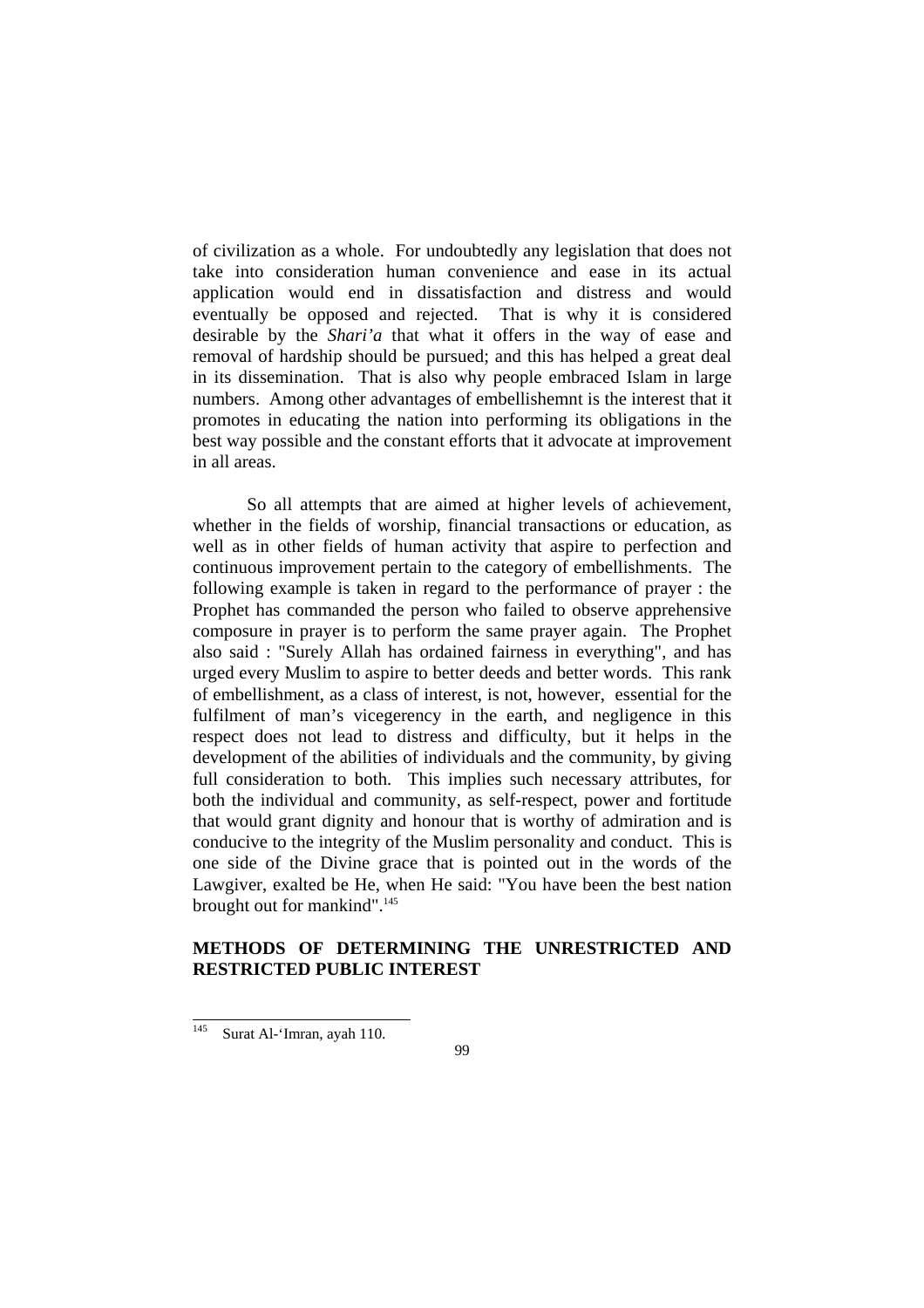#### **Definition of** *Maslahah Mursala* **(Unrestricted Public Interest)**

 As already shown, there is a close relation between the *Shari'a* and the realisation of the interests of people in their life here and in the Hereafter. But the methods by which the public interests are identified and understood - so that action could be taken to implement them in all their different ranks and manifestations, whether permissible, commendable or obligatory, and the evil *mafsada* that invokes the demand to refrain from them by way of reprehension or prohibition these methods do not look, at first sight, obvious nor are they devoid of confusion. Evidence of such confusion is found in the representative assemblies of some countries. The majorities in these assemblies enact such laws as they believe are in the interest of the people who authorized and elected them. Actually some of these laws abrogate what has already been passed before, as soon as these legislative bodies have a new majority of a different socio-economic persuasion. So the kind of legislation issued by a representative assembly of leftist orientation will soon be reversed as soon as the majority shifts to a rightist ideology. The question that arises here is this : Is a human being by himself able to discern completely what public interest is? Of course a man's choice of what he thinks more suitable to him is tied up to different influences. These are the influences of time and place, as well as customs and traditions agitating in the society he has been brought in. Other influences are personal studies and research, as well as what might have entered one's heart, whether it is the light of true belief or what has engulfed him in the way of rejection and disbelief, to mention only a few such influences. So we do not consider as public interest except that which Divine Revelation has helped man to understand and embrace. For these are devoid of fake imagination and caprice. To establish the legal rule upon these interests reassures the *mujtahid* (independent legal scholar) that he beholds a vision that is derived from Revelation, and that he does not follow what he fancies as interest, but clearly follows the *Shari'a* of Allah, not conjectures nor personal whims.

 When the jurist looks for the legal rule of a case that is presented to him, he is not keen to know, nor to inform his questioner, of the interest as it appears to him, but he tries to arrive at the legal rule as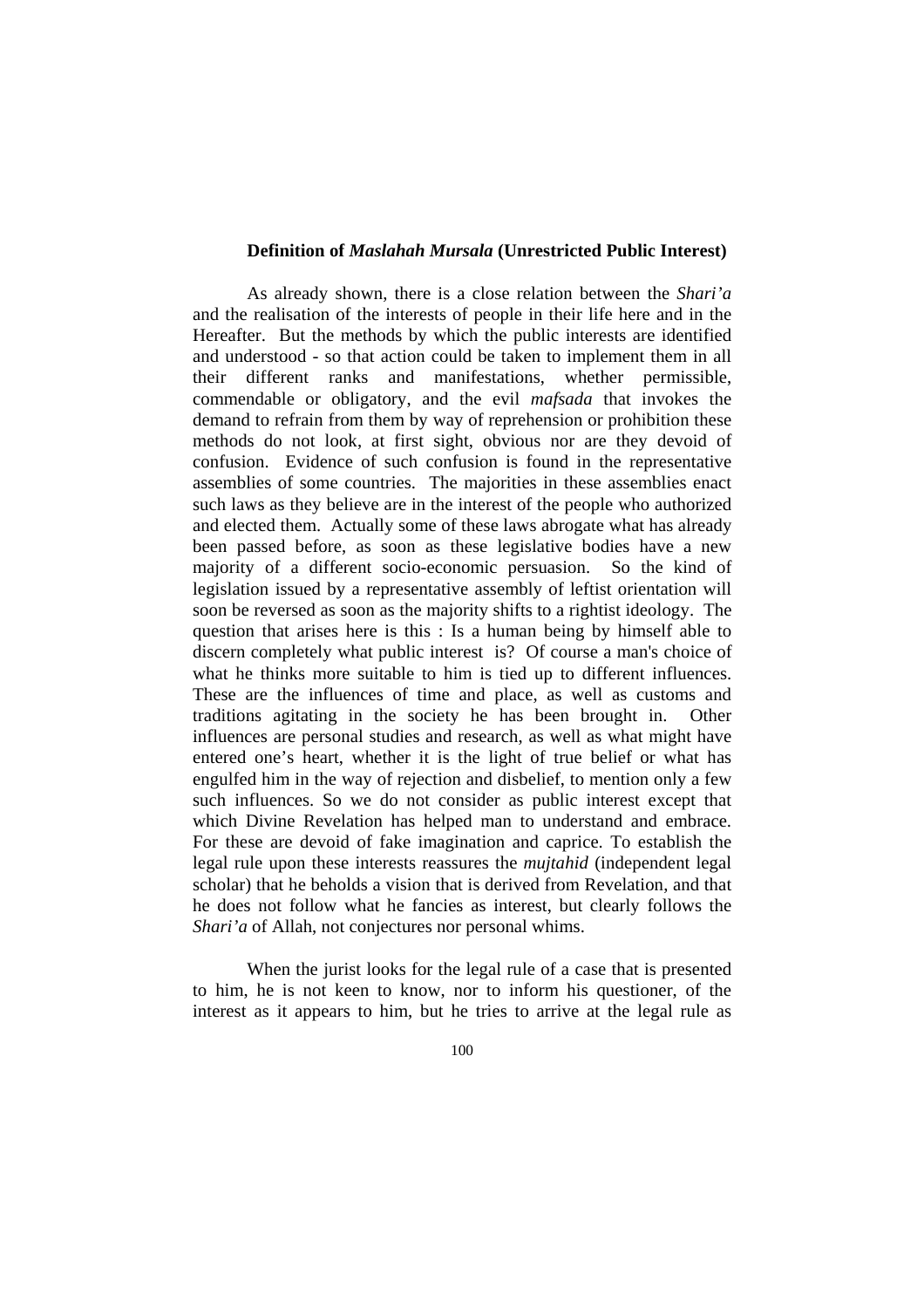commanded by Allah; and the questionner should also seek to know the legal rule as ordained by Allah, and not as he himself sees as his own interest.

 Thus public interest, as we have already pointed out, should have two aspects that cannot be disengaged from one another: one is temporal and the other is related to the Hereafter. The person subject to Divine law (i.e. the *mukallaf*) lives his life under the canopy of servitude to Allah in conformity with His Divine words, which proclaim: "And in no way did I create the jinn and humankind except to worship Me".<sup>146</sup>

 It becomes therefore imperative for the *mujtahid* to ascertain that the interest he has imagined is a genuine interest, not a mere fancy intimated to him by influences that are legally not credible. Thus, if it occurs to the mind of the *mujtahid* that a certain course of conduct on the part of the *mukallaf* would be conducive to public interest, he is bound by a duty not to drift after what flashed in his mind, but to investigate whether what he imagined is guaranteed to be a genuine public interest. Thus he has to search, in different ways, in order to assertion the approval of the Lawgiver of what came to his mind. And here we have seven methods as follow:

 (1) He may find a *Shari'a* text *nass*, or a consensus of opinion *Ijma'* that the quality he thought would secure the interest that the Lawgiver has ordained by stipulating a text to that effect, and this is the highest form of conviction that the interest in question is upheld and accredited by the *Shari'a*. An example of this is the causation of the legal rule nullifying ablution if one touches one's sexual organ, since the Prophet has said : "Whoever touches his sexual organ must perform a fresh ablution before praying". Another example is the causation for the guardianship over the minor's property, since we find here that minority is a cause for guardianship over property. The cause *'illah* in both these rulings are clearly conveyed in the relevant text.

<sup>146</sup> At-Dhariyat, ayah 56.

<sup>101</sup>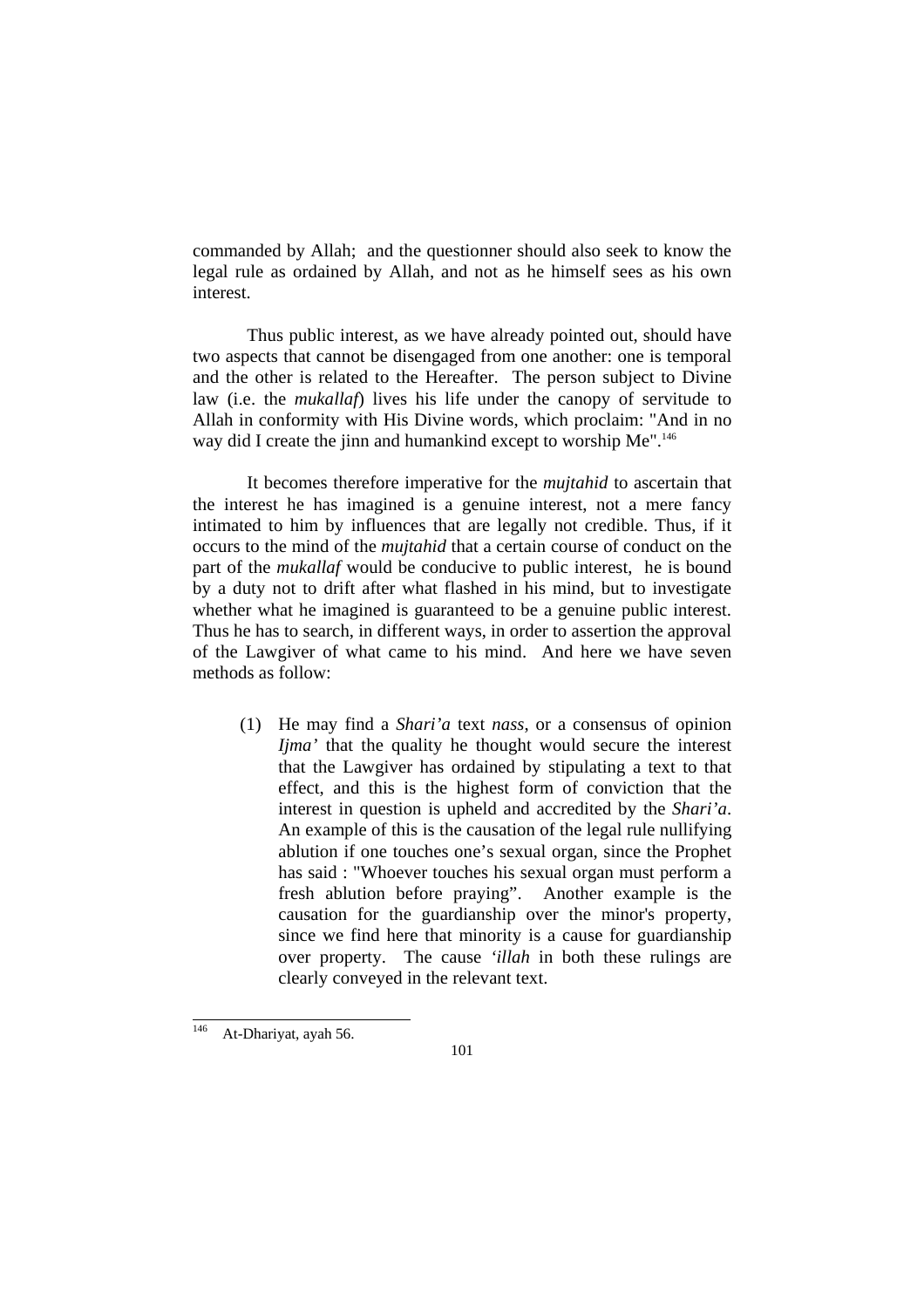- (2) The jurist may not find a legal text in which the Lawgiver has acknowledged the *Maslahah* in question but finds that the Lawgiver has authorised the legal rule in conformity with it. Then he finds that the Lawgiver has acknowledged the genus of the quality for the same legal rule, as in the quality of minority in indicating guardianship over property. Here consensus has established that minority is the legal cause for guardianship. So if the jurist wants to investigate guardianship, he finds that the attribute of minority is also the legal cause of guardianship over marriage, since the concern over preserving the rights of the minor extends to both types of guardianship. So the attribute of minority here is the same, and the legal rule is comprehensive enough to cover both cases of guardianship over property and guardianship over marriage. Here it seems that the exertion of the *mujtahid* has gone beyond guardianship of property to comprehend guardianship in general.
- (3) The jurist may not find a legal text indicating that the Lawgiver has acknowledged a certain quality, but he finds that the Lawgiver has based the legal rule in conformity with it. Then he finds that the Lawgiver has acknowledged the genus of that quality in respect of the same legal rule. An example of this is found in the legal rule by which the Lawgiver has made it permissible to combine two prayers (*jam' al-salatayn*) in case of a journey or pilgrimage. Suitability (*al-mula'ama*) is apparent here between the alleviating effect of this legal rule and what a traveller may find when on a journey or what a pilgrim finds in his travels from 'Arafat, Minà and Makkah among the crowded throngs. So here the legal rule is based on the rationale of alleviation of hardship and it is invoked whenever the need arises for it. Thus it is acknowledged that the effect of hardship in the legal rule which combines two prayers is a general one and applies equally to instances of hardship in journey or pilgrimage. So if the *mujtahid* exerts himself and joins al-Maghrib and il-'Isha (early and late evening prayers) in the event of heavy rainfall or darkness due to hardship that is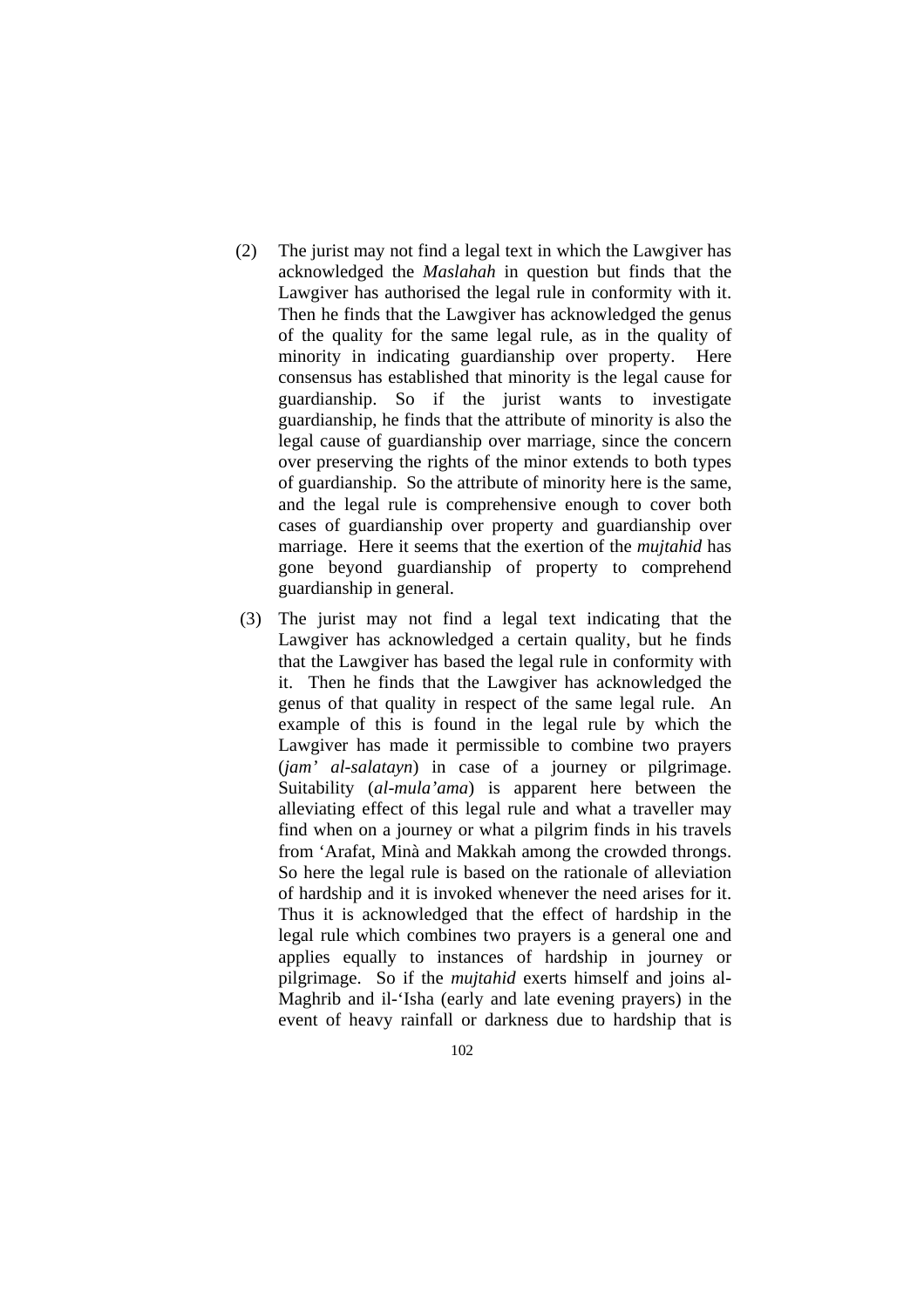experienced in both cases, then he has applied the same legal rule to a similar case, which is combining through a common attribute that covers instances of hardship caused by journeying or pilgrimage, or rain, although every case of hardship also has its own specific characteristics.

- (4) The jurist may not find a legal text or consensus indicating that the Lawgiver has acknowledged a certain interest, but finds that the Lawgiver has based the legal rule in conformity with it. Then he finds that He has accredited the genus of the quality (*jins al-wasf*) within the genus of the legal rule (*jins al-hukm*). An example of this is the rule by the Lawgiver about retaliation in pre-meditated murder so as to achieve the public interest in respect of the preservation of life. The Lawgiver has acknowledged the genus of the quality, which is aggression through pre-meditated crime, but aggression as a quality of the legal rule of retaliation is more general which includes both limbs and life. So the quality is the crime, be it murder or injury to limbs; and the legal rule, which is retaliation is also general to include life or limbs or other similar cases. Thus, if the *mujtahid* constructs an analogy that killing by a heavy instrument is equal to killing by a sharp instrument, he would then have adopted the absolute quality of aggression through premeditated crime which the Lawgiver has acknowledged by determining the legal rule of absolute retaliation as giving effect to one genus when found in another genus.<sup>147</sup>
- (5) The jurist may not find a legal text or consensus establishing that the Lawgiver has accredited the *Maslahah* in question, but he finds that the *Shari'a* has validated a legal rule in conformity with it, then he does not find evidence to accrediting the genus of the quality within the genus of the legal rule, or the type (*naw'*) of the quality within the genus of the legal rule, or the genus of the quality within the type of the legal rule. An example of this may be found when the *mujtahid* finds the legal text to the effect that the killer does

 $\overline{147}$ Jam Al-Jawami', Vol. 2, pp. 325, 366; Also Sharh Al-'Adud, Vol. 2.

<sup>103</sup>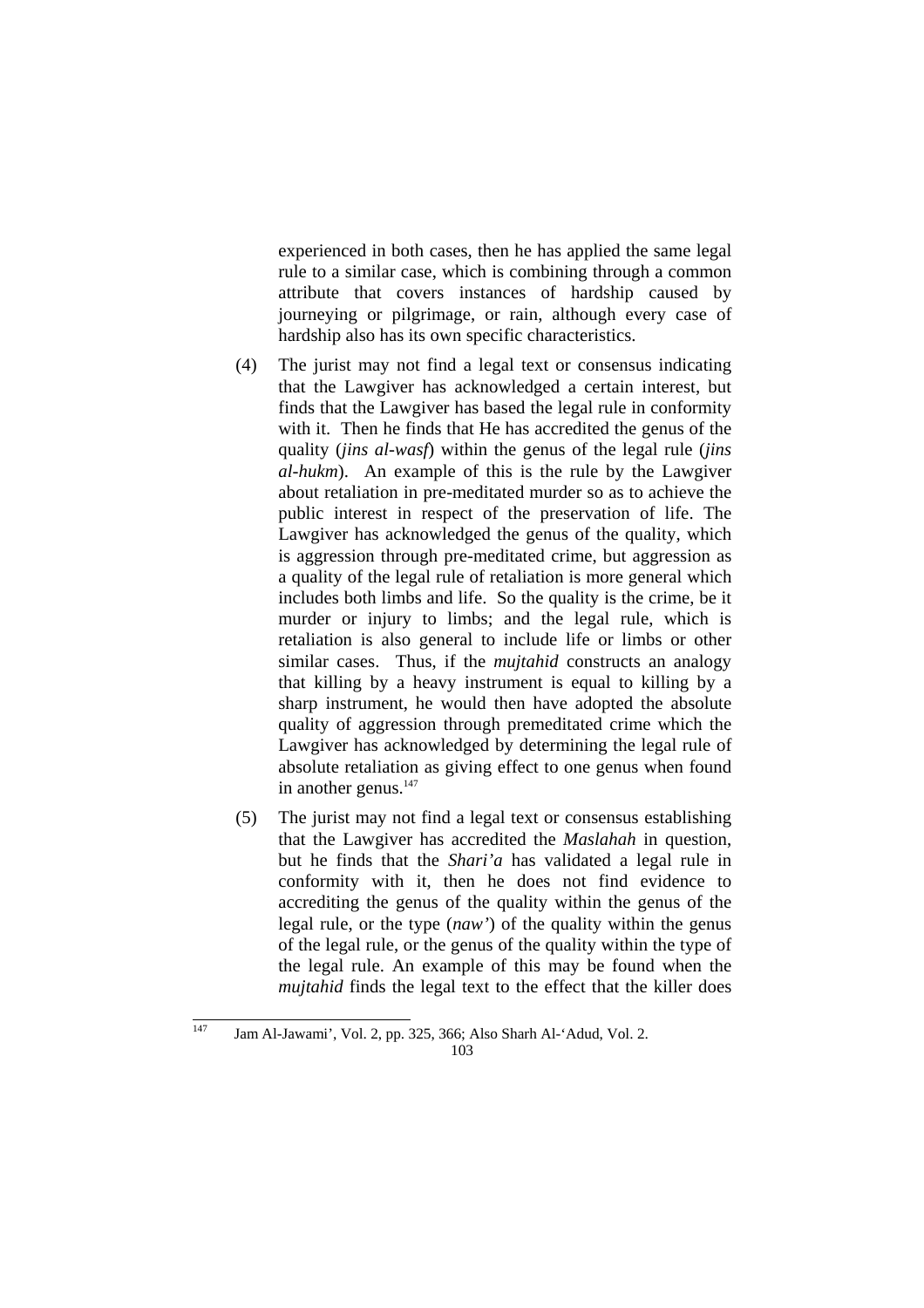not inherit. Going deeper in his search for the cause as to why the killer is forbidden from inheritance, the idea may flash suddenly in his mind that the killer is a person who decides to speed up securing his portion of the deceased person's inheritance in an unlawful manner. So the All-Wise Lawgiver absolutely prohibits him from attaining this purpose. The legal cause becomes obvious to the *mujtahid* in relation to its legal rule in the following formula: Anyone who speeds up something before its due time, then the rule is that he is punished by depriving him of it.

 We are looking here at a quality or attribute which is independent by itself, for which the jurist does not find anything in the *Shari'a* that makes him confident that what he has imagined is valid for establishing his legal rule. Imam Ibn Al-Hajib has called this quality the "strange but suitable" (*al-mula'im al-gharib*). It is suitable because suitability has flashed in the mind of the *mujtahid*. It is strange because there is no indication from the *Shari'a* text or from consensus of anything near or remote to it.

 Of course such a quality should be acknowledged, as it can be included in the supportive evidence of analogy. On the basis of such an opinion, the wife who is irrevocably divorced in death sickness (*marad al-mawt*) should have received her share of the inheritance. So the husband in such a case is treated contrary to his intention, and his wife does not lose her right to inherit. Another example is of one who concludes a marriage contract with a divorced woman while she is still in her waiting period *('idda*) that must be observed before remarriage. The husband in this case has speeded up the marriage before its due time and is therefore punished by the prohibition of the marriage he has attempted prematurely, according to the opinion of some jurists.<sup>148</sup>

(6) It may appear to the *mujtahid* that a special quality is suitable to the legal rule, but the *Shari'a* has ordained that it should not be considered; and consensus has upheld the same. An

<sup>148</sup> Sharh Al-'Adud ala Mukhtasar Ibn Al-Hajib, Vol. 2.

<sup>104</sup>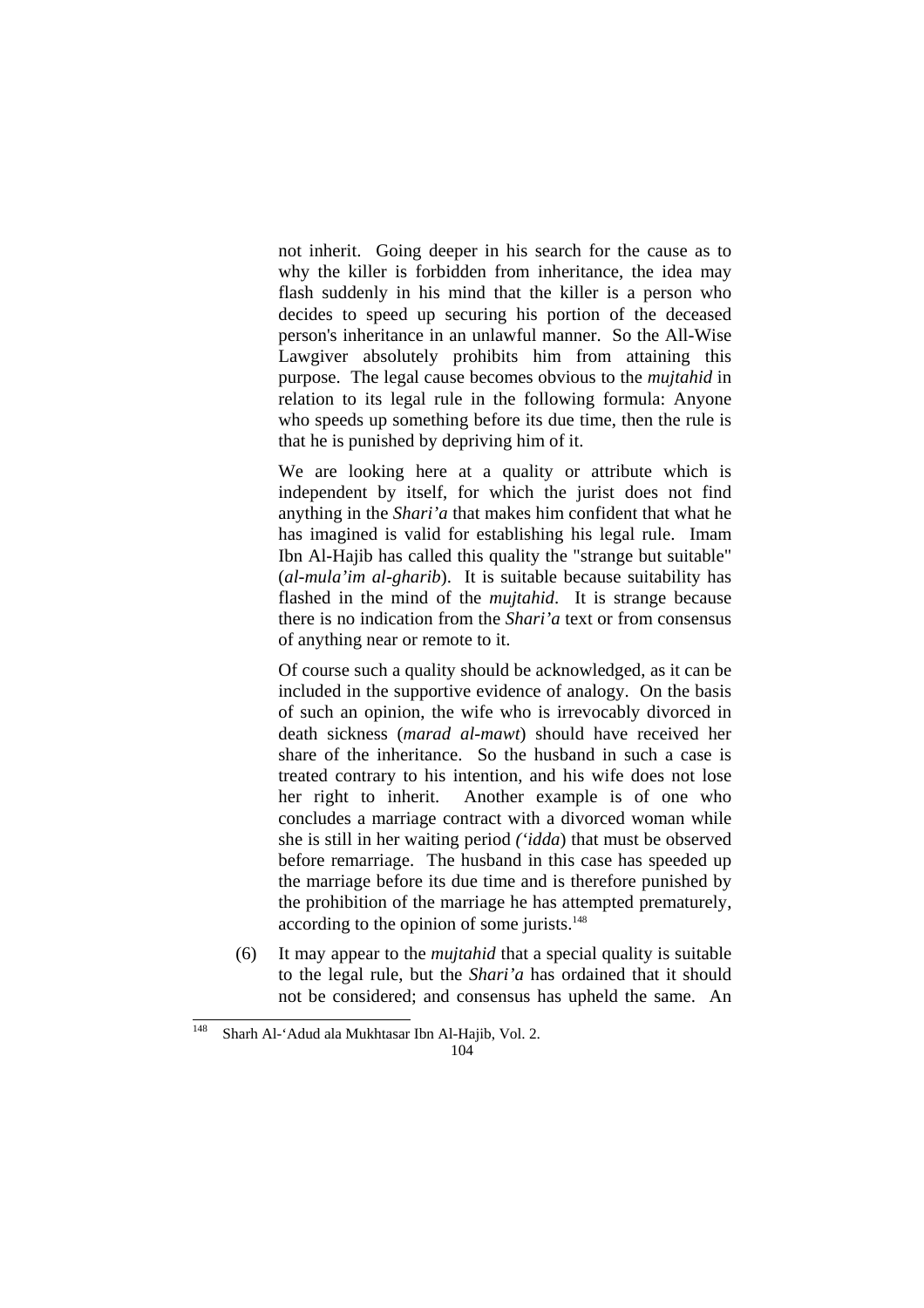example of this is imposing upon a rich person who has committed the sacrilege of not observing the fast in Ramadan the punishment to fast another two successive lunar months, which is evidently a more deterrent penalty, since his opulent living is coupled with his thinness of religious observance. The reason being that he is not deterred by the alternative expiations of emancipating a slave or feeding the poor. Although all the three forms of expiation are imposed by way of deterrence, yet the Lawgiver did not single out this quality as eligible, and He nullified it, since the *Shari'a* has ordained a certain option or order in the expiations, which does not begin with fasting.

 Another example is the prohibition of taking in marriage a second wife, when this leads the husband to act unjustly toward his co-wives. The Lawgiver has admittedly ordained justice in polygamy, yet the Lawgiver has overruled that quality (absolute justice) and marrying more than one wife is still made permissible as is indicated in the following Qur'anic text : "And you shall never be able to do justice between co-wives even if you are eager (to be just), so do not tilt away completely (from one) to leave the other as if she were in a state of suspense".<sup>149</sup>

(7) The jurist may not find a legal text or consensus regarding the establishment of the legal rule or nullifying it, nor does he find a case parallel to it of the same type, or approximate to its genus. Yet the interest that the quality in question establishes in the formulation of the legal rule is firm and obvious to the mind of the *mujtahid*, although no ruling can be found in the *Shari'a* to indicate that what came to the mind at first instant is valid. So this interest is not supported by any direct indication of the same type or genus as the Lawgiver has upheld. This is what we call unrestricted interest (*maslahah mursala*) which is elaborated below.

 $\frac{1}{49}$ Surat An-Nisa', ayah 129.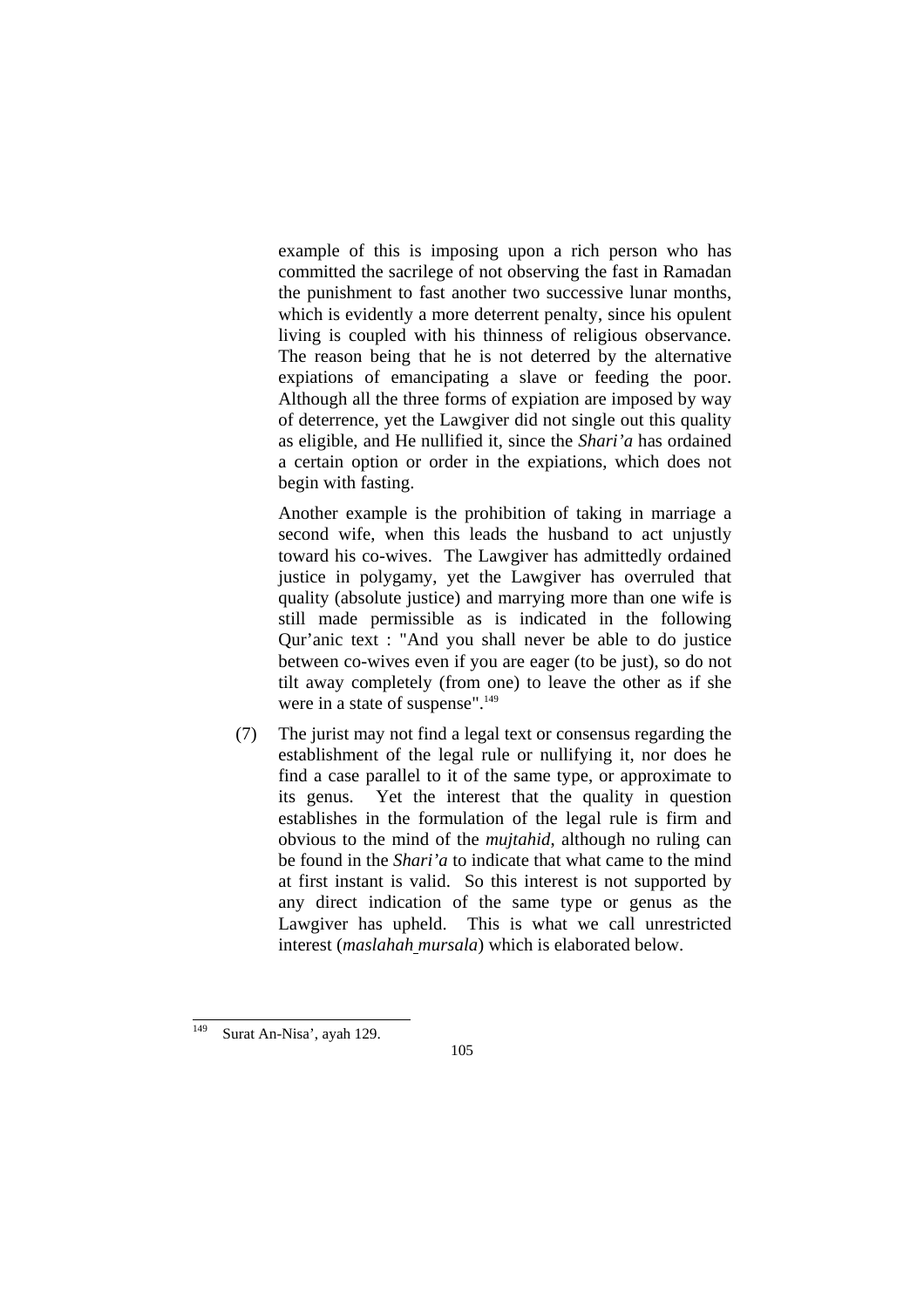In the definition of *maslahah* (interest) above, we mentioned that it is a quality resulting from an action which helps the individual and/or the community to carry out the proper function assigned to them in the world around them within the limits ordained by their Creator to demonstrate their complete obedience to Him. By unrestricted interest, we mean that it is not confined to a certain type and/or approximate genus through a text or consensus; hence the interest becomes unqualified and absolute.

#### **Examples of** *Maslahah Mursala*

1. Firstly the collection of the Qur'an : It was a ruling arrived at by the Companions of the Messenger of Allah when they became apprehensive of the possibility that the Qur'an may be forgotten after the death of its memorizers. The Companions did not have a text to validate the compilation of the Qur'an, neither from the sayings of the Messenger nor from his deeds. This is what has been narrated through Zayd Ibn Thabit (may Allah be pleased with him), when he said : "At the time when many the Companions were killed at the battle of Yamamah, Abu Bakr (may Allah be pleased with him) asked me to see him; when I arrived, I found 'Umar (may Allah be pleased with him) there. Then Abu Bakr said: "'Umar came and said to me that there has been massive killing of the memorizers of the Qur'an at the battle of Yamamah, and I fear that this may happen to other memorizers who are still alive, which might mean that much of the Qur'an would be lost. It is my opinion that you should command the Qur'an to be collected. Zayd Ibn Thabit said that Abu Bakr replied : "How dare I do something not done by the Messenger of Allah?". Then 'Umar said to me : "By Allah, I can see benefit in Collecting the Qur'an".150

Thus collecting the Qur'an was identified as a matter of public interest according to Abu Bakr's words : "By Allah, it is beneficial"; and the fact that there was no text from the Messenger of Allah concerning a matter of the same type or genus. This is supported by the fact that Abu Bakr hesitated in saying : "How dare I do something not done by the Messenger?". So, the Companions agreed to collect the Qur'an, and this

<sup>150</sup> Al-I'tisam, Vol. 2, p. 99.

<sup>106</sup>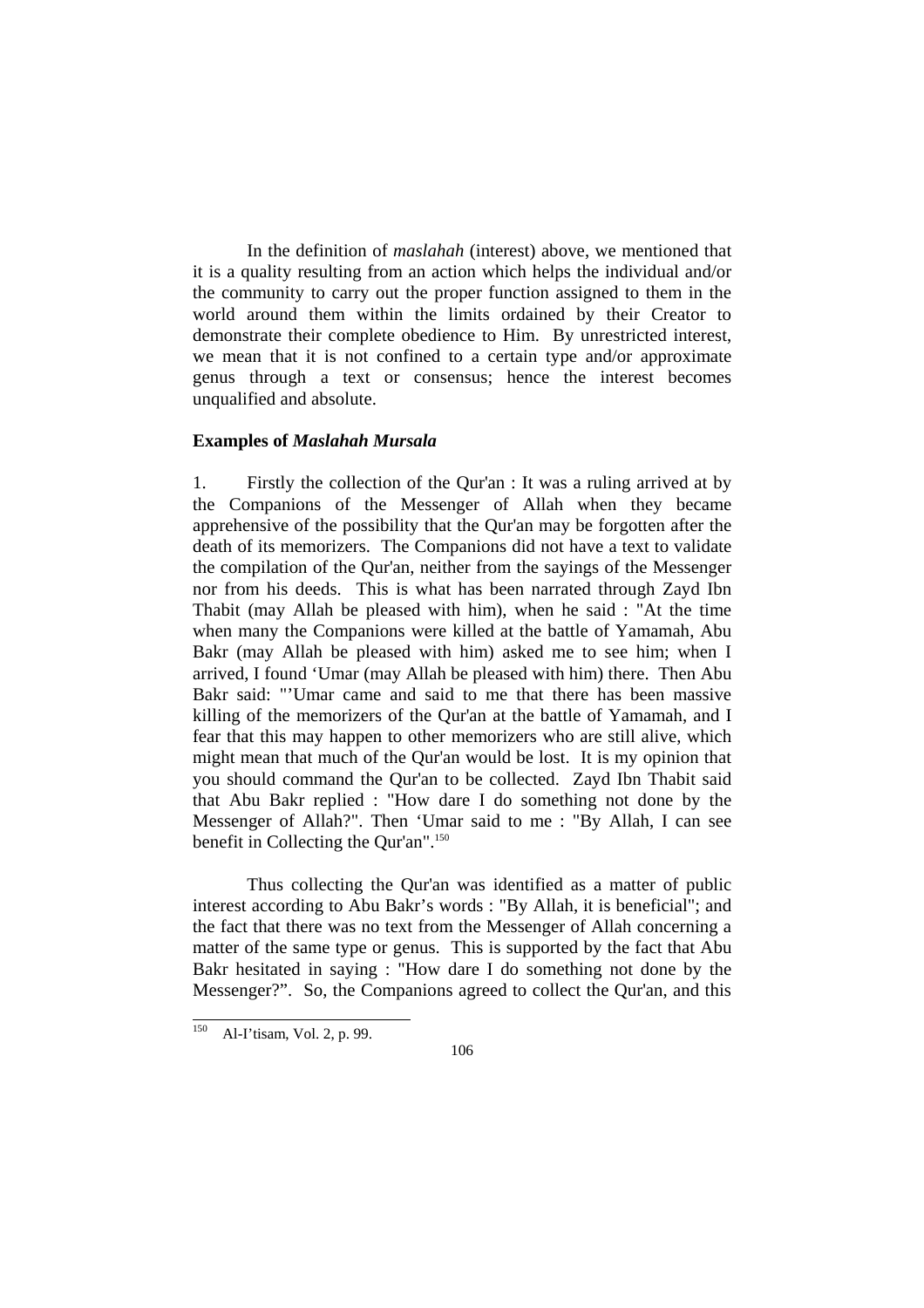was actually carried out based on the opinion that collecting the Qur'an was in the public interest.

 Unifying the Muslim *umma* on one identical reading of the Qur'an: With the exception of Ibn Mas'ud, the Companions of the Messenger of Allah were of the opinion that the Muslim community must be unified on one identical reading, hence the decision to set fire to the variant copies of the Qur'an found all over the Muslim lands. This was endorsed by the *hadith* narrated by Anas to the effect that Hudhayfa Ibn Al-Yaman (may Allah be pleased with them all), while fighting with the people of Syria and Iraq to conquer Armenia and Azirbijan, was deeply disturbed by their differences in the reading of the Qur'an. So Hudhaifa said to 'Uthman (may Allah be pleased with him): "Set this (Muslim) community right before they differ about the way they read the Qur'an, as the Jews and Christians differed about their scriptures". 'Uthman (may Allah be pleased with him) verified the text of the Qur'an which was collected in the time of Abu Bakr and which was safeguarded at *umm almu'minin* (the mother of the believers) Hafsa's house (may Allah be pleased with her). Then he authorized each of the following Companions : Zyad Ibn Thabit, Abdullah Ibn Al-Zubayr, Sa'id Ibn Al-'As and Abdul Rahman Ibn Hisham to make a copy of the Authorized text. Then 'Uthman sent one copy of the authorized text to all the provinces, and gave orders to set fire to the other copies of the Qur'an except the authorized one.

 By the same token, committing the whole community to one identical reading is also not supported by any evidence from the Qur'an or *Sunna.* Nevertheless, this commitment is considered a public interest, which is suitable to what has been definitely ordained by the *Shari'a*. Among these is the injunction of uprooting the source of conflict about the fundamentals of religion. This is also a factor that safeguards the unity of the nation and protects the faith against distortion.<sup>151</sup>

 The above two rulings of the Companions about joining both the first case of collecting the Qur'an as well as the second case of unifying the community on one identical reading belong to the general rule

<sup>151</sup> Ibid., p. 100.

<sup>107</sup>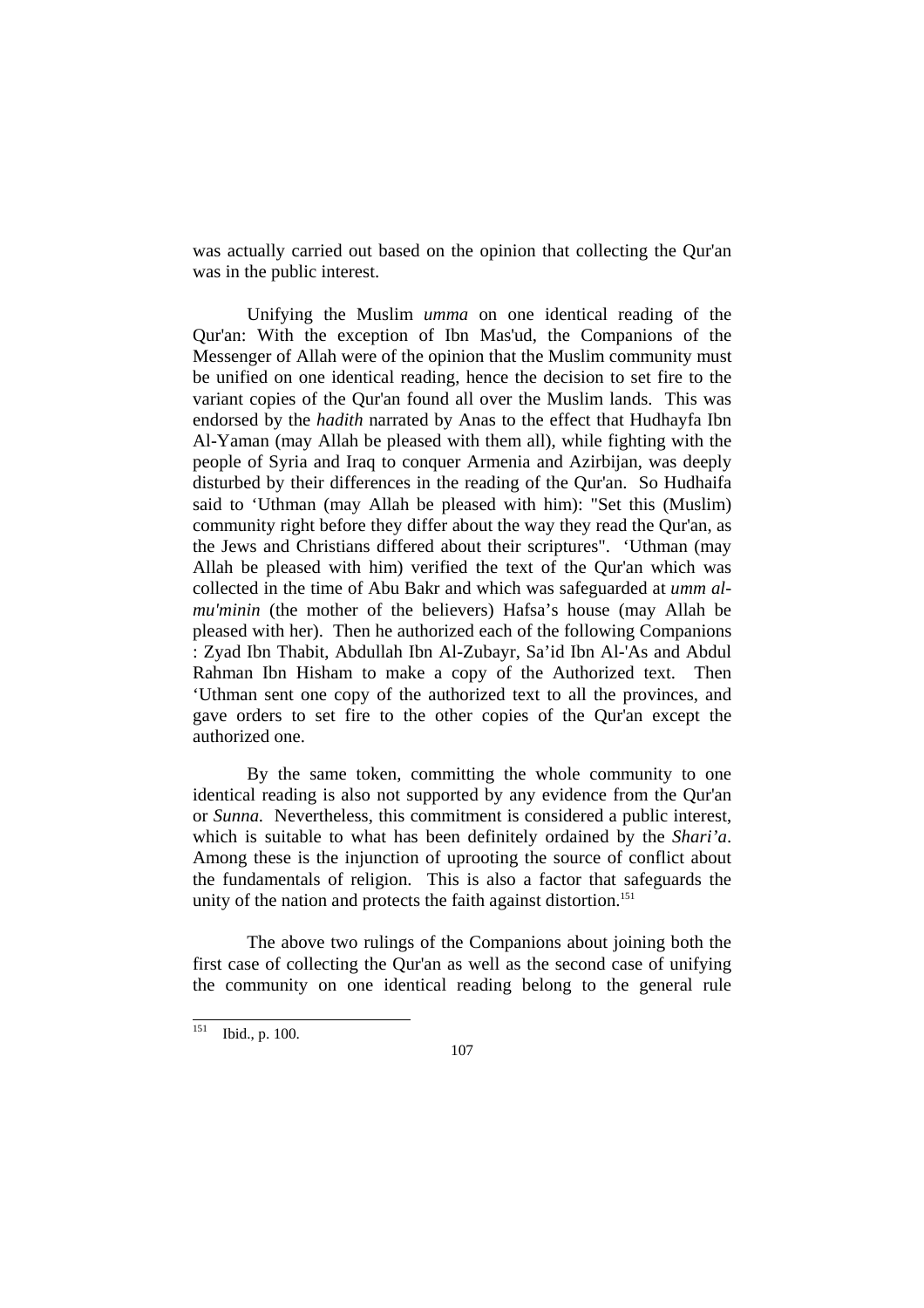preserving the unity of the Muslim community through safeguarding its scripture against loss or dispute about its text.

 Ash-Shatibi has given more details on this subject, highlighting the various areas whereby establishing legal rules is based on unrestricted interests. After mentioning the above two examples, he says: "When this ruling is firmly established, you may join to it the scholarly works on *hadith* and similar works when there is fear of their loss. Further, it is also supported by *hadith*s against the concealment of knowledge. I hope that this book Al-I'tisam that I have written is of the same type".<sup>152</sup>

2. Ash-Shatibi said that the Companions ruled that craftsmen should be liable to compensation for the goods that are lost or destroyed in their custody. Ali said: "This is the only method by which to safeguard people's interests". To explain this example, we assume that the owner of the property entrusted his property to a craftsman and handed it to him willingly. Thus the craftsman would carry out the task in return for a fixed wage. This means that the craftsman is not liable to give compensation if he claims that the loss of that property is not due to his fault. This was what people customarily did at that time.

 Later on various nations embraced Islam. Some of these nations absorbed the new religion espoused with the apprehension of Allah and concern for the preservation of people's rights. Others had not yet developed strong awareness of the relationship that bound them up with their brothers in Islam. Neither were their hearts disturbed when injustice was inflicted upon others. Rather, they were overwhelmed by the desire to enjoy the life of this world. This type of people had unfortunately increased in numbers. This was a necessary result of the cultures wherein they were brought up. So a great number of craftsmen used to claim that they lost what they had taken. At the same time, the owner of the property may not have been able to provide evidence for the craftsman's negligence. As a result, the Companions agreed over the craftsmen's liability for paying compensation on account of what was lost in their custody. The reason for their consensus is that adopting the rule of nonliability for paying compensation by craftsmen whose trustworthiness is

<sup>152</sup> Al-I'tisam, Vol. 2, p. 101.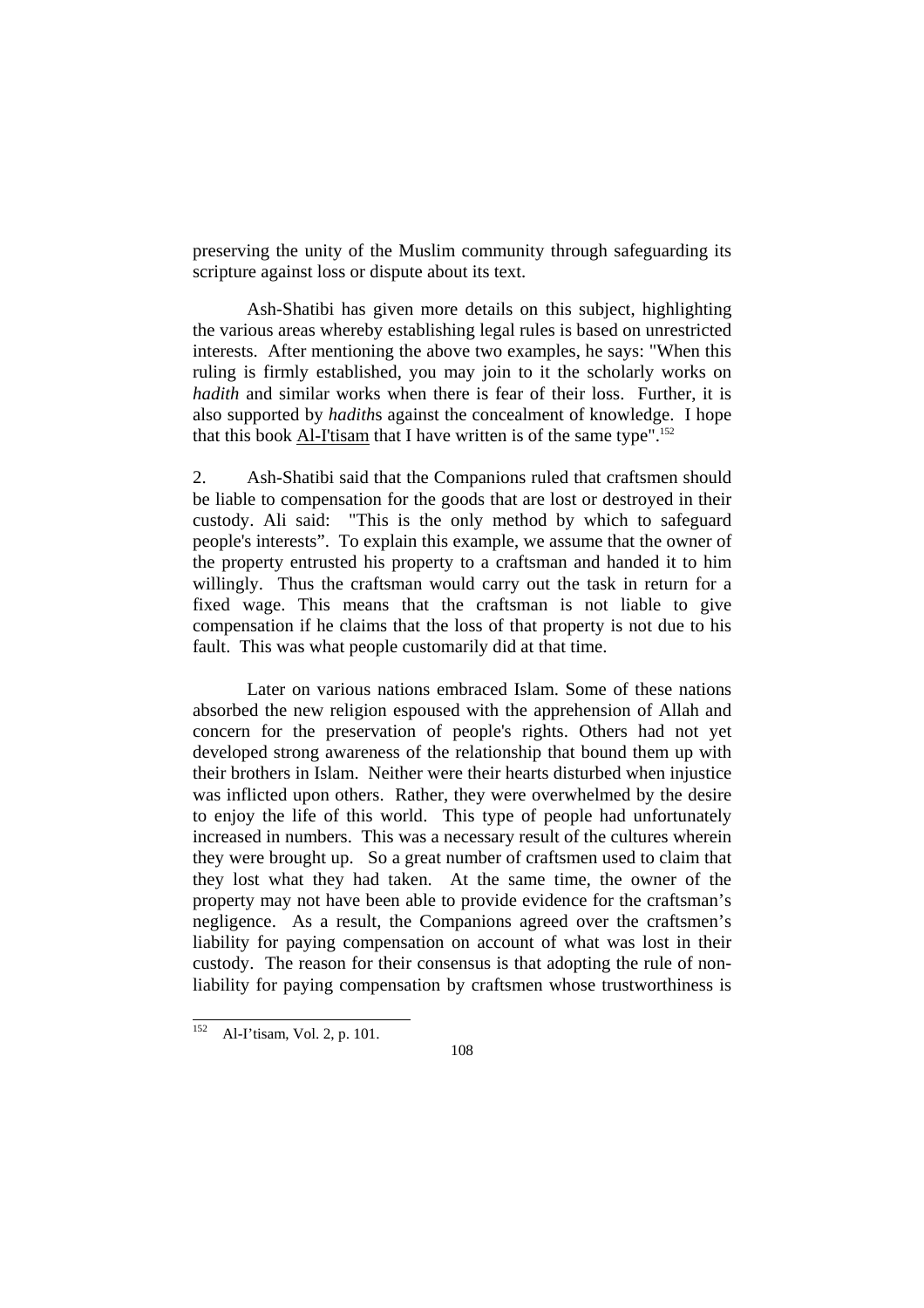taken for granted leads to one of the following situations. Either people refrain from hiring craftsmen which would result in the decline of crafts and great difficulty for those in need of their services, or else the craftsmen should conduct their business under the rule of liability for paying compensation to those who lost their property without negligence. Thus, the Companions agreed that the interest of preserving people's property and keeping the labor force working are achieved better when the craftsmen are held liable for paying compensation.153 To this type of unrestricted interest, Ash-Shatibi added the prescribed punishment of wine drinking by eighty lashes. This punishment was basically a discretionary punishment (*ta'zir*) which did not reach to the level of prescribed punishment. So the ruling that the punishment for wine drinking was to be eighty lashes, like the punishment of false accusation against chaste women, is established through probability, instead of certainty. Considering that a drunken person would first have his tongue unleashed and then his lust, because the warmth of wine could lead him to the utterance false accusation. This ruling is based on the premise that the Lawgiver considers the probability of the quality as a substitute for that quality. For instance, the Lawgiver considers travelling as hardship even if the hardship in it may not materialise. He also considers sexual penetration equivalent to ejaculation, and substitutes penetration for ejaculation even if there is no ejaculation, applying the same ruling to both.

 Another example is pretrial detention of the accused person if there is circumstantial evidence of his involvement in a crime in the event he abstains from making a confession. There might be false indications and thus an innocent person may be penalised without due cause. But due to the weakness of the religious conscience, the jurists held that the accused person may be detained so that the properties and lives of people are protected against loss.

 Imposing taxes on the affluent members of the community is another example. In the event where the military situation of the Muslim community necessitates purchasing arms, and there is a deficit in the

<sup>153</sup> Ibid., 102.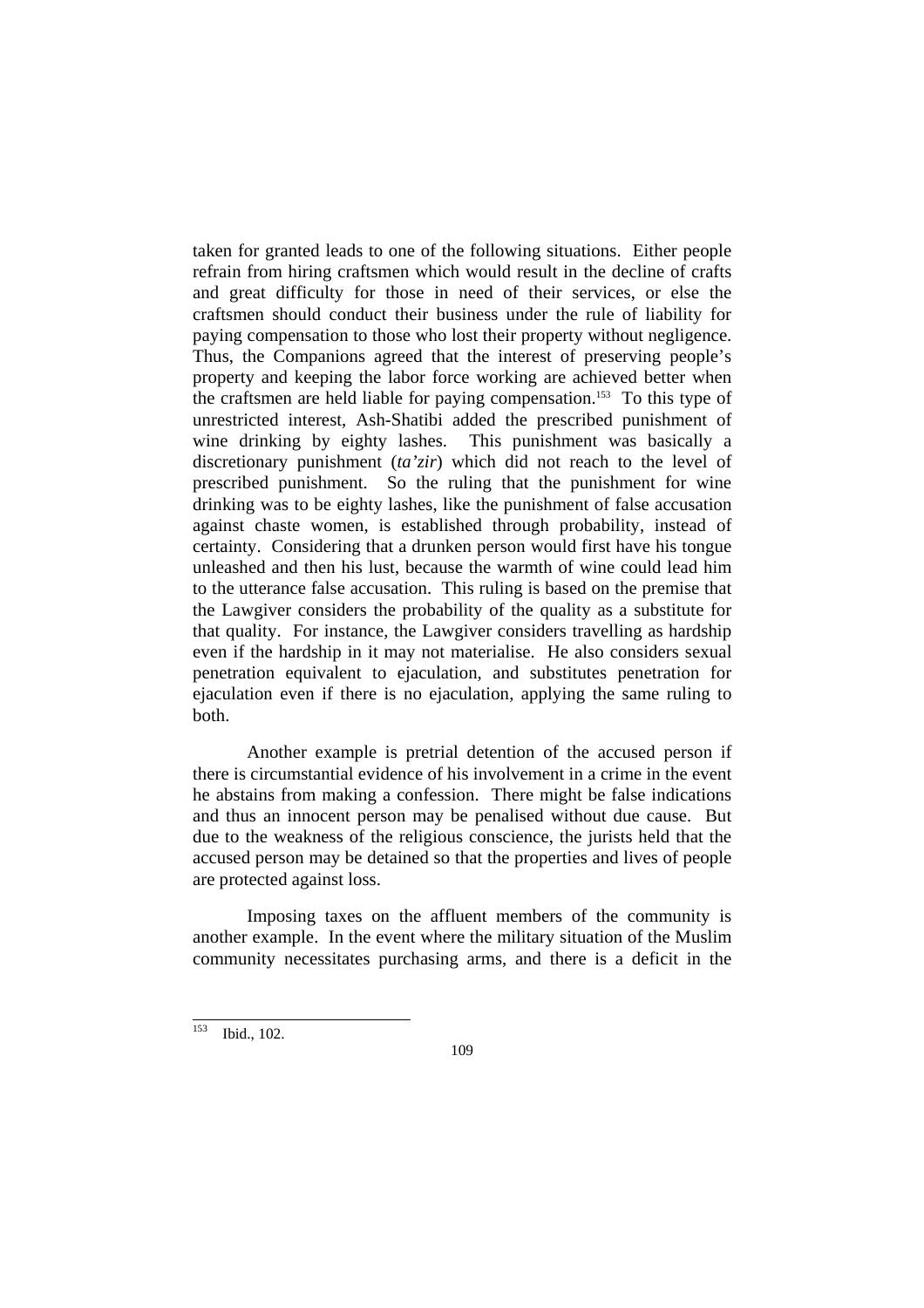public treasury and the Muslim ruler is known for his justice, he may levy additional taxes for that purpose.

 Similarly indulgence in prohibited transactions beyond necessity, when such transactions are widely practiced is yet another example. A Muslim may in such situations go beyond the level of essential needs for food, clothing and housing. For if he confines himself to minimal subsistence, industries would come to a halt, and man would not be able to fulfil his mission in the earth and people may remain in distress till they perish. This would result in the destruction of religion. But going beyond necessity is contingent upon legitimate needs, and should not be taken as a pretex for indulgence in what is prohibited or indulgence in the enjoyment of luxury.

Another example is killing a group of persons for one. The Qur'an unequivocally states: "And therein We prescribed for them: life for life".<sup>154</sup> So if one person kills another through premeditated aggression, the killer is liable to retaliation. But if a group of individuals collude and deliberately cooperate to kill one person, and consequently destroys the victim's life without a just cause, a problem arises due to the plurality of murderers. This is because the Qur'anic text does not envisage the incident where a life is destroyed by the joint action of several criminals. 'Umar Ibn Al-Khattab (may Allah be pleased with him) executed a group of persons for killing one, and this is the opinion of Malik and Ash-Shafi. Their argument for inflicting retaliation through executing several people for the killing of one is based on the analysis that it is only in this way that aggression can be averted. If we leave the life and blood of one individual unprotected, this would lead to the destruction of the source of the legal rule for retaliation that protects life. It would also lead to a situation where one who makes up his mind to kill an innocent person may seek the help of others to carry out the murder and feel that he would escape retaliation. Consequently protection of life by the means of retaliation, which is what the Lawgiver has intended, would not be realized. The inference here is not based on legal analogy, because drawing an analogy between killing by several individuals and killing by one individual is not valid. This is because there is a difference between the two cases. In the first case, death stems from the

<sup>154</sup> Surat Al-Ma'ida, ayah 45.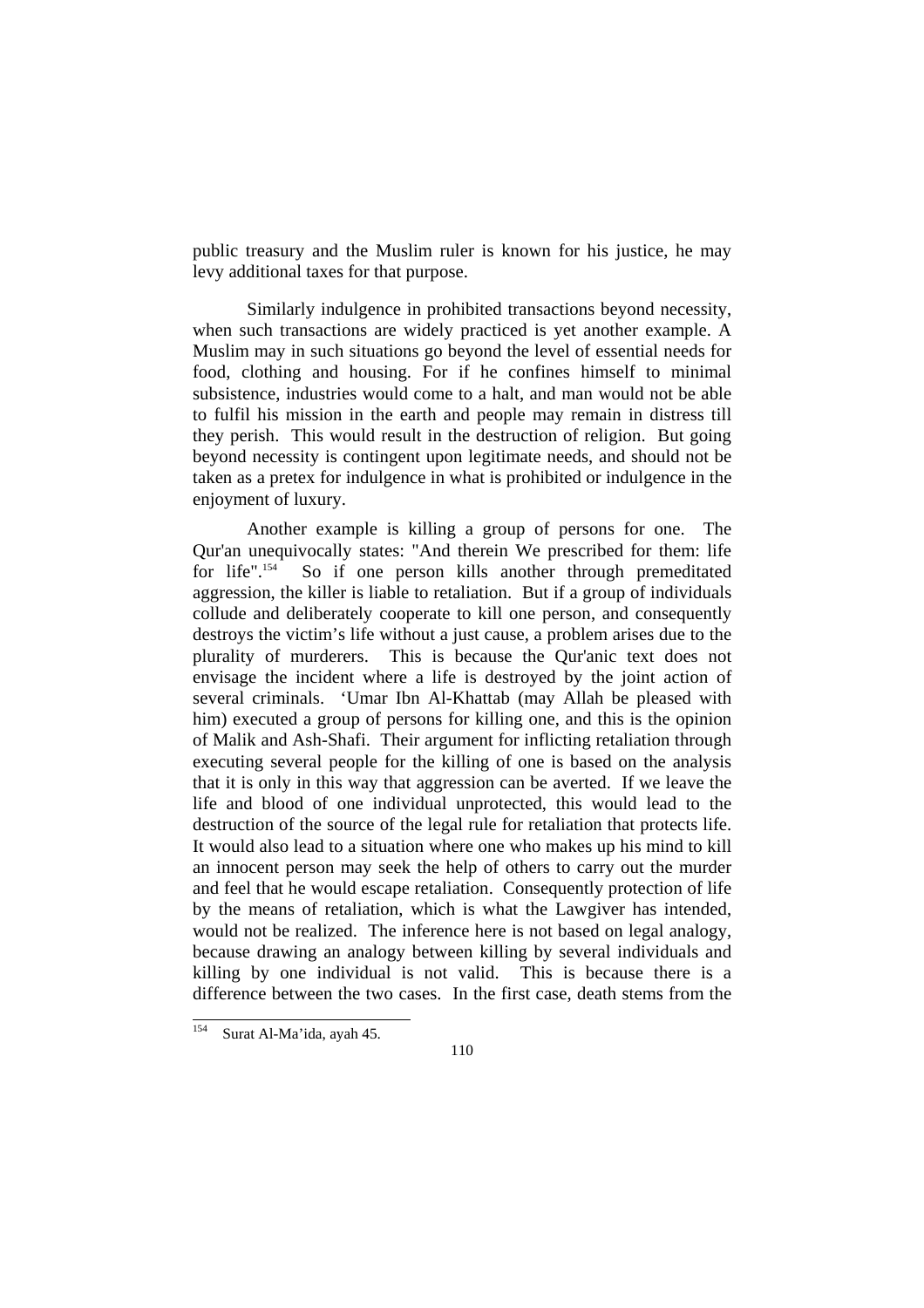murderous act of one person, whereas in the second case death does not stem from the act of one particular person but through the joint action of several individuals.<sup>155</sup>

#### **UNRESTRICTED INTEREST AND** *QIYAS*

 Almost all the works of the ulema of *usul* agree that the sources from which the legal rule is deduced through the application of unrestricted interest are not the same as the sources from which the legal rule is deduced through the application of analogy. Further, establishing the legal rule through analogy is quite different from establishing it through the modality of unrestricted interest.

 But whenever I have given deep thought to analogy and unrestricted interest I have found myself in a situation where I can barely make a distinction between them concerning the basis of inference, rather I find that the proofs establishing analogy resemble greatly those of the unrestricted interests and the former apply to the latter. It is therefore not surprising to see that those who reject analogy as a legal proof are also inclined to reject the validity of unrestricted interests as a basis of legal judgement.

 I found in this regard that Shaykh Muhammad Tahir Ibn 'Ashur, in his book *Maqasid* Ash-*Shari'a*, has completely tied up analogy and unrestricted interests with one another, giving preference to inference from unrestricted interest over inference by means of analogy. This is because there is a striking difference between them as two mental constructs. Analogy is no more than an application to a specific issue of a similar ruling which often partakes in probability. As for public interest, it applies to a general issue as a matter of certainty. Thus, the difference between them pertains to the difference between a certain issue and a probable one as regards the degree of assurance that they convey. Shaykh Ibn Ashur says : "Our aim is not just to know that the *Shari'a* takes public interest into consideration. Rather, we aim at knowing the various types of public interests which we know that the *Shari'a* intends to secure. Thus, we certainly obtain from this knowledge a general view of all the various types of masalih. So when we face specific events

<sup>155</sup> Al-I'tisam, Vol. 2, p. 107.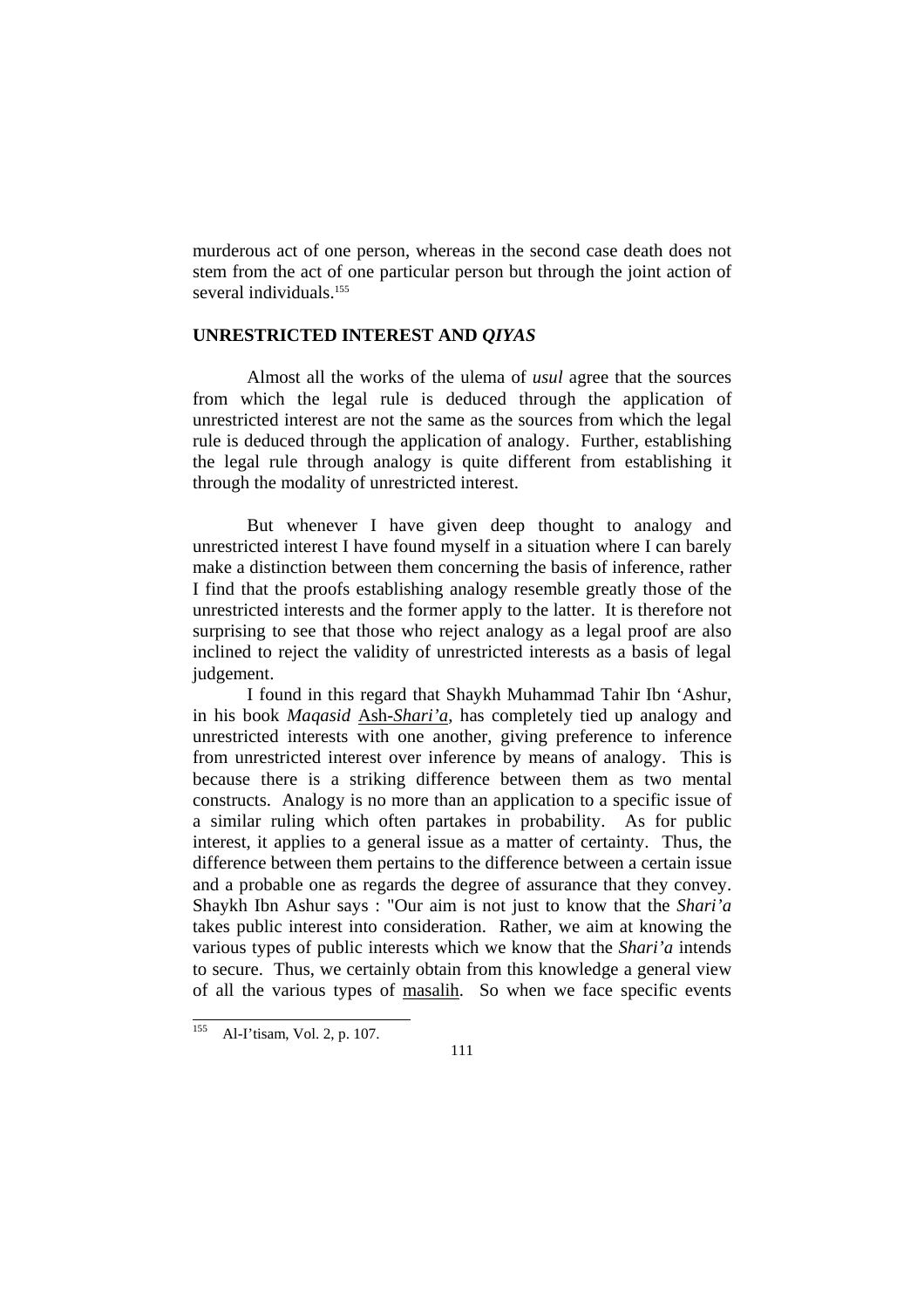which never occurred during the early period in Islam, and we lack similar legal rules issued by the Lawgiver, we know how to include those specific events under the general principles and establish for them similar legal rules based upon these general principles. Thus, by doing so, we feel satisfied that we establish the proper rulings of *Shari'a* within the scope of the true intentions of the *Shari'a*. 156

 The jurist may face events with no explicit text to cover them, due to the fact that they are new and were unknown during the time of legislation. In addition, these events may not be all that similar to one another. So the jurist would include those new events under the general cases determined by definite legal rules. These may then be applied again in order to establish for the new event the definite legal rule of the general case. From this it seems that the legal rule for the new event stems either from extending the new event to a specific case or from extending it to a general case of the general principles of *Shari'a*.

 Ibn 'Ashur then elaborates by saying: "We should not hesitate to accept the validity of establishing legal rules by reference to public interest, because if we accept the authority of analogy as a legal source which is joining a specific event for which there is no known specific legal rule to another specific case with an established legal rule in the text due to their similarity in respect of the effective cause *'illah*, which, in most cases, is a probable specific interest, because we rarely have prescribed legal causes. Hence, the evidence is stronger for us to accept the validity of analogy based on a new general interest, for which no ruling is known in the existing law, and base our analogy on a general principle accredited by *Shari'a* through induction of *Shari'a* texts, which is either certain or probable and coming close to certain. It would not only be preferable to accept the validity of such analogy, but that the analogy so attempted would be based on a more relevant legal argument".157 Thus, he explicitly states that the unrestricted interests are the domain in which two types of analogy converge : these are the specific analogy (*al-Qiyas al-juz'i*) and the general analogy (*al-Qiyas alkulli*)".

<sup>156</sup>  $^{156}$  Maqasid Ash-Shari'a, p. 83.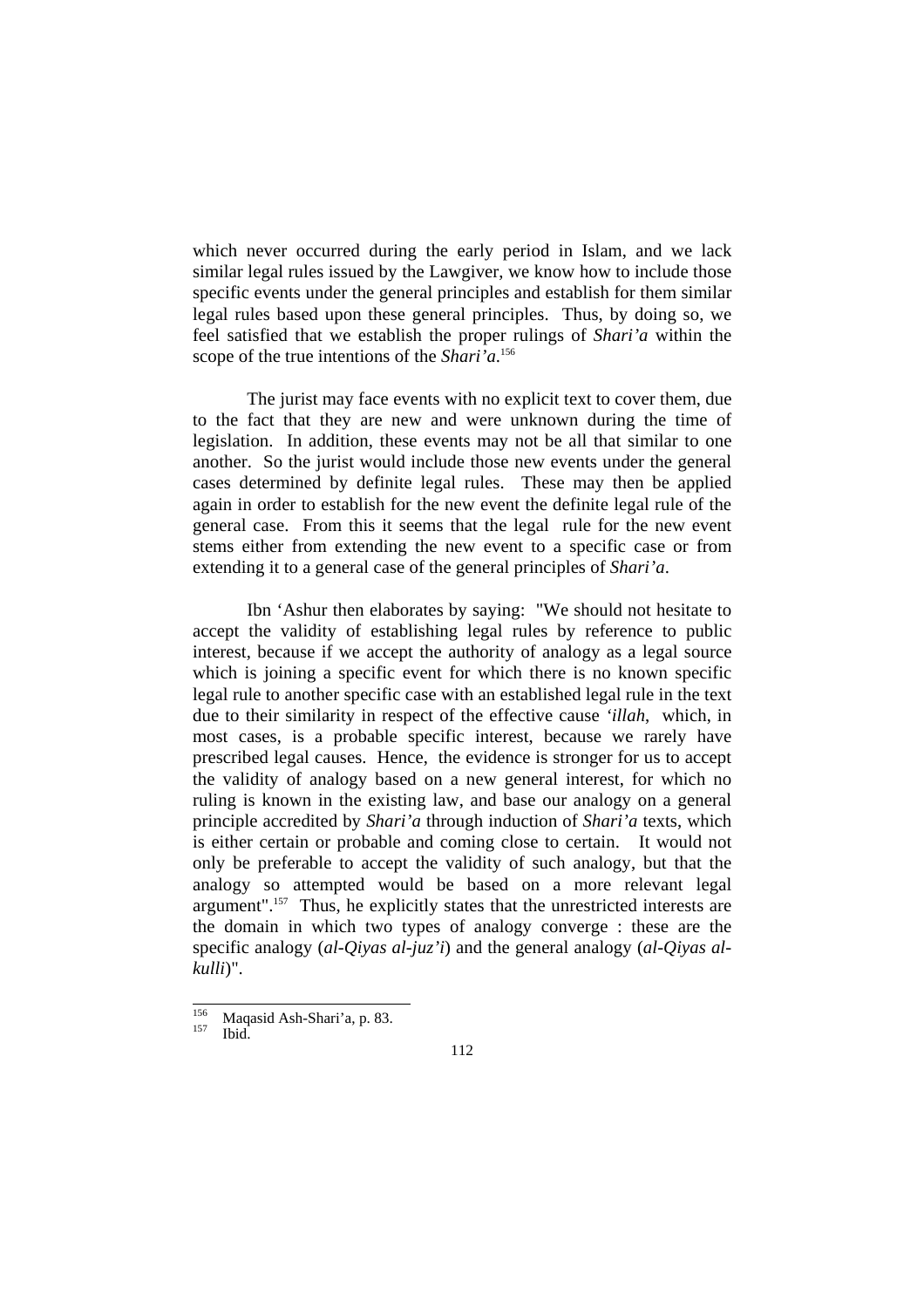Then he emphasizes the above by saying : "I do not think that there is a jurist who would, after giving deep thought, hesitate to decide that constructing analogy over these new cases on the basis of their resemblance to the established ones during the legislative period of Islam, or the subsequent period of the learned scholars who agreed on the parallel cases would be preferable and superior to constructing analogies between specific interests, whether public or private, some of them forming the basis of others. This is because doubt may arise as regards three aspects of these specific interests:

- (1) the evidential bases of the analogies concerned;
- (2) ascertaining the qualities by which joining the parallel case to the original case is established;
- (3) validity of the basis of, as opposed to the similarity of the categories of public interest which are relied upon, whether certain or probable, and their underlying evidential basis involving either deduction or induction from the sources of *Shari'a*. 158

 Then Shaykh Ibn Ashur concludes : "Are not these public interests, with their characteristics, more worthy to be joined to their similar categories which are established and induced from the principles of *Shari'a*. Those who oppose considering public interests are definitely not very different to those jurists who reject analogy altogether".

 Thus, he reached the conclusion that those who use specific analogy must also accept analogy that is based on unrestricted interests as a type of analogy. Indeed, it is more worthwhile and preferable to be taken into consideration. Otherwise they would contradict themselves by their acceptance of analogy as a legal source.

 From the aforementioned, we realize that establishing a legal rule for a new case that is experienced in Muslim society for which there is no legal text may be attempted by analogy based upon joining an

l

 $158$  Ibid, p. 84.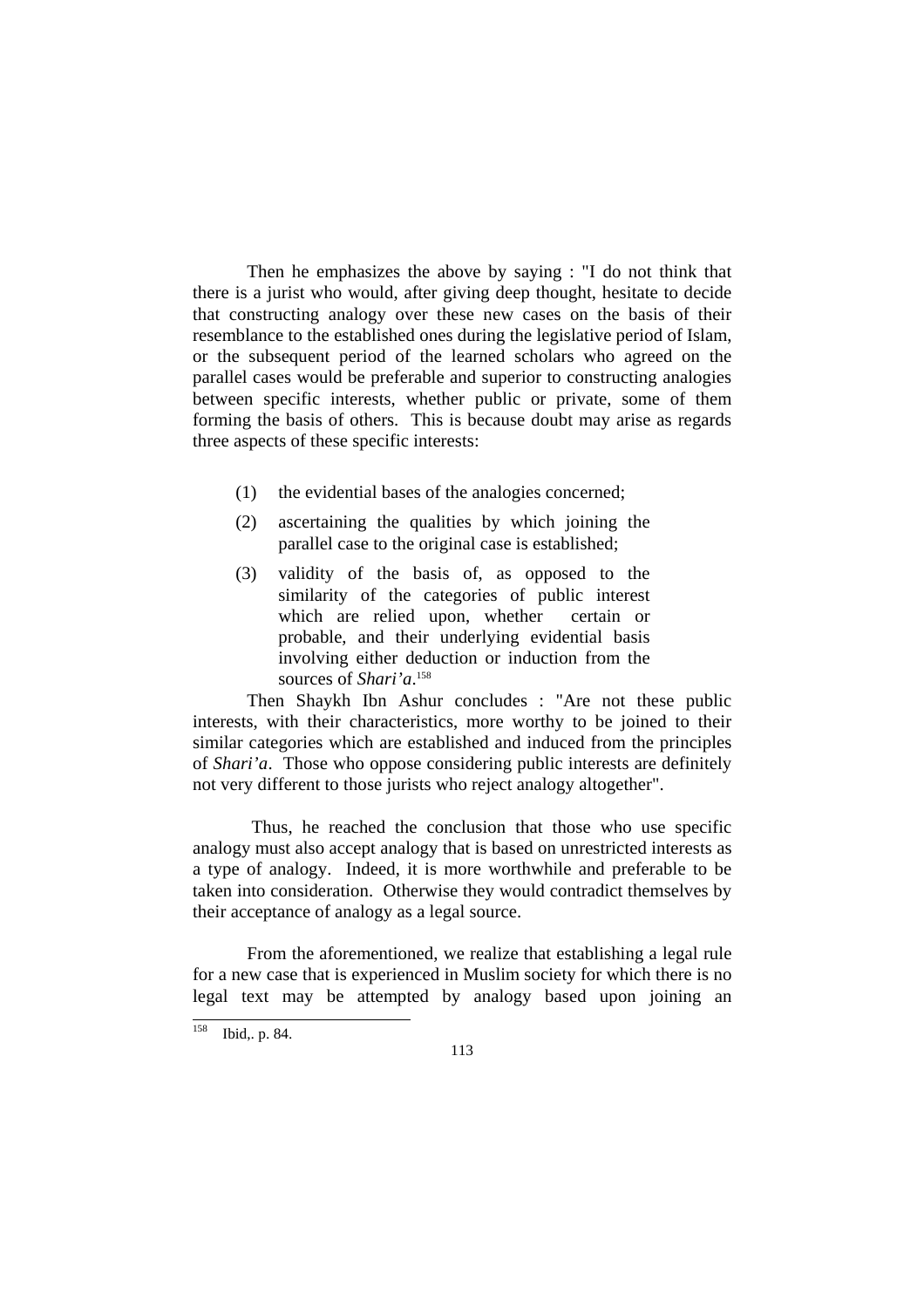unspecified legal rule of the parallel case to a specified legal rule of the original case because of the similarity of their legal cause. We would join what is facing the Muslim community to similar general events during the time of Revelation, or to those unanimously agreed upon during the time of the erudite scholars. This is because the *Shari'a* is premised on the general objective of securing public interest and avoiding evil. Furthermore, Allah has ordained that His *Shari'a* is to command permanent validity, allowing for the development of the human personality and environment, safeguarded and immune from deviation and corruption and fit to achieve benefit for humanity.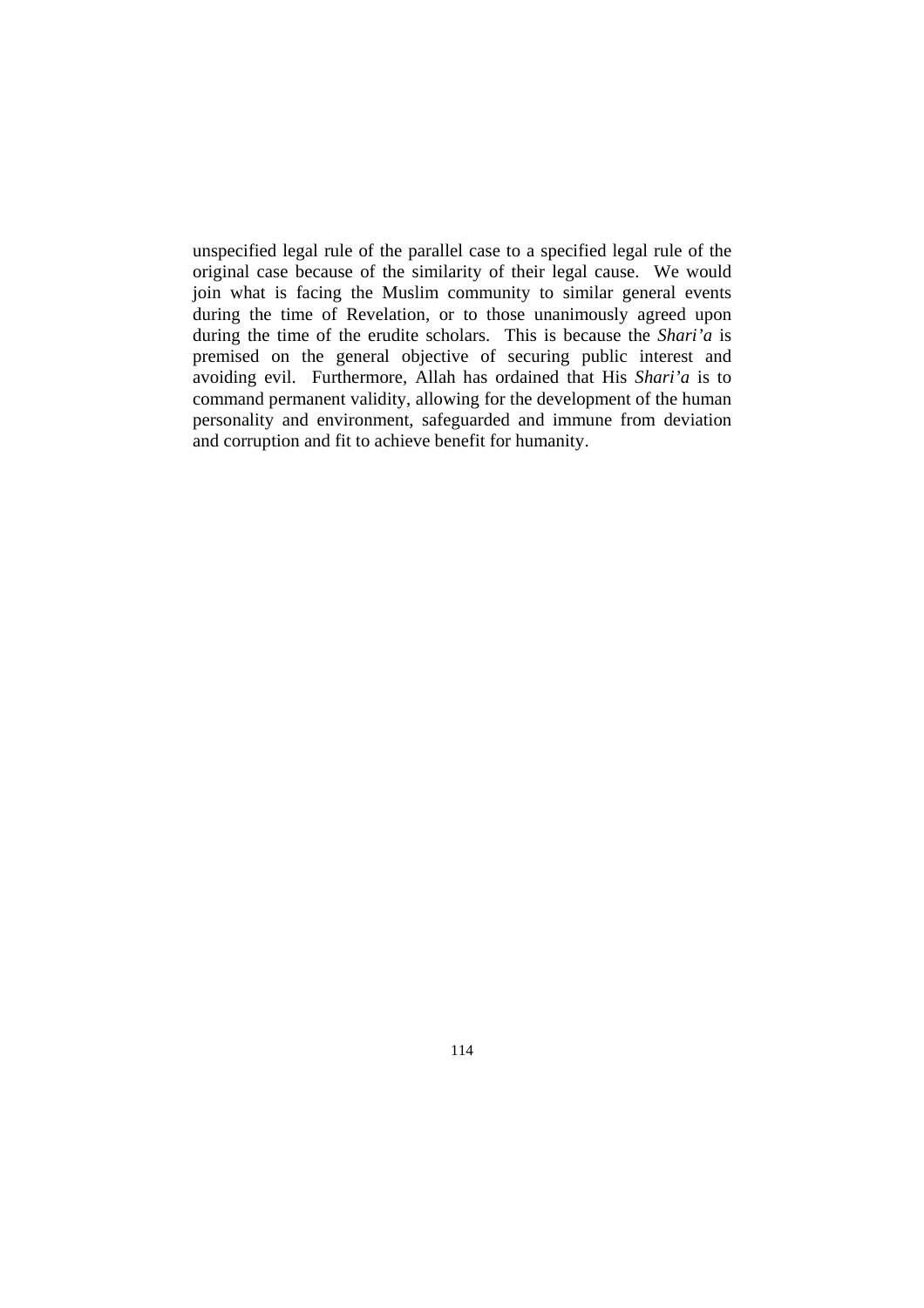### **CONTEMPORARY APPLICATIONS OF** *QIYAS*

 In the first part of this research, I dealt with the theoretical aspects of analogy to the effect that the potentials of this principle are really extensive. The potentials of analogy run hand in hand with legislation in the course of time and in respect of the depth that may penetrate every aspect of human activities, with the purpose of determining the legal rule for each case. As a matter of fact, this is a way of providing the ideal solution for new and recurrent problems.

 Since the Islamic Research and Training Institute, which is a subsidiary branch of the Islamic Development Bank, has taken a greater interest in economic matters, we would primarily tackle the economic field where analogy will definitely offer much-needed solutions for current problems.

#### **THE CURRENT PROBLEMS**

 The first case facing all economists is knowledge of the legal rules of the currencies that are used in financial transactions.

**Banknotes** : Ever since the prophetic time and after that until the First World War, transactions were conducted in currencies that were coined in gold or silver. Other types of metal were also coined to make it easy for people to deal in cheaper items. Therefore, numerous Prophetic *hadiths* were narrated to specify transactions in gold and silver for sale and purchase, borrowing, partition (*qisma*), donation, making wills, endowments, and exchange of one item for another. The *hadith*s also indicate the minimum prescribed amounts of *zakah*, (poor due), dower,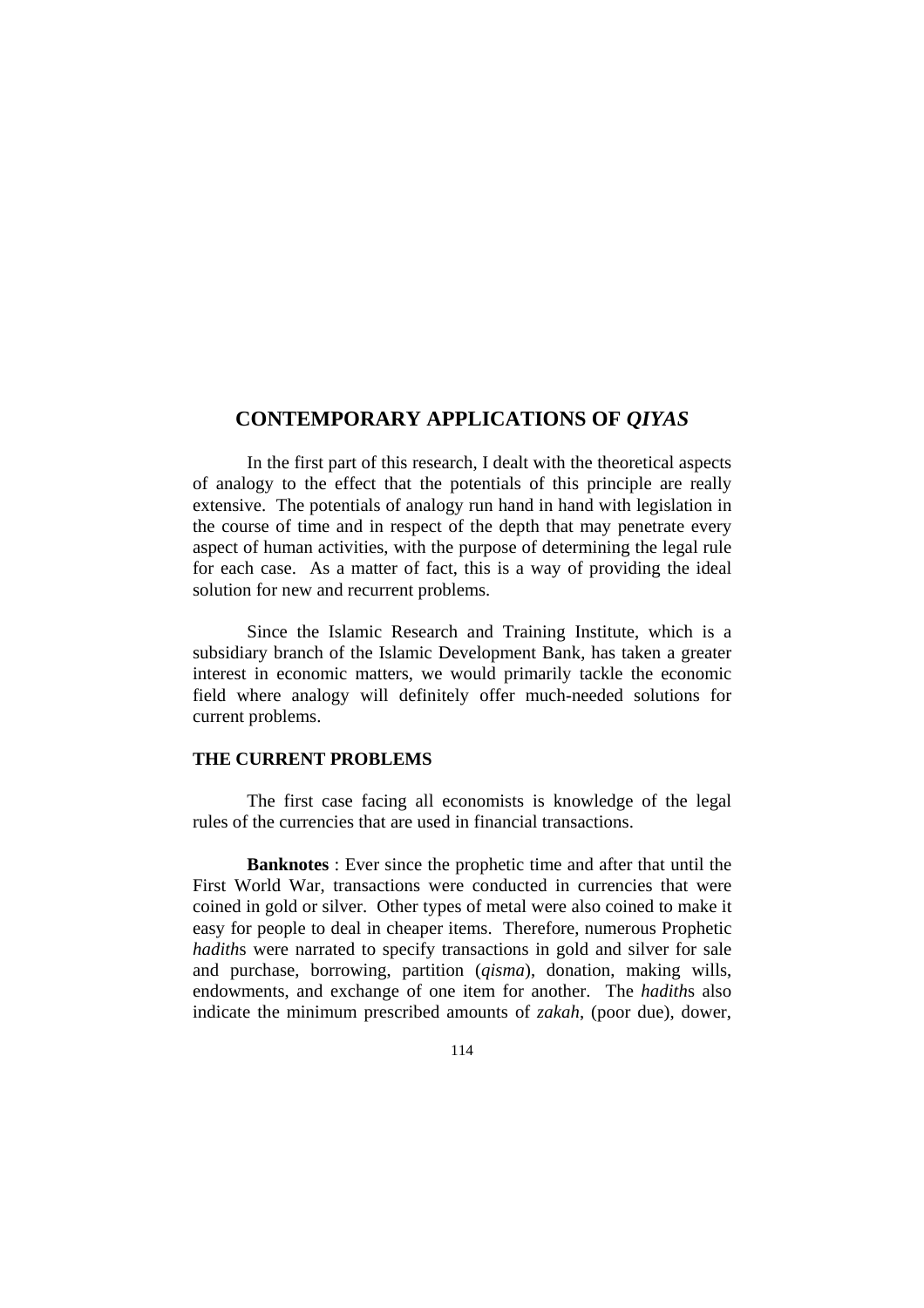blood-money and *jizya* (poll-tax). They further give details on the rules governing the exchange of services such as wages for human labour, or material gains such as leases, rewards, and rentals. The textual evidence also indicates permissible transactions in various types of companies and a variety of other economic activities. But the role of gold and silver has come to an end. Gold and Silver have been replaced by banknotes which are the sole units of currency used for economic transactions all over the world. Furthermore, starting August 1971, banknotes are no longer guaranteed by gold in international transactions. At that time, the USA stopped converting its currency into gold. Before that date, countries had to pay in gold in return for accumulated accounts of transactions with other states. Thus, there is no text, either in the Qur'an or in the *Sunna* of the Messenger of Allah on banknotes because they were not used at the time of revelation. For this reason, also, Muslim jurists have not addressed the matter either individually or collectively.

 This is a very serious issue because if we consider banknotes equal to gold and silver, we have to apply the rules of gold and silver to banknotes. But if we do not equate banknotes with gold and silver, banknotes would be seen as a merchandise. Had we done this, banknotes would have no criteria for evaluation and pricing and the result would be that the legal rules of gold and silver currencies do not apply to banknotes.

 A solution to this problematic should provide a foundation upon which legal rules for every economic activity may be based, and issues may be addressed as to determining the permissibility or otherwise of commercial transactions. For this reason, banknotes were the topic discussed at the *Fiqh* Academy of Makkah. The same topic was discussed at the *Fiqh* Academy affiliated to the Organisation of Islamic Conference in two of its sessions : in its third session held in 1408H/1987 and the fifth held 1409H/1988. Serious research presented during these sessions dealt with the issue in depth, and also covered comprehensively detailed juristic opinions concerning this issue. They also tackled the consequences of the above two possibilities related to banknotes and their relationship to gold and silver. The resolution of the Islamic *Fiqh* Academy No (9) D/3/07/86 states that banknotes are considered as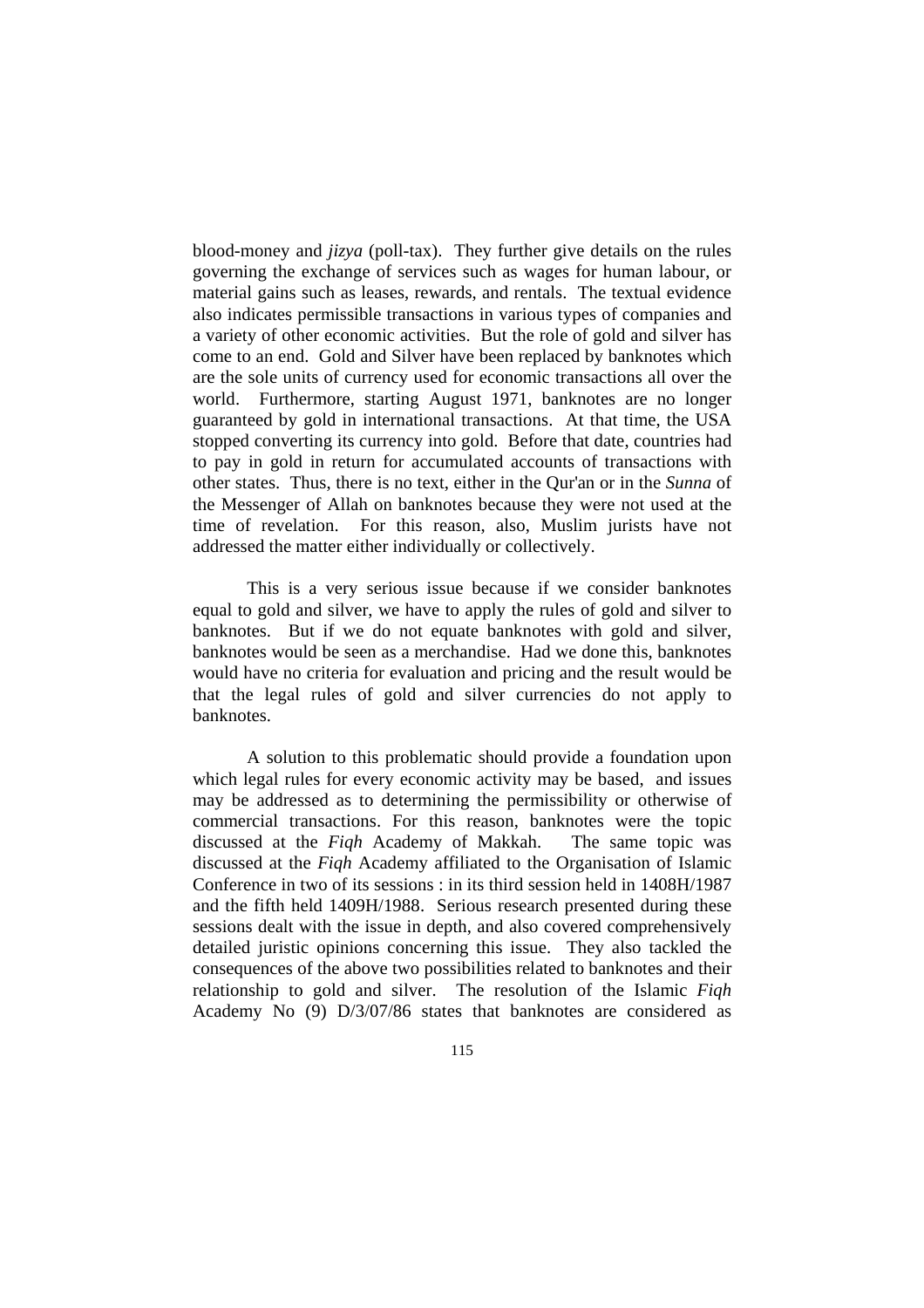currency. They have all the attributes of currency and are fully valid as unit of pricing. They also qualify for the application of all the legal rules established for gold and silver with respect to usury, *zakah*, advance payment sale (*salam*) and similar transactions. Here we find an example of juridical analogy. The parallel case is the banknotes, the original case is gold and silver currency; the legal cause is being a unit of currency and the legal rule is prohibition of usury in both, as well as the levying of *zakah* on them and the legality of using banknotes as capital for advance payment sale (*salam*). Then the resolution generalized the legal rules to include currency-exchange, dormant partnership (*mudaraba*), lease, reward (*ja'ala*), partnership and all other types of transactions in banknotes.

 The above resolution was preceded by the resolution of the Islamic *Fiqh* Academy No D 2/7-1406 in Makkah. This resolution is as follows :

**Firstly**, Banknotes are independent currency units and are to all intents are purposes governed by the same rules as gold and silver currencies. So, *zakah* is obligatory on them. Both types of usury, namely usury of excess (*riba al-fadl*) and/or credit usury (*riba 'al-nasi'a*) are prohibited on them completely; this is so because of the legal cause *'illah* which they have in common of being the unit of price (*al-thamaniyya*) that was present originally in gold and silver and by analogy in banknotes. Thus, banknotes invoke the same legal rules as currencies in respect of the obligations that are imposed by *Shari'a*.

**Secondly,** Banknotes are considered an independent currency as in the case of gold and silver and all other types of currencies. Likewise, banknotes are considered each as a separate genus according to the different issuing authorities of currency all over the world. For instance the Saudi banknotes are one independent genus and the American banknotes are another. Thus, each banknote is an independent currency. From the above we conclude the following:

(1) It is absolutely not permissible to sell banknotes in exchange for each other or for other types of currencies such as gold or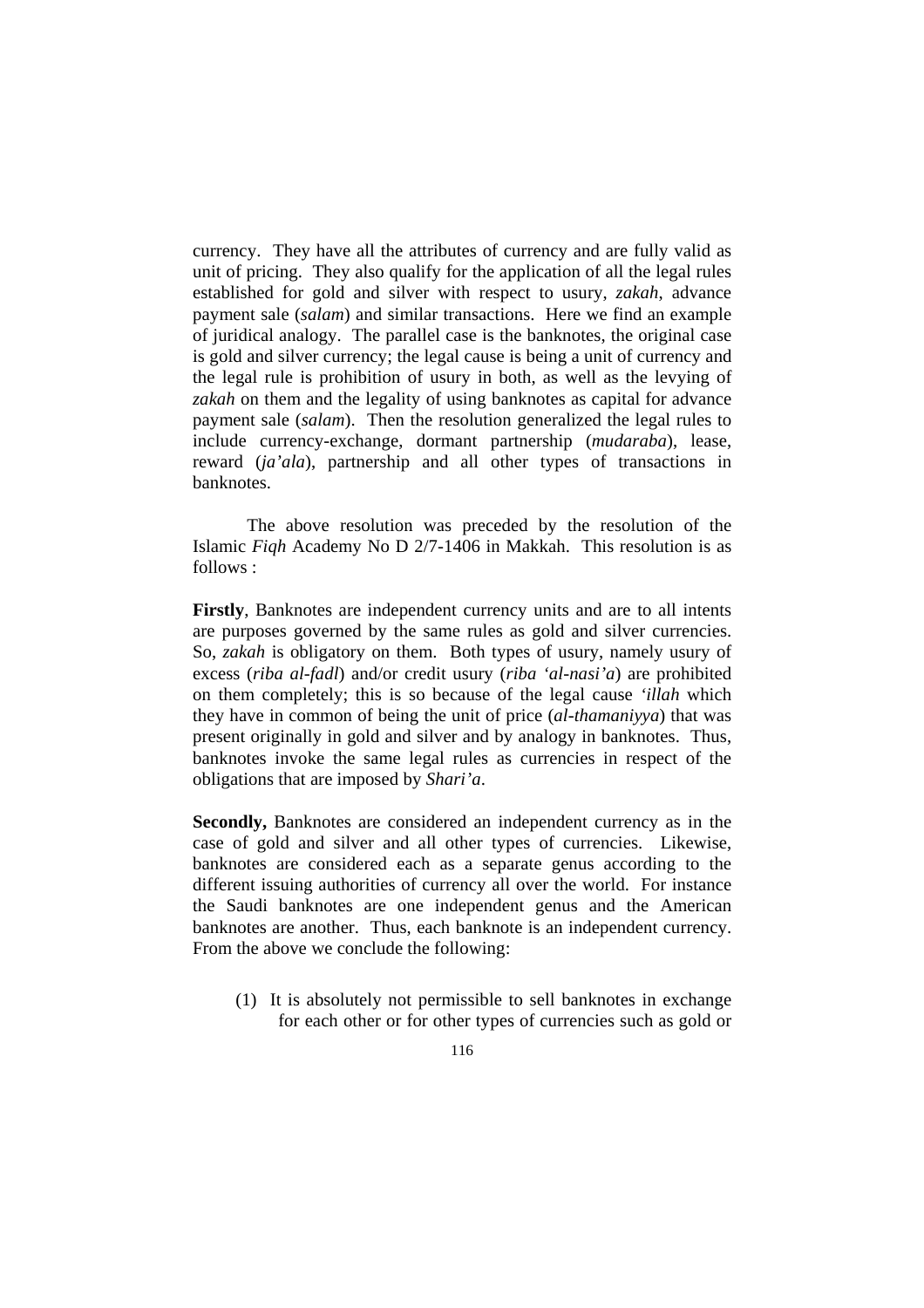silver in credit based usury. So, it is not permissible, for instance, to sell Saudi Riyals for other currencies in excess usury or credit usury without immediate payment.

- (2) It is not permissible to sell the same type of banknotes in exchange for each other in excess usury or credit usury whether the transaction is credit based or hand to hand with immediate delivery on both sides.
- (3) It is absolutely permissible to sell specific banknotes in exchange for other banknotes of different type, if delivering them is hand to hand.

**Thirdly**, Z*akah* is obligatory on banknotes when their value reaches the prescribed amount of gold and silver liable for *zakah*, or when banknotes come up to the prescribed quorum alone or together with other currencies merchandize, or property intended for trade.

**Fourthly**, Banknotes may be used as capital for advance payment sales (*salam*) and for commercial partnerships.

 Both resolutions of the two Academies agree on the necessity of applying the legal rules of gold and silver currencies to banknotes. Nevertheless, the Academy resolution at Makkah followed up the details that contemplated the results of analogy, to the extent of establishing the new legal rule (equating banknotes with gold and silver currencies). This decision overruled some of the previous opinions which are not deduced by analogy, such as the specification that banknotes are similar to other assets in regard to meeting the quorum of *zakah*. This ruling is not a result of analogy; rather, it reflects preference for the opinion of those who agree to equate the banknotes with other assets, against those who do not do so without actually having any proof. Jurists have differed with each other on the other hand about the legality of considering gold and silver to be added together so as to reach, in their total, the prescribed amount liable for *zakah*.

 This resolution had been previously adopted by the Fatwa Committee of the Faisal Islamic Bank. It is stated in the opinion of this Committee, which was given in reply to question No 24 : "that banknotes

$$
117\\
$$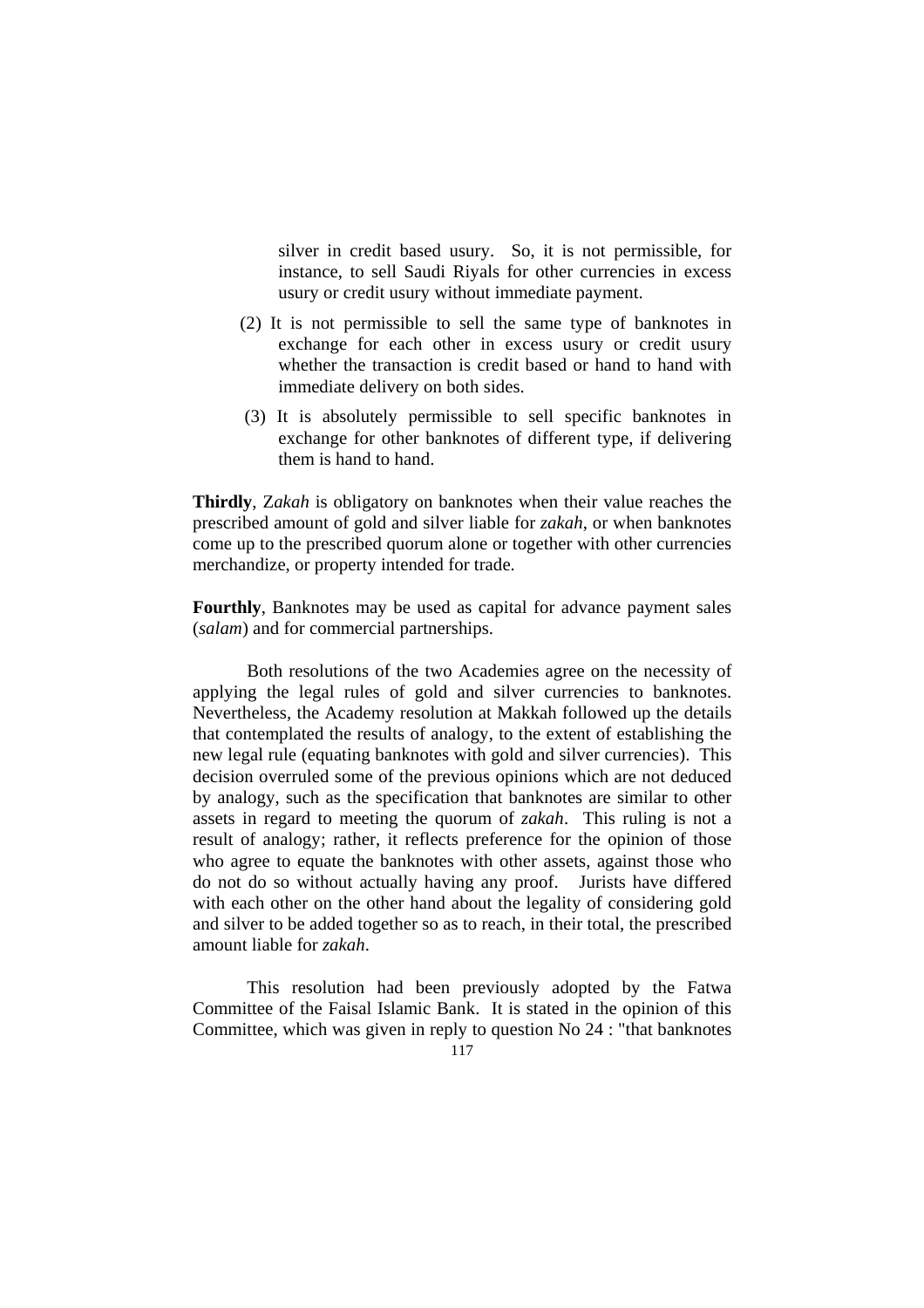such as dollars are included in the legal rules of usury by analogy with gold and silver for the legal cause of being units of pricing ".159

**Comment**: It should be noticed that the *Shari'a* Advisory Committee of Faisal Islamic Sudanese Bank had based its formal legal opinion (*fatwa*) on *Qiyas*. This means that it went out of the domain of imitation *taqlid* to the domain of independent legal ruling *ijtihad*. Being an imitator *mugallid*, the Committee is not authorized to base its opinion on the sources from which the legal rule has been deduced. Rather the immitator has a limit not to be exceeded, that is, to verify what he follows, then carefully understand it and then try to apply it to a suitable specified incident. This explicitly indicates that independent legal ruling *ijtihad* is still capable of providing Muslims with *Shari'a* rulings. *ijtihad* has never been closed nor does anyone have the right to close by his personal opinion, what the Lawgiver has clearly ordained.

 Another case for the application of *Qiyas* is asking pledge *rahn*  from a partner the bank may agree with another partner to enter a contract of partnership on a specific deal or enter a diminishing partnership (*alsharika al-mutanaqisa*) that terminates in ownership. In this case, the Islamic Bank wishes to hold pledge from its partner to secure the rights of the Bank in repayment of the financial facilities offered to the partner. The *Shari'a* Supervisory Committee of Faisal Islamic Sudanese Bank has been asked : Is it legally permissible for the Bank to ask a partner to offer a pledge of the same value as of the bank financing so that the Bank has the right to take back its money in case the money wrongfully perishes or is lost through negligence on the side of the partner? The *Shari'a* Supervisory Committee responded as follows :

 The Maliki school is of the opinion that it is permissible to take a pledge from the partner if the aim is to secure what is wrongfully or negligently lost by the partner. Al-Khirshi said : "We stipulate that the pledge should be for a debt to exclude transactions that are in the nature of trust. So, it is not permissible to pay money for a *mudarabah* and also take a pledge". Shaykh Al-'Adawi commented on that : "Because if the

<sup>159</sup> The Fatawa by the Shari'a Supervisory Committee of Sudanese Faysal Islamic Bank, p. 96.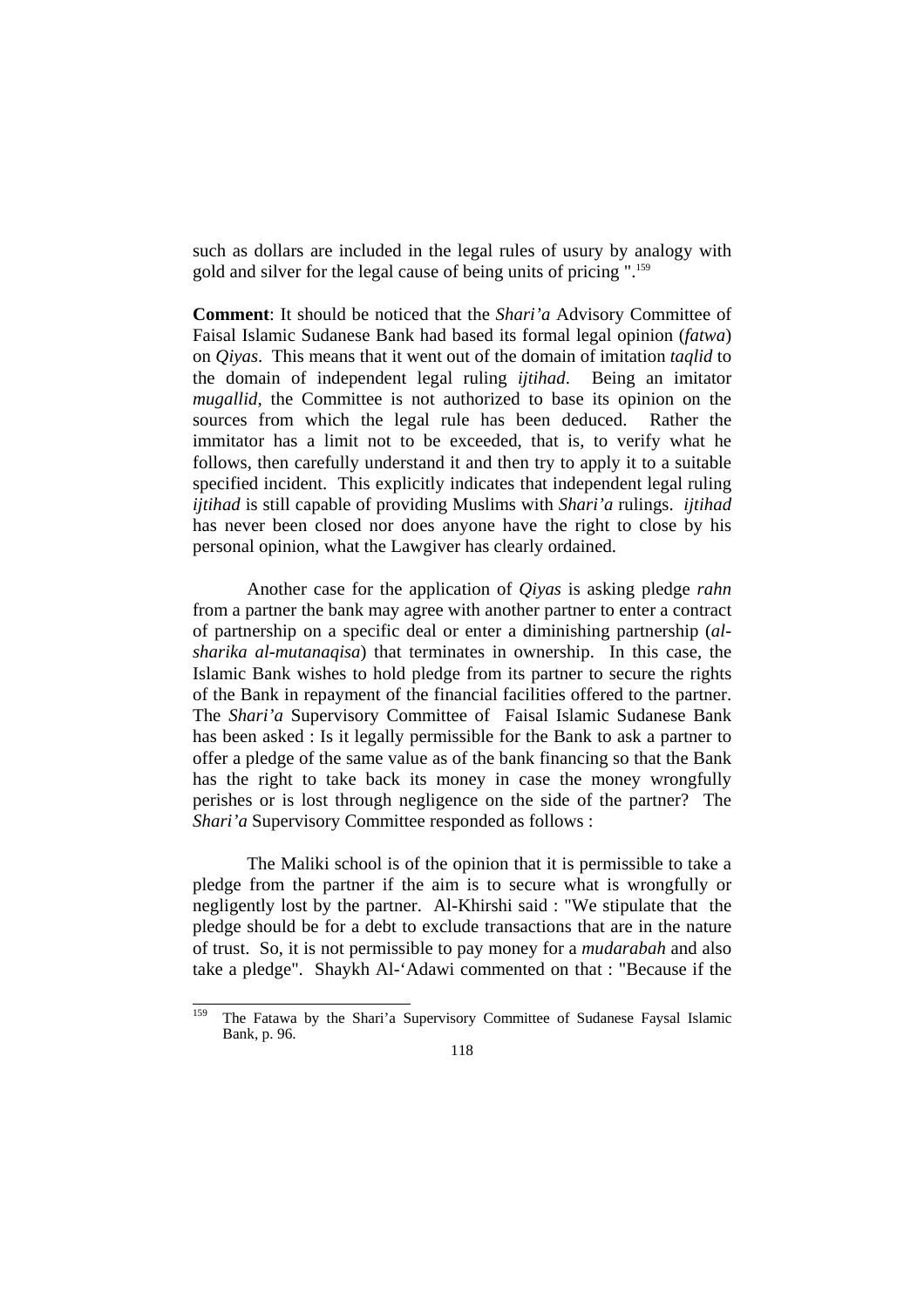trust is lost or perished, the trustee is not responsible for compensation. This is true if the trust has been lost without negligence. But it is valid for the bank to take a pledge stipulating that the partner is liable for repayment of the trust in case it is lost through negligence; thus, there is no difference between a pledge and suretyship (*al-daman*) for the Maliki school.

 The Hanbali school makes a distinction between a pledge and suretyship. They do not accept a pledge in what does not involve an obligation but permit suretyship in the same. They argue that taking a pledge would be costly to the debtor because the thing pledged remains in the hand of the creditor and the debtor has no right to dispose of it. This is contrary to a suretyship contract.

 This is the rule for the possessed pledge *(al-rahn al-hayazi*). According to the Maliki school, it is valid to take a pledge in the form of landed property for trust (*al-rahn al-'iqari al-i'timani*); because if they (Maliki) accept taking a possessed pledge by priority, they would also *afortiorari* accept taking pledge of landed property for trust where the pledged property is not possessed by the bank. This type of pledge is also permissible according to the Hanbali school by analogy to suretyship, because they draw a distinction between taking pledge and suretyship (by rejecting the first and accepting the second), because the thing pledged would remain in the hand of the creditor and this is true only in case of the possessed pledge. As for the pledge of landed property for trust, the thing pledged is not possessed by the creditor, so there is no difference between the debtor and the surety.<sup>160</sup>

This legal opinion (*fatwa*) maintains the following :

(1) The bank has the right to ask the partner to offer the bank a pledge of landed property as a guarantee so that the bank could secure its rights if the partner wasted or neglected the property of the partnership.

<sup>160</sup> Ibid, pp. 110-111.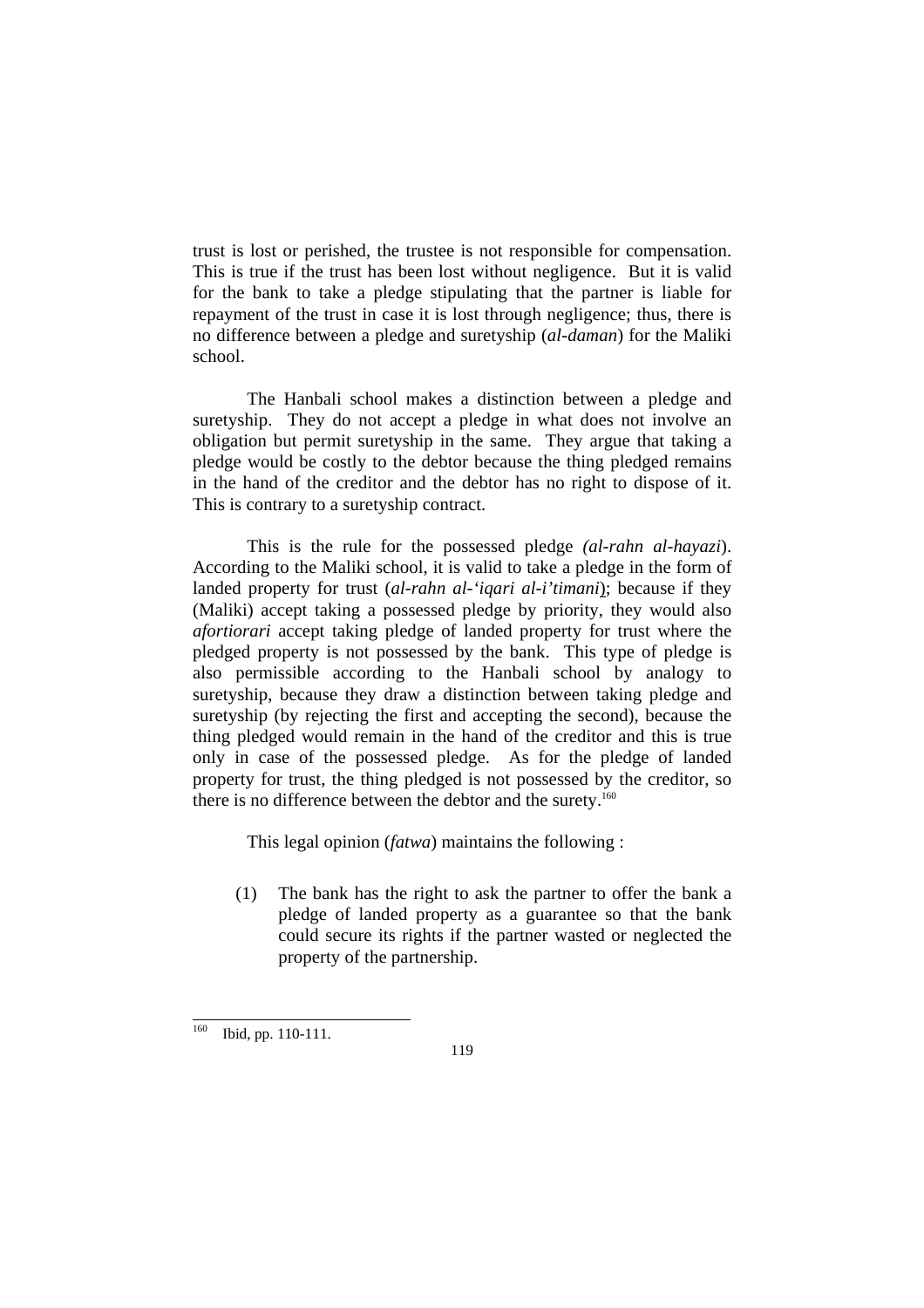- (2) This *fatwa* is derived from the Maliki school by inference and is derived from the Hanbali school by analogy.
- (3) The f*atwa* talks here about the pledge of landed property for trust (*al-rahn al-'iqari al-i'timani),* which means taking the title deeds of the property as pledge. Since the current laws in almost every states have made ownership dependent on the completion of written documents, it follows that any type of disposal, whether by way of charity or exchange as well as suretyship is not valid when the ownership is incomplete. This is because the owner would have only the right of usufruct and not the right of disposal as his right of disposal is restricted during the duration of the pledge. This type of pledge has been mentioned by Shaykh Muhammad Tahir Ibn 'Ashur in his interpretation of the Qur'anic phrase which reads that "a pledge with possession *- fa-rihanun maqbudatun* - (may serve the purpose)". He inferred from this that a pledge is effective even if the creditor does not enforce the debtor to transfer possession because the Qur'anic verse makes the possession a quality of the pledge, not its essence. So the quality of the pledge has established the meaning of the pledge in the sense that it can be without taking possession. Then he said : "The people of Tunisia are content with taking official documents as pledge when they pledge their immovable properties and lands. They consider this as real possession in case of taking a pledge for a loan.<sup>161</sup> Thus, when Shaykh Ibn 'Ashur did not find in the works of the previous jurists any statement in reference to considering the possession of the title deeds of a property as substitute to real possession but found it as a common workable method in Tunisia, he considered it an acceptable legal method for pledge taking. This method is generally accepted by both the Muslim judges and by Muslims in general in their documentation. The *Shari'a* Supervisory Committee called this type of pledge-taking as a pledge on realty (*al-rahn al- 'iqari*); but I would rather call it "pledge of contracts or

<sup>120</sup> 161 At-Tahrir and At-Tanwir, Vol. 3, p. 122.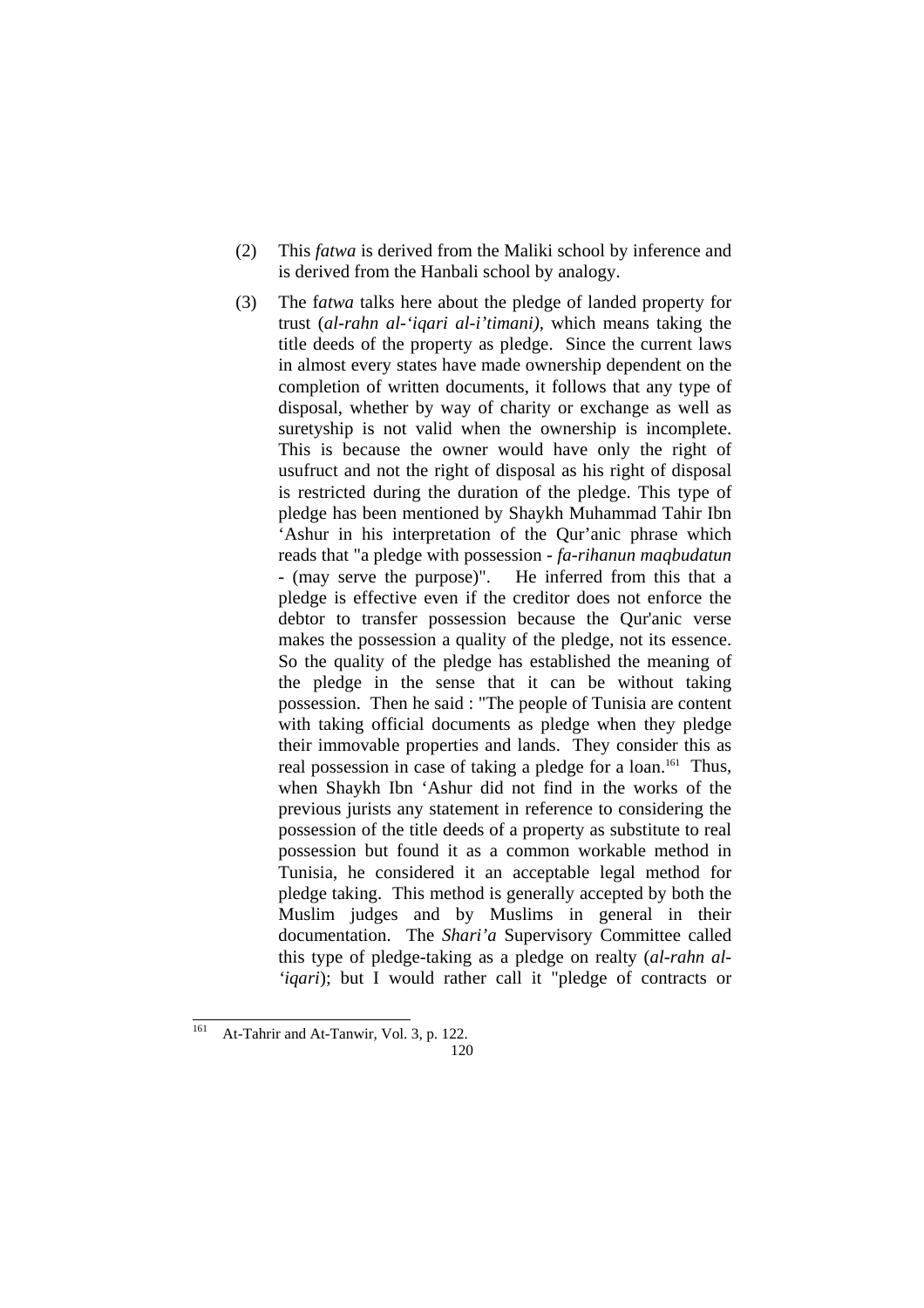documents (*rahn al-'uqud wa'l-rusum*)". The *Shari'a* Supervisory Committee considered this type of pledge permissible in the Maliki school according to their investigation. This means that the Maliki school has not identified a text dealing with this type of pledge. Rather, they made it legal according to their deduction and they consider this to be an analogy of the superior (*Qiyas al-awla*).

 As for the Hanbali school, they made it legal by way of analogy. The original case here is the permissibility of taking a pledge from the partner to repay the money in case of default or loss. The parallel case here is taking a pledge in landed property by taking their title deeds. The legal cause is the right of the partner to suretyship in order to secure his right.

#### **SECURING A PLEDGE (***RAHN***) FROM A PARTNER**

 The creditor in a pledge (*al-murtahin*) is not legally entitled to have the pledge in repayment from the debtors as a matter of priority over other creditors, unless the pledge is in his possession, as ordained in the words of Allah: "A pledge with possession (may serve the purpose)". This verse indicates that a pledge should be given and possessed by the creditor so that he has the priority of taking back the pledge in repayment of his debt when the debtor defaults or declared bankrupt. Thus, taking back the official documents of the pledged property is a parallel case to the original case of possessing the pledge itself, because in both cases, the owner has no right to dispose of his property at all, for fear evidently of depriving the creditor from regaining his debt.

#### **CREDIBILITY OF** *AL-MASALIH AL-MURSALA*

 The creation of Islamic banks is not supported by any specific evidence from the Qur'an, *Sunna* or *Ijma'* (consensus), that might indicate their legality. As a matter of fact, establishing banks is a new development in the area of financial partnership (*sharikat tamwil*), and they conduct commercial activities in many countries. They are also, a center of currency exchange and a center for visibility studies and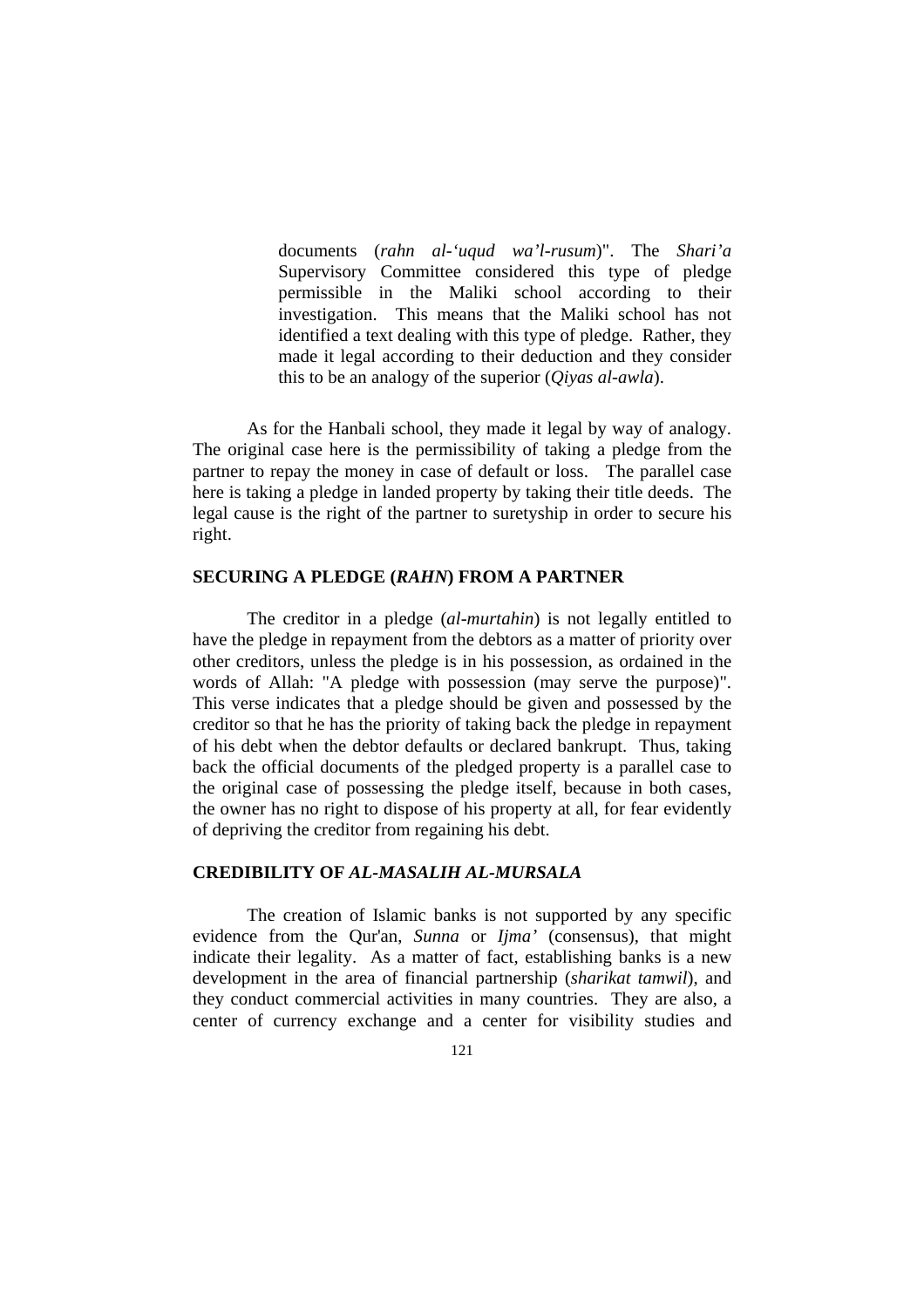services as well as a source of useful financial information. They serve as economic entrepreneurial institutions where partners own their shares, but apart from attending the general meetings of these banks, they have no right to interfere in the day-to-day activities of the bank. Their shares consisting of cash and credit etc.. are bought and sold in the market. The rules and regulations of accounting are not yet definitely specified among all Islamic Banks.

 Indeed, this general and inexhaustive description of this system, indicates clearly that Islamic Banks are new Institutions introduced after the Western model, but based on avoidance of prohibited or dubious activities that may compromise in integrity of Islamic transactions.

 In my opinion, establishing Islamic Banks is legally premised on unrestricted public interest which means preserving the wealth of the Muslim community in a way that enables them to independently deal with their wealth and obtain benefit through investments that makes their economy prosperous. This may be done by paving the way for easy methods of dealing, financing, marketing and creating new jobs for the labour force. Thus, the realtionships between the various parts of the world due to advantages of easy contacts between all countries, make it necessary to have the facility of banking institutions. So, neither merchants nor industrialists can dispense with the facilities and benefits that are offered by the banks. These banks are established and based on principles alien to the established norms and principles of Muslim economy. Thus, there arose a general need for the creation and establishment of Islamic Banks.

 It has thus become apparent that establishing Islamic Banks is a consequence of the need for preserving property which is a necessity of normal living. Money is also a complementary element to the essential interest of the preservation of property. As mentioned above, what is supplementary to the essential interest (*al-daruri*) is considered a complementary interest (*al-haji*). If the latter is not upheld, the life of the Muslim community becomes difficult. The community would also be unable to proceed with their economic development in its various manifestations in tandem with the rest of the world. With this type of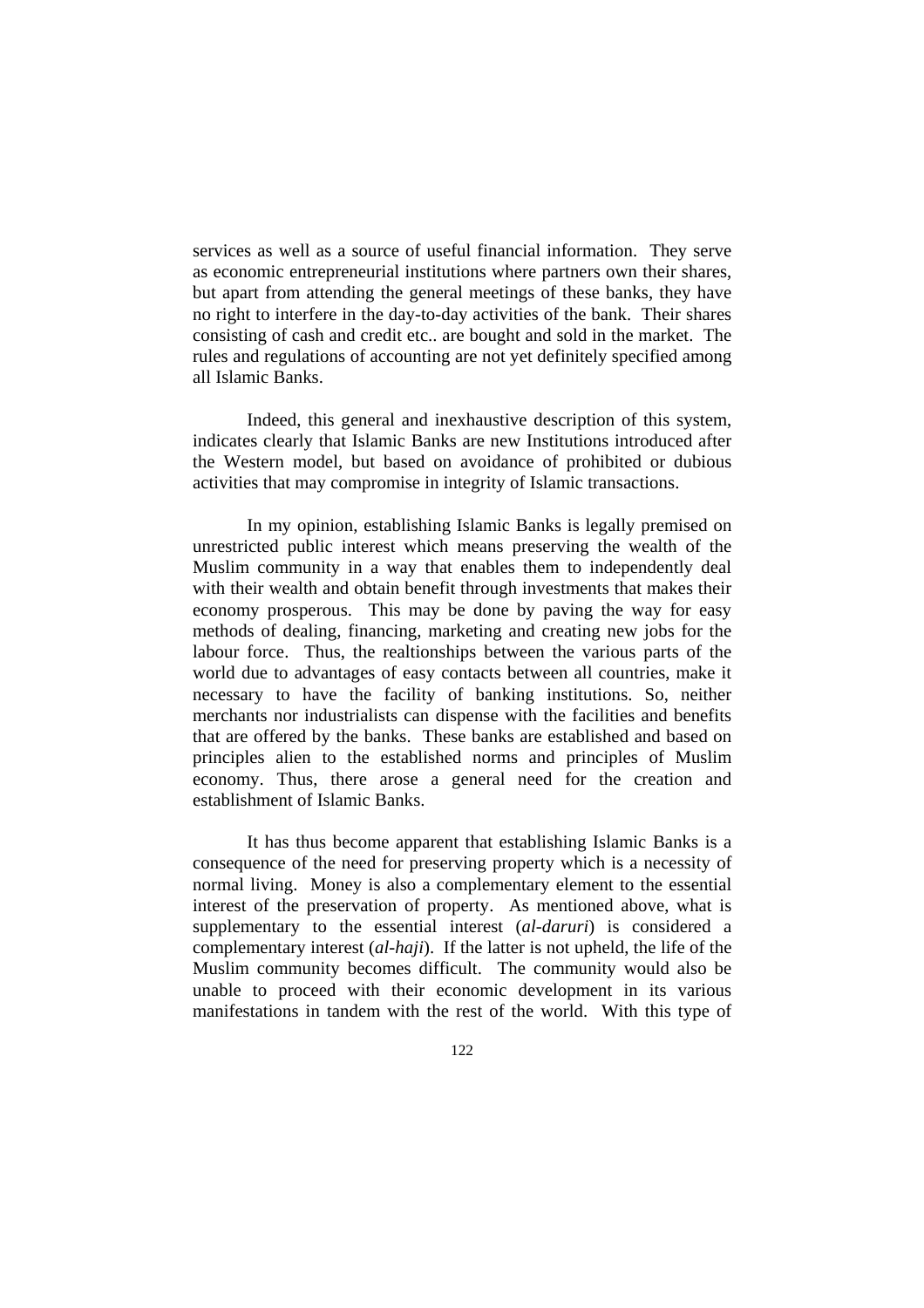contemporary legal applications of analogy which are based on authentic principles, several instances of analogy concerning new problems have been seen, some of which are discussed below :

#### **The First Example**

 Among the legal verdicts (*fatawa*) on economic questions issued by the Kuwait Finance House is an answer based on analogy to the following question :

What is the *fatwa* about depositing an amount of gold by some foreign banks with some currency exchangers so that the latter may sell that gold on behalf of the depositing bank? These foreign banks sometimes take a guarantee, and sometimes they do not, according to the degree of confidence they might have in the currency exchange dealer. Then the latter sells the gold (or some of it) at the current rate either to other exchangers, or buys it himself, on the assumption that he would deduct the price from the deposit which he has at the foreign bank?

### **The answer is**

Praise be to Allah and blessing be upon the Messenger of Allah. According to the rulings of *Shari'a*, the currency exchanger is an agent for the depositing bank in respect of the gold he has in trust with him. Originally, the trusts (*al-amanat*) are not guaranteed except when they have been lost through negligence or waste. But due to the corruption of conscience, the trustees may give surety for paying compensation by any method of suretyship. We have the best example of our rightly-guided ancestors. They made craftsmen responsible for paying compensation when property that is placed in their hand is lost.<sup>162</sup>

 This legal opinion talks about the responsibility of the agent deciding that he is responsible for paying compensation for what he lost. Here, the agent is seen in an analogous position to that of the craftsman. This legal opinion raises some points to be discussed :

l

 $^{162}$  Vol. 1, pp. 51-52.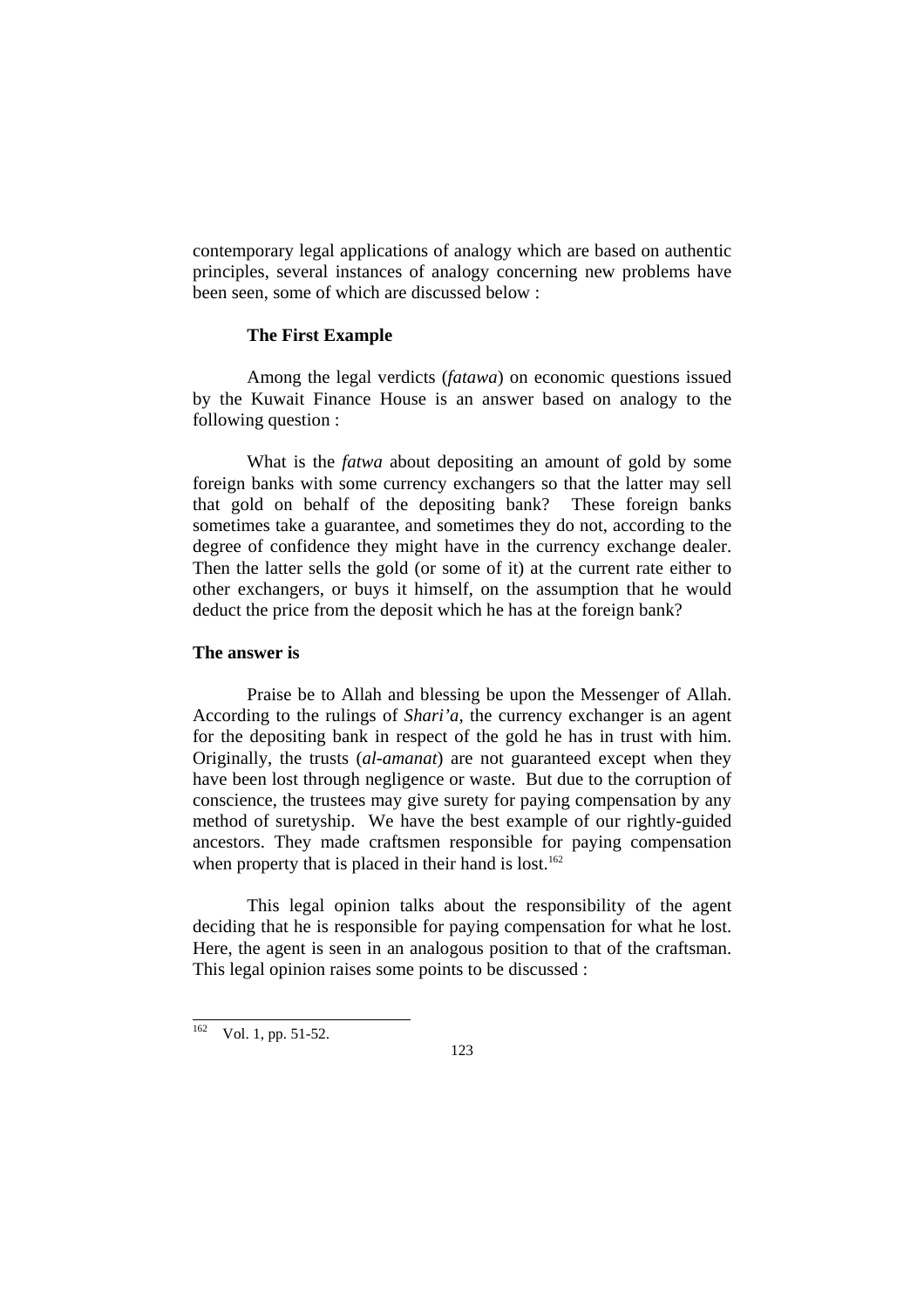**Firstly,** The question is not about suretyship, but about demand on the part of the bank from the currency exchanger to deposit a pledge to secure repayment. This is supported by the fact that the currency exchanger may deduct the price from his bank deposit. Thus, it is to take a pledge from the currency exchanger to guarantee his liability, and this is permissible.

**Secondly**, The analogy upon which the above reply is based may be scrutinised, because the legal rule for the original case here is the liability of craftsmen for paying compensation for the property lost in their hands. This is the view of many Companions. 'Ali (may Allah be pleased with him) said: "This is the only way for the people to protect their property".

Ash-Shatibi said: "Public interest in this case is linked to the people's need for craftsmen. They usually stay away from the property that is placed in their custody and they do not often take the necessary care to protect them. Thus, if the craftsmen are not liable for compensation while the people are in dire need of their services, the result would be one of two possibilities: either people would totally stop hiring craftsmen, a situation which causes hardship to the people; or craftsmen would work without liability for compensation which may prompt them to claim loss and destruction of property leading in dishonesty and neglect of people's property and laxity over taking precautionary measures. Thus liability for loss here is in the public interest, and this is the meaning of the saying of Imam 'Ali163: "This is the only way for the people to protect their property". So, the legal cause for which the craftsmen are held liable is the unrestricted public interest which falls under the complementary haji class of interests. Ash-Shatibi explained this legal cause in detail, indicating that the need of the people for craftsmen is a matter of general interest. If they know that they are not liable for compensation, craftsmen in most cases would neglect their duties, and would be careless as regards preservation of articles that are placed in their custody. So imposing liability on craftsmen will impress upon them to take precautionary measures to protect articles handed over to them. Likewise, if the craftsmen are not held liable, that might lead to dishonesty. By the nature of their work, shops of craftsmen are usually not protected against

l Al-I'tisam, Vol. 2, p. 102.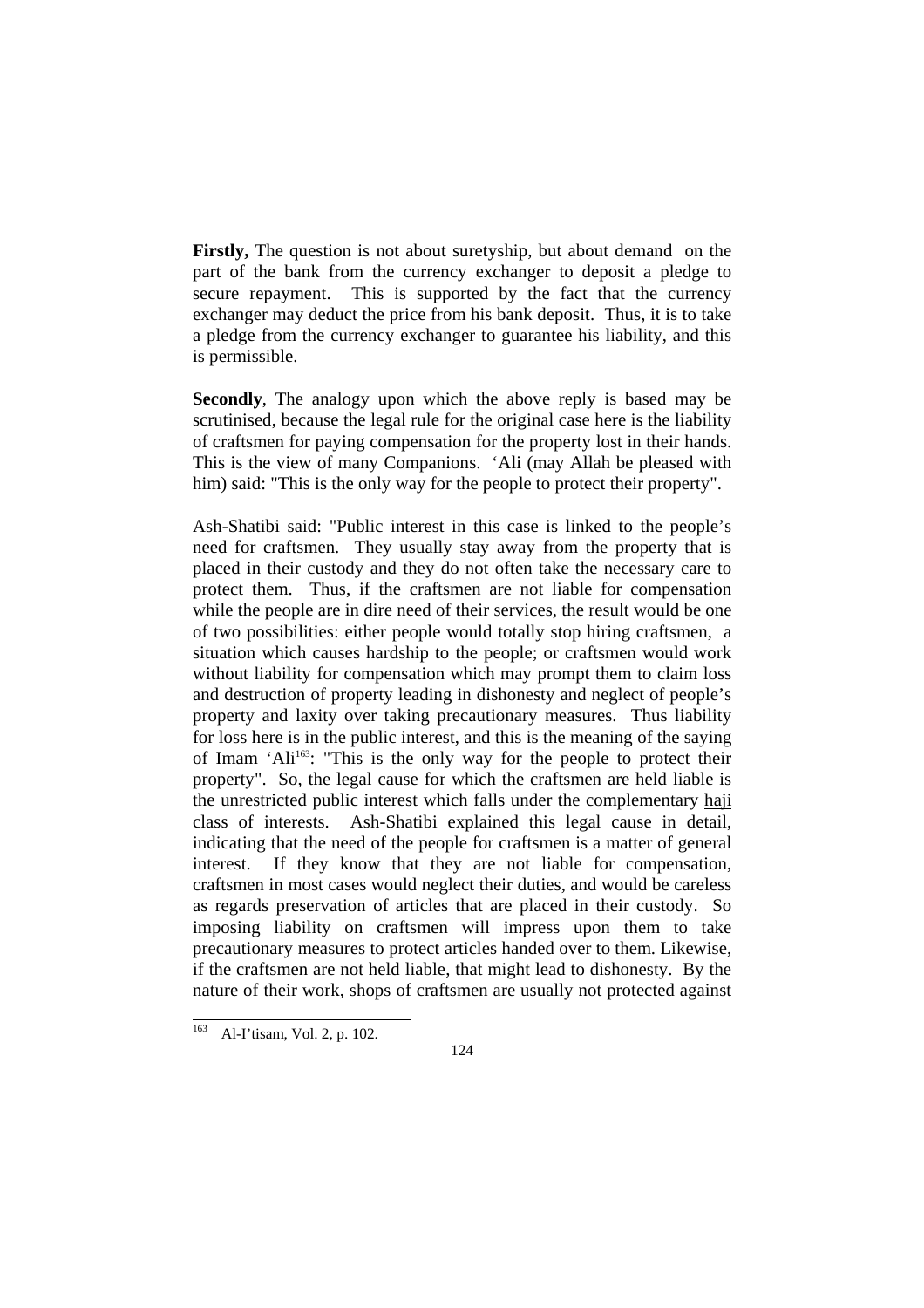the possibility of theft. So, craftsmen may have a pretext for claims that articles had perished.

 As for the offices of currency exchangers, these are fully protected, but the need for currency exchangers is not a matter of public interest. Thus, in our opinion, the analogy that is attempted is unacceptable. Furthermore, the assumption that corruption of conscience belongs only to our current era is not acceptable, since when anarchy spreads, conscience becomes corrupt, and Muslims did not strictly follow the religious rules in many periods of history. In each historical era, jurists wrote bitterly about the fact that Muslims deviated from the straight path ordained by their religion. In addition, had we accepted that analogy with the above assumption, we would have to impose a liability on all trustees. This would have resulted in contradiction, since the basis of transaction here is the assumption that the trustee is simultaneously honest and dishonest, because delivering the articles to the trustee implies the voluntary act of the person who delivered his article to him by his own free will. On the other hand, imposing liability on the trustee in case he claims that the article perished is a distrust in his presumed honesty.

The trustees who are not liable for compensation are enumerated (in an Arabic poem) by Ibn 'Asim as follows:

- 1. The trustees entrusted are in no way liable.
- 2. Like father, like guardian, like dealer and money holder.
- 3. Likewise the investor partner, the principal, and the craftsman with no care for his craft.
- 4. Same is the craftsman at his job whether for the customer or at home.

#### **The Second Example**

 His Eminence Shaykh Mustafa Al-Zarqa, a well-known scholar, maintains that insurance is a permissible contract. In this presentation, I do not intend to look into the core of insurance, one of the issues about which contemporary jurists have greatly differed. Each of these jurist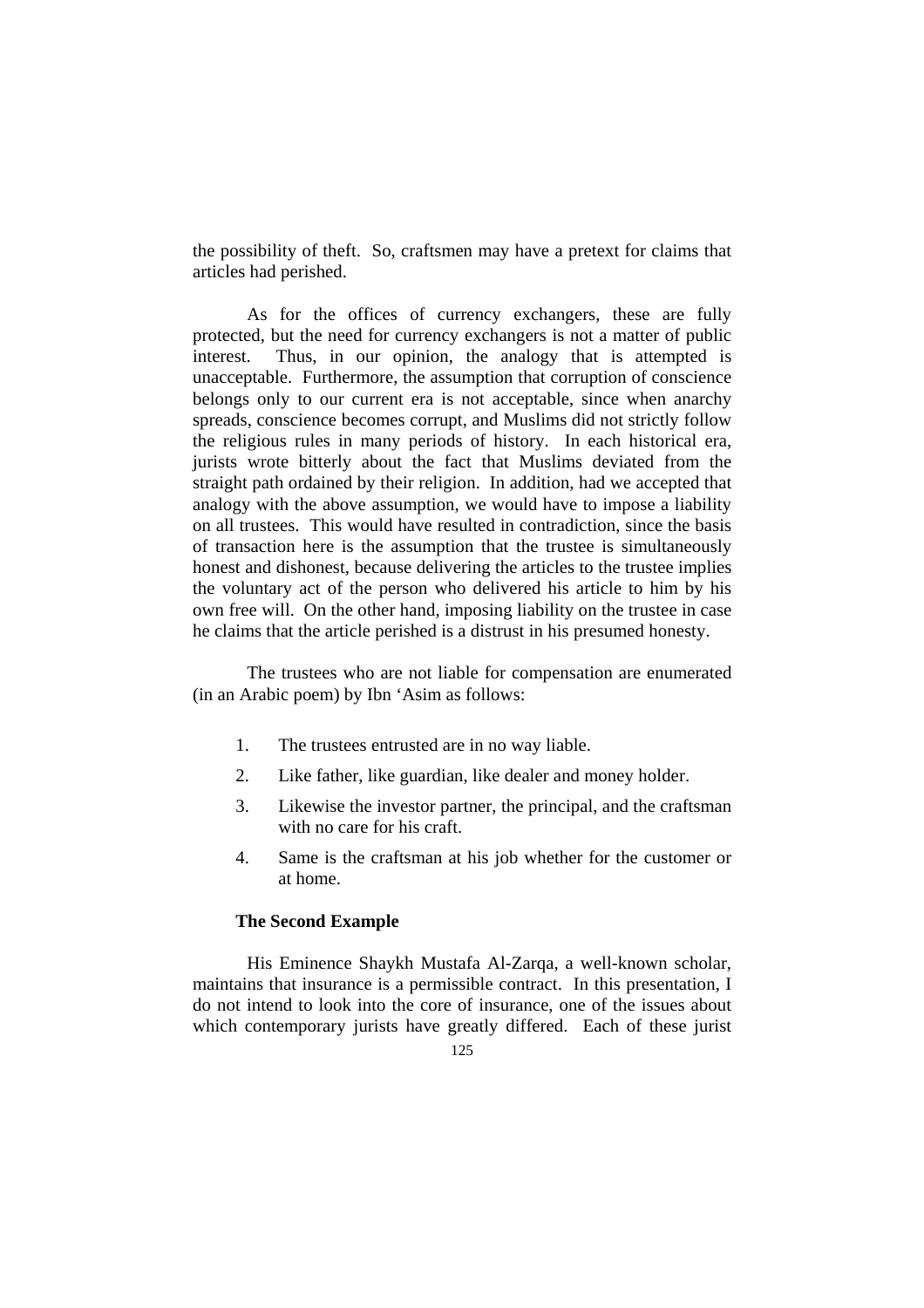have advanced certain viewpoints of their own. But, what I aim at here is to investigate the analogy upon which Shaykh Al-Zarqa based his opinion regarding the permissibility of insurance. However, it is wellknown that refuting the underlying evidence does not necessarily indicate the invalidity of an opinion. His Eminence has presented the following evidence, inter alia, to show the validity of the insurance contract.

**Validity of liability against road hazards**: If someone advises another to go through a particular way because it is safe saying that : "I guarantee your safety (and would compensate you) if any harm is inflicted on you". So the man accordingly took that way but his property was stolen. The advisor would consequently be liable for compensation. This opinion has been explicitly stated in the Hanafi school regarding the surety contract (*al-kafala*). Then, Shaykh Al-Zarqa pointed out that Ibn 'Abidin does not accept this analogy, as he mentioned in his valuable commentary : "Raddu Al-Muhtar". Ibn 'Abidin supports his opinion by saying: "This is what seems obvious to me after thoroughly investigating this issue, so please follow this opinion, for you will not find anything similar to it in any book other than this one".<sup>164</sup> To sum up, Ibn 'Abidin's reply runs thus : we say that if the person intentionally deceives the traveller while he is aware of the hazards, he is liable. As for the trader who used to take responsibility for compensation, he probably did not intend to deceive the merchants. Further, in the event where both the insurer and the insured are both aware of hazards, the insurer is not likely to take liability because of realizing the hazards". Shaykh Mustafa commented by saying that Ibn 'Abidin unconvincingly drew a distinction between accepting liability for compensation and guarantees against road hazards. Thus, the analogy upon which Shaykh Mustafa established the permissibility of insurance represents only one opinion in the Hanafi school. The original case here is liability for compensation of whoever guarantees the safety of another by saying to him: "You take this way and I am liable for your belongings. So, if these were stolen or usurped, liability for loss is imperative. The parallel case is the owner of the insurance company when he says to the trader : "You carry this commodity on board the ship and I am liable for its safe arrival to its destination". Thus, if the ship sinks on its route, he is liable. The legal

l <sup>164</sup> Hashiyat Ibn 'Abidin, Vol. 3, p. 250.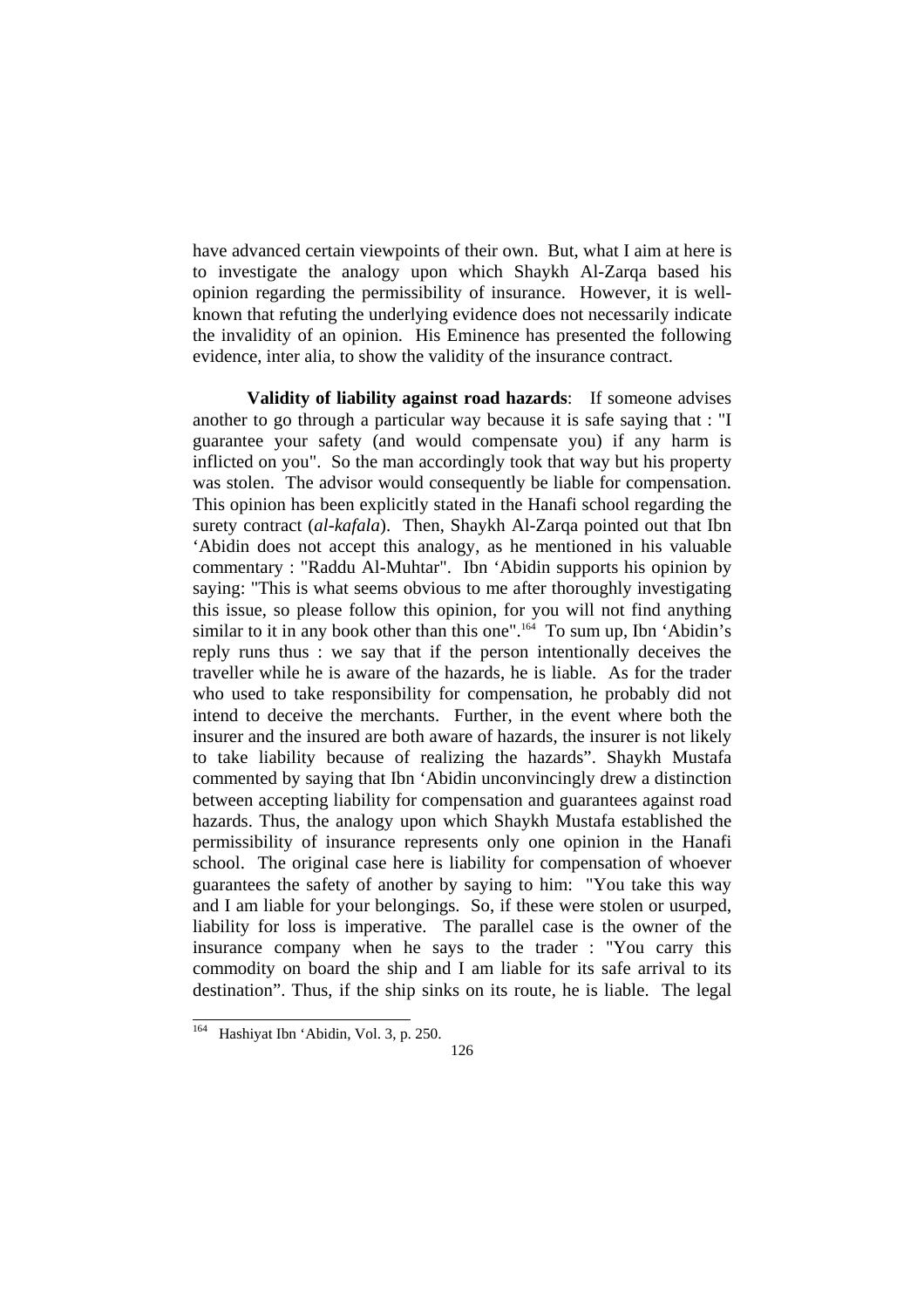cause that links the original and the parallel cases here is that whoever undertakes to perform a lawful task is liable to fulfil his obligation. This analogy apparently looks valid. But we took no notice of the difference between the original and the parallel cases. In the original case of the liability against road hazard, the guarantor does not take anything in return. It was an act of goodwill (*tabarru*') and there is nothing in the Hanafi school to say that the guarantor is entitled to a return. As for the parallel case of insurance, it should be included in the domain of contracts of exchange. In this case, the insurance company is only liable in the event where the insured person pays a fixed amount in cash agreed upon in advance. There is a difference between *tabarru'* and commutative contracts. Do you not see that credit sale of gold for gold is unanimously prohibited, while lending gold in return for similar gold is unanimously permissible, if not commendable?

 Shaykh Mustafa also drew an analogy between an insurance contract and a binding unilateral promise, which is upheld by the Maliki school, especially if the analogy is based on a cause. He also includes insurance in the same category. Thus, a man should fulfil his promise when saying to another : "Get married and I would lend you the dower for the bride." Likewise, if a man said to another : "Drive you car this way and I would be liable for any damage that is caused as a result". The analogy here is not valid because a binding unilateral promise falls under donation while insurance is a contract of exchange, where each partner looks after his own rights. The *Shari'a* does not allow them to get involved in another contract of exchange in which one side of the exchange is unknown. This is because compensation is not a safe matter, rather it is a matter that involves financial losses. The liability for risk in this case fluctuates between zero and hundredfolds of what the insurance company might have received.

 Here I have no intention of collecting all the legal opinions (*fatawa*) issued by eminent jurists who base their opinions on *Qiyas*. Rather I aim at indicating the dangers of adopting analogical deduction where people may be involved in committing mistakes. The analogist who is a *mujtahid* dealing with a certain case must be highly qualified in exercising independent reasoning *ijtihad*. It is not an easy matter for a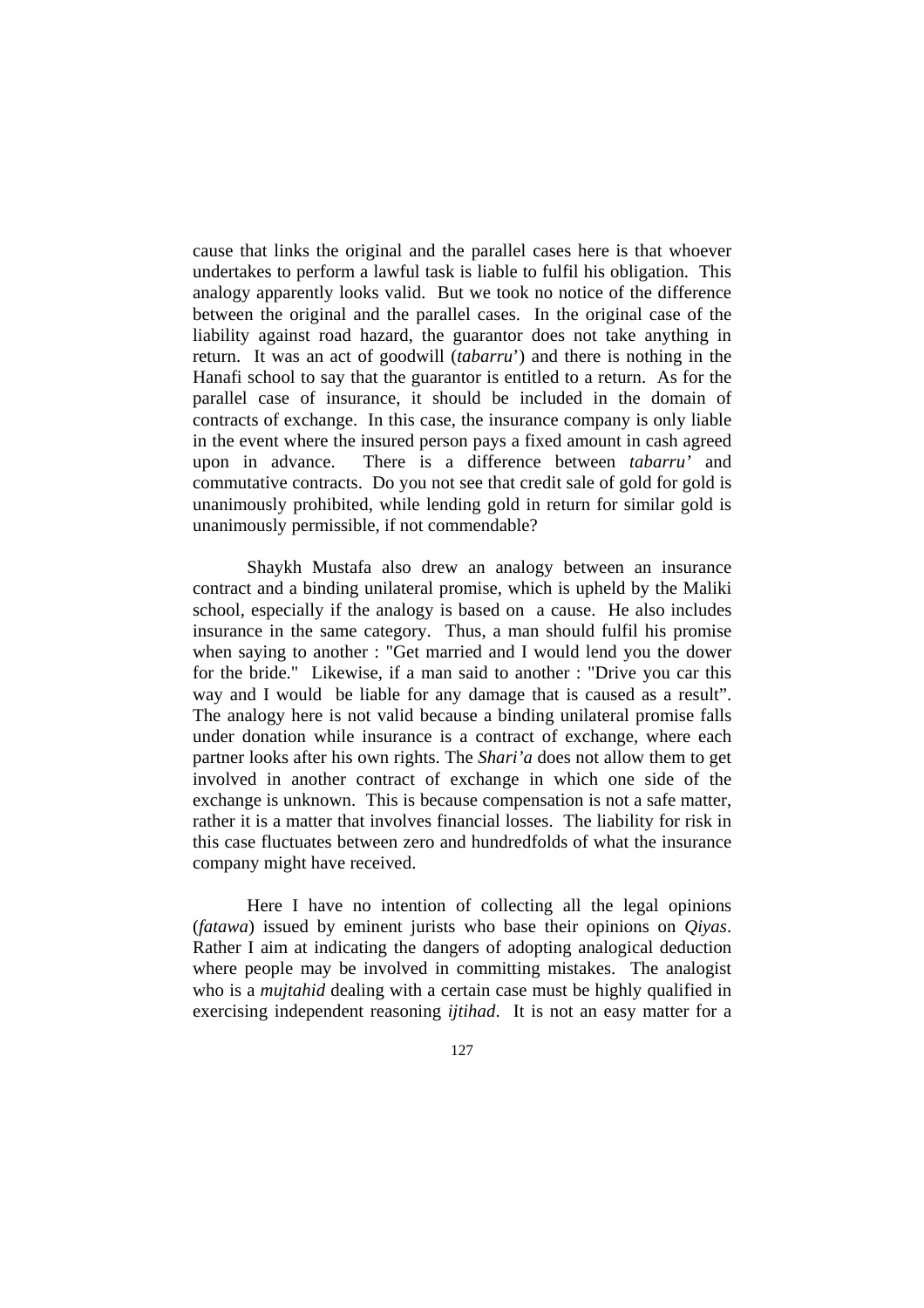Mufti to claim that he has attained the status of *mujtahid*. As a matter of fact, many of the jurists who based their verdicts (fatawa) on *Qiyas*, when asked if they claim that they are *mujtahid*s, they would categorically deny it. However, discussion and scientific debate may unconsciously lead the interlocutor into unintended results of which he was completely unaware, and to which he was driven. Hence I conclude, here, by saying that although *Qiyas* opens new avenues for economic legislation it should be attempted collectively and not individually. In this way, the analogist would be safe and satisfied with his understanding that the legal rule resulting from his analogy about the issue under discussion is the ruling of Allah. This is the required degree of effort to be undertaken in the formulation of fatwa. According to a renowned *hadith*, the Mufti is rewarded once if he makes an error and rewarded twice if he is right.

 Allah is All-Knowing and All-Wise. For me, He is my Best Reckoner and He is The Best Guardian.

Neither prestige nor power can be attained except through Allah, The Ever Exhalted and The Ever-Magnificent .

Written by one submissive to His Lord, Muhammad Mukhtar Al-Salami, The Grand Mufti of the Tunisian Republic, On the tenth of Rajab 1415H.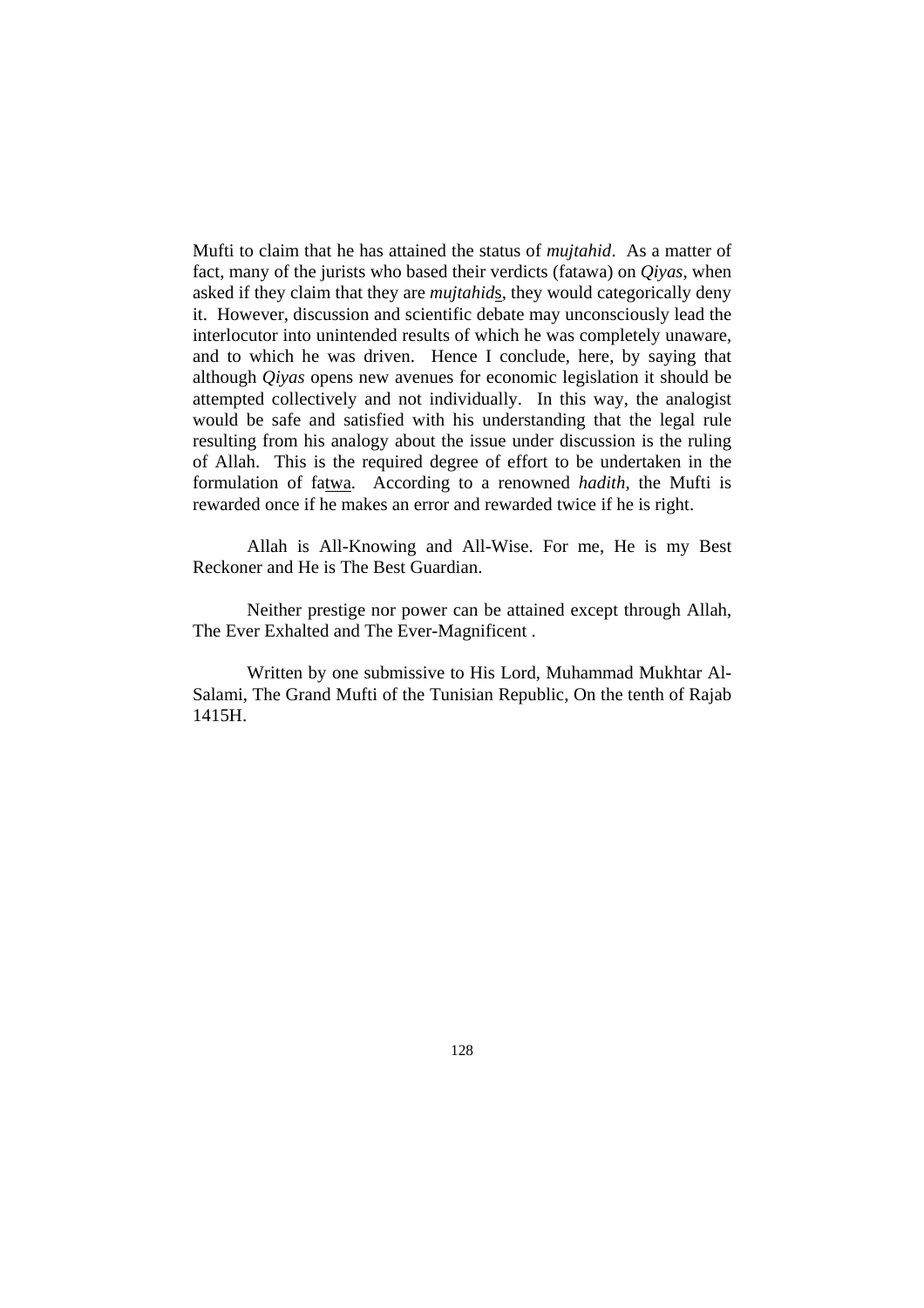## **REFERENCES**

# **I. Qur'an and** *Sunna*

| <b>Title</b>                                          | <b>Author</b>                            | <b>Publisher</b>                                        |
|-------------------------------------------------------|------------------------------------------|---------------------------------------------------------|
| Ahkam Al-Qur'an                                       | Muhammad Al-Qurtubi                      | Dar Al-Kutub 1387<br>H.                                 |
| Al-Bahr Al-Muhit                                      | Athir Al-Din Muhammad<br>Abu Hayyan      | Al-Sa'ada 1328                                          |
| Al-Tahrir wa Al-Tanwir                                | Muhammad Al-Tahir Ibn<br>'Ashour         | Al-Dar Al-Tunisiya<br>Lil Nashr, 1986                   |
| Mafatih Al-Ghayb                                      | Fakhr Al-Din Al Razi                     | Al-Bahiyya 1338                                         |
| Ikmal Al-Ikmal Sharh Al-<br><b>Imam Muslim</b>        | Muhammad Al-Washtati<br>Al-Abiy          | Al-Saa'da 1328                                          |
| Al-Tamhid                                             | Yousuf Ibn 'Abd Al-Barr                  | Fadalah Wizarat Al-<br>Awqaf Al-Mamlaka<br>Al-Magribiya |
| Sunan Ibn Majah                                       | Abu 'Abd Allah<br>Muhammad Ibn Majah     | Dar Al-Fikr                                             |
| Al-Sunan Al-Kubra                                     | Ahmed Al-Bayhaqi                         | Dar Al-Fikr                                             |
| Sunan Al-Nassa'i                                      | Sharh Jalal Al-Din Al-<br>Sayuti         | Al-Masriya bi Al-<br>Azhar                              |
| Sharh Muhammad Al-<br>Zurqani Ali Al-Muwata'          | Muhammad Al-Zurqani                      | Al-Matba'a Al-<br>Masriya, 1279                         |
| 'Aridat Al-Ahwazi Sharh<br>Sahih Al-Tirmidhi          | Abu Bakr Ibn Al-'Arabi                   | Dar Al-'Ilm Lil Jami'                                   |
| Fath Al-Bari                                          | Shihab Al-Din Al-<br>Askalani Ibn Hagar  | Mustafa Al-Babi Al-<br>Halabi 1387                      |
| Mokhtassar Sunan Abi<br>Dawud wa Ma'alim Al-<br>Sunan | Abu Suliman Al-Khattabi                  | Dar Al-Ma'rifa 1400                                     |
| Al-Musnad                                             | Ahmed Ibn Hanbal<br><b>Tahqiq Shaker</b> | DarAl-Ma'arif                                           |
| Al-Musnad                                             | Ahmed Ibn Hanbal                         | Al-Maktab Al-<br>Islamic 1398                           |
| Nail Al-Awtar                                         | Muhammad Al-Shoukani                     | Dar Al-Jil 1973                                         |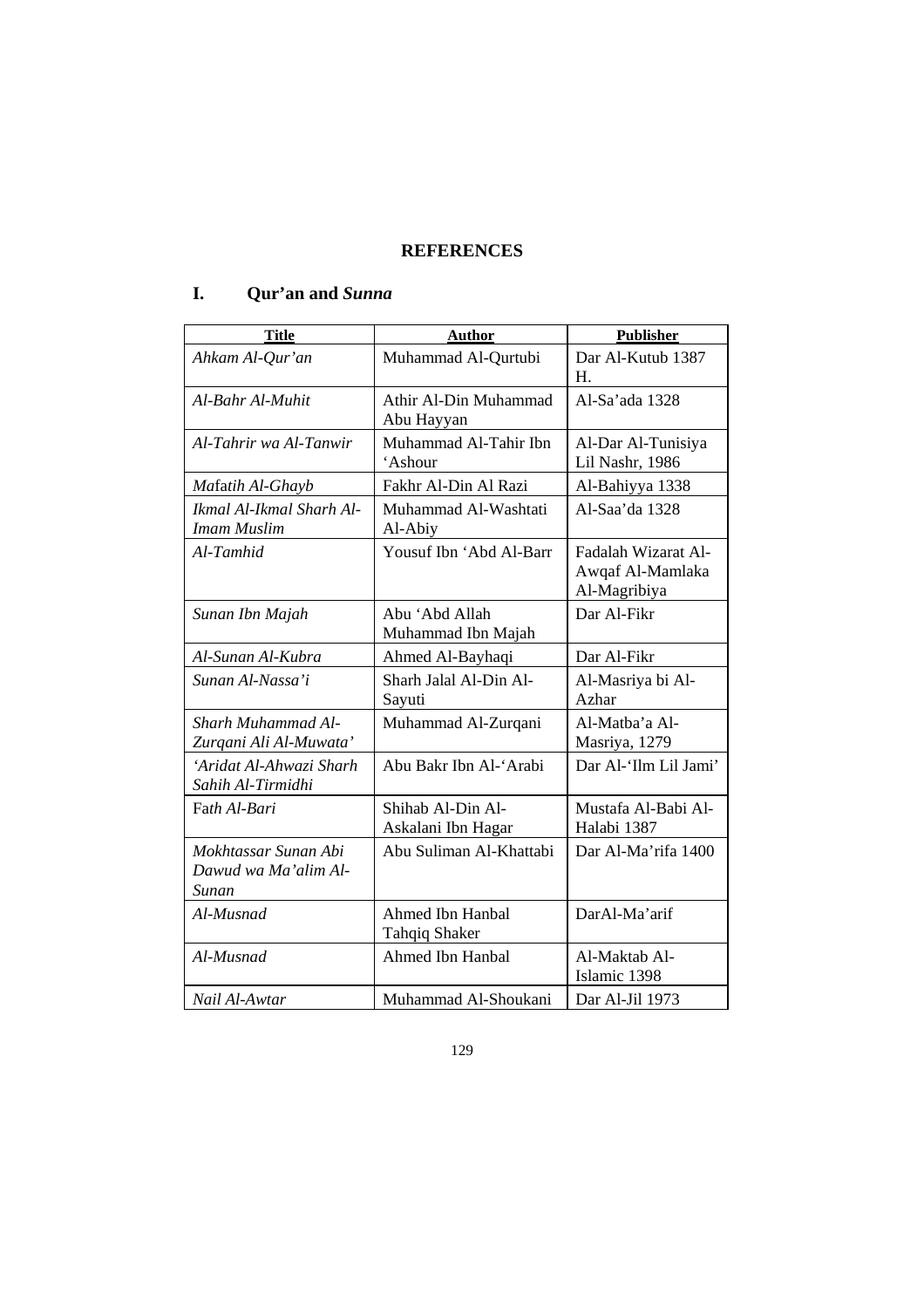| П. | Usul, Legal Maxims ( <i>Qawa'id</i> ) and Objectives |
|----|------------------------------------------------------|
|    | (Magasid)                                            |

| Al-Ihkam Fi Usul Al-<br>Ahkam                                                           | Seif Al-Din Al-Amidi                               | Al-Ma'arif 1332                       |
|-----------------------------------------------------------------------------------------|----------------------------------------------------|---------------------------------------|
| Irshad Al-Fuhul Ila<br>Tahqiq Al-Haq Min 'Ilm<br>al-Usul                                | Muhammad Ash-<br>Shukani                           | Mustafa Al-Babi Al-<br>Halabi 1356    |
| Usul al-Fiqh al-Islami                                                                  | Muhammad Mustafa<br>Shalabi                        | Al-Dar Al-Jami'iya                    |
| Usul al-Fiqh wa Ibn<br>Taymiya                                                          | Salih Mansur                                       | Dar Al-Nasr Lil Tiba'a<br>1980        |
| $Al-I'$ tisam                                                                           | Abu Ishaq Ibrahim Al-<br>Shatibi                   | Mustafa Muhammad                      |
| A'lam al-Muwaqqi'in                                                                     | Muhammad Ibn Qayyim<br>Al-Jawziyya                 | Al-Tiba'a Al-<br>Muniriyya            |
| Anwa' Al-Buruq Fi<br>Anwar Al-Furuq                                                     | Shihab Al-Din Al-<br>Qarafi                        | Dar Ihya' Al-Kutub<br>Al-Arabiya 1344 |
| Ta'lil Al-Ahkam                                                                         | Muhammad Mustafa<br>Shalabi                        | Al-Azhar 1349                         |
| Al-Taqrir wa Al-Tahbir<br>ala Al-Tahrir                                                 | Ibn Amir Al-Haj                                    | <b>Bulak 1317</b>                     |
| Tangih Al-Fusul Fi Al-<br><b>Usul</b>                                                   | Shihab Al-Din Al-<br>Oarafi                        | Al-Nahda 1921                         |
| Hashiyat Al-Banani 'ala<br>Jam' al-Jawami'                                              | Al-Banani                                          | Ash-Sharqiya                          |
| Hashiyat As-Sa'd wa Al-<br>Jurgani 'ala Sharh Al-<br>'Adud li Mukhtassar Al-<br>Muntaha |                                                    | Bulaq 1316                            |
| Hashiyat Al-Attar wa al-<br>Sharbini                                                    | Hassan Al-Attar wa<br>Abdel Rahman Al-<br>Sharbini | Al-Ma'arif 1332                       |
| Al-Rissalah bi Tahqiq<br><b>Ahmed Shaker</b>                                            | Muhammad Ibn Idris<br>Ash-Shafi'i                  | Mustafa Al-Babi Al-<br>Halabi 1358    |
| Silm Al-Wusul Li Sharh<br>Nihayat Al-Soul                                               | Muhammad Bakhit Al-<br>Muti'i                      | Al-Salafiya 1346                      |
| Sharh al-Luma'                                                                          | Abu Ishaq Ash-Shirazi                              | Dar Al-Gharb 1408                     |
| Shifa' Al-Ghalil                                                                        | Abu Hamid Al-Ghazali                               | Al-Irshad Baghdad<br>1390             |
| Dawabit Al-Maslahah                                                                     | Muhammad Said<br>Ramadan Al-Bouti                  | Bulaq 1324                            |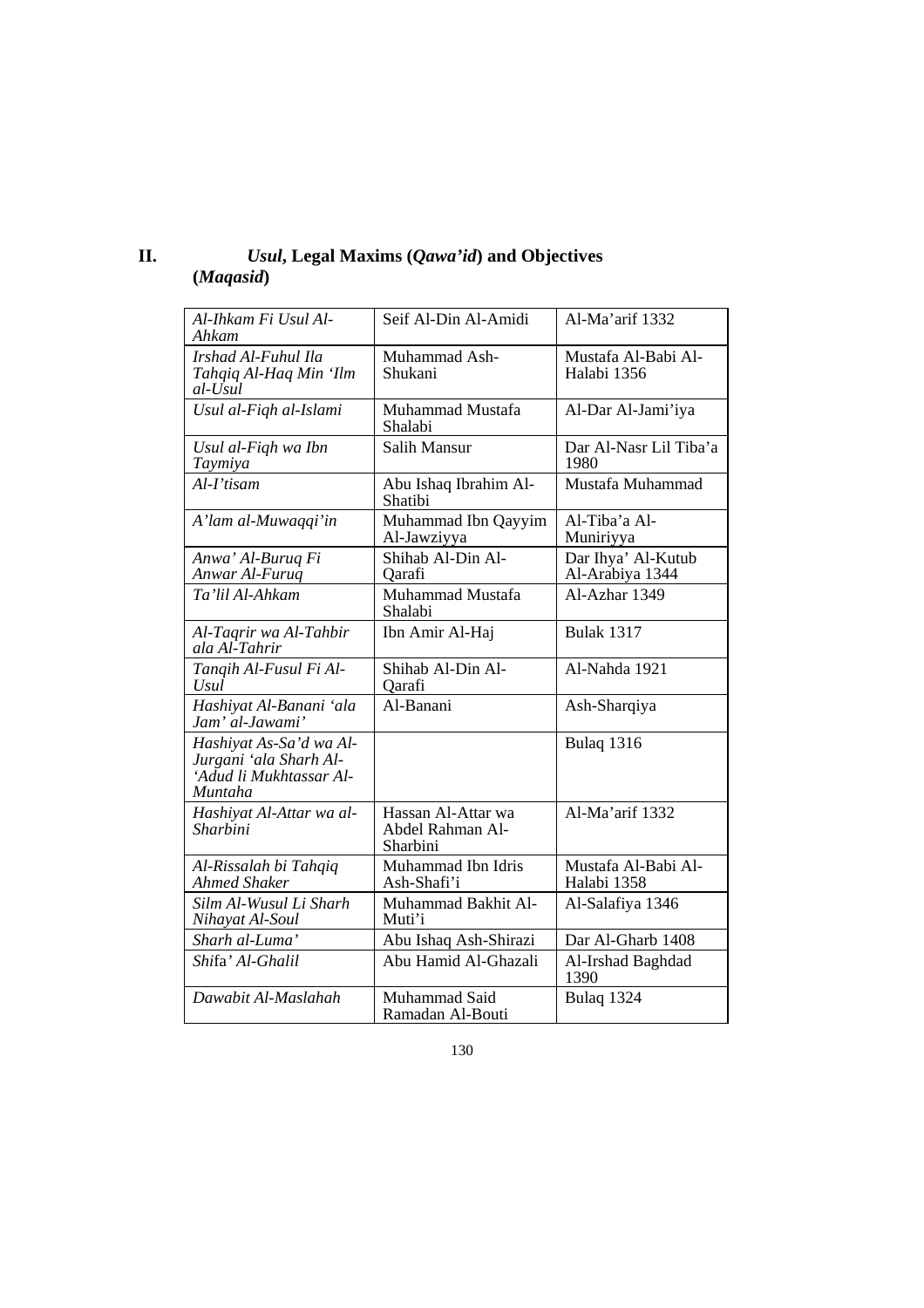| Fawatih Al-Rahamut 'ala<br>Musallam Al-Thoubout | Abd Al-'Ali al-Ansari            | Bulaq 1324                                     |
|-------------------------------------------------|----------------------------------|------------------------------------------------|
| Qamous ash-Shari'ah                             | Jamil Al-Sa'di                   | Dar Jarida Amman<br>1409                       |
| Al-Mahsul Tahqiq Taha<br>Al-'Alwani             | Fakhr Al-Din Al-Razi             | Matabi' Al-Farazdak<br>1401                    |
| Al-Mustasfa                                     | Abu Hamid Al-Ghazali             | Bulag 1324                                     |
| Al-Mu'tamad                                     | Abu al-Hussein Al-Basri          | Damascus 1384                                  |
| Magasid Ash-Shari'ah                            | Muhammad Al-Tahir<br>Ibn 'Ashour | Ash-Sharika Al-<br>Tunusiya Lil Tawzi'<br>1978 |
| Al-Muwafaqat                                    | Abu Ishaq Ash-Shatibi            | Mustafa Mohammad                               |
| Qawa'id Al-Ahkam Fi<br>Masalih Al Anam          | Izzeddin Ibn Abdel<br>Salam      | Dar Al-Kutub Al-<br>'Ilmiya Lubnan             |